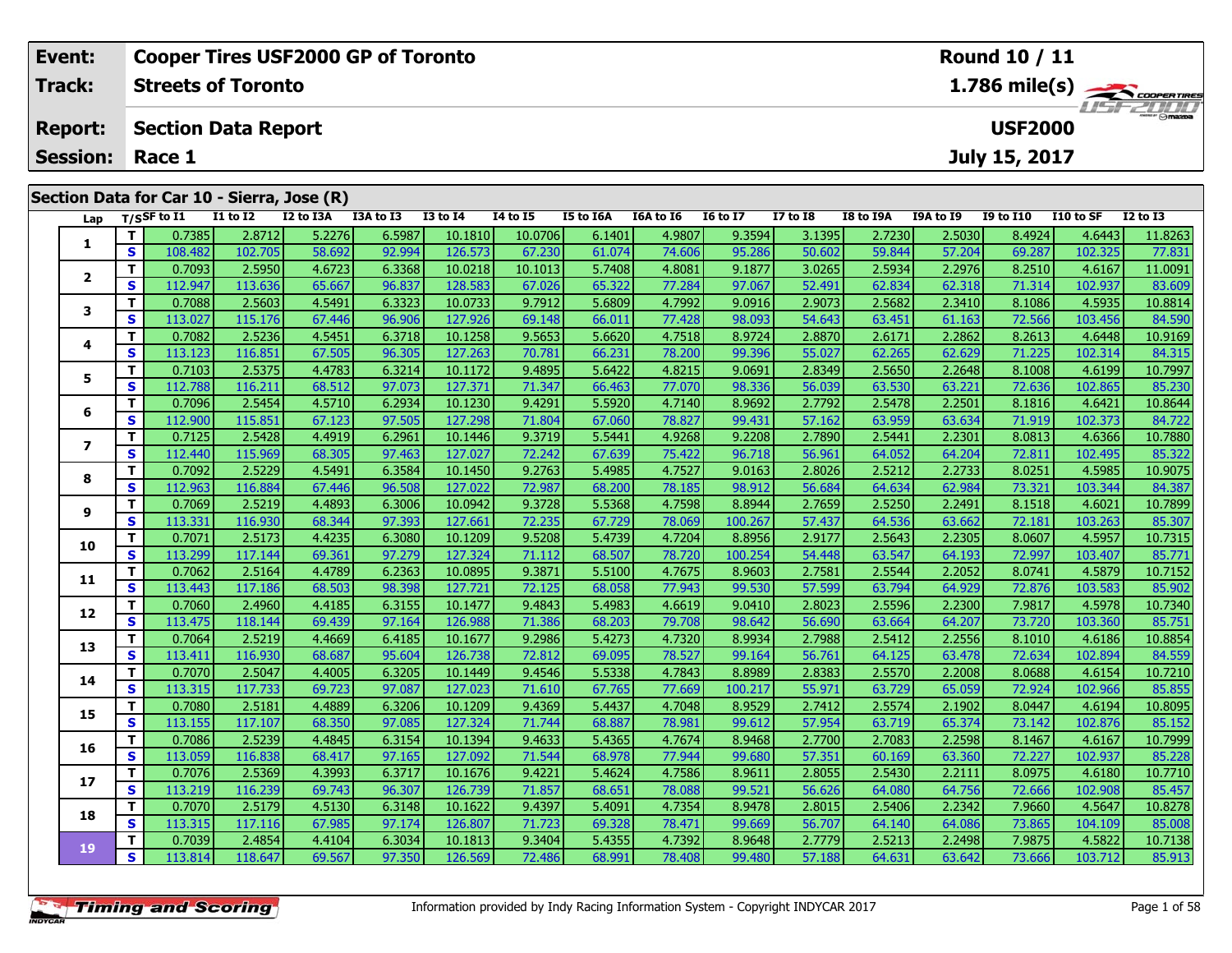| Event:                 | <b>Cooper Tires USF2000 GP of Toronto</b>  | <b>Round 10 / 11</b>                      |
|------------------------|--------------------------------------------|-------------------------------------------|
| <b>Track:</b>          | <b>Streets of Toronto</b>                  | $1.786$ mile(s) $\rightarrow$ COOPERTIRES |
| <b>Report:</b>         | Section Data Report                        | <b>LISF 2000</b><br><b>USF2000</b>        |
| <b>Session: Race 1</b> |                                            | July 15, 2017                             |
|                        | Section Data for Car 10 - Sierra, Jose (R) |                                           |

| Lap                     |              | $T/SI5$ to 16 | <b>I8 to 19</b> | Lap     | PO to I8 |
|-------------------------|--------------|---------------|-----------------|---------|----------|
|                         | T.           | 11.1208       | 5.2260          | 77.6700 | 108.8398 |
| 1                       | $\mathbf{s}$ | 67.135        | 58.579          | 82.781  | 50.842   |
|                         | Т            | 10.5489       | 4.8910          | 74.9583 |          |
| $\mathbf{2}$            | S            | 70.774        | 62.592          | 85.776  |          |
|                         | T            | 10.4801       | 4.9092          | 74.1053 |          |
| 3                       | $\mathbf{s}$ | 71.239        | 62.360          | 86.763  |          |
|                         | T            | 10.4138       | 4.9033          | 73.9224 |          |
| 4                       | $\mathbf{s}$ | 71.692        | 62.435          | 86.978  |          |
|                         | T            | 10.4637       | 4.8298          | 73.5724 |          |
| 5                       | $\mathbf{s}$ | 71.351        | 63.385          | 87.391  |          |
|                         | T            | 10.3060       | 4.7979          | 73.3475 |          |
| 6                       | S            | 72.442        | 63.806          | 87.659  |          |
|                         | T            | 10.4709       | 4.7742          | 73.5326 |          |
| $\overline{\mathbf{z}}$ | S            | 71.302        | 64.123          | 87.439  |          |
|                         | T            | 10.2512       | 4.7945          | 73.0491 |          |
| 8                       | $\mathbf{s}$ | 72.830        | 63.852          | 88.018  |          |
|                         | T.           | 10.2966       | 4.7741          | 72.9706 |          |
| 9                       | S            | 72.508        | 64.124          | 88.112  |          |
|                         | T            | 10.1943       | 4.7948          | 73.0564 |          |
| 10                      | S            | 73.236        | 63.848          | 88.009  |          |
|                         | T            | 10.2775       | 4.7596          | 72.8319 |          |
| 11                      | $\mathbf{s}$ | 72.643        | 64.320          | 88.280  |          |
|                         | T            | 10.1602       | 4.7896          | 72.9406 |          |
| 12                      | S            | 73.482        | 63.917          | 88.148  |          |
|                         | T            | 10.1593       | 4.7968          | 73.0479 |          |
| 13                      | $\mathbf{s}$ | 73.488        | 63.821          | 88.019  |          |
|                         | Т            | 10.3181       | 4.7578          | 73.0295 |          |
| 14                      | S            | 72.357        | 64.344          | 88.041  |          |
|                         | T            | 10.1485       | 4.7476          | 72.8477 |          |
| 15                      | $\mathbf{s}$ | 73.567        | 64.482          | 88.261  |          |
|                         | T            | 10.2039       | 4.9681          | 73.2873 |          |
| 16                      | S            | 73.167        | 61.620          | 87.731  |          |
|                         | T.           | 10.2210       | 4.7541          | 73.0624 |          |
| 17                      | $\mathbf{s}$ | 73.045        | 64.394          | 88.001  |          |
|                         | T.           | 10.1445       | 4.7748          | 72.8539 |          |
| 18                      | S            | 73.596        | 64.115          | 88.253  |          |
|                         | T            | 10.1747       | 4.7711          | 72.6830 |          |
| 19                      | $\mathbf{s}$ | 73.377        | 64.165          | 88.461  |          |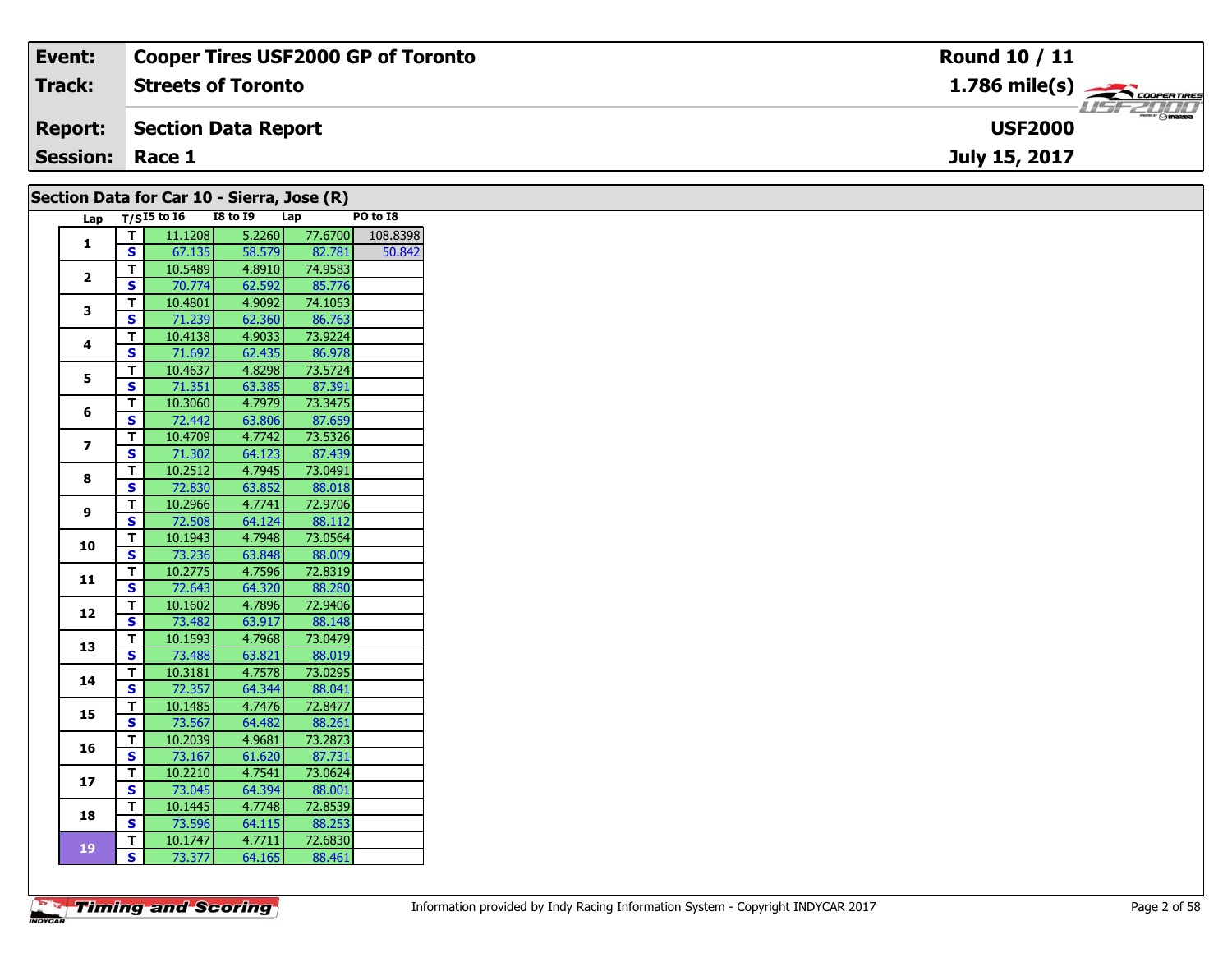|    | Event:          |    |                         |                            | <b>Cooper Tires USF2000 GP of Toronto</b>  |           |                                     |                 |           |           |                 |                 |           |                  | <b>Round 10 / 11</b> |           |                         |
|----|-----------------|----|-------------------------|----------------------------|--------------------------------------------|-----------|-------------------------------------|-----------------|-----------|-----------|-----------------|-----------------|-----------|------------------|----------------------|-----------|-------------------------|
|    | <b>Track:</b>   |    |                         | <b>Streets of Toronto</b>  |                                            |           |                                     |                 |           |           |                 |                 |           |                  |                      |           | $1.786 \text{ mile(s)}$ |
|    | <b>Report:</b>  |    |                         | <b>Section Data Report</b> |                                            |           | <b>LIST ZULLI</b><br><b>USF2000</b> |                 |           |           |                 |                 |           |                  |                      |           |                         |
|    | <b>Session:</b> |    | Race 1<br>July 15, 2017 |                            |                                            |           |                                     |                 |           |           |                 |                 |           |                  |                      |           |                         |
|    |                 |    |                         |                            | Section Data for Car 10 - Sierra, Jose (R) |           |                                     |                 |           |           |                 |                 |           |                  |                      |           |                         |
|    | Lap             |    | $T/S$ SF to I1          | <b>I1 to I2</b>            | I2 to I3A                                  | I3A to I3 | <b>I3 to I4</b>                     | <b>I4 to I5</b> | I5 to I6A | I6A to I6 | <b>16 to 17</b> | <b>I7 to I8</b> | I8 to I9A | <b>I9A to I9</b> | <b>I9 to I10</b>     | I10 to SF | $I2$ to $I3$            |
|    |                 |    | 0.7047                  | 2.5433                     | 4.5751                                     | 6.3426    | 10.1978                             | 9.3983          | 5.5115    | 4.8070    | 8.9434          | 2.9020          | 2.5395    | 2.2749           | 8.2324               | 4.6638    | 10.9177                 |
| 20 |                 | S. | 113.685                 | 115.946                    | 67.063                                     | 96.748    | 126.364                             | 72.039          | 68.040    | 77.302    | 99.718          | 54.743          | 64.168    | 62.940           | 71.475               | 101.897   | 84.308                  |
|    |                 |    | 0.7107                  | 2.5472                     | 4.4848                                     | 6.2971    | 10.1988                             | 9.4058          | 5.5041    | 4.8083    | 9.0268          | 2.8047          | 2.5548    | 2.2379           | 8.1851               | 4.6378    | 10.7819                 |
|    | 21              |    | 112.725                 | 115.769                    | 68.413                                     | 97.447    | 126.3521                            | 71.982          | 68.131    | 77.281    | 98.797          | 56.642          | 63.784    | 63.980           | 71.888               | 102.468   | 85.370                  |

2 T 0.7114 2.5367 4.5480 6.2594 10.1536 9.3796 5.6329 4.8759 8.9196 2.7922 2.5173 2.3721 8.3920 4.7002 10.8074<br>2 S 112.614 116.248 67.462 98.034 126.914 72.183 66.573 76.210 99.984 56.896 64.734 60.361 70.115 101.108 85.16

**<sup>T</sup>** 0.7177 2.5293 4.5085 6.2894 10.1985 9.3740 5.4610 4.7892 8.9253 2.7877 2.5461 2.2510 8.2001 4.6500 10.7979 **<sup>S</sup>** 111.626 116.588 68.053 97.567 126.355 72.226 68.669 77.589 99.920 56.987 64.002 63.608 71.756 102.199 85.244

**<sup>T</sup>** 0.7113 2.5133 4.4348 6.3304 10.2039 9.3813 5.5464 4.8340 8.9554 2.7698 2.4895 2.2217 8.1011 4.6554 10.7652 **<sup>S</sup>** 112.630 117.330 69.184 96.935 126.289 72.170 67.611 76.870 99.584 57.356 65.457 64.447 72.633 102.081 85.503

5 | T | 0.7137| 2.5233| 4.6409| 6.3833| 10.2211| 9.3970| 5.5517| 4.9290| 8.9902| 2.7904| 2.6352| 2.3385| 8.4154| 4.7266| 11.0242<br>| S | 112.251| 116.865| 66.112| 96.132| 126.076| 72.049| 67.547| 75.389| 99.199| 56.932| 61.8

**<sup>T</sup>** 0.7254 3.1878 5.3061 7.4401 17.7114 13.7882 9.1648 12.7462 **<sup>S</sup>** 110.441 92.505 57.824 82.477 72.757 49.103 40.917 72.214

**22**

**23**

**24**

**25**

**26**

85.244

83.494<br>12.7462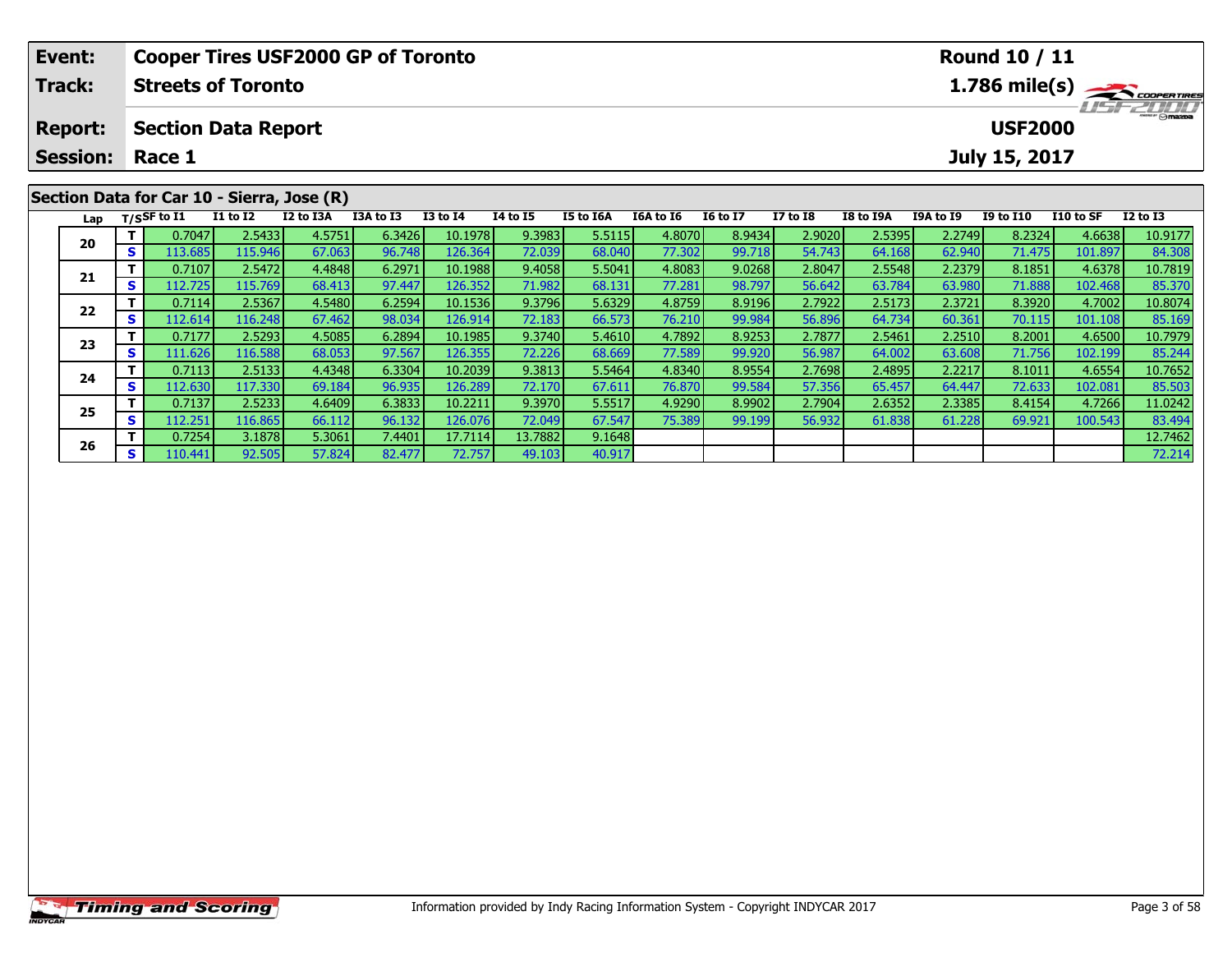| Event:                 | <b>Cooper Tires USF2000 GP of Toronto</b>  | Round 10 / 11                                           |
|------------------------|--------------------------------------------|---------------------------------------------------------|
| Track:                 | <b>Streets of Toronto</b>                  | $1.786$ mile(s) $\overbrace{\hspace{2cm}}$ cooper TIRES |
| <b>Report:</b>         | Section Data Report                        | <b>USF2000</b>                                          |
| <b>Session: Race 1</b> |                                            | July 15, 2017                                           |
|                        | Section Data for Car 10 - Sierra, Jose (R) |                                                         |

# **Timing and Scoring**

**Lap T/SI5 to I6 I8 to I9 Lap PO to I8** 

87.592<br>73.7909

87.133<br>73.2278

87.803

87.898<br>74.2563

**<sup>T</sup>** 10.3185 4.8144 73.6363 **<sup>S</sup>** 72.355 63.588 87.316

**<sup>T</sup>** 10.3124 4.7927 73.4039 **<sup>S</sup>** 72.397 63.876 87.592

**<sup>T</sup>** 10.5088 4.8894 73.7909 **<sup>S</sup>** 71.044 62.612 87.133

**<sup>T</sup>** 10.2502 4.7971 73.2278 **<sup>S</sup>** 72.837 63.817 87.803

**<sup>T</sup>** 10.3804 4.7112 73.1483 **<sup>S</sup>** 71.923 64.981 87.898

**<sup>T</sup>** 10.4807 4.9737 74.2563 **<sup>S</sup>** 71.235 61.551 86.587

**20**

**21**

**22**

**23**

**24**

**25**

26  $\frac{1}{s}$  $\mathbf{s}$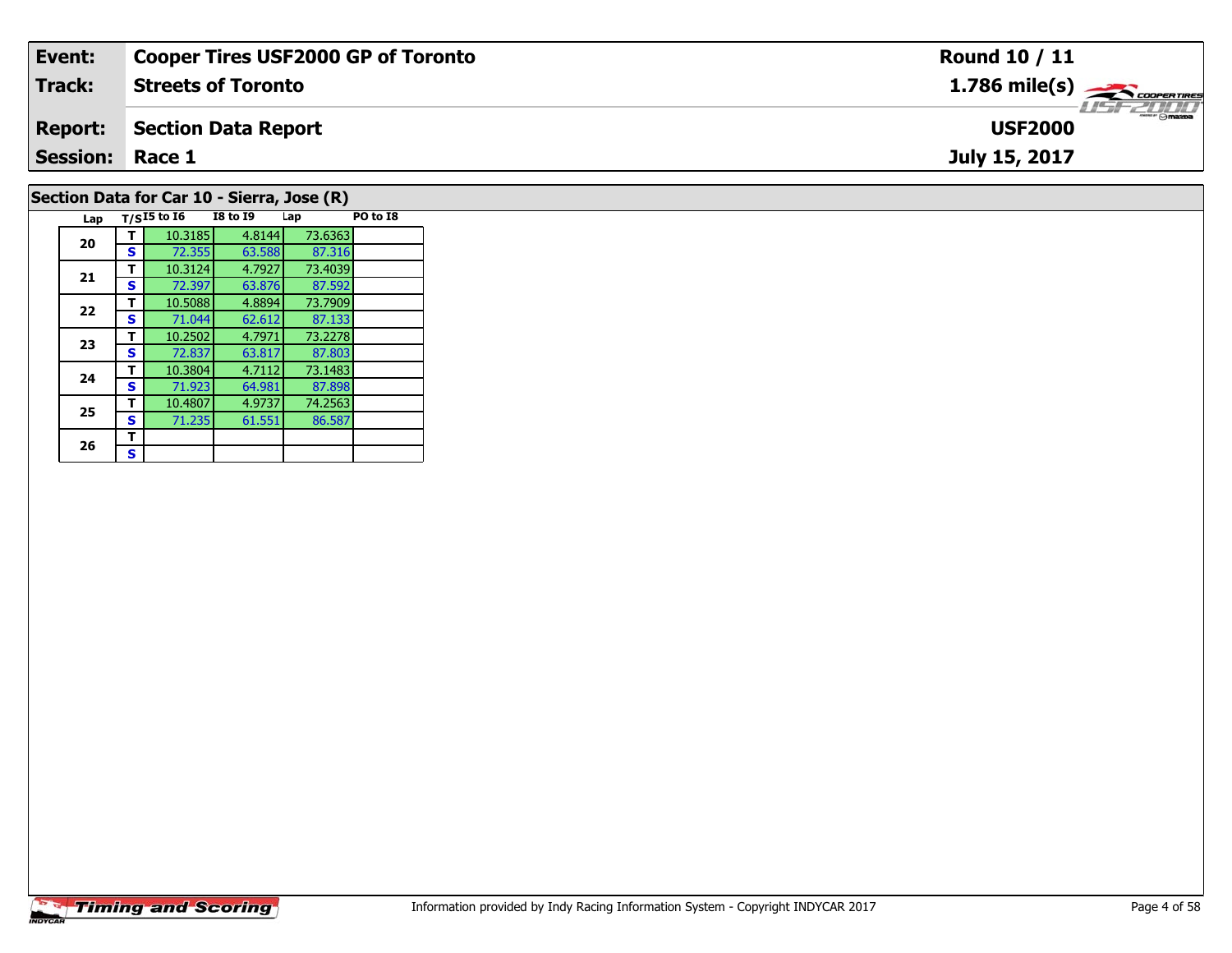| <b>Cooper Tires USF2000 GP of Toronto</b><br>Event:<br><b>Round 10 / 11</b> |                                            |            |                 |                            |              |           |                 |          |           |           |                 |                 |                  |           |                  |           |                                           |
|-----------------------------------------------------------------------------|--------------------------------------------|------------|-----------------|----------------------------|--------------|-----------|-----------------|----------|-----------|-----------|-----------------|-----------------|------------------|-----------|------------------|-----------|-------------------------------------------|
|                                                                             | <b>Track:</b>                              |            |                 | <b>Streets of Toronto</b>  |              |           |                 |          |           |           |                 |                 |                  |           |                  |           | $1.786$ mile(s) $\rightarrow$ Coorerrings |
|                                                                             | <b>Report:</b>                             |            |                 | <b>Section Data Report</b> |              |           |                 |          |           |           |                 |                 |                  |           | <b>USF2000</b>   |           | <b>LISF 2000</b>                          |
|                                                                             | <b>Session:</b>                            |            | Race 1          |                            |              |           |                 |          |           |           |                 |                 |                  |           | July 15, 2017    |           |                                           |
|                                                                             | Section Data for Car 11 - Enders, Kory (R) |            |                 |                            |              |           |                 |          |           |           |                 |                 |                  |           |                  |           |                                           |
|                                                                             |                                            |            | Lap T/SSF to I1 | <b>I1 to I2</b>            | I2 to I3A    | I3A to I3 | <b>I3 to I4</b> | 14 to 15 | I5 to I6A | I6A to I6 | <b>16 to 17</b> | <b>I7 to I8</b> | <b>I8 to I9A</b> | I9A to I9 | <b>I9 to I10</b> | I10 to SF | <b>I2 to I3</b>                           |
|                                                                             |                                            |            | 0.7463          | 2.7765                     | 5.2245       | 6.7871    | 10.3864         | 10.4216  | 6.0169    | 5.1465    | 9.2987          | 3.0789          | 2.7075           | 2.5019    | 8.4140           | 4.6602    | 12.0116                                   |
|                                                                             |                                            | S.         | 107.348         | 106.208                    | 58.727       | 90.412    | 124.070         | 64.966   | 62.324    | 72.203    | 95.908          | 51.598          | 60.186           | 57.229    | 69.932           | 101.976   | 76.630                                    |
|                                                                             |                                            |            | 0.7062          | 2.6128                     | 4.8180       | 6.3440    | 9.9772          | 9.9757   | 5.5959    | 5.1231    | 9.3669          | 3.0311          | 2.6216           | 2.3711    | 8.3061           | 4.6085    | 11.1620                                   |
|                                                                             |                                            | S.         | 113.443         | 112.862                    | 63.682       | 96.727    | 129.158         | 67.869   | 67.013    | 72.532    | 95.210          | 52.411          | 62.158           | 60.386    | 70.841           | 103.120   | 82.463                                    |
|                                                                             |                                            |            | 0.7028          | 2.5976                     | 4.6639       | 6.3383    | 9.9144          | 9.9309   | 5.8109    | 4.9876    | 9.1684          | 3.0684          | 2.5922           | 2.3773    | 8.3097           | 4.6913    | 11.0022                                   |
|                                                                             | 3                                          | $\epsilon$ | 112001          | $112$ כרז                  | $CE$ 70 $C1$ | OCOIA     | 120.074         | $CO$ 176 | CAE2A     | 74501     | 07.271          | E1774           | ca ocal          | co pool   | <b>70.010L</b>   | 101.2001  | 02.661                                    |

| 1                |    | <u>0.7403</u> | <b>2.7705</b> | 3.ZZ45 | 0.7071 | 10.3004 | 10.4210 | 0.010Y | <b>COPT'C</b> | 9.2987  | 3.U/89 | 2.7075 | 2.5019 | 8.4140  | 4.00UZ  | IZ.UIIO |
|------------------|----|---------------|---------------|--------|--------|---------|---------|--------|---------------|---------|--------|--------|--------|---------|---------|---------|
|                  | S  | 107.348       | 106.208       | 58.727 | 90.412 | 124.070 | 64.966  | 62.324 | 72.203        | 95.908  | 51.598 | 60.186 | 57.229 | 69.932  | 101.976 | 76.630  |
|                  | т  | 0.7062        | 2.6128        | 4.8180 | 6.3440 | 9.9772  | 9.9757  | 5.5959 | 5.1231        | 9.3669  | 3.0311 | 2.6216 | 2.3711 | 8.3061  | 4.6085  | 11.1620 |
| $\mathbf{2}$     | S  | 113.443       | 112.862       | 63.682 | 96.727 | 129.158 | 67.869  | 67.013 | 72.532        | 95.210  | 52.411 | 62.158 | 60.386 | 70.841  | 103.120 | 82.463  |
| 3                | т  | 0.7028        | 2.5976        | 4.6639 | 6.3383 | 9.9144  | 9.9309  | 5.8109 | 4.9876        | 9.1684  | 3.0684 | 2.5922 | 2.3773 | 8.3097  | 4.6913  | 11.0022 |
|                  | S  | 113.992       | 113.523       | 65.786 | 96.814 | 129.976 | 68.176  | 64.534 | 74.503        | 97.271  | 51.774 | 62.863 | 60.229 | 70.810  | 101.300 | 83.661  |
| 4                | т  | 0.7100        | 2.5451        | 4.5572 | 6.4359 | 10.0776 | 9.6260  | 5.6114 | 4.8415        | 8.8952  | 3.0339 | 2.6245 | 2.3105 | 8.2131  | 4.6151  | 10.9931 |
|                  | S  | 112.836       | 115.864       | 67.326 | 95.346 | 127.871 | 70.335  | 66.828 | 76.751        | 100.258 | 52.363 | 62.090 | 61.970 | 71.643  | 102.972 | 83.730  |
| 5.               | т  | 0.7042        | 2.5383        | 4.5872 | 6.3443 | 10.0288 | 9.3535  | 5.5675 | 4.8163        | 8.9740  | 2.9133 | 2.5448 | 2.2251 | 34.8429 | 4.7675  | 10.9315 |
|                  | S  | 113.765       | 116.175       | 66.886 | 96.722 | 128.494 | 72.384  | 67.355 | 77.153        | 99.378  | 54.530 | 64.034 | 64.348 | 16.887  | 99.681  | 84.202  |
| 6                | т  | 0.7175        | 2.6663        | 4.9002 | 6.7510 | 10.2536 | 9.6850  | 5.5738 | 4.8103        | 8.9862  | 2.9641 | 2.5771 | 2.3458 | 8.7163  | 4.7203  | 11.6512 |
|                  | S  | 111.657       | 110.598       | 62.613 | 90.896 | 125.676 | 69.907  | 67.279 | 77.249        | 99.243  | 53.596 | 63.232 | 61.038 | 67.507  | 100.677 | 79.001  |
| $\boldsymbol{7}$ | т  | 0.7147        | 2.5553        | 4.5596 | 6.3297 | 10.1389 | 9.4654  | 5.7050 | 4.8259        | 8.9320  | 2.9051 | 2.6556 | 2.3905 | 8.2645  | 4.6317  | 10.8893 |
|                  | S  | 112.094       | 115.402       | 67.291 | 96.946 | 127.098 | 71.528  | 65.732 | 76.999        | 99.845  | 54.684 | 61.363 | 59.896 | 71.197  | 102.603 | 84.528  |
| 8                | т  | 0.7081        | 2.5506        | 4.6292 | 6.3418 | 10.1300 | 40.3250 | 5.6653 | 4.9223        | 9.0734  | 2.9186 |        |        |         |         | 10.9710 |
|                  | S  | 113.139       | 115.615       | 66.279 | 96.761 | 127.210 | 16.790  | 66.192 | 75.491        | 98.289  | 54.431 |        |        |         |         | 83.899  |
| 9                | т  | 0.8035        | 2.7822        | 4.7761 | 6.4306 | 10.1699 | 9.6433  | 5.7258 | 4.9321        | 9.1090  | 2.9391 | 2.5822 | 2.3334 | 8.3427  | 4.7021  | 11.2067 |
|                  | S  | 99.706        | 105.990       | 64.240 | 95.424 | 126.711 | 70.209  | 65.493 | 75.341        | 97.905  | 54.052 | 63.107 | 61.362 | 70.530  | 101.067 | 82.134  |
| 10               | т  | 0.7125        | 2.6234        | 4.6181 | 6.3225 | 10.0471 | 9.5011  | 5.5471 | 4.8237        | 8.9768  | 2.9238 | 2.5564 | 2.3532 | 8.1898  | 4.6149  | 10.9406 |
|                  | S  | 112.440       | 112.406       | 66.438 | 97.056 | 128.260 | 71.260  | 67.603 | 77.034        | 99.347  | 54.335 | 63.744 | 60.846 | 71.847  | 102.977 | 84.132  |
| 11               | т  | 0.7040        | 2.5706        | 4.6153 | 6.3430 | 10.0379 | 9.3990  | 5.5630 | 4.7909        | 8.8754  | 2.8848 | 2.5455 | 2.2513 | 8.1876  | 4.6634  | 10.9583 |
|                  | S  | 113.798       | 114.715       | 66.478 | 96.742 | 128.377 | 72.034  | 67.410 | 77.562        | 100.482 | 55.069 | 64.017 | 63.600 | 71.866  | 101.906 | 83.996  |
|                  | т  | 0.7068        | 2.5712        | 4.5726 | 6.2798 | 9.9655  | 9.6689  | 5.5575 | 5.0916        | 9.1804  | 2.9328 | 2.5743 | 2.3667 | 8.1843  | 4.6282  | 10.8524 |
| 12               | S  | 113.347       | 114.688       | 67.099 | 97.716 | 129.310 | 70.023  | 67.476 | 72.981        | 97.144  | 54.168 | 63.301 | 60.499 | 71.895  | 102.681 | 84.816  |
| 13               | т  | 0.7054        | 2.5770        | 4.5520 | 6.3010 | 9.9205  | 9.9988  | 5.6816 | 4.9494        | 9.0160  | 2.9372 | 2.6204 | 2.3242 | 8.0724  | 4.5915  | 10.8530 |
|                  | S  | 113.572       | 114.430       | 67.403 | 97.387 | 129.896 | 67.713  | 66.003 | 75.078        | 98.915  | 54.087 | 62.187 | 61.605 | 72.891  | 103.502 | 84.811  |
| 14               | т  | 0.7035        | 2.4988        | 4.7342 | 6.4089 | 10.1218 | 9.5733  | 5.5887 | 4.7974        | 8.8619  | 2.8879 | 2.5616 | 2.2998 | 8.2087  | 4.6133  | 11.1431 |
|                  | S  | 113.879       | 118.011       | 64.809 | 95.748 | 127.313 | 70.722  | 67.100 | 77.457        | 100.635 | 55.010 | 63.614 | 62.258 | 71.681  | 103.012 | 82.603  |
| 15               | т  | 0.7036        | 2.5357        | 4.6226 | 6.3310 | 10.1176 | 9.6321  | 5.4433 | 4.8111        | 8.9528  | 2.8573 | 2.6306 | 2.3018 | 8.1348  | 4.6288  | 10.9536 |
|                  | S  | 113.862       | 116.294       | 66.374 | 96.926 | 127.366 | 70.291  | 68.892 | 77.236        | 99.613  | 55.599 | 61.946 | 62.204 | 72.332  | 102.667 | 84.032  |
| 16               | т  | 0.7065        | 2.5587        | 4.6325 | 6.3159 | 10.0994 | 9.3500  | 5.5861 | 4.7937        | 8.8244  | 3.1901 | 2.6511 | 2.3142 | 8.2218  | 4.6938  | 10.9484 |
|                  | S  | 113.395       | 115.249       | 66.232 | 97.157 | 127.595 | 72.411  | 67.131 | 77.517        | 101.063 | 49.799 | 61.467 | 61.871 | 71.567  | 101.246 | 84.072  |
| 17               | т  | 0.7106        | 2.5372        | 4.5643 | 6.3079 | 10.1075 | 9.3982  | 5.4931 | 4.7135        | 8.9870  | 2.8639 | 2.5230 | 2.3137 | 8.2514  | 4.6568  | 10.8722 |
|                  | S  | 112.741       | 116.225       | 67.221 | 97.281 | 127.493 | 72.040  | 68.267 | 78.835        | 99.234  | 55.471 | 64.588 | 61.884 | 71.310  | 102.050 | 84.661  |
| 18               | т  | 0.7061        | 2.5143        | 4.4867 | 6.2879 | 10.1078 | 9.2681  | 5.4170 | 4.8179        | 8.8708  | 2.8780 | 2.5295 | 2.2807 | 8.1608  | 4.6245  | 10.7746 |
|                  | S  | 113.459       | 117.284       | 68.384 | 97.590 | 127.489 | 73.051  | 69.227 | 77.127        | 100.534 | 55.199 | 64.422 | 62.780 | 72.102  | 102.763 | 85.428  |
|                  | т  | 0.7073        | 2.5113        | 4.5442 | 6.3378 | 10.1022 | 9.3669  | 5.5112 | 5.0010        | 9.0488  | 2.9158 | 2.5641 | 2.2713 | 8.1622  | 4.6292  | 10.8820 |
| 19               | S. | 113.267       | 117.424       | 67.519 | 96.822 | 127.560 | 72.281  | 68.043 | 74.303        | 98.557  | 54.484 | 63.552 | 63.040 | 72.090  | 102.659 | 84.585  |

**Timing and Scoring**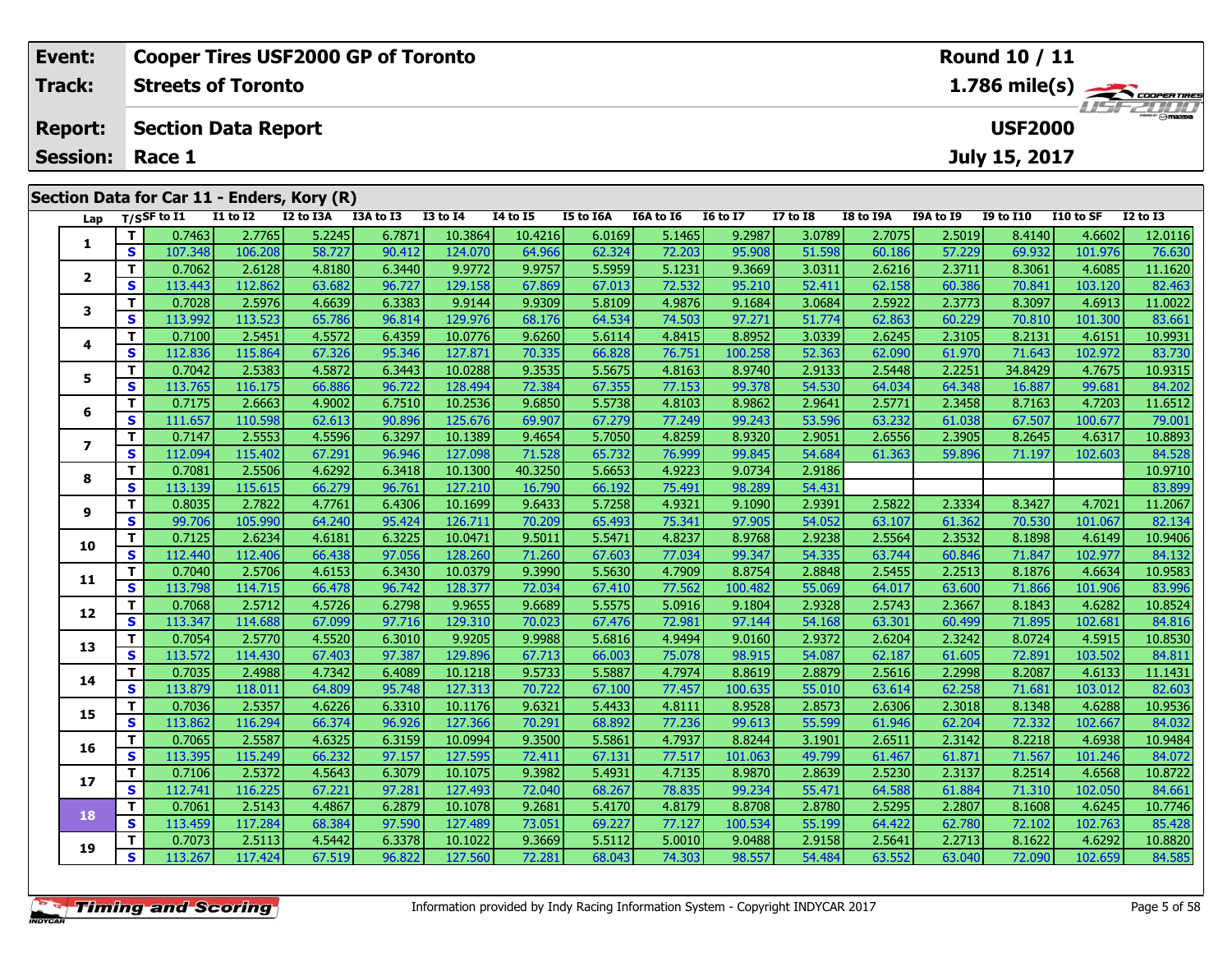| Event:          | <b>Cooper Tires USF2000 GP of Toronto</b>         | Round 10 / 11                                             |
|-----------------|---------------------------------------------------|-----------------------------------------------------------|
| Track:          | <b>Streets of Toronto</b>                         | $1.786$ mile(s) $\overbrace{\hspace{2.5cm}}$ coorer TIRES |
| <b>Report:</b>  | Section Data Report                               | $\frac{2\pi}{\omega}$<br><b>USF2000</b>                   |
| <b>Session:</b> | Race 1                                            | July 15, 2017                                             |
|                 | Section Data for $\text{Car11}$ - Enderg Kery (D) |                                                           |

|                          |                         | Lap $T/SI5$ to 16 | <b>I8 to 19</b> | Lap      | PI to PO | PO to I8 | SF to PI |
|--------------------------|-------------------------|-------------------|-----------------|----------|----------|----------|----------|
| 1                        | $\overline{I}$          | 11.1634           | 5.2094          | 78.1670  |          | 106.0578 |          |
|                          | $\mathbf{s}$            | 66.878            | 58.766          | 82.255   |          | 52.176   |          |
| $\mathbf{2}$             | T                       | 10.7190           | 4.9927          | 75.4582  |          |          |          |
|                          | S                       | 69.651            | 61.317          | 85.207   |          |          |          |
| 3                        | $\mathbf{T}$            | 10.7985           | 4.9695          | 75.1537  |          |          |          |
|                          | <b>S</b>                | 69.138            | 61.603          | 85.553   |          |          |          |
| 4                        | T                       | 10.4529           | 4.9350          | 74.0970  |          |          |          |
|                          | <b>S</b>                | 71.424            | 62.034          | 86.773   |          |          |          |
| 5                        | $\mathbf{T}$            | 10.3838           | 4.7699          | 100.2077 |          |          |          |
|                          | <b>S</b>                | 71.900            | 64.181          | 64.163   |          |          |          |
| 6                        | T.                      | 10.3841           | 4.9229          | 75.6675  |          |          |          |
|                          | S                       | 71.898            | 62.186          | 84.972   |          |          |          |
| $\overline{\phantom{a}}$ | $\mathbf{T}$            | 10.5309           | 5.0461          | 74.0739  |          |          |          |
|                          | <b>S</b>                | 70.895            | 60.668          | 86.800   |          |          |          |
| 8                        | T                       | 10.5876           |                 | 280.8672 | 183.9103 | 63.6959  | 90.5726  |
|                          | <b>S</b>                | 70.516            |                 | 22.892   | 3.770    | 86.876   | 57.648   |
| 9                        | $\mathbf{T}$            | 10.6579           | 4.9156          | 75.2720  |          |          |          |
|                          | <b>S</b>                | 70.050            | 62.279          | 85.418   |          |          |          |
| 10                       | T                       | 10.3708           | 4.9096          | 73.8104  |          |          |          |
|                          | $\overline{\mathbf{s}}$ | 71.990            | 62.355          | 87.110   |          |          |          |
|                          | $\mathbf{T}$            | 10.3539           | 4.7968          | 73.4317  |          |          |          |
| 11                       | <b>S</b>                | 72.107            | 63.821          | 87.559   |          |          |          |
|                          | T                       | 10.6491           | 4.9410          | 74.2806  |          |          |          |
| 12                       | $\overline{\mathbf{s}}$ | 70.108            | 61.958          | 86.558   |          |          |          |
|                          | $\mathbf{T}$            | 10.6310           | 4.9446          | 74.2474  |          |          |          |
| 13                       | S                       | 70.228            | 61.913          | 86.597   |          |          |          |
|                          | T                       | 10.3861           | 4.8614          | 73.8598  |          |          |          |
| 14                       | S                       | 71.884            | 62.973          | 87.051   |          |          |          |
|                          | $\mathbf{T}$            | 10.2544           | 4.9324          | 73.7031  |          |          |          |
| 15                       | S                       | 72.807            | 62.066          | 87.236   |          |          |          |
|                          | T                       | 10.3798           | 4.9653          | 73.9382  |          |          |          |
| 16                       | $\mathbf{s}$            | 71.927            | 61.655          | 86.959   |          |          |          |
|                          | $\mathbf{T}$            | 10.2066           | 4.8367          | 73.4281  |          |          |          |
| 17                       | <b>S</b>                | 73.148            | 63.294          | 87.563   |          |          |          |
|                          | T.                      | 10.2349           | 4.8102          | 72.9501  |          |          |          |
| 18                       | $\mathbf{s}$            | 72.946            | 63.643          | 88.137   |          |          |          |
|                          |                         |                   |                 |          |          |          |          |
| 19                       | T.                      | 10.5122           | 4.8354          | 73.6733  |          |          |          |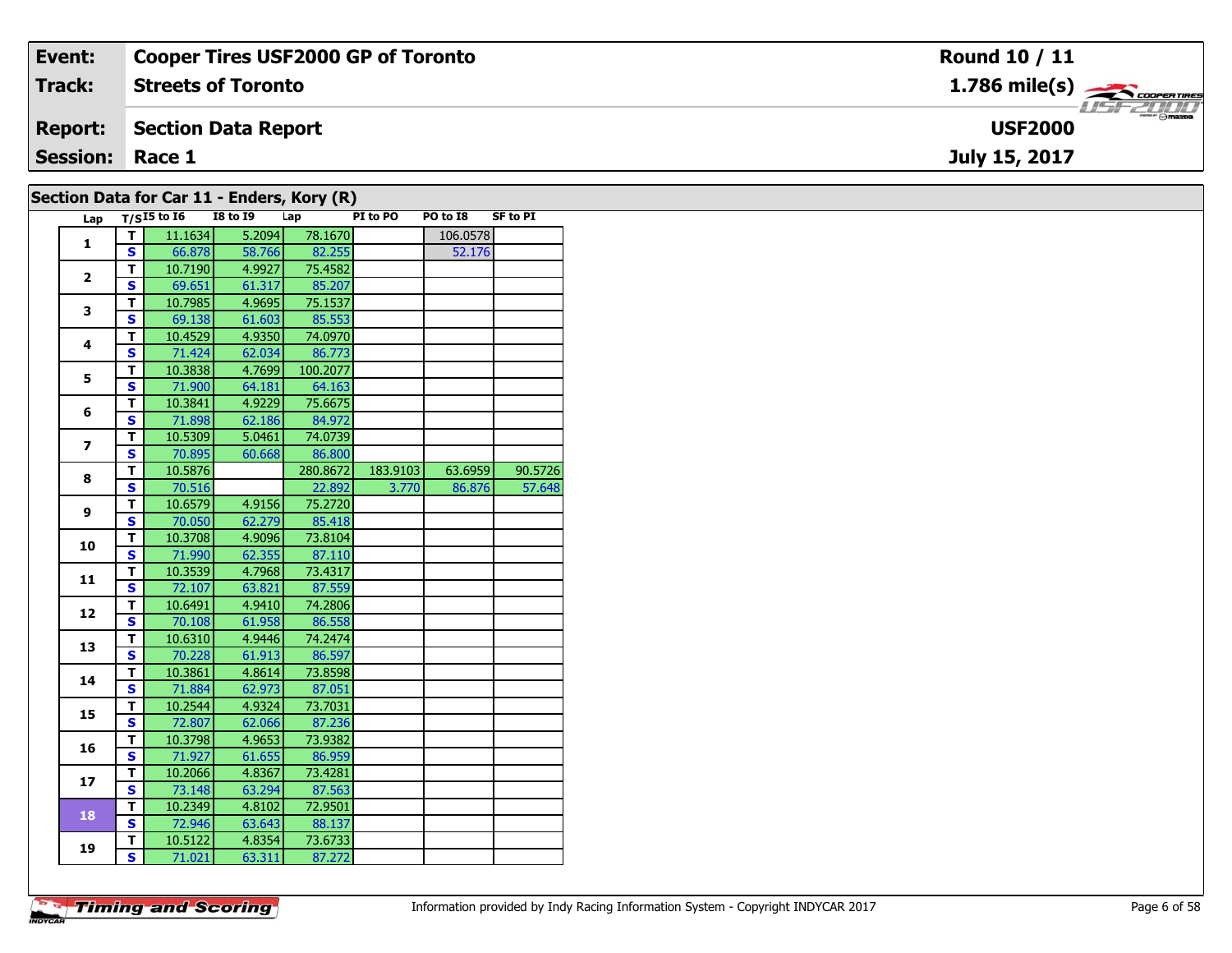| <b>Cooper Tires USF2000 GP of Toronto</b><br>Event: |    |                   |                            |                                            |           |                 |          |                  |           |                 |              | <b>Round 10 / 11</b> |           |                  |           |                               |  |  |
|-----------------------------------------------------|----|-------------------|----------------------------|--------------------------------------------|-----------|-----------------|----------|------------------|-----------|-----------------|--------------|----------------------|-----------|------------------|-----------|-------------------------------|--|--|
| Track:                                              |    |                   | <b>Streets of Toronto</b>  |                                            |           |                 |          |                  |           |                 |              |                      |           |                  |           | $1.786$ mile(s) $\rightarrow$ |  |  |
| <b>Report:</b>                                      |    |                   | <b>Section Data Report</b> |                                            |           |                 |          |                  |           |                 |              |                      |           | <b>USF2000</b>   |           | <b>USF 2000</b>               |  |  |
| <b>Session:</b>                                     |    | Race 1            |                            |                                            |           |                 |          |                  |           |                 |              |                      |           | July 15, 2017    |           |                               |  |  |
|                                                     |    |                   |                            | Section Data for Car 11 - Enders, Kory (R) |           |                 |          |                  |           |                 |              |                      |           |                  |           |                               |  |  |
|                                                     |    | Lap $T/SSF$ to I1 | <b>I1 to I2</b>            | I2 to I3A                                  | I3A to I3 | <b>I3 to I4</b> | 14 to 15 | <b>I5 to I6A</b> | I6A to I6 | <b>16 to 17</b> | $I7$ to $I8$ | I8 to I9A            | I9A to I9 | <b>I9 to I10</b> | I10 to SF | <b>I2 to I3</b>               |  |  |
| 20                                                  |    | 0.7097            | 2.5500                     | 4.5739                                     | 6.2431    | 10.0922         | 9.4055   | 5.5729           | 4.7623    | 8.8134          | 2.8549       | 2.5065               | 2.2646    | 8.0660           | 4.6352    | 10.8170                       |  |  |
|                                                     | S. | 112.884           | 115.6421                   | 67.080                                     | 98.290    | 127.686         | 71.984   | 67.290 <b>1</b>  | 78.028    | 101.189         | 55.646       | 65.013               | 63.2261   | 72.949           | 102.526   | 85.093                        |  |  |

**<sup>T</sup>** 0.7088 2.5570 4.6236 6.3181 10.1010 9.3813 5.4757 5.0094 9.2399 2.8637 2.5455 2.3006 8.1128 4.6256 10.9417 **<sup>S</sup>** 113.027 115.325 66.359 97.124 127.575 72.170 68.484 74.179 96.518 55.475 64.017 62.237 72.528 102.739 84.124

2 T 0.7080 2.5310 4.5014 6.3098 10.1042 9.3662 5.4750 4.8262 8.8352 2.7756 2.5410 2.2773 8.2431 4.6510 10.8112<br>2 S 113.155 116.510 68.161 97.251 127.535 72.286 68.493 76.995 100.939 57.236 64.130 62.873 71.382 102.177 85.1

**<sup>T</sup>** 0.7107 2.6233 4.6084 6.3678 10.4280 10.9762 **<sup>S</sup>** 112.725 112.410 66.578 96.366 123.575 83.859

**21**

**22**

**23**

84.124<br>10.8112

85.139<br>10.9762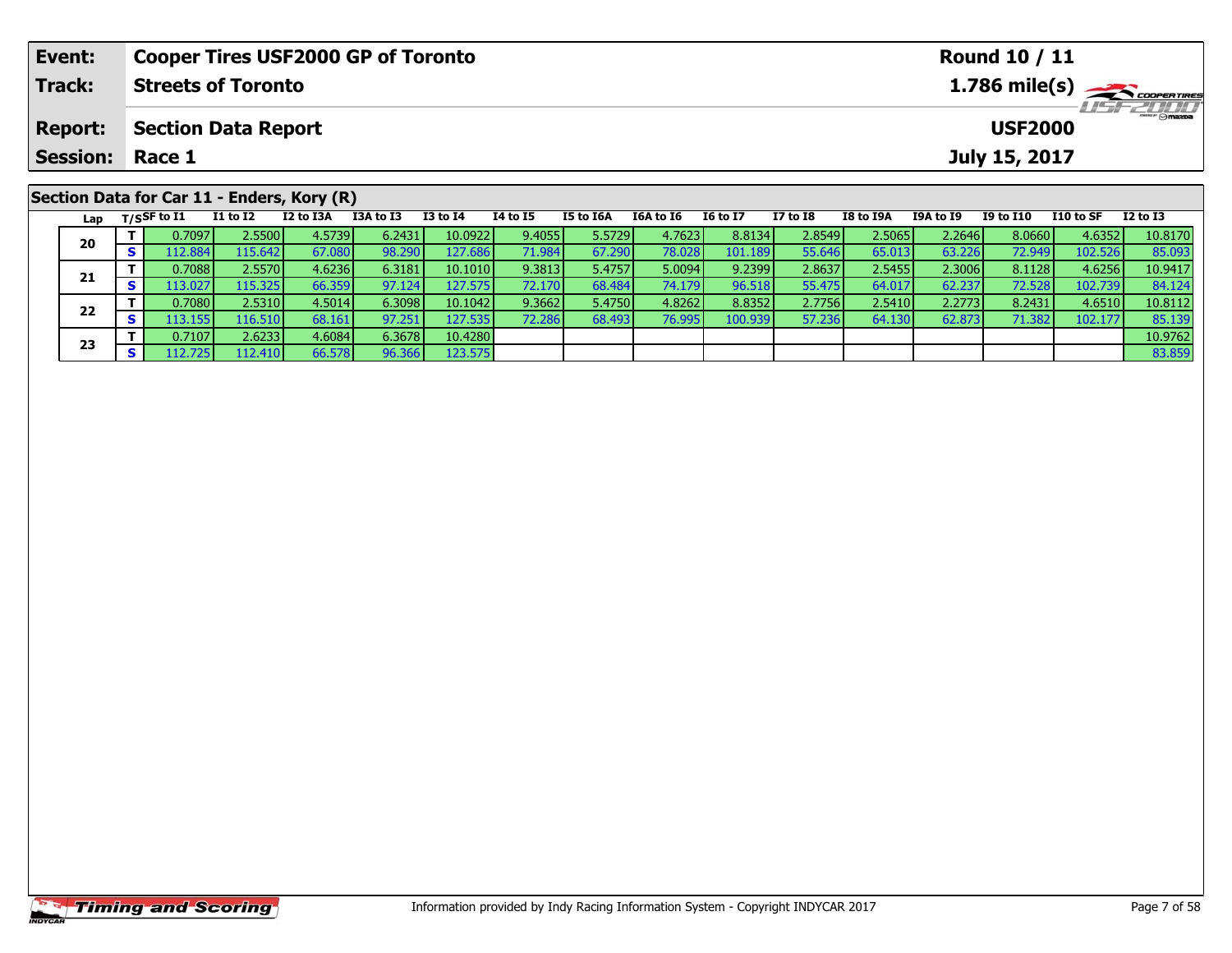| Event:          |                                            | <b>Cooper Tires USF2000 GP of Toronto</b> |                   |          |          |                 | <b>Round 10 / 11</b>                                      |
|-----------------|--------------------------------------------|-------------------------------------------|-------------------|----------|----------|-----------------|-----------------------------------------------------------|
| <b>Track:</b>   |                                            | <b>Streets of Toronto</b>                 |                   |          |          |                 | $1.786$ mile(s) $\overbrace{\hspace{2.5cm}}$ coorer TIRES |
| <b>Report:</b>  |                                            | <b>Section Data Report</b>                |                   |          |          |                 | <b>USF2000</b>                                            |
| <b>Session:</b> | Race 1                                     |                                           |                   |          |          |                 | July 15, 2017                                             |
|                 | Section Data for Car 11 - Enders, Kory (R) |                                           |                   |          |          |                 |                                                           |
|                 | Lap $T/SI5$ to I6                          | I8 to 19                                  | Lap               | PI to PO | PO to I8 | <b>SF to PI</b> |                                                           |
| 20              | 10.3352<br>S.<br>72.238                    | 4.7711<br>64.165                          | 73.0502<br>88.016 |          |          |                 |                                                           |

**21**

**22**

**23**3 <u>F</u> 88.016<br>73.8630

87.048

87.902

**<sup>T</sup>** 10.4851 4.8461 73.8630 **<sup>S</sup>** 71.205 63.172 87.048

**<sup>T</sup>** 10.3012 4.8183 73.1450 **<sup>S</sup>** 72.476 63.536 87.902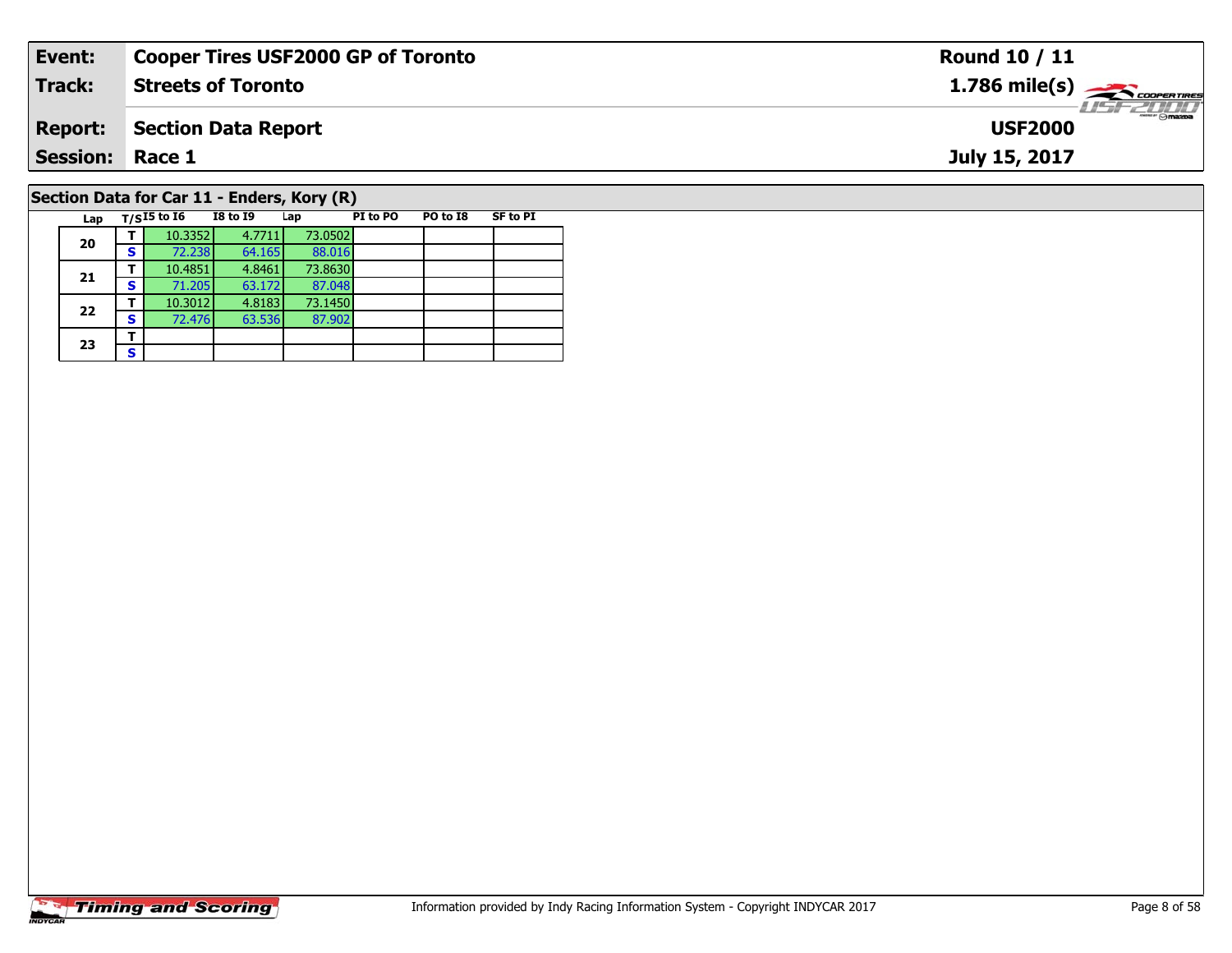| <b>Cooper Tires USF2000 GP of Toronto</b><br>Event: |                                                  |    |                |                            |           |           |                 |                 |           |           |                 |              | <b>Round 10 / 11</b> |           |                  |           |                  |  |
|-----------------------------------------------------|--------------------------------------------------|----|----------------|----------------------------|-----------|-----------|-----------------|-----------------|-----------|-----------|-----------------|--------------|----------------------|-----------|------------------|-----------|------------------|--|
|                                                     | <b>Track:</b>                                    |    |                | <b>Streets of Toronto</b>  |           |           |                 |                 |           |           |                 |              |                      |           |                  |           | 1.786 mile(s)    |  |
|                                                     | <b>Report:</b>                                   |    |                | <b>Section Data Report</b> |           |           |                 |                 |           |           |                 |              |                      |           | <b>USF2000</b>   |           | <b>LISE 2000</b> |  |
|                                                     | <b>Session:</b>                                  |    | Race 1         |                            |           |           |                 |                 |           |           |                 |              |                      |           | July 15, 2017    |           |                  |  |
|                                                     | Section Data for Car 12 - de la Vara, Moises (R) |    |                |                            |           |           |                 |                 |           |           |                 |              |                      |           |                  |           |                  |  |
|                                                     | Lap                                              |    | $T/S$ SF to I1 | <b>I1 to I2</b>            | I2 to I3A | I3A to I3 | <b>I3 to I4</b> | <b>I4 to I5</b> | I5 to I6A | I6A to I6 | <b>16 to 17</b> | $I7$ to $I8$ | <b>I8 to I9A</b>     | I9A to I9 | <b>I9 to I10</b> | I10 to SF | <b>I2 to I3</b>  |  |
|                                                     |                                                  |    | 0.7342         | 2.7748                     | 5.4069    | 6.5713    | 10.0143         | 10.4222         | 5.8190    | 5.0581    | 9.3742          | 3.0769       | 2.7605               | 2.5896    | 8.4972           | 4.6352    | 11.9782          |  |
|                                                     |                                                  | S. | 109.117        | 106.273                    | 56.746    | 93.381    | 128.680         | 64.962          | 64.444    | 73.465    | 95.135          | 51.631       | 59.031               | 55.291    | 69.247           | 102.526   | 76.844           |  |
|                                                     | $\overline{2}$                                   |    | 0.7059         | 2.6087                     | 4.8470    | 6.4641    | 10.0411         | 10.2374         | 5.9686    | 5.1624    | 9.3706          | 2.9808       | 2.6116               | 2.2942    | 8.2540           | 4.6443    | 11.3111          |  |
|                                                     |                                                  | S. | 113.491        | 113.040                    | 63.301    | 94.930    | 128.336         | 66.135          | 62.829    | 71.980    | 95.172          | 53.296       | 62.396               | 62.410    | 71.288           | 102.325   | 81.376           |  |
|                                                     |                                                  |    | 0.7054         | 2.5578                     | 4.7019    | 6.3257    | 9.9683          | 9.7055          | 5.8476    | 5.1031    | 9.2750          | 2.9539       | 2.6033               | 2.2884    | 8.2663           | 4.6176    | 11.0276          |  |
|                                                     |                                                  |    |                |                            |           |           |                 |                 |           |           |                 |              |                      |           |                  |           |                  |  |

| т<br>5.1624<br>2.2942<br>11.3111<br>0.7059<br>2.6087<br>4.8470<br>6.4641<br>10.0411<br>10.2374<br>5.9686<br>9.3706<br>2.9808<br>8.2540<br>4.6443<br>2.6116<br>2<br>S<br>113.491<br>113.040<br>94.930<br>128.336<br>71.980<br>95.172<br>53.296<br>71.288<br>102.325<br>81.376<br>63.301<br>66.135<br>62.829<br>62.396<br>62.410<br>т<br>0.7054<br>2.5578<br>6.3257<br>9.9683<br>9.7055<br>5.1031<br>9.2750<br>2.9539<br>2.2884<br>11.0276<br>4.7019<br>5.8476<br>2.6033<br>8.2663<br>4.6176<br>3<br>62.569<br>S<br>113.572<br>115.289<br>65.254<br>97.007<br>129.273<br>69.759<br>72.817<br>96.153<br>53.781<br>62.595<br>71.182<br>83.468<br>64.129<br>102.917<br>т<br>0.7051<br>6.3491<br>4.9387<br>2.6708<br>4.7432<br>10.0333<br>10.2000<br>5.7362<br>9.0656<br>2.9184<br>2.6007<br>2.2401<br>8.1900<br>4.6067<br>11.0923<br>4<br>S<br>113.620<br>96.649<br>128.436<br>75.241<br>98.374<br>54.435<br>63.918<br>71.845<br>82.981<br>64.686<br>66.377<br>65.374<br>62.658<br>103.160<br>110.411<br>0.7037<br>6.2792<br>4.9401<br>2.2997<br>T.<br>2.5201<br>4.6250<br>9.9930<br>9.5912<br>5.4994<br>2.8545<br>2.5537<br>4.6391<br>10.9042<br>9.1220<br>8.4148<br>5<br>75.219<br>62.261<br>S<br>113.846<br>97.725<br>128.954<br>70.590<br>97.766<br>55.654<br>117.014<br>66.339<br>68.189<br>63.811<br>69.925<br>102.440<br>84.413<br>T.<br>0.7060<br>6.3569<br>2.3055<br>2.5388<br>4.6560<br>10.0367<br>9.8475<br>5.5086<br>4.8441<br>9.0490<br>2.8437<br>2.5792<br>8.2674<br>11.0129<br>4.5914<br>6<br>S<br>96.531<br>76.710<br>128.392<br>68.753<br>98.554<br>55.865<br>62.104<br>83.580<br>113.475<br>116.152<br>65.897<br>68.075<br>63.180<br>71.172<br>103.504<br>T.<br>0.7063<br>6.2868<br>4.8757<br>2.2992<br>10.8638<br>2.5330<br>4.5770<br>10.0394<br>9.4374<br>5.4734<br>9.0520<br>2.7960<br>2.6089<br>8.1242<br>4.5783<br>$\overline{\phantom{a}}$<br>S<br>97.607<br>128.358<br>71.741<br>76.213<br>98.522<br>62.275<br>84.727<br>113.427<br>116.418<br>67.035<br>68.513<br>56.818<br>62.461<br>72.427<br>103.800<br>T.<br>0.7032<br>2.5289<br>4.5715<br>6.2655<br>10.0184<br>9.5087<br>4.8818<br>9.0544<br>2.5829<br>2.2917<br>4.5880<br>10.8370<br>5.4641<br>2.7958<br>8.1610<br>8<br>S<br>113.927<br>97.939<br>128.627<br>68.630<br>76.118<br>98.496<br>56.822<br>63.090<br>62.478<br>103.580<br>84.936<br>116.607<br>67.115<br>71.203<br>72.100<br>т<br>0.7032<br>2.5389<br>6.2453<br>9.9508<br>9.5825<br>4.9052<br>8.9250<br>2.8527<br>2.5975<br>2.2719<br>10.8563<br>4.6110<br>5.4656<br>8.1047<br>4.6030<br>9<br>S.<br>113.927<br>66.540<br>98.256<br>129.501<br>70.654<br>75.754<br>99.924<br>55.689<br>63.023<br>103.243<br>84.785<br>116.147<br>68.611<br>62.735<br>72.601<br>T.<br>0.7042<br>6.2740<br>4.8970<br>8.9576<br>2.2598<br>10.9054<br>2.5653<br>10.0158<br>9.6229<br>5.4547<br>2.8207<br>2.5719<br>8.1127<br>4.6450<br>4.6314<br>10<br>S<br>113.765<br>75.881<br>99.560<br>84.404<br>114.952<br>66.247<br>97.806<br>128.660<br>70.358<br>68.748<br>56.321<br>63.360<br>63.360<br>72.529<br>102.309<br>T.<br>0.7096<br>2.5352<br>6.3176<br>9.9994<br>9.5666<br>5.5322<br>4.8565<br>9.0929<br>2.2039<br>8.0953<br>4.5900<br>10.8143<br>4.4967<br>2.8161<br>2.5341<br>11<br>S<br>97.131<br>128.871<br>64.967<br>72.685<br>112.900<br>116.317<br>70.772<br>67.785<br>76.514<br>98.079<br>56.413<br>103.535<br>85.115<br>68.232<br>64.305<br>6.2928<br>T.<br>0.7033<br>10.0716<br>4.9157<br>9.0773<br>2.5298<br>2.2484<br>10.9014<br>2.5385<br>4.6086<br>9.6195<br>5.4557<br>2.8104<br>8.1218<br>4.5753<br>12<br>75.593<br>S.<br>113.911<br>97.514<br>127.948<br>70.383<br>68.735<br>98.247<br>56.527<br>63.682<br>72.448<br>103.868<br>84.435<br>116.166<br>66.575<br>64.414<br>0.7026<br>6.2418<br>4.9070<br>2.2132<br>10.8593<br>T.<br>2.5381<br>4.6175<br>10.0373<br>9.4953<br>5.4407<br>9.2547<br>2.7742<br>2.5467<br>8.1253<br>4.5881<br>13<br>S<br>98.311<br>75.727<br>96.364<br>57.265<br>64.694<br>128.385<br>71.303<br>68.925<br>63.987<br>72.417<br>84.762<br>114.025<br>116.184<br>66.447<br>103.578<br>T.<br>0.7024<br>6.2414<br>9.9591<br>4.8813<br>9.0263<br>2.2506<br>10.8143<br>2.5350<br>4.5729<br>9.4213<br>5.5069<br>2.8103<br>2.5118<br>8.0976<br>4.5919<br>14<br>S<br>129.393<br>76.125<br>114.057<br>98.317<br>71.863<br>98.802<br>56.529<br>63.619<br>72.665<br>85.115<br>116.326<br>67.095<br>68.096<br>64.876<br>103.493<br>T.<br>0.7027<br>6.2533<br>2.2518<br>10.8803<br>2.5471<br>4.6270<br>10.0306<br>9.3868<br>5.4433<br>4.8534<br>9.1315<br>2.8071<br>2.5761<br>8.0871<br>4.5885<br>15<br>S<br>98.130<br>76.563<br>115.773<br>66.310<br>128.471<br>72.127<br>97.664<br>56.594<br>63.585<br>114.008<br>68.892<br>63.256<br>72.759<br>103.569<br>84.598<br>2.2472<br>т<br>0.7054<br>2.4913<br>4.5518<br>6.2532<br>10.0574<br>9.5708<br>4.8572<br>9.0266<br>2.7361<br>2.5281<br>8.0373<br>4.6008<br>10.8050<br>5.4137<br>16<br>S<br>98.132<br>128.128<br>70.741<br>76.503<br>98.799<br>58.062<br>63.716<br>113.572<br>118.366<br>67.406<br>69.269<br>73.210<br>103.292<br>85.188<br>64.457<br>10.8285<br>T<br>0.7072<br>2.5614<br>6.2634<br>10.0684<br>9.4268<br>5.4230<br>4.8626<br>9.1121<br>2.5993<br>2.2247<br>7.9953<br>4.5677<br>4.5651<br>2.7640<br>17<br>S<br>113.283<br>115.127<br>97.972<br>127.988<br>71.821<br>69.150<br>76.418<br>97.872<br>57.476<br>62.692<br>64.360<br>73.594<br>85.003<br>67.210<br>104.041<br>т<br>0.7030<br>6.2711<br>4.9302<br>2.2720<br>10.8698<br>2.5726<br>4.5987<br>10.0708<br>9.4410<br>5.3771<br>9.0562<br>2.7425<br>2.5502<br>8.0909<br>4.5904<br>18<br>S<br>113.960<br>97.851<br>127.958<br>75.370<br>98.476<br>57.927<br>63.020<br>72.725<br>103.526<br>84.680<br>114.626<br>66.718<br>71.713<br>69.740<br>63.899<br>т<br>0.7037<br>2.5433<br>6.3522<br>9.4250<br>4.8368<br>8.9389<br>2.5475<br>2.3090<br>10.9814<br>4.6292<br>10.0997<br>5.4094<br>2.7223<br>8.0981<br>4.6090<br>19<br>S<br>99.768<br>113.846<br>115.946<br>66.279<br>96.602<br>127.592<br>71.835<br>69.324<br>76.826<br>58.356<br>63.966<br>62.010<br>72.660<br>83.819<br>103.109 | э | 109.IIV | LUD.Z75 | 50.740 | ລວ.ວ໐າ | 120.00U | <b>04.907</b> | 04.444 | 79.409 | <b>21.021</b> | วว.บว1 | <b>29.ZAT</b> | <b>09.247</b> | 102.320 | 70.044 |
|----------------------------------------------------------------------------------------------------------------------------------------------------------------------------------------------------------------------------------------------------------------------------------------------------------------------------------------------------------------------------------------------------------------------------------------------------------------------------------------------------------------------------------------------------------------------------------------------------------------------------------------------------------------------------------------------------------------------------------------------------------------------------------------------------------------------------------------------------------------------------------------------------------------------------------------------------------------------------------------------------------------------------------------------------------------------------------------------------------------------------------------------------------------------------------------------------------------------------------------------------------------------------------------------------------------------------------------------------------------------------------------------------------------------------------------------------------------------------------------------------------------------------------------------------------------------------------------------------------------------------------------------------------------------------------------------------------------------------------------------------------------------------------------------------------------------------------------------------------------------------------------------------------------------------------------------------------------------------------------------------------------------------------------------------------------------------------------------------------------------------------------------------------------------------------------------------------------------------------------------------------------------------------------------------------------------------------------------------------------------------------------------------------------------------------------------------------------------------------------------------------------------------------------------------------------------------------------------------------------------------------------------------------------------------------------------------------------------------------------------------------------------------------------------------------------------------------------------------------------------------------------------------------------------------------------------------------------------------------------------------------------------------------------------------------------------------------------------------------------------------------------------------------------------------------------------------------------------------------------------------------------------------------------------------------------------------------------------------------------------------------------------------------------------------------------------------------------------------------------------------------------------------------------------------------------------------------------------------------------------------------------------------------------------------------------------------------------------------------------------------------------------------------------------------------------------------------------------------------------------------------------------------------------------------------------------------------------------------------------------------------------------------------------------------------------------------------------------------------------------------------------------------------------------------------------------------------------------------------------------------------------------------------------------------------------------------------------------------------------------------------------------------------------------------------------------------------------------------------------------------------------------------------------------------------------------------------------------------------------------------------------------------------------------------------------------------------------------------------------------------------------------------------------------------------------------------------------------------------------------------------------------------------------------------------------------------------------------------------------------------------------------------------------------------------------------------------------------------------------------------------------------------------------------------------------------------------------------------------------------------------------------------------------------------------------------------------------------------------------------------------------------------------------------------------------------------------------------------------------------------------------------------------------------------------------------------------------------------------------------------------------------------------------------------------------------------------------------------------------------------------------------------------------------------------------------------------------------------------------------------------------------------------------------------------------------------------------------------------------------------------------------------------------------------------|---|---------|---------|--------|--------|---------|---------------|--------|--------|---------------|--------|---------------|---------------|---------|--------|
|                                                                                                                                                                                                                                                                                                                                                                                                                                                                                                                                                                                                                                                                                                                                                                                                                                                                                                                                                                                                                                                                                                                                                                                                                                                                                                                                                                                                                                                                                                                                                                                                                                                                                                                                                                                                                                                                                                                                                                                                                                                                                                                                                                                                                                                                                                                                                                                                                                                                                                                                                                                                                                                                                                                                                                                                                                                                                                                                                                                                                                                                                                                                                                                                                                                                                                                                                                                                                                                                                                                                                                                                                                                                                                                                                                                                                                                                                                                                                                                                                                                                                                                                                                                                                                                                                                                                                                                                                                                                                                                                                                                                                                                                                                                                                                                                                                                                                                                                                                                                                                                                                                                                                                                                                                                                                                                                                                                                                                                                                                                                                                                                                                                                                                                                                                                                                                                                                                                                                                                                                                                          |   |         |         |        |        |         |               |        |        |               |        |               |               |         |        |
|                                                                                                                                                                                                                                                                                                                                                                                                                                                                                                                                                                                                                                                                                                                                                                                                                                                                                                                                                                                                                                                                                                                                                                                                                                                                                                                                                                                                                                                                                                                                                                                                                                                                                                                                                                                                                                                                                                                                                                                                                                                                                                                                                                                                                                                                                                                                                                                                                                                                                                                                                                                                                                                                                                                                                                                                                                                                                                                                                                                                                                                                                                                                                                                                                                                                                                                                                                                                                                                                                                                                                                                                                                                                                                                                                                                                                                                                                                                                                                                                                                                                                                                                                                                                                                                                                                                                                                                                                                                                                                                                                                                                                                                                                                                                                                                                                                                                                                                                                                                                                                                                                                                                                                                                                                                                                                                                                                                                                                                                                                                                                                                                                                                                                                                                                                                                                                                                                                                                                                                                                                                          |   |         |         |        |        |         |               |        |        |               |        |               |               |         |        |
|                                                                                                                                                                                                                                                                                                                                                                                                                                                                                                                                                                                                                                                                                                                                                                                                                                                                                                                                                                                                                                                                                                                                                                                                                                                                                                                                                                                                                                                                                                                                                                                                                                                                                                                                                                                                                                                                                                                                                                                                                                                                                                                                                                                                                                                                                                                                                                                                                                                                                                                                                                                                                                                                                                                                                                                                                                                                                                                                                                                                                                                                                                                                                                                                                                                                                                                                                                                                                                                                                                                                                                                                                                                                                                                                                                                                                                                                                                                                                                                                                                                                                                                                                                                                                                                                                                                                                                                                                                                                                                                                                                                                                                                                                                                                                                                                                                                                                                                                                                                                                                                                                                                                                                                                                                                                                                                                                                                                                                                                                                                                                                                                                                                                                                                                                                                                                                                                                                                                                                                                                                                          |   |         |         |        |        |         |               |        |        |               |        |               |               |         |        |
|                                                                                                                                                                                                                                                                                                                                                                                                                                                                                                                                                                                                                                                                                                                                                                                                                                                                                                                                                                                                                                                                                                                                                                                                                                                                                                                                                                                                                                                                                                                                                                                                                                                                                                                                                                                                                                                                                                                                                                                                                                                                                                                                                                                                                                                                                                                                                                                                                                                                                                                                                                                                                                                                                                                                                                                                                                                                                                                                                                                                                                                                                                                                                                                                                                                                                                                                                                                                                                                                                                                                                                                                                                                                                                                                                                                                                                                                                                                                                                                                                                                                                                                                                                                                                                                                                                                                                                                                                                                                                                                                                                                                                                                                                                                                                                                                                                                                                                                                                                                                                                                                                                                                                                                                                                                                                                                                                                                                                                                                                                                                                                                                                                                                                                                                                                                                                                                                                                                                                                                                                                                          |   |         |         |        |        |         |               |        |        |               |        |               |               |         |        |
|                                                                                                                                                                                                                                                                                                                                                                                                                                                                                                                                                                                                                                                                                                                                                                                                                                                                                                                                                                                                                                                                                                                                                                                                                                                                                                                                                                                                                                                                                                                                                                                                                                                                                                                                                                                                                                                                                                                                                                                                                                                                                                                                                                                                                                                                                                                                                                                                                                                                                                                                                                                                                                                                                                                                                                                                                                                                                                                                                                                                                                                                                                                                                                                                                                                                                                                                                                                                                                                                                                                                                                                                                                                                                                                                                                                                                                                                                                                                                                                                                                                                                                                                                                                                                                                                                                                                                                                                                                                                                                                                                                                                                                                                                                                                                                                                                                                                                                                                                                                                                                                                                                                                                                                                                                                                                                                                                                                                                                                                                                                                                                                                                                                                                                                                                                                                                                                                                                                                                                                                                                                          |   |         |         |        |        |         |               |        |        |               |        |               |               |         |        |
|                                                                                                                                                                                                                                                                                                                                                                                                                                                                                                                                                                                                                                                                                                                                                                                                                                                                                                                                                                                                                                                                                                                                                                                                                                                                                                                                                                                                                                                                                                                                                                                                                                                                                                                                                                                                                                                                                                                                                                                                                                                                                                                                                                                                                                                                                                                                                                                                                                                                                                                                                                                                                                                                                                                                                                                                                                                                                                                                                                                                                                                                                                                                                                                                                                                                                                                                                                                                                                                                                                                                                                                                                                                                                                                                                                                                                                                                                                                                                                                                                                                                                                                                                                                                                                                                                                                                                                                                                                                                                                                                                                                                                                                                                                                                                                                                                                                                                                                                                                                                                                                                                                                                                                                                                                                                                                                                                                                                                                                                                                                                                                                                                                                                                                                                                                                                                                                                                                                                                                                                                                                          |   |         |         |        |        |         |               |        |        |               |        |               |               |         |        |
|                                                                                                                                                                                                                                                                                                                                                                                                                                                                                                                                                                                                                                                                                                                                                                                                                                                                                                                                                                                                                                                                                                                                                                                                                                                                                                                                                                                                                                                                                                                                                                                                                                                                                                                                                                                                                                                                                                                                                                                                                                                                                                                                                                                                                                                                                                                                                                                                                                                                                                                                                                                                                                                                                                                                                                                                                                                                                                                                                                                                                                                                                                                                                                                                                                                                                                                                                                                                                                                                                                                                                                                                                                                                                                                                                                                                                                                                                                                                                                                                                                                                                                                                                                                                                                                                                                                                                                                                                                                                                                                                                                                                                                                                                                                                                                                                                                                                                                                                                                                                                                                                                                                                                                                                                                                                                                                                                                                                                                                                                                                                                                                                                                                                                                                                                                                                                                                                                                                                                                                                                                                          |   |         |         |        |        |         |               |        |        |               |        |               |               |         |        |
|                                                                                                                                                                                                                                                                                                                                                                                                                                                                                                                                                                                                                                                                                                                                                                                                                                                                                                                                                                                                                                                                                                                                                                                                                                                                                                                                                                                                                                                                                                                                                                                                                                                                                                                                                                                                                                                                                                                                                                                                                                                                                                                                                                                                                                                                                                                                                                                                                                                                                                                                                                                                                                                                                                                                                                                                                                                                                                                                                                                                                                                                                                                                                                                                                                                                                                                                                                                                                                                                                                                                                                                                                                                                                                                                                                                                                                                                                                                                                                                                                                                                                                                                                                                                                                                                                                                                                                                                                                                                                                                                                                                                                                                                                                                                                                                                                                                                                                                                                                                                                                                                                                                                                                                                                                                                                                                                                                                                                                                                                                                                                                                                                                                                                                                                                                                                                                                                                                                                                                                                                                                          |   |         |         |        |        |         |               |        |        |               |        |               |               |         |        |
|                                                                                                                                                                                                                                                                                                                                                                                                                                                                                                                                                                                                                                                                                                                                                                                                                                                                                                                                                                                                                                                                                                                                                                                                                                                                                                                                                                                                                                                                                                                                                                                                                                                                                                                                                                                                                                                                                                                                                                                                                                                                                                                                                                                                                                                                                                                                                                                                                                                                                                                                                                                                                                                                                                                                                                                                                                                                                                                                                                                                                                                                                                                                                                                                                                                                                                                                                                                                                                                                                                                                                                                                                                                                                                                                                                                                                                                                                                                                                                                                                                                                                                                                                                                                                                                                                                                                                                                                                                                                                                                                                                                                                                                                                                                                                                                                                                                                                                                                                                                                                                                                                                                                                                                                                                                                                                                                                                                                                                                                                                                                                                                                                                                                                                                                                                                                                                                                                                                                                                                                                                                          |   |         |         |        |        |         |               |        |        |               |        |               |               |         |        |
|                                                                                                                                                                                                                                                                                                                                                                                                                                                                                                                                                                                                                                                                                                                                                                                                                                                                                                                                                                                                                                                                                                                                                                                                                                                                                                                                                                                                                                                                                                                                                                                                                                                                                                                                                                                                                                                                                                                                                                                                                                                                                                                                                                                                                                                                                                                                                                                                                                                                                                                                                                                                                                                                                                                                                                                                                                                                                                                                                                                                                                                                                                                                                                                                                                                                                                                                                                                                                                                                                                                                                                                                                                                                                                                                                                                                                                                                                                                                                                                                                                                                                                                                                                                                                                                                                                                                                                                                                                                                                                                                                                                                                                                                                                                                                                                                                                                                                                                                                                                                                                                                                                                                                                                                                                                                                                                                                                                                                                                                                                                                                                                                                                                                                                                                                                                                                                                                                                                                                                                                                                                          |   |         |         |        |        |         |               |        |        |               |        |               |               |         |        |
|                                                                                                                                                                                                                                                                                                                                                                                                                                                                                                                                                                                                                                                                                                                                                                                                                                                                                                                                                                                                                                                                                                                                                                                                                                                                                                                                                                                                                                                                                                                                                                                                                                                                                                                                                                                                                                                                                                                                                                                                                                                                                                                                                                                                                                                                                                                                                                                                                                                                                                                                                                                                                                                                                                                                                                                                                                                                                                                                                                                                                                                                                                                                                                                                                                                                                                                                                                                                                                                                                                                                                                                                                                                                                                                                                                                                                                                                                                                                                                                                                                                                                                                                                                                                                                                                                                                                                                                                                                                                                                                                                                                                                                                                                                                                                                                                                                                                                                                                                                                                                                                                                                                                                                                                                                                                                                                                                                                                                                                                                                                                                                                                                                                                                                                                                                                                                                                                                                                                                                                                                                                          |   |         |         |        |        |         |               |        |        |               |        |               |               |         |        |
|                                                                                                                                                                                                                                                                                                                                                                                                                                                                                                                                                                                                                                                                                                                                                                                                                                                                                                                                                                                                                                                                                                                                                                                                                                                                                                                                                                                                                                                                                                                                                                                                                                                                                                                                                                                                                                                                                                                                                                                                                                                                                                                                                                                                                                                                                                                                                                                                                                                                                                                                                                                                                                                                                                                                                                                                                                                                                                                                                                                                                                                                                                                                                                                                                                                                                                                                                                                                                                                                                                                                                                                                                                                                                                                                                                                                                                                                                                                                                                                                                                                                                                                                                                                                                                                                                                                                                                                                                                                                                                                                                                                                                                                                                                                                                                                                                                                                                                                                                                                                                                                                                                                                                                                                                                                                                                                                                                                                                                                                                                                                                                                                                                                                                                                                                                                                                                                                                                                                                                                                                                                          |   |         |         |        |        |         |               |        |        |               |        |               |               |         |        |
|                                                                                                                                                                                                                                                                                                                                                                                                                                                                                                                                                                                                                                                                                                                                                                                                                                                                                                                                                                                                                                                                                                                                                                                                                                                                                                                                                                                                                                                                                                                                                                                                                                                                                                                                                                                                                                                                                                                                                                                                                                                                                                                                                                                                                                                                                                                                                                                                                                                                                                                                                                                                                                                                                                                                                                                                                                                                                                                                                                                                                                                                                                                                                                                                                                                                                                                                                                                                                                                                                                                                                                                                                                                                                                                                                                                                                                                                                                                                                                                                                                                                                                                                                                                                                                                                                                                                                                                                                                                                                                                                                                                                                                                                                                                                                                                                                                                                                                                                                                                                                                                                                                                                                                                                                                                                                                                                                                                                                                                                                                                                                                                                                                                                                                                                                                                                                                                                                                                                                                                                                                                          |   |         |         |        |        |         |               |        |        |               |        |               |               |         |        |
|                                                                                                                                                                                                                                                                                                                                                                                                                                                                                                                                                                                                                                                                                                                                                                                                                                                                                                                                                                                                                                                                                                                                                                                                                                                                                                                                                                                                                                                                                                                                                                                                                                                                                                                                                                                                                                                                                                                                                                                                                                                                                                                                                                                                                                                                                                                                                                                                                                                                                                                                                                                                                                                                                                                                                                                                                                                                                                                                                                                                                                                                                                                                                                                                                                                                                                                                                                                                                                                                                                                                                                                                                                                                                                                                                                                                                                                                                                                                                                                                                                                                                                                                                                                                                                                                                                                                                                                                                                                                                                                                                                                                                                                                                                                                                                                                                                                                                                                                                                                                                                                                                                                                                                                                                                                                                                                                                                                                                                                                                                                                                                                                                                                                                                                                                                                                                                                                                                                                                                                                                                                          |   |         |         |        |        |         |               |        |        |               |        |               |               |         |        |
|                                                                                                                                                                                                                                                                                                                                                                                                                                                                                                                                                                                                                                                                                                                                                                                                                                                                                                                                                                                                                                                                                                                                                                                                                                                                                                                                                                                                                                                                                                                                                                                                                                                                                                                                                                                                                                                                                                                                                                                                                                                                                                                                                                                                                                                                                                                                                                                                                                                                                                                                                                                                                                                                                                                                                                                                                                                                                                                                                                                                                                                                                                                                                                                                                                                                                                                                                                                                                                                                                                                                                                                                                                                                                                                                                                                                                                                                                                                                                                                                                                                                                                                                                                                                                                                                                                                                                                                                                                                                                                                                                                                                                                                                                                                                                                                                                                                                                                                                                                                                                                                                                                                                                                                                                                                                                                                                                                                                                                                                                                                                                                                                                                                                                                                                                                                                                                                                                                                                                                                                                                                          |   |         |         |        |        |         |               |        |        |               |        |               |               |         |        |
|                                                                                                                                                                                                                                                                                                                                                                                                                                                                                                                                                                                                                                                                                                                                                                                                                                                                                                                                                                                                                                                                                                                                                                                                                                                                                                                                                                                                                                                                                                                                                                                                                                                                                                                                                                                                                                                                                                                                                                                                                                                                                                                                                                                                                                                                                                                                                                                                                                                                                                                                                                                                                                                                                                                                                                                                                                                                                                                                                                                                                                                                                                                                                                                                                                                                                                                                                                                                                                                                                                                                                                                                                                                                                                                                                                                                                                                                                                                                                                                                                                                                                                                                                                                                                                                                                                                                                                                                                                                                                                                                                                                                                                                                                                                                                                                                                                                                                                                                                                                                                                                                                                                                                                                                                                                                                                                                                                                                                                                                                                                                                                                                                                                                                                                                                                                                                                                                                                                                                                                                                                                          |   |         |         |        |        |         |               |        |        |               |        |               |               |         |        |
|                                                                                                                                                                                                                                                                                                                                                                                                                                                                                                                                                                                                                                                                                                                                                                                                                                                                                                                                                                                                                                                                                                                                                                                                                                                                                                                                                                                                                                                                                                                                                                                                                                                                                                                                                                                                                                                                                                                                                                                                                                                                                                                                                                                                                                                                                                                                                                                                                                                                                                                                                                                                                                                                                                                                                                                                                                                                                                                                                                                                                                                                                                                                                                                                                                                                                                                                                                                                                                                                                                                                                                                                                                                                                                                                                                                                                                                                                                                                                                                                                                                                                                                                                                                                                                                                                                                                                                                                                                                                                                                                                                                                                                                                                                                                                                                                                                                                                                                                                                                                                                                                                                                                                                                                                                                                                                                                                                                                                                                                                                                                                                                                                                                                                                                                                                                                                                                                                                                                                                                                                                                          |   |         |         |        |        |         |               |        |        |               |        |               |               |         |        |
|                                                                                                                                                                                                                                                                                                                                                                                                                                                                                                                                                                                                                                                                                                                                                                                                                                                                                                                                                                                                                                                                                                                                                                                                                                                                                                                                                                                                                                                                                                                                                                                                                                                                                                                                                                                                                                                                                                                                                                                                                                                                                                                                                                                                                                                                                                                                                                                                                                                                                                                                                                                                                                                                                                                                                                                                                                                                                                                                                                                                                                                                                                                                                                                                                                                                                                                                                                                                                                                                                                                                                                                                                                                                                                                                                                                                                                                                                                                                                                                                                                                                                                                                                                                                                                                                                                                                                                                                                                                                                                                                                                                                                                                                                                                                                                                                                                                                                                                                                                                                                                                                                                                                                                                                                                                                                                                                                                                                                                                                                                                                                                                                                                                                                                                                                                                                                                                                                                                                                                                                                                                          |   |         |         |        |        |         |               |        |        |               |        |               |               |         |        |
|                                                                                                                                                                                                                                                                                                                                                                                                                                                                                                                                                                                                                                                                                                                                                                                                                                                                                                                                                                                                                                                                                                                                                                                                                                                                                                                                                                                                                                                                                                                                                                                                                                                                                                                                                                                                                                                                                                                                                                                                                                                                                                                                                                                                                                                                                                                                                                                                                                                                                                                                                                                                                                                                                                                                                                                                                                                                                                                                                                                                                                                                                                                                                                                                                                                                                                                                                                                                                                                                                                                                                                                                                                                                                                                                                                                                                                                                                                                                                                                                                                                                                                                                                                                                                                                                                                                                                                                                                                                                                                                                                                                                                                                                                                                                                                                                                                                                                                                                                                                                                                                                                                                                                                                                                                                                                                                                                                                                                                                                                                                                                                                                                                                                                                                                                                                                                                                                                                                                                                                                                                                          |   |         |         |        |        |         |               |        |        |               |        |               |               |         |        |
|                                                                                                                                                                                                                                                                                                                                                                                                                                                                                                                                                                                                                                                                                                                                                                                                                                                                                                                                                                                                                                                                                                                                                                                                                                                                                                                                                                                                                                                                                                                                                                                                                                                                                                                                                                                                                                                                                                                                                                                                                                                                                                                                                                                                                                                                                                                                                                                                                                                                                                                                                                                                                                                                                                                                                                                                                                                                                                                                                                                                                                                                                                                                                                                                                                                                                                                                                                                                                                                                                                                                                                                                                                                                                                                                                                                                                                                                                                                                                                                                                                                                                                                                                                                                                                                                                                                                                                                                                                                                                                                                                                                                                                                                                                                                                                                                                                                                                                                                                                                                                                                                                                                                                                                                                                                                                                                                                                                                                                                                                                                                                                                                                                                                                                                                                                                                                                                                                                                                                                                                                                                          |   |         |         |        |        |         |               |        |        |               |        |               |               |         |        |
|                                                                                                                                                                                                                                                                                                                                                                                                                                                                                                                                                                                                                                                                                                                                                                                                                                                                                                                                                                                                                                                                                                                                                                                                                                                                                                                                                                                                                                                                                                                                                                                                                                                                                                                                                                                                                                                                                                                                                                                                                                                                                                                                                                                                                                                                                                                                                                                                                                                                                                                                                                                                                                                                                                                                                                                                                                                                                                                                                                                                                                                                                                                                                                                                                                                                                                                                                                                                                                                                                                                                                                                                                                                                                                                                                                                                                                                                                                                                                                                                                                                                                                                                                                                                                                                                                                                                                                                                                                                                                                                                                                                                                                                                                                                                                                                                                                                                                                                                                                                                                                                                                                                                                                                                                                                                                                                                                                                                                                                                                                                                                                                                                                                                                                                                                                                                                                                                                                                                                                                                                                                          |   |         |         |        |        |         |               |        |        |               |        |               |               |         |        |
|                                                                                                                                                                                                                                                                                                                                                                                                                                                                                                                                                                                                                                                                                                                                                                                                                                                                                                                                                                                                                                                                                                                                                                                                                                                                                                                                                                                                                                                                                                                                                                                                                                                                                                                                                                                                                                                                                                                                                                                                                                                                                                                                                                                                                                                                                                                                                                                                                                                                                                                                                                                                                                                                                                                                                                                                                                                                                                                                                                                                                                                                                                                                                                                                                                                                                                                                                                                                                                                                                                                                                                                                                                                                                                                                                                                                                                                                                                                                                                                                                                                                                                                                                                                                                                                                                                                                                                                                                                                                                                                                                                                                                                                                                                                                                                                                                                                                                                                                                                                                                                                                                                                                                                                                                                                                                                                                                                                                                                                                                                                                                                                                                                                                                                                                                                                                                                                                                                                                                                                                                                                          |   |         |         |        |        |         |               |        |        |               |        |               |               |         |        |
|                                                                                                                                                                                                                                                                                                                                                                                                                                                                                                                                                                                                                                                                                                                                                                                                                                                                                                                                                                                                                                                                                                                                                                                                                                                                                                                                                                                                                                                                                                                                                                                                                                                                                                                                                                                                                                                                                                                                                                                                                                                                                                                                                                                                                                                                                                                                                                                                                                                                                                                                                                                                                                                                                                                                                                                                                                                                                                                                                                                                                                                                                                                                                                                                                                                                                                                                                                                                                                                                                                                                                                                                                                                                                                                                                                                                                                                                                                                                                                                                                                                                                                                                                                                                                                                                                                                                                                                                                                                                                                                                                                                                                                                                                                                                                                                                                                                                                                                                                                                                                                                                                                                                                                                                                                                                                                                                                                                                                                                                                                                                                                                                                                                                                                                                                                                                                                                                                                                                                                                                                                                          |   |         |         |        |        |         |               |        |        |               |        |               |               |         |        |
|                                                                                                                                                                                                                                                                                                                                                                                                                                                                                                                                                                                                                                                                                                                                                                                                                                                                                                                                                                                                                                                                                                                                                                                                                                                                                                                                                                                                                                                                                                                                                                                                                                                                                                                                                                                                                                                                                                                                                                                                                                                                                                                                                                                                                                                                                                                                                                                                                                                                                                                                                                                                                                                                                                                                                                                                                                                                                                                                                                                                                                                                                                                                                                                                                                                                                                                                                                                                                                                                                                                                                                                                                                                                                                                                                                                                                                                                                                                                                                                                                                                                                                                                                                                                                                                                                                                                                                                                                                                                                                                                                                                                                                                                                                                                                                                                                                                                                                                                                                                                                                                                                                                                                                                                                                                                                                                                                                                                                                                                                                                                                                                                                                                                                                                                                                                                                                                                                                                                                                                                                                                          |   |         |         |        |        |         |               |        |        |               |        |               |               |         |        |
|                                                                                                                                                                                                                                                                                                                                                                                                                                                                                                                                                                                                                                                                                                                                                                                                                                                                                                                                                                                                                                                                                                                                                                                                                                                                                                                                                                                                                                                                                                                                                                                                                                                                                                                                                                                                                                                                                                                                                                                                                                                                                                                                                                                                                                                                                                                                                                                                                                                                                                                                                                                                                                                                                                                                                                                                                                                                                                                                                                                                                                                                                                                                                                                                                                                                                                                                                                                                                                                                                                                                                                                                                                                                                                                                                                                                                                                                                                                                                                                                                                                                                                                                                                                                                                                                                                                                                                                                                                                                                                                                                                                                                                                                                                                                                                                                                                                                                                                                                                                                                                                                                                                                                                                                                                                                                                                                                                                                                                                                                                                                                                                                                                                                                                                                                                                                                                                                                                                                                                                                                                                          |   |         |         |        |        |         |               |        |        |               |        |               |               |         |        |
|                                                                                                                                                                                                                                                                                                                                                                                                                                                                                                                                                                                                                                                                                                                                                                                                                                                                                                                                                                                                                                                                                                                                                                                                                                                                                                                                                                                                                                                                                                                                                                                                                                                                                                                                                                                                                                                                                                                                                                                                                                                                                                                                                                                                                                                                                                                                                                                                                                                                                                                                                                                                                                                                                                                                                                                                                                                                                                                                                                                                                                                                                                                                                                                                                                                                                                                                                                                                                                                                                                                                                                                                                                                                                                                                                                                                                                                                                                                                                                                                                                                                                                                                                                                                                                                                                                                                                                                                                                                                                                                                                                                                                                                                                                                                                                                                                                                                                                                                                                                                                                                                                                                                                                                                                                                                                                                                                                                                                                                                                                                                                                                                                                                                                                                                                                                                                                                                                                                                                                                                                                                          |   |         |         |        |        |         |               |        |        |               |        |               |               |         |        |
|                                                                                                                                                                                                                                                                                                                                                                                                                                                                                                                                                                                                                                                                                                                                                                                                                                                                                                                                                                                                                                                                                                                                                                                                                                                                                                                                                                                                                                                                                                                                                                                                                                                                                                                                                                                                                                                                                                                                                                                                                                                                                                                                                                                                                                                                                                                                                                                                                                                                                                                                                                                                                                                                                                                                                                                                                                                                                                                                                                                                                                                                                                                                                                                                                                                                                                                                                                                                                                                                                                                                                                                                                                                                                                                                                                                                                                                                                                                                                                                                                                                                                                                                                                                                                                                                                                                                                                                                                                                                                                                                                                                                                                                                                                                                                                                                                                                                                                                                                                                                                                                                                                                                                                                                                                                                                                                                                                                                                                                                                                                                                                                                                                                                                                                                                                                                                                                                                                                                                                                                                                                          |   |         |         |        |        |         |               |        |        |               |        |               |               |         |        |
|                                                                                                                                                                                                                                                                                                                                                                                                                                                                                                                                                                                                                                                                                                                                                                                                                                                                                                                                                                                                                                                                                                                                                                                                                                                                                                                                                                                                                                                                                                                                                                                                                                                                                                                                                                                                                                                                                                                                                                                                                                                                                                                                                                                                                                                                                                                                                                                                                                                                                                                                                                                                                                                                                                                                                                                                                                                                                                                                                                                                                                                                                                                                                                                                                                                                                                                                                                                                                                                                                                                                                                                                                                                                                                                                                                                                                                                                                                                                                                                                                                                                                                                                                                                                                                                                                                                                                                                                                                                                                                                                                                                                                                                                                                                                                                                                                                                                                                                                                                                                                                                                                                                                                                                                                                                                                                                                                                                                                                                                                                                                                                                                                                                                                                                                                                                                                                                                                                                                                                                                                                                          |   |         |         |        |        |         |               |        |        |               |        |               |               |         |        |
|                                                                                                                                                                                                                                                                                                                                                                                                                                                                                                                                                                                                                                                                                                                                                                                                                                                                                                                                                                                                                                                                                                                                                                                                                                                                                                                                                                                                                                                                                                                                                                                                                                                                                                                                                                                                                                                                                                                                                                                                                                                                                                                                                                                                                                                                                                                                                                                                                                                                                                                                                                                                                                                                                                                                                                                                                                                                                                                                                                                                                                                                                                                                                                                                                                                                                                                                                                                                                                                                                                                                                                                                                                                                                                                                                                                                                                                                                                                                                                                                                                                                                                                                                                                                                                                                                                                                                                                                                                                                                                                                                                                                                                                                                                                                                                                                                                                                                                                                                                                                                                                                                                                                                                                                                                                                                                                                                                                                                                                                                                                                                                                                                                                                                                                                                                                                                                                                                                                                                                                                                                                          |   |         |         |        |        |         |               |        |        |               |        |               |               |         |        |
|                                                                                                                                                                                                                                                                                                                                                                                                                                                                                                                                                                                                                                                                                                                                                                                                                                                                                                                                                                                                                                                                                                                                                                                                                                                                                                                                                                                                                                                                                                                                                                                                                                                                                                                                                                                                                                                                                                                                                                                                                                                                                                                                                                                                                                                                                                                                                                                                                                                                                                                                                                                                                                                                                                                                                                                                                                                                                                                                                                                                                                                                                                                                                                                                                                                                                                                                                                                                                                                                                                                                                                                                                                                                                                                                                                                                                                                                                                                                                                                                                                                                                                                                                                                                                                                                                                                                                                                                                                                                                                                                                                                                                                                                                                                                                                                                                                                                                                                                                                                                                                                                                                                                                                                                                                                                                                                                                                                                                                                                                                                                                                                                                                                                                                                                                                                                                                                                                                                                                                                                                                                          |   |         |         |        |        |         |               |        |        |               |        |               |               |         |        |
|                                                                                                                                                                                                                                                                                                                                                                                                                                                                                                                                                                                                                                                                                                                                                                                                                                                                                                                                                                                                                                                                                                                                                                                                                                                                                                                                                                                                                                                                                                                                                                                                                                                                                                                                                                                                                                                                                                                                                                                                                                                                                                                                                                                                                                                                                                                                                                                                                                                                                                                                                                                                                                                                                                                                                                                                                                                                                                                                                                                                                                                                                                                                                                                                                                                                                                                                                                                                                                                                                                                                                                                                                                                                                                                                                                                                                                                                                                                                                                                                                                                                                                                                                                                                                                                                                                                                                                                                                                                                                                                                                                                                                                                                                                                                                                                                                                                                                                                                                                                                                                                                                                                                                                                                                                                                                                                                                                                                                                                                                                                                                                                                                                                                                                                                                                                                                                                                                                                                                                                                                                                          |   |         |         |        |        |         |               |        |        |               |        |               |               |         |        |
|                                                                                                                                                                                                                                                                                                                                                                                                                                                                                                                                                                                                                                                                                                                                                                                                                                                                                                                                                                                                                                                                                                                                                                                                                                                                                                                                                                                                                                                                                                                                                                                                                                                                                                                                                                                                                                                                                                                                                                                                                                                                                                                                                                                                                                                                                                                                                                                                                                                                                                                                                                                                                                                                                                                                                                                                                                                                                                                                                                                                                                                                                                                                                                                                                                                                                                                                                                                                                                                                                                                                                                                                                                                                                                                                                                                                                                                                                                                                                                                                                                                                                                                                                                                                                                                                                                                                                                                                                                                                                                                                                                                                                                                                                                                                                                                                                                                                                                                                                                                                                                                                                                                                                                                                                                                                                                                                                                                                                                                                                                                                                                                                                                                                                                                                                                                                                                                                                                                                                                                                                                                          |   |         |         |        |        |         |               |        |        |               |        |               |               |         |        |
|                                                                                                                                                                                                                                                                                                                                                                                                                                                                                                                                                                                                                                                                                                                                                                                                                                                                                                                                                                                                                                                                                                                                                                                                                                                                                                                                                                                                                                                                                                                                                                                                                                                                                                                                                                                                                                                                                                                                                                                                                                                                                                                                                                                                                                                                                                                                                                                                                                                                                                                                                                                                                                                                                                                                                                                                                                                                                                                                                                                                                                                                                                                                                                                                                                                                                                                                                                                                                                                                                                                                                                                                                                                                                                                                                                                                                                                                                                                                                                                                                                                                                                                                                                                                                                                                                                                                                                                                                                                                                                                                                                                                                                                                                                                                                                                                                                                                                                                                                                                                                                                                                                                                                                                                                                                                                                                                                                                                                                                                                                                                                                                                                                                                                                                                                                                                                                                                                                                                                                                                                                                          |   |         |         |        |        |         |               |        |        |               |        |               |               |         |        |
|                                                                                                                                                                                                                                                                                                                                                                                                                                                                                                                                                                                                                                                                                                                                                                                                                                                                                                                                                                                                                                                                                                                                                                                                                                                                                                                                                                                                                                                                                                                                                                                                                                                                                                                                                                                                                                                                                                                                                                                                                                                                                                                                                                                                                                                                                                                                                                                                                                                                                                                                                                                                                                                                                                                                                                                                                                                                                                                                                                                                                                                                                                                                                                                                                                                                                                                                                                                                                                                                                                                                                                                                                                                                                                                                                                                                                                                                                                                                                                                                                                                                                                                                                                                                                                                                                                                                                                                                                                                                                                                                                                                                                                                                                                                                                                                                                                                                                                                                                                                                                                                                                                                                                                                                                                                                                                                                                                                                                                                                                                                                                                                                                                                                                                                                                                                                                                                                                                                                                                                                                                                          |   |         |         |        |        |         |               |        |        |               |        |               |               |         |        |
|                                                                                                                                                                                                                                                                                                                                                                                                                                                                                                                                                                                                                                                                                                                                                                                                                                                                                                                                                                                                                                                                                                                                                                                                                                                                                                                                                                                                                                                                                                                                                                                                                                                                                                                                                                                                                                                                                                                                                                                                                                                                                                                                                                                                                                                                                                                                                                                                                                                                                                                                                                                                                                                                                                                                                                                                                                                                                                                                                                                                                                                                                                                                                                                                                                                                                                                                                                                                                                                                                                                                                                                                                                                                                                                                                                                                                                                                                                                                                                                                                                                                                                                                                                                                                                                                                                                                                                                                                                                                                                                                                                                                                                                                                                                                                                                                                                                                                                                                                                                                                                                                                                                                                                                                                                                                                                                                                                                                                                                                                                                                                                                                                                                                                                                                                                                                                                                                                                                                                                                                                                                          |   |         |         |        |        |         |               |        |        |               |        |               |               |         |        |
|                                                                                                                                                                                                                                                                                                                                                                                                                                                                                                                                                                                                                                                                                                                                                                                                                                                                                                                                                                                                                                                                                                                                                                                                                                                                                                                                                                                                                                                                                                                                                                                                                                                                                                                                                                                                                                                                                                                                                                                                                                                                                                                                                                                                                                                                                                                                                                                                                                                                                                                                                                                                                                                                                                                                                                                                                                                                                                                                                                                                                                                                                                                                                                                                                                                                                                                                                                                                                                                                                                                                                                                                                                                                                                                                                                                                                                                                                                                                                                                                                                                                                                                                                                                                                                                                                                                                                                                                                                                                                                                                                                                                                                                                                                                                                                                                                                                                                                                                                                                                                                                                                                                                                                                                                                                                                                                                                                                                                                                                                                                                                                                                                                                                                                                                                                                                                                                                                                                                                                                                                                                          |   |         |         |        |        |         |               |        |        |               |        |               |               |         |        |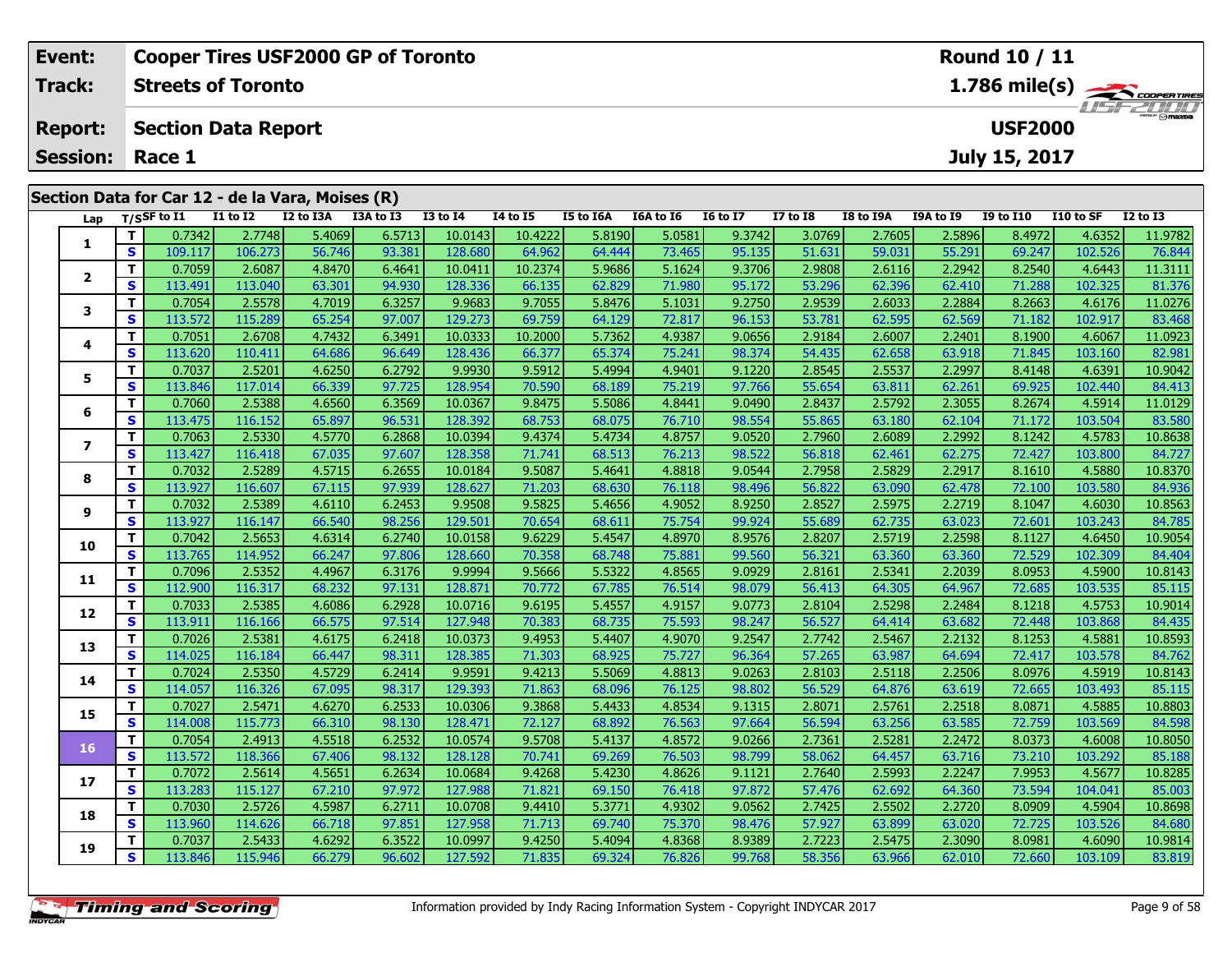| Event:                 | <b>Cooper Tires USF2000 GP of Toronto</b> | Round 10 / 11                             |
|------------------------|-------------------------------------------|-------------------------------------------|
| <b>Track:</b>          | <b>Streets of Toronto</b>                 | $1.786$ mile(s) $\rightarrow$ COOPERTIRES |
| <b>Report:</b>         | Section Data Report                       | <b>USF2000</b>                            |
| <b>Session: Race 1</b> |                                           | July 15, 2017                             |
|                        |                                           |                                           |

| Lap $\overline{T/S15}$ to 16<br><b>I8 to 19</b><br>Lap<br>PO to I8<br>77.7344<br>$\overline{t}$<br>5.3501<br>10.8771<br>$\mathbf{1}$<br>$\overline{\mathbf{s}}$<br>57.221<br>82.712<br>68.639<br>76.1907<br>4.9058<br>$\mathbf{T}$<br>11.1310<br>$\mathbf{2}$<br>84.388<br><b>S</b><br>67.073<br>62.403<br>74.9198<br>$\mathbf T$<br>4.8917<br>10.9507<br>3<br>$\mathbf{s}$<br>85.820<br>62.583<br>68.177<br>74.9979<br>$\mathbf T$<br>10.6749<br>4.8408<br>4<br>$\mathbf{s}$<br>69.939<br>63.241<br>85.730<br>T.<br>74.0355<br>10.4395<br>4.8534<br>5<br>86.845<br>$\overline{\mathbf{s}}$<br>63.077<br>71.516<br>4.8847<br>74.1308<br>$\mathbf{T}$<br>10.3527<br>6<br><b>S</b><br>86.733<br>62.673<br>72.116<br>73.3876<br>$\mathbf{T}$<br>10.3491<br>4.9081<br>$\overline{z}$<br>$\overline{\mathbf{s}}$<br>87.612<br>62.374<br>72.141<br>T<br>10.3459<br>4.8746<br>73.4159<br>8<br>$\mathbf{s}$<br>87.578<br>72.163<br>62.802<br>4.8694<br>73.3573<br>$\mathbf{T}$<br>10.3708<br>9<br>S<br>62.869<br>87.648<br>71.990<br>73.5330<br>10.3517<br>4.8317<br>T<br>10<br>$\mathbf{s}$<br>87.438<br>72.123<br>63.360<br>73.3461<br>T<br>10.3887<br>4.7380<br>11<br>$\mathbf{s}$<br>87.661<br>64.613<br>71.866<br>73.5687<br>T.<br>10.3714<br>4.7782<br>12<br>$\mathbf{s}$<br>87.396<br>71.986<br>64.069<br>73.4825<br>T.<br>10.3477<br>4.7599<br>13<br>$\mathbf{s}$<br>87.498<br>72.150<br>64.316<br>73.1088<br>$\mathbf{T}$<br>10.3882<br>4.7624<br>14<br><b>S</b><br>87.946<br>71.869<br>64.282<br>73.2863<br>10.2967<br>4.8279<br>$\mathbf T$<br>15<br>$\overline{\mathbf{s}}$<br>87.733<br>72.508<br>63.410<br>10.2709<br>4.7753<br>73.0769<br>T<br><b>16</b><br>S<br>87.984<br>72.690<br>64.108<br>4.8240<br>73.1410<br>$\mathbf T$<br>10.2856<br>17<br>$\mathbf{s}$<br>72.586<br>87.907<br>63.461<br>73.2667<br>$\mathbf{T}$<br>10.3073<br>4.8222<br>18<br>$\mathbf{s}$<br>87.756<br>72.433<br>63.485<br>73.2241<br>10.2462<br>4.8565<br>T.<br>19<br>S. |  | Section Data for Car 12 - de la Vara, Moises (R) |        |        |          |
|-------------------------------------------------------------------------------------------------------------------------------------------------------------------------------------------------------------------------------------------------------------------------------------------------------------------------------------------------------------------------------------------------------------------------------------------------------------------------------------------------------------------------------------------------------------------------------------------------------------------------------------------------------------------------------------------------------------------------------------------------------------------------------------------------------------------------------------------------------------------------------------------------------------------------------------------------------------------------------------------------------------------------------------------------------------------------------------------------------------------------------------------------------------------------------------------------------------------------------------------------------------------------------------------------------------------------------------------------------------------------------------------------------------------------------------------------------------------------------------------------------------------------------------------------------------------------------------------------------------------------------------------------------------------------------------------------------------------------------------------------------------------------------------------------------------------------------------------------------------------------------------------------------------------------------------------------------------|--|--------------------------------------------------|--------|--------|----------|
|                                                                                                                                                                                                                                                                                                                                                                                                                                                                                                                                                                                                                                                                                                                                                                                                                                                                                                                                                                                                                                                                                                                                                                                                                                                                                                                                                                                                                                                                                                                                                                                                                                                                                                                                                                                                                                                                                                                                                             |  |                                                  |        |        |          |
|                                                                                                                                                                                                                                                                                                                                                                                                                                                                                                                                                                                                                                                                                                                                                                                                                                                                                                                                                                                                                                                                                                                                                                                                                                                                                                                                                                                                                                                                                                                                                                                                                                                                                                                                                                                                                                                                                                                                                             |  |                                                  |        |        | 104.6851 |
|                                                                                                                                                                                                                                                                                                                                                                                                                                                                                                                                                                                                                                                                                                                                                                                                                                                                                                                                                                                                                                                                                                                                                                                                                                                                                                                                                                                                                                                                                                                                                                                                                                                                                                                                                                                                                                                                                                                                                             |  |                                                  |        |        | 52.860   |
|                                                                                                                                                                                                                                                                                                                                                                                                                                                                                                                                                                                                                                                                                                                                                                                                                                                                                                                                                                                                                                                                                                                                                                                                                                                                                                                                                                                                                                                                                                                                                                                                                                                                                                                                                                                                                                                                                                                                                             |  |                                                  |        |        |          |
|                                                                                                                                                                                                                                                                                                                                                                                                                                                                                                                                                                                                                                                                                                                                                                                                                                                                                                                                                                                                                                                                                                                                                                                                                                                                                                                                                                                                                                                                                                                                                                                                                                                                                                                                                                                                                                                                                                                                                             |  |                                                  |        |        |          |
|                                                                                                                                                                                                                                                                                                                                                                                                                                                                                                                                                                                                                                                                                                                                                                                                                                                                                                                                                                                                                                                                                                                                                                                                                                                                                                                                                                                                                                                                                                                                                                                                                                                                                                                                                                                                                                                                                                                                                             |  |                                                  |        |        |          |
|                                                                                                                                                                                                                                                                                                                                                                                                                                                                                                                                                                                                                                                                                                                                                                                                                                                                                                                                                                                                                                                                                                                                                                                                                                                                                                                                                                                                                                                                                                                                                                                                                                                                                                                                                                                                                                                                                                                                                             |  |                                                  |        |        |          |
|                                                                                                                                                                                                                                                                                                                                                                                                                                                                                                                                                                                                                                                                                                                                                                                                                                                                                                                                                                                                                                                                                                                                                                                                                                                                                                                                                                                                                                                                                                                                                                                                                                                                                                                                                                                                                                                                                                                                                             |  |                                                  |        |        |          |
|                                                                                                                                                                                                                                                                                                                                                                                                                                                                                                                                                                                                                                                                                                                                                                                                                                                                                                                                                                                                                                                                                                                                                                                                                                                                                                                                                                                                                                                                                                                                                                                                                                                                                                                                                                                                                                                                                                                                                             |  |                                                  |        |        |          |
|                                                                                                                                                                                                                                                                                                                                                                                                                                                                                                                                                                                                                                                                                                                                                                                                                                                                                                                                                                                                                                                                                                                                                                                                                                                                                                                                                                                                                                                                                                                                                                                                                                                                                                                                                                                                                                                                                                                                                             |  |                                                  |        |        |          |
|                                                                                                                                                                                                                                                                                                                                                                                                                                                                                                                                                                                                                                                                                                                                                                                                                                                                                                                                                                                                                                                                                                                                                                                                                                                                                                                                                                                                                                                                                                                                                                                                                                                                                                                                                                                                                                                                                                                                                             |  |                                                  |        |        |          |
|                                                                                                                                                                                                                                                                                                                                                                                                                                                                                                                                                                                                                                                                                                                                                                                                                                                                                                                                                                                                                                                                                                                                                                                                                                                                                                                                                                                                                                                                                                                                                                                                                                                                                                                                                                                                                                                                                                                                                             |  |                                                  |        |        |          |
|                                                                                                                                                                                                                                                                                                                                                                                                                                                                                                                                                                                                                                                                                                                                                                                                                                                                                                                                                                                                                                                                                                                                                                                                                                                                                                                                                                                                                                                                                                                                                                                                                                                                                                                                                                                                                                                                                                                                                             |  |                                                  |        |        |          |
|                                                                                                                                                                                                                                                                                                                                                                                                                                                                                                                                                                                                                                                                                                                                                                                                                                                                                                                                                                                                                                                                                                                                                                                                                                                                                                                                                                                                                                                                                                                                                                                                                                                                                                                                                                                                                                                                                                                                                             |  |                                                  |        |        |          |
|                                                                                                                                                                                                                                                                                                                                                                                                                                                                                                                                                                                                                                                                                                                                                                                                                                                                                                                                                                                                                                                                                                                                                                                                                                                                                                                                                                                                                                                                                                                                                                                                                                                                                                                                                                                                                                                                                                                                                             |  |                                                  |        |        |          |
|                                                                                                                                                                                                                                                                                                                                                                                                                                                                                                                                                                                                                                                                                                                                                                                                                                                                                                                                                                                                                                                                                                                                                                                                                                                                                                                                                                                                                                                                                                                                                                                                                                                                                                                                                                                                                                                                                                                                                             |  |                                                  |        |        |          |
|                                                                                                                                                                                                                                                                                                                                                                                                                                                                                                                                                                                                                                                                                                                                                                                                                                                                                                                                                                                                                                                                                                                                                                                                                                                                                                                                                                                                                                                                                                                                                                                                                                                                                                                                                                                                                                                                                                                                                             |  |                                                  |        |        |          |
|                                                                                                                                                                                                                                                                                                                                                                                                                                                                                                                                                                                                                                                                                                                                                                                                                                                                                                                                                                                                                                                                                                                                                                                                                                                                                                                                                                                                                                                                                                                                                                                                                                                                                                                                                                                                                                                                                                                                                             |  |                                                  |        |        |          |
|                                                                                                                                                                                                                                                                                                                                                                                                                                                                                                                                                                                                                                                                                                                                                                                                                                                                                                                                                                                                                                                                                                                                                                                                                                                                                                                                                                                                                                                                                                                                                                                                                                                                                                                                                                                                                                                                                                                                                             |  |                                                  |        |        |          |
|                                                                                                                                                                                                                                                                                                                                                                                                                                                                                                                                                                                                                                                                                                                                                                                                                                                                                                                                                                                                                                                                                                                                                                                                                                                                                                                                                                                                                                                                                                                                                                                                                                                                                                                                                                                                                                                                                                                                                             |  |                                                  |        |        |          |
|                                                                                                                                                                                                                                                                                                                                                                                                                                                                                                                                                                                                                                                                                                                                                                                                                                                                                                                                                                                                                                                                                                                                                                                                                                                                                                                                                                                                                                                                                                                                                                                                                                                                                                                                                                                                                                                                                                                                                             |  |                                                  |        |        |          |
|                                                                                                                                                                                                                                                                                                                                                                                                                                                                                                                                                                                                                                                                                                                                                                                                                                                                                                                                                                                                                                                                                                                                                                                                                                                                                                                                                                                                                                                                                                                                                                                                                                                                                                                                                                                                                                                                                                                                                             |  |                                                  |        |        |          |
|                                                                                                                                                                                                                                                                                                                                                                                                                                                                                                                                                                                                                                                                                                                                                                                                                                                                                                                                                                                                                                                                                                                                                                                                                                                                                                                                                                                                                                                                                                                                                                                                                                                                                                                                                                                                                                                                                                                                                             |  |                                                  |        |        |          |
|                                                                                                                                                                                                                                                                                                                                                                                                                                                                                                                                                                                                                                                                                                                                                                                                                                                                                                                                                                                                                                                                                                                                                                                                                                                                                                                                                                                                                                                                                                                                                                                                                                                                                                                                                                                                                                                                                                                                                             |  |                                                  |        |        |          |
|                                                                                                                                                                                                                                                                                                                                                                                                                                                                                                                                                                                                                                                                                                                                                                                                                                                                                                                                                                                                                                                                                                                                                                                                                                                                                                                                                                                                                                                                                                                                                                                                                                                                                                                                                                                                                                                                                                                                                             |  |                                                  |        |        |          |
|                                                                                                                                                                                                                                                                                                                                                                                                                                                                                                                                                                                                                                                                                                                                                                                                                                                                                                                                                                                                                                                                                                                                                                                                                                                                                                                                                                                                                                                                                                                                                                                                                                                                                                                                                                                                                                                                                                                                                             |  |                                                  |        |        |          |
|                                                                                                                                                                                                                                                                                                                                                                                                                                                                                                                                                                                                                                                                                                                                                                                                                                                                                                                                                                                                                                                                                                                                                                                                                                                                                                                                                                                                                                                                                                                                                                                                                                                                                                                                                                                                                                                                                                                                                             |  |                                                  |        |        |          |
|                                                                                                                                                                                                                                                                                                                                                                                                                                                                                                                                                                                                                                                                                                                                                                                                                                                                                                                                                                                                                                                                                                                                                                                                                                                                                                                                                                                                                                                                                                                                                                                                                                                                                                                                                                                                                                                                                                                                                             |  |                                                  |        |        |          |
|                                                                                                                                                                                                                                                                                                                                                                                                                                                                                                                                                                                                                                                                                                                                                                                                                                                                                                                                                                                                                                                                                                                                                                                                                                                                                                                                                                                                                                                                                                                                                                                                                                                                                                                                                                                                                                                                                                                                                             |  |                                                  |        |        |          |
|                                                                                                                                                                                                                                                                                                                                                                                                                                                                                                                                                                                                                                                                                                                                                                                                                                                                                                                                                                                                                                                                                                                                                                                                                                                                                                                                                                                                                                                                                                                                                                                                                                                                                                                                                                                                                                                                                                                                                             |  |                                                  |        |        |          |
|                                                                                                                                                                                                                                                                                                                                                                                                                                                                                                                                                                                                                                                                                                                                                                                                                                                                                                                                                                                                                                                                                                                                                                                                                                                                                                                                                                                                                                                                                                                                                                                                                                                                                                                                                                                                                                                                                                                                                             |  |                                                  |        |        |          |
|                                                                                                                                                                                                                                                                                                                                                                                                                                                                                                                                                                                                                                                                                                                                                                                                                                                                                                                                                                                                                                                                                                                                                                                                                                                                                                                                                                                                                                                                                                                                                                                                                                                                                                                                                                                                                                                                                                                                                             |  |                                                  |        |        |          |
|                                                                                                                                                                                                                                                                                                                                                                                                                                                                                                                                                                                                                                                                                                                                                                                                                                                                                                                                                                                                                                                                                                                                                                                                                                                                                                                                                                                                                                                                                                                                                                                                                                                                                                                                                                                                                                                                                                                                                             |  |                                                  |        |        |          |
|                                                                                                                                                                                                                                                                                                                                                                                                                                                                                                                                                                                                                                                                                                                                                                                                                                                                                                                                                                                                                                                                                                                                                                                                                                                                                                                                                                                                                                                                                                                                                                                                                                                                                                                                                                                                                                                                                                                                                             |  |                                                  |        |        |          |
|                                                                                                                                                                                                                                                                                                                                                                                                                                                                                                                                                                                                                                                                                                                                                                                                                                                                                                                                                                                                                                                                                                                                                                                                                                                                                                                                                                                                                                                                                                                                                                                                                                                                                                                                                                                                                                                                                                                                                             |  |                                                  |        |        |          |
|                                                                                                                                                                                                                                                                                                                                                                                                                                                                                                                                                                                                                                                                                                                                                                                                                                                                                                                                                                                                                                                                                                                                                                                                                                                                                                                                                                                                                                                                                                                                                                                                                                                                                                                                                                                                                                                                                                                                                             |  |                                                  |        |        |          |
|                                                                                                                                                                                                                                                                                                                                                                                                                                                                                                                                                                                                                                                                                                                                                                                                                                                                                                                                                                                                                                                                                                                                                                                                                                                                                                                                                                                                                                                                                                                                                                                                                                                                                                                                                                                                                                                                                                                                                             |  |                                                  |        |        |          |
|                                                                                                                                                                                                                                                                                                                                                                                                                                                                                                                                                                                                                                                                                                                                                                                                                                                                                                                                                                                                                                                                                                                                                                                                                                                                                                                                                                                                                                                                                                                                                                                                                                                                                                                                                                                                                                                                                                                                                             |  |                                                  |        |        |          |
|                                                                                                                                                                                                                                                                                                                                                                                                                                                                                                                                                                                                                                                                                                                                                                                                                                                                                                                                                                                                                                                                                                                                                                                                                                                                                                                                                                                                                                                                                                                                                                                                                                                                                                                                                                                                                                                                                                                                                             |  | 72.865                                           | 63.036 | 87.807 |          |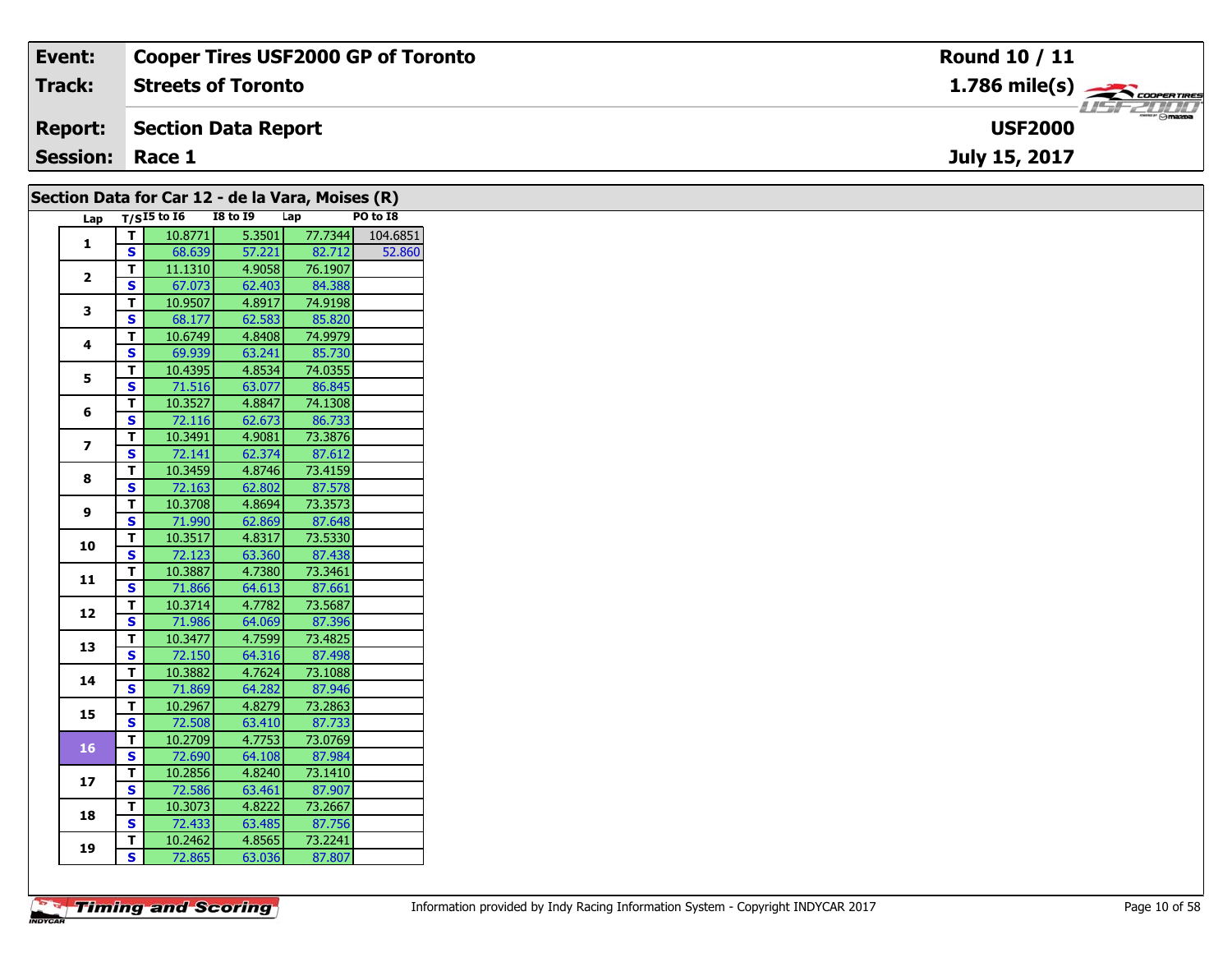| Event:         |    |                            |                 | <b>Cooper Tires USF2000 GP of Toronto</b>        |           |                 |                 |           |           |                 |                 |           |                  | <b>Round 10 / 11</b> |           |                                           |
|----------------|----|----------------------------|-----------------|--------------------------------------------------|-----------|-----------------|-----------------|-----------|-----------|-----------------|-----------------|-----------|------------------|----------------------|-----------|-------------------------------------------|
| Track:         |    | <b>Streets of Toronto</b>  |                 |                                                  |           |                 |                 |           |           |                 |                 |           |                  |                      |           | $1.786$ mile(s) $\rightarrow$ COOPERTIRES |
| <b>Report:</b> |    | <b>Section Data Report</b> |                 |                                                  |           |                 |                 |           |           |                 |                 |           |                  | <b>USF2000</b>       |           | <b>LISF 2000</b>                          |
|                |    | <b>Session: Race 1</b>     |                 |                                                  |           |                 |                 |           |           |                 |                 |           |                  | July 15, 2017        |           |                                           |
|                |    |                            |                 | Section Data for Car 12 - de la Vara, Moises (R) |           |                 |                 |           |           |                 |                 |           |                  |                      |           |                                           |
| Lap            |    | $T/S$ SF to $I1$           | <b>I1 to I2</b> | I2 to I3A                                        | I3A to I3 | <b>I3 to I4</b> | <b>I4 to I5</b> | I5 to I6A | I6A to I6 | <b>16 to 17</b> | <b>I7 to I8</b> | I8 to I9A | <b>I9A to I9</b> | <b>I9 to I10</b>     | I10 to SF | $I2$ to $I3$                              |
| 20             |    | 0.7048                     | 2.5289          | 5.2433                                           | 6.5822    | 10.0361         | 10.2144         | 5.5044    | 4.8371    | 8.9657          | 2.7979          | 2.6319    | 2.2188           | 8.1114               | 4.5661    | 11.8255                                   |
|                | S. | 113.669                    | 116.607         | 58.516                                           | 93.227    | 128.400         | 66.283          | 68.127    | 76.821    | 99.470          | 56.780          | 61.915    | 64.531           | 72.541               | 104.077   | 77.836                                    |
|                |    | 0.7006                     | 2.5644          | 4.6166                                           | 6.2956    | 10.0512         | 9.6237          | 5.7131    | 5.0884    | 9.1335          | 2.8209          | 2.6007    | 2.3098           | 8.0741               | 4.5767    | 10.9122                                   |
| 21             |    | 114.350                    | 114.992         | 66.460                                           | 97.471    | 128.207         | 70.352          | 65.639    | 73.027    | 97.643          | 56.317          | 62.658    | 61.989           | 72.876               | 103.836   | 84.351                                    |

2 T 0.7028 2.5534 4.5635 6.2611 10.0755 9.9268 5.6712 4.8506 9.0543 2.7885 2.5553 2.2499 8.1139 4.6117 10.8246<br>2 S 113.992 115.488 67.233 98.008 127.898 68.204 66.124 76.607 98.497 56.971 63.771 63.639 72.519 103.048 85.03

3 T 0.7074 2.5757 4.6393 6.2532 10.0643 9.6233 5.4269 4.8796 9.0747 2.7614 2.5365 2.2081 8.1713 4.5885 10.8925<br>S 113.251 114.488 66.135 98.132 128.040 70.355 69.100 76.152 98.275 57.530 64.244 64.844 72.009 103.569 84.504

4 T 0.6998 2.6109 4.7543 6.4308 10.1263 9.3336 5.4616 4.7967 8.8787 2.7897 2.5692 2.2926 8.0441 4.6019 11.1851<br>S 114.481 112.944 64.535 95.421 127.256 72.539 68.661 77.468 100.445 56.946 63.426 62.454 73.148 103.268 82.293

5 T 0.7072 2.5989 4.7145 6.3057 10.1434 9.5574 5.5072 4.9183 9.0270 2.7824 2.5790 2.2842 7.9851 4.5980 11.0202<br>5 S 113.283 113.466 65.080 97.315 127.042 70.840 68.093 75.553 98.795 57.096 63.185 62.684 73.688 103.355 83.52

**<sup>T</sup>** 0.7069 2.7027 4.8816 6.3973 11.9711 11.4903 11.2789 **<sup>S</sup>** 113.331 109.108 62.852 95.921 107.646 58.923 81.609

**22**

**23**

**24**

**25**

**26**

84.504

82.293

83.524<br>11.2789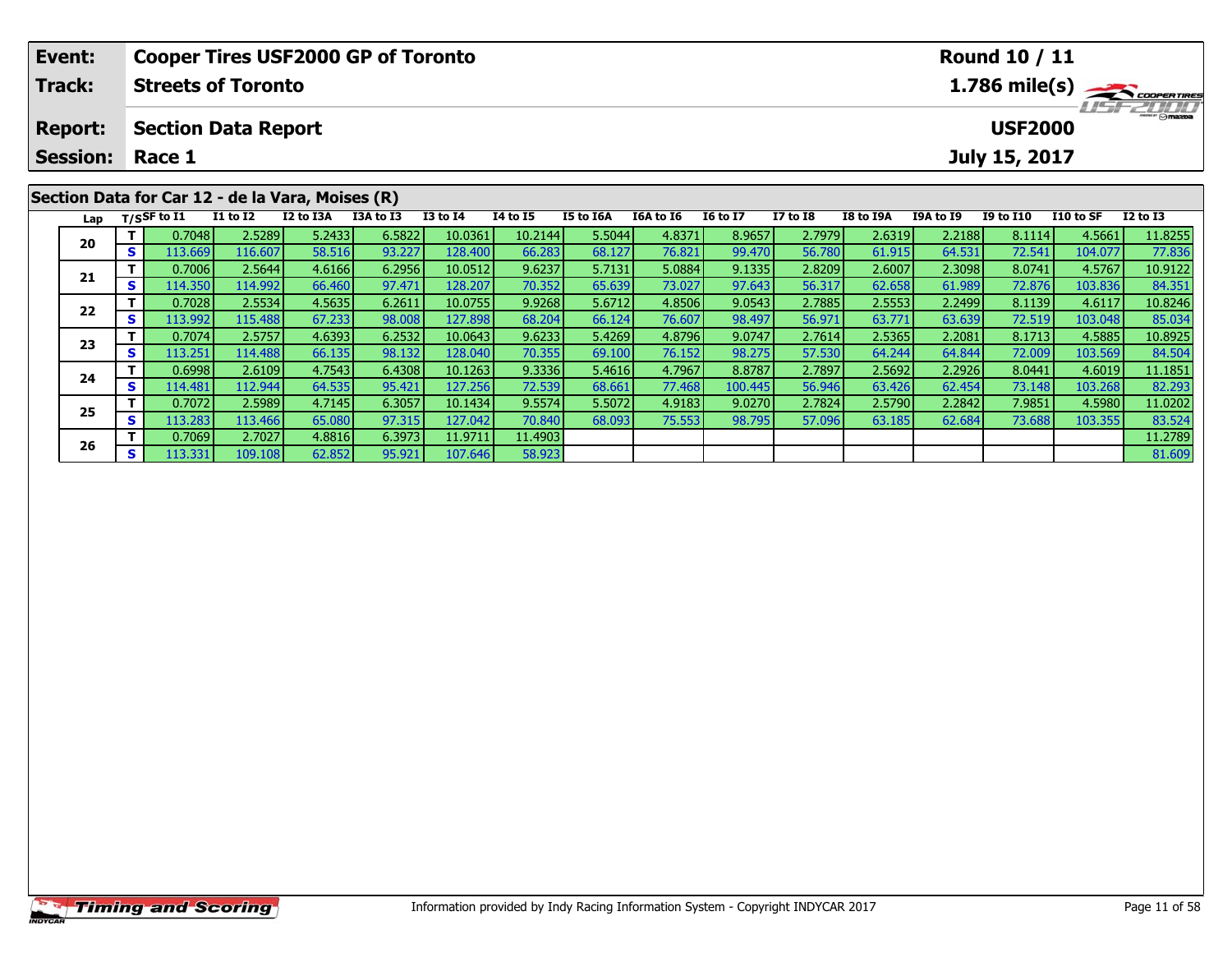| Event:                 | <b>Cooper Tires USF2000 GP of Toronto</b>        | Round 10 / 11                                        |
|------------------------|--------------------------------------------------|------------------------------------------------------|
| <b>Track:</b>          | <b>Streets of Toronto</b>                        | $1.786$ mile(s) $\overbrace{\hspace{2cm}}$ coorering |
| <b>Report:</b>         | Section Data Report                              | <b>LISF 2000</b><br><b>USF2000</b>                   |
| <b>Session: Race 1</b> |                                                  | July 15, 2017                                        |
|                        | Section Data for Car 12 - de la Vara, Moises (R) |                                                      |

| Lap |   | $T/SI5$ to $I6$ | <b>I8 to I9</b> | Lap     | PO to I8 |
|-----|---|-----------------|-----------------|---------|----------|
| 20  |   | 10.3415         | 4.8507          | 74.9430 |          |
|     | s | 72.194          | 63.112          | 85.793  |          |
| 21  | т | 10.8015         | 4.9105          | 74.1693 |          |
|     | S | 69.119          | 62.343          | 86.688  |          |
| 22  | т | 10.5218         | 4.8052          | 73.9785 |          |
|     | s | 70.957          | 63.709          | 86.912  |          |
| 23  | т | 10.3065         | 4.7446          | 73.5102 |          |
|     | s | 72.439          | 64.523          | 87.465  |          |
| 24  | т | 10.2583         | 4.8618          | 73.3902 |          |
|     | s | 72.779          | 62.968          | 87,608  |          |
| 25  | т | 10.4255         | 4.8632          | 73.7083 |          |
|     | s | 71.612          | 62.950          | 87.230  |          |
| 26  | т |                 |                 |         |          |
|     | S |                 |                 |         |          |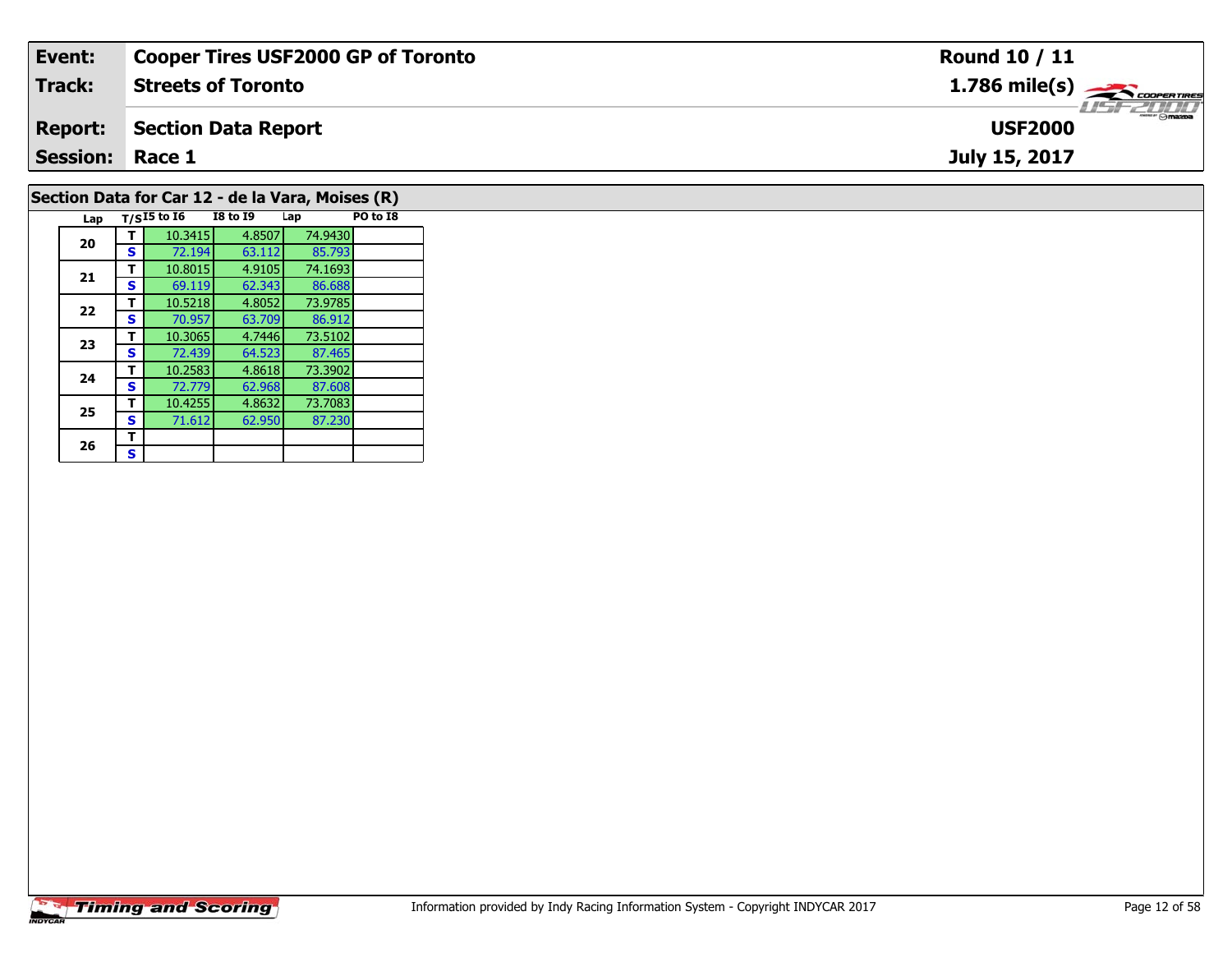| Event:          |    |                |                            | <b>Cooper Tires USF2000 GP of Toronto</b>   |           |              |          |                  |           |                 |                 |           |                  | <b>Round 10 / 11</b> |           |                                          |
|-----------------|----|----------------|----------------------------|---------------------------------------------|-----------|--------------|----------|------------------|-----------|-----------------|-----------------|-----------|------------------|----------------------|-----------|------------------------------------------|
| <b>Track:</b>   |    |                | <b>Streets of Toronto</b>  |                                             |           |              |          |                  |           |                 |                 |           |                  |                      |           | $1.786$ mile(s) $\rightarrow$ coorgannes |
| <b>Report:</b>  |    |                | <b>Section Data Report</b> |                                             |           |              |          |                  |           |                 |                 |           |                  | <b>USF2000</b>       |           | <b>HSFZHIJ</b>                           |
| <b>Session:</b> |    | Race 1         |                            |                                             |           |              |          |                  |           |                 |                 |           |                  | July 15, 2017        |           |                                          |
|                 |    |                |                            | Section Data for Car 2 - Donison, Ricky (R) |           |              |          |                  |           |                 |                 |           |                  |                      |           |                                          |
| Lap             |    | $T/S$ SF to I1 | <b>I1 to I2</b>            | I2 to I3A                                   | I3A to I3 | $I3$ to $I4$ | 14 to 15 | <b>I5 to I6A</b> | I6A to I6 | <b>I6 to I7</b> | <b>I7 to I8</b> | I8 to I9A | <b>I9A to I9</b> | <b>I9 to I10</b>     | I10 to SF | $I2$ to $I3$                             |
|                 |    | 0.7309         | 3.1084                     | 5.5326                                      | 6.5882    | 10.2871      | 11.1087  | 6.1923           | 5.5144    | 9.9831          | 3.2411          | 2.6536    | 2.4773           | 8.8830               | 4.8702    | 12.1208                                  |
|                 | S. | 109.610        | 94.868                     | 55.456                                      | 93.142    | 125.267      | 60.947   | 60.559           | 67.386    | 89.333          | 49.015          | 61.409    | 57.798           | 66.240               | 97.579    | 75.940                                   |
|                 |    | 0.7246         | 2.7194                     | 4.9058                                      | 6.3315    | 10.0534      | 10.5054  | 6.0183           | 5.2179    | 9.9190          | 3.1086          | 2.6944    | 2.4798           | 8.7886               | 4.7763    | 11.2373                                  |
| $\mathbf{2}$    |    | 110.563        | 108.438                    | 62.542                                      | 96.918    | 128.179      | 64.447   | 62.310           | 71.215    | 89.910          | 51.105          | 60.479    | 57.739           | 66.951               | 99.497    | 81.911                                   |

3 T 0.7192 2.7498 4.8851 6.4142 10.1200 10.2373 6.0797 5.2189 10.4810 3.2780 2.7239 2.4913 10.5133 4.8383 11.2993<br>S S 111.393 107.239 62.807 95.668 127.336 66.135 61.681 71.201 85.089 48.464 59.824 57.473 55.968 98.222 81.

4 | **T** | 0.7233| 2.7665| 4.8718| 6.4164| 10.1452| 10.1724| 6.3277| 5.4963| 10.5258| 3.1780| 2.7117| 2.4782| 8.8808| 4.7895| 11.2882<br>- S | 110.761 106.592 62.978 95.636 127.019 66.557 59.263 67.607 84.727 49.989 60.093 57.

5 | T | 0.7175| 2.8266| 4.9500| 6.3428| 10.1211| 10.0495| 5.8775| 5.1617| 9.8535| 3.1353| 2.7641| 2.8248| 10.8316| 4.8453| 11.2928<br>| S | 111.657| 104.325| 61.983| 96.745| 127.322| 67.371| 63.803| 71.990| 90.508| 50.669| 58

6 | T | 0.7210| 2.8723| 5.0047| 6.3354| 10.1542| 9.8964| 5.9428| 5.1758| 9.7225| 3.1011| 2.6628| 2.4715| 9.6914| 4.8452| 11.3401<br>| S | 111.115| 102.666| 61.306| 96.858| 126.907| 68.413| 63.102| 71.794| 91.727| 51.228| 61.1

**<sup>T</sup>** 0.7222 2.7616 4.8887 6.3415 10.1097 9.9858 5.7981 5.0083 9.5316 3.2074 2.7755 2.5163 8.9805 4.7998 11.2302 **<sup>S</sup>** 110.930 106.781 62.761 96.765 127.465 67.801 64.676 74.195 93.564 49.530 58.712 56.902 65.521 99.010 81.962

**<sup>T</sup>** 0.7195 2.9356 5.2856 7.0608 10.3252 10.5877 6.7347 5.6843 11.1435 3.7868 12.3464 **<sup>S</sup>** 111.346 100.452 58.048 86.907 124.805 63.946 55.682 65.371 80.030 41.952 74.552

**3**

**4**

**5**

**6**

**8**

81.541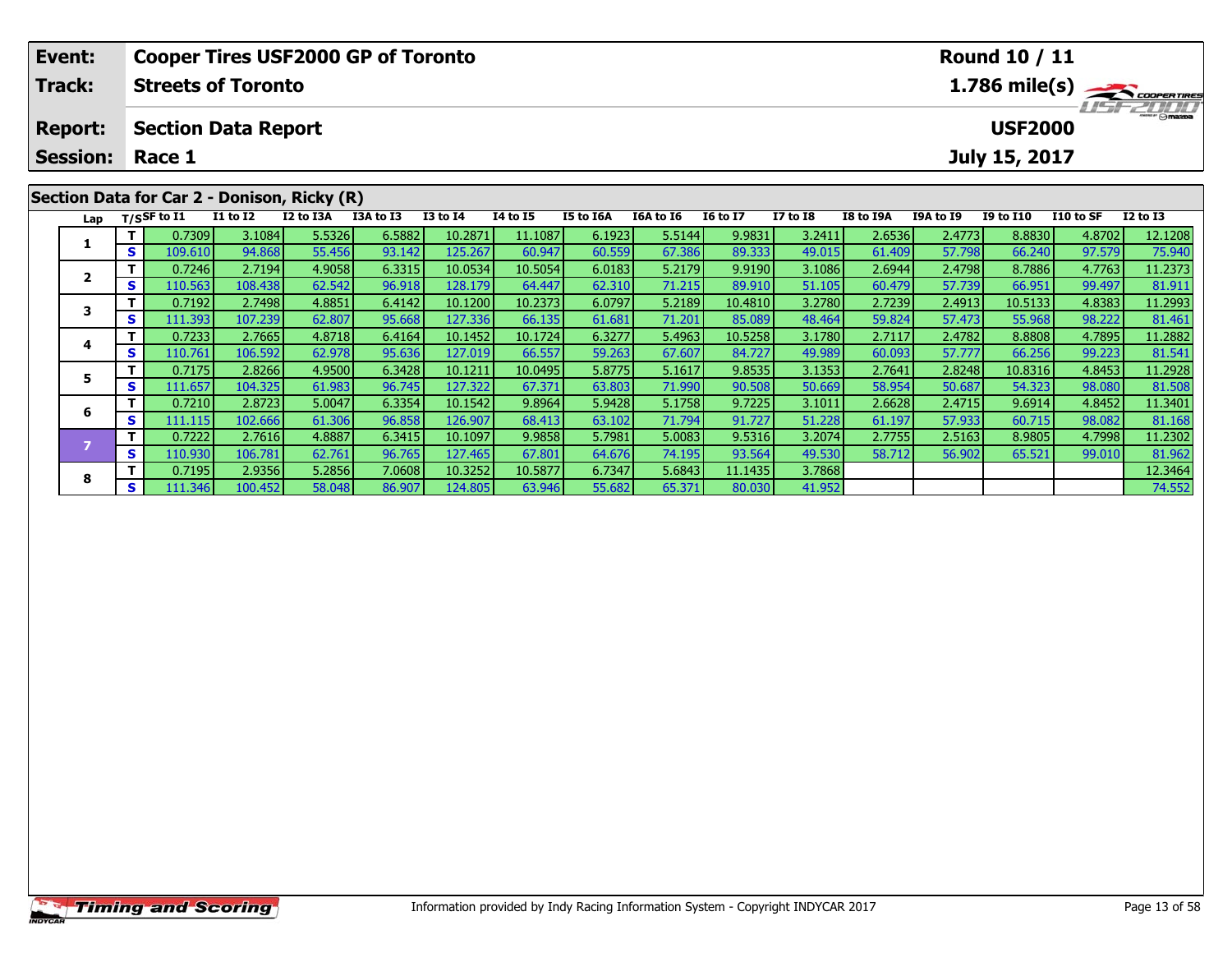| Event:                 | <b>Cooper Tires USF2000 GP of Toronto</b>   | Round 10 / 11                 |
|------------------------|---------------------------------------------|-------------------------------|
| Track:                 | <b>Streets of Toronto</b>                   | $1.786$ mile(s) $\rightarrow$ |
| <b>Report:</b>         | Section Data Report                         | <b>USF2000</b>                |
| <b>Session: Race 1</b> |                                             | July 15, 2017                 |
|                        | Section Data for Car 2 - Donison, Ricky (R) |                               |

## **Timing and Scoring**

**Lap T/SI5 to I6 I8 to I9 Lap PO to I8 SF to PI** 

**<sup>T</sup>** 11.7067 5.1309 81.1709 102.9112 **<sup>S</sup>** 63.775 59.665 79.211 53.771

82.175

79.624<br>79.4836

80.892

80.068<br>78.5971

81.805<br>77.4270

83.041

75.128

**R T** 12.4190 **S** 60.117 **S** 60.117

**T** 11.2362 5.1742 78.2430<br>**S** 66.445 59.166 82.175

**T** 11.2986 5.2152 80.7500<br>**S** 66.078 58.701 79.624

**<sup>T</sup>** 11.8240 5.1899 79.4836 **<sup>S</sup>** 63.142 58.987 80.892

**5 T** 11.0392 5.5889 80.3013<br>**S** 67.631 54.776 80.068

**6 T** 11.1186 5.1343 78.5971<br>**S** 67.148 59.626 81.805

**<sup>T</sup>** 10.8064 5.2918 77.4270 **<sup>S</sup>** 69.088 57.851 83.041

**1**

**2**

**3**

**4**

**5**

**6**

**8**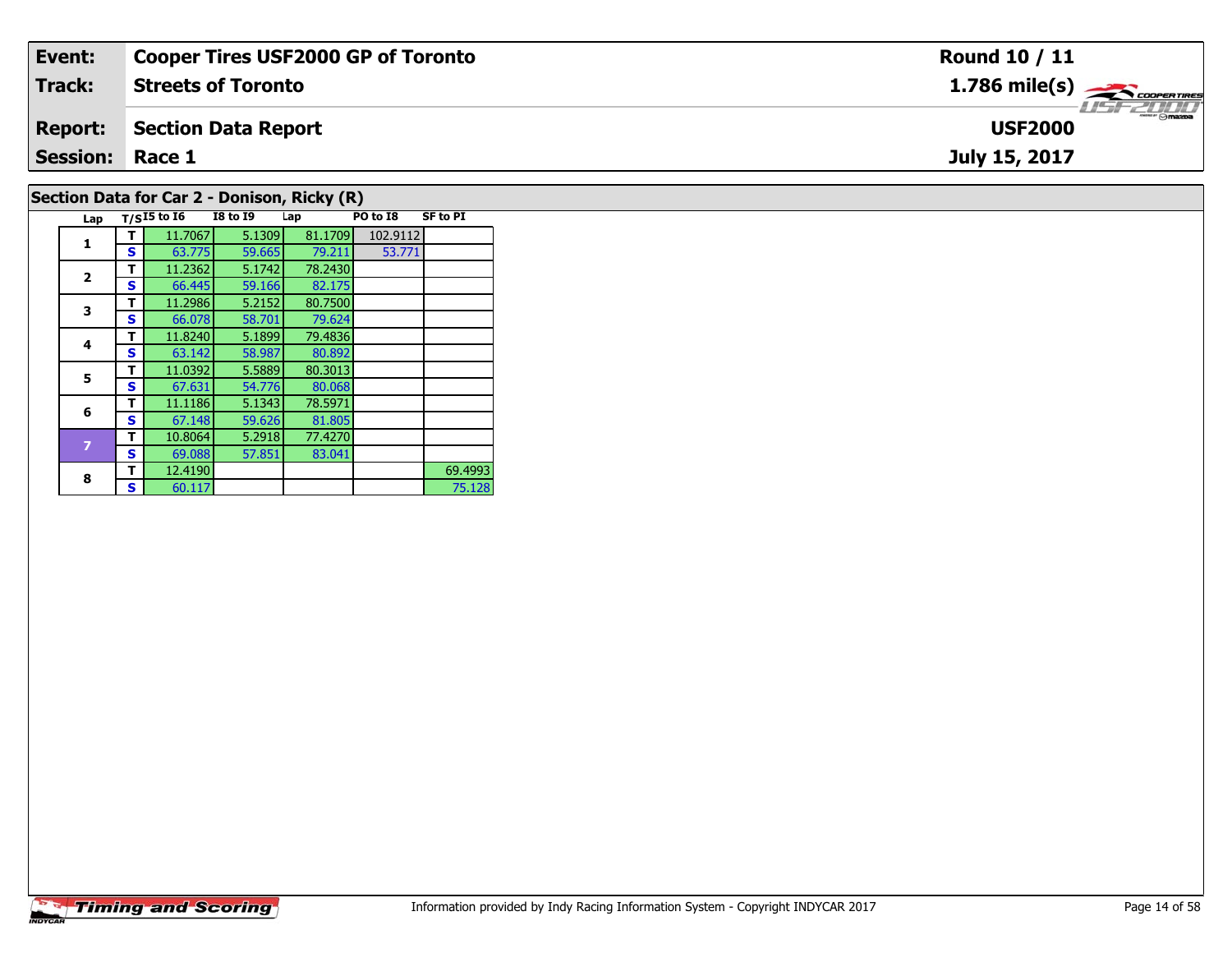| Event:         |          |                        |                            | <b>Cooper Tires USF2000 GP of Toronto</b>   |           |                 |          |           |           |                 |                 |           |                  | <b>Round 10 / 11</b> |           |                         |
|----------------|----------|------------------------|----------------------------|---------------------------------------------|-----------|-----------------|----------|-----------|-----------|-----------------|-----------------|-----------|------------------|----------------------|-----------|-------------------------|
| Track:         |          |                        | <b>Streets of Toronto</b>  |                                             |           |                 |          |           |           |                 |                 |           |                  |                      |           | $1.786 \text{ mile(s)}$ |
| <b>Report:</b> |          |                        | <b>Section Data Report</b> |                                             |           |                 |          |           |           |                 |                 |           |                  | <b>USF2000</b>       |           | LISFE DI LI             |
|                |          | <b>Session: Race 1</b> |                            |                                             |           |                 |          |           |           |                 |                 |           |                  | July 15, 2017        |           |                         |
|                |          |                        |                            | Section Data for Car 21 - VeeKay, Rinus (R) |           |                 |          |           |           |                 |                 |           |                  |                      |           |                         |
|                |          | Lap $T/S$ SF to I1     | <b>I1 to I2</b>            | I2 to I3A                                   | I3A to I3 | <b>I3 to I4</b> | 14 to 15 | I5 to I6A | I6A to I6 | <b>16 to 17</b> | <b>I7 to I8</b> | I8 to I9A | <b>I9A to I9</b> | <b>I9 to I10</b>     | I10 to SF | $I2$ to $I3$            |
|                |          | 0.7335                 | 2.6765                     | 4.9399                                      | 6.4969    | 10.1833         | 10.1662  | 5.6806    | 4.8914    | 9.1821          | 3.0861          | 2.7329    | 2.3968           | 8.3987               | 4.6503    | 11.4368                 |
|                | <b>S</b> | 109.221                | 110.176                    | 62.110                                      | 94.451    | 126.544         | 66.598   | 66.014    | 75.968    | 97.126          | 51.477          | 59.627    | 59.739           | 70.060               | 102.193   | 80.482                  |

2 | T | 0.7087| 2.5962| 4.7379| 6.3586| 10.0515| 9.6984| 5.6082| 4.7976| 9.2479| 2.9948| 2.6013| 2.2837| 8.2868| 4.6159| 11.0965<br>2 | S | 113.043| 113.584| 64.758| 96.505| 128.203| 69.810| 66.866| 77.453| 96.435| 53.046| 62

**<sup>T</sup>** 0.7065 2.5763 4.6280 6.3399 10.0447 9.6186 5.5184 4.7570 9.1238 2.9394 2.6679 2.3120 8.1147 4.6106 10.9679 **<sup>S</sup>** 113.395 114.461 66.296 96.790 128.290 70.389 67.954 78.115 97.746 54.046 61.080 61.930 72.512 103.073 83.923

**<sup>T</sup>** 0.7070 2.5355 4.5660 6.2882 10.0668 9.5128 5.6063 4.7267 9.0499 2.9300 2.5255 2.2127 8.1159 4.5777 10.8542 **<sup>S</sup>** 113.315 116.303 67.196 97.585 128.009 71.172 66.889 78.615 98.545 54.220 64.524 64.709 72.501 103.814 84.802

5 | T | 0.7040| 2.5082| 4.5409| 6.3192| 10.0365| 9.4469| 5.4784| 4.7454| 8.9810| 2.8410| 2.5164| 2.1919| 8.0351| 4.5510| 10.8601<br>| S | 113.798| 117.569| 67.568| 97.107| 128.395| 71.669| 68.451| 78.305| 99.301| 55.918| 64.7

**<sup>T</sup>** 0.6981 2.5137 4.4987 6.2505 10.0215 9.4189 5.4822 4.7111 8.9371 2.8278 2.5101 2.1982 8.1509 4.5716 10.7492 **<sup>S</sup>** 114.760 117.312 68.202 98.174 128.587 71.882 68.403 78.876 99.788 56.179 64.920 65.136 72.189 103.952 85.630

7 | T | 0.7014| 2.5237| 4.5259| 6.2346| 10.0295| 9.3395| 5.4464| 4.6851| 8.8638| 2.8149| 2.5304| 2.1903| 8.0394| 4.5719| 10.7605<br>7 | S | 114.220 116.847| 67.792| 98.424| 128.485| 72.493| 68.853| 79.313| 100.614| 56.437| 64

**<sup>T</sup>** 0.7002 2.5128 4.5057 6.2522 10.0129 9.4464 5.4708 4.8602 9.3623 3.3588 2.6032 2.2427 8.1492 4.5715 10.7579 **<sup>S</sup>** 114.415 117.354 68.096 98.147 128.698 71.672 68.546 76.456 95.256 47.298 62.598 63.844 72.205 103.954 85.561

10.9254 10.9254 10.9254 10.9254 10.0142 10.0142 9.4267 17.822 1.6222 1.6221 1.6222 1.6391 1.6398 1.6395 10.925<br>Start 114.481 118.939 66.379 97.353 128.681 71.822 68.275 79.517 101.275 55.504 65.417 66.168 73.668 104.687 8

0 T 0.6998 2.5516 4.5105 6.2354 10.0022 9.3321 5.4612 4.6909 9.3078 2.9297 2.5539 2.1795 8.0813 4.5835 10.7459<br>S 114.481 115.569 68.023 98.412 128.835 72.550 68.666 79.215 95.814 54.225 63.806 65.695 72.811 103.682 85.656

**<sup>T</sup>** 0.7065 2.5593 4.5205 6.2479 10.0503 9.2965 5.4297 4.7132 8.7900 2.7606 2.5211 2.1905 8.0318 4.5497 10.7684 **<sup>S</sup>** 113.395 115.221 67.873 98.215 128.219 72.828 69.065 78.840 101.458 57.547 64.636 65.365 73.260 104.452 85.477

2 T 0.6988 2.5184 4.4676 6.2191 10.0799 9.3709 5.4951 4.6816 8.7982 2.7517 2.4995 2.1603 7.9952 4.5238 10.6867<br>2 S 114.645 117.093 68.676 98.670 127.842 72.250 68.243 79.373 101.364 57.733 65.195 66.279 73.595 105.050 86.1

3 T 0.6975 2.4960 4.4311 6.2276 10.0439 9.2664 5.5004 4.6972 8.7552 2.7754 2.5110 2.1673 8.0125 4.5693 10.6587<br>S 114.858 118.144 69.242 98.535 128.300 73.065 68.177 79.109 101.862 57.240 64.896 66.065 73.436 104.004 86.357

4 T 0.7012 2.4897 4.4540 6.2562 10.0535 9.2389 5.4029 4.6768 8.7605 2.8211 2.5377 2.1770 7.9819 4.5635 10.7102<br>S 114.252 118.443 68.886 98.085 128.178 73.282 69.407 79.454 101.800 56.313 64.213 65.770 73.718 104.137 85.942

5 T 0.7017 2.5032 4.4456 6.2076 10.0196 9.1749 5.4247 4.6892 8.7860 2.7143 2.5136 2.1815 7.9855 4.5595 10.6532<br>5 S 114.171 117.804 69.016 98.852 128.612 73.793 69.128 79.244 101.504 58.528 64.829 65.635 73.685 104.228 86.4

6 | T | 0.7000| 2.5097| 4.4699| 6.2412| 10.0480| 9.1982| 5.4669| 4.6801| 8.8343| 2.7404| 2.5090| 2.2179| 8.0663| 4.5691| 10.7111<br>- S | 114.448| 117.499| 68.641| 98.320| 128.248| 73.606| 68.595| 79.398| 100.950| 57.971| 64.

7 T 0.7003 2.4812 4.4328 6.2631 10.0640 9.2568 5.4228 4.6892 8.8201 2.6986 2.4922 2.1704 7.9894 4.5294 10.6959<br>7 S 114.399 118.848 69.215 97.976 128.044 73.140 69.152 79.244 101.112 58.869 65.386 65.970 73.649 104.921 86.0

**<sup>T</sup>** 0.6964 2.4511 4.6676 6.3042 10.0663 9.2778 5.3981 4.8589 9.0649 2.7802 2.5117 2.2265 8.0307 4.5705 10.9718 **<sup>S</sup>** 115.040 120.308 65.734 97.338 128.015 72.975 69.469 76.476 98.381 57.141 64.878 64.308 73.270 103.977 83.893

10.7714 0.7017| 2.5241| 4.5296| 6.2418| 10.0797| 9.1791| 5.3763| 4.6944| 8.8386| 2.7172| 2.5039| 2.1804| 8.0039| 4.5877| 10.7714 9<br>S 114.171| 116.828| 67.736| 98.311| 127.845| 73.759| 69.751| 79.156| 100.900| 58.466| 65.0

| <b>Timing and Scoring</b> |  |
|---------------------------|--|
|                           |  |

**2**

**3**

**4**

**5**

**6**

**7**

**8**

**9**

**10**

**11**

**12**

**13**

**14**

**15**

**16**

**17**

**18**

**19**

82.950

84.80

85.540

84.249

85.942

86.057

83.893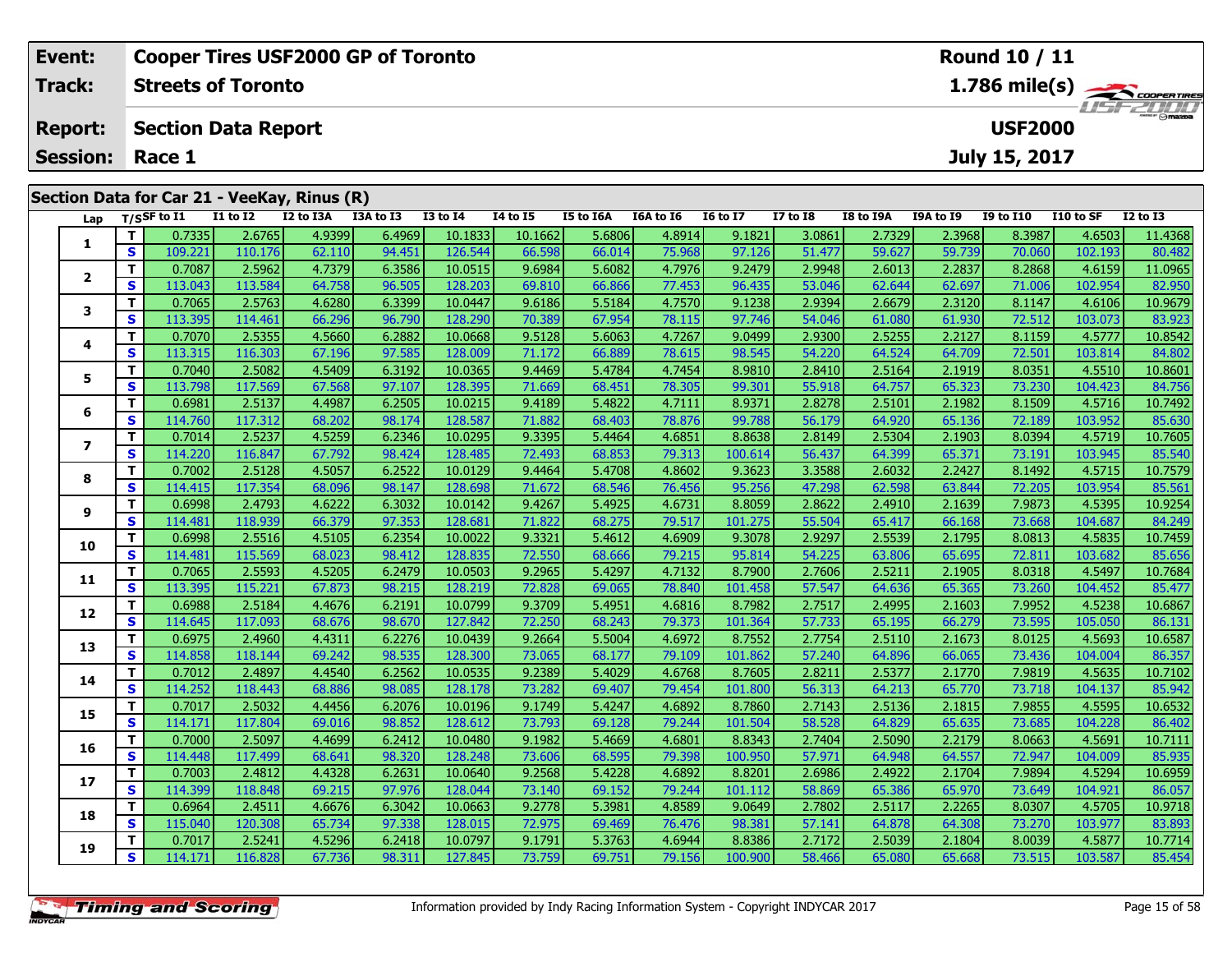| Event:                 | Cooper Tires USF2000 GP of Toronto                | <b>Round 10 / 11</b>                                   |
|------------------------|---------------------------------------------------|--------------------------------------------------------|
| <b>Track:</b>          | <b>Streets of Toronto</b>                         | $1.786$ mile(s) $\overbrace{\hspace{2cm}}$ coorentment |
| <b>Report:</b>         | Section Data Report                               | $H = -H \frac{1}{2} H$<br><b>USF2000</b>               |
| <b>Session: Race 1</b> |                                                   | July 15, 2017                                          |
|                        | <b>Section Data for Car 21 - VeeKay Rinus (R)</b> |                                                        |

|                                                                                     |                         |               | Secuoli Data IVI Cal 21 - Veenay, Killus (K) |         |          |                 |
|-------------------------------------------------------------------------------------|-------------------------|---------------|----------------------------------------------|---------|----------|-----------------|
| Lap                                                                                 |                         | $T/SI5$ to 16 | <b>I8 to I9</b>                              | Lap     | PO to I8 | <b>SF to PI</b> |
|                                                                                     | т                       | 10.5720       | 5.1297                                       | 76.2152 | 110.7509 |                 |
|                                                                                     | S                       | 70.620        | 59.679                                       | 84.361  | 49.965   |                 |
| 1<br>$\mathbf{2}$<br>3<br>4<br>5<br>6<br>$\overline{ }$<br>8<br>9<br>10<br>11<br>12 | T.                      | 10.4058       | 4.8850                                       | 74.5875 |          |                 |
|                                                                                     | S                       | 71.748        | 62.669                                       | 86.202  |          |                 |
|                                                                                     | T                       | 10.2754       | 4.9799                                       | 73.9578 |          |                 |
|                                                                                     | S                       | 72.658        | 61.474                                       | 86.936  |          |                 |
|                                                                                     | T                       | 10.3330       | 4.7382                                       | 73.4210 |          |                 |
|                                                                                     | S                       | 72.253        | 64.610                                       | 87.572  |          |                 |
|                                                                                     | T.                      | 10.2238       | 4.7083                                       | 72.8959 |          |                 |
|                                                                                     | S                       | 73.025        | 65.021                                       | 88.202  |          |                 |
|                                                                                     | $\overline{\mathsf{r}}$ | 10.1933       | 4.7083                                       | 72.7904 |          |                 |
|                                                                                     | S                       | 73.243        | 65.021                                       | 88.330  |          |                 |
|                                                                                     | T.                      | 10.1315       | 4.7207                                       | 72.4968 |          |                 |
|                                                                                     | $\overline{\mathbf{s}}$ | 73.690        | 64.850                                       | 88.688  |          |                 |
|                                                                                     | T                       | 10.3310       | 4.8459                                       | 74.0489 |          |                 |
|                                                                                     | $\overline{\mathbf{s}}$ | 72.267        | 63.174                                       | 86.829  |          |                 |
|                                                                                     | T                       | 10.1656       | 4.6549                                       | 72.5608 |          |                 |
|                                                                                     | S                       | 73.443        | 65.766                                       | 88.610  |          |                 |
|                                                                                     | T                       | 10.1521       | 4.7334                                       | 73.1194 |          |                 |
|                                                                                     | S                       | 73.541        | 64.676                                       | 87.933  |          |                 |
|                                                                                     | $\overline{\mathsf{r}}$ | 10.1429       | 4.7116                                       | 72.3676 |          |                 |
|                                                                                     | S                       | 73.607        | 64.975                                       | 88.846  |          |                 |
|                                                                                     | T                       | 10.1767       | 4.6598                                       | 72.2601 |          |                 |
|                                                                                     | S                       | 73.363        | 65.697                                       | 88.979  |          |                 |
| 13                                                                                  | T                       | 10.1976       | 4.6783                                       | 72.1508 |          |                 |
|                                                                                     | $\overline{\mathbf{s}}$ | 73.212        | 65.438                                       | 89.113  |          |                 |
| 14                                                                                  | т                       | 10.0797       | 4.7147                                       | 72.1149 |          |                 |
|                                                                                     | S                       | 74.069        | 64.932                                       | 89.158  |          |                 |
| 15                                                                                  | т                       | 10.1139       | 4.6951                                       | 71.9069 |          |                 |
|                                                                                     | S                       | 73.818        | 65.203                                       | 89.416  |          |                 |
|                                                                                     | T                       | 10.1470       | 4.7269                                       | 72.2510 |          |                 |
| 16                                                                                  | $\overline{\mathbf{s}}$ | 73.578        | 64.765                                       | 88.990  |          |                 |
|                                                                                     | T                       | 10.1120       | 4.6626                                       | 72.0103 |          |                 |
| 17                                                                                  | $\overline{\mathbf{s}}$ | 73.832        | 65.658                                       | 89.287  |          |                 |
| 18                                                                                  | T                       | 10.2570       | 4.7382                                       | 72.9049 |          |                 |
|                                                                                     | S                       | 72.788        | 64.610                                       | 88.192  |          |                 |
| 19                                                                                  | т                       | 10.0707       | 4.6843                                       | 72.1584 |          |                 |
|                                                                                     | S                       | 74.135        | 65.354                                       | 89.104  |          |                 |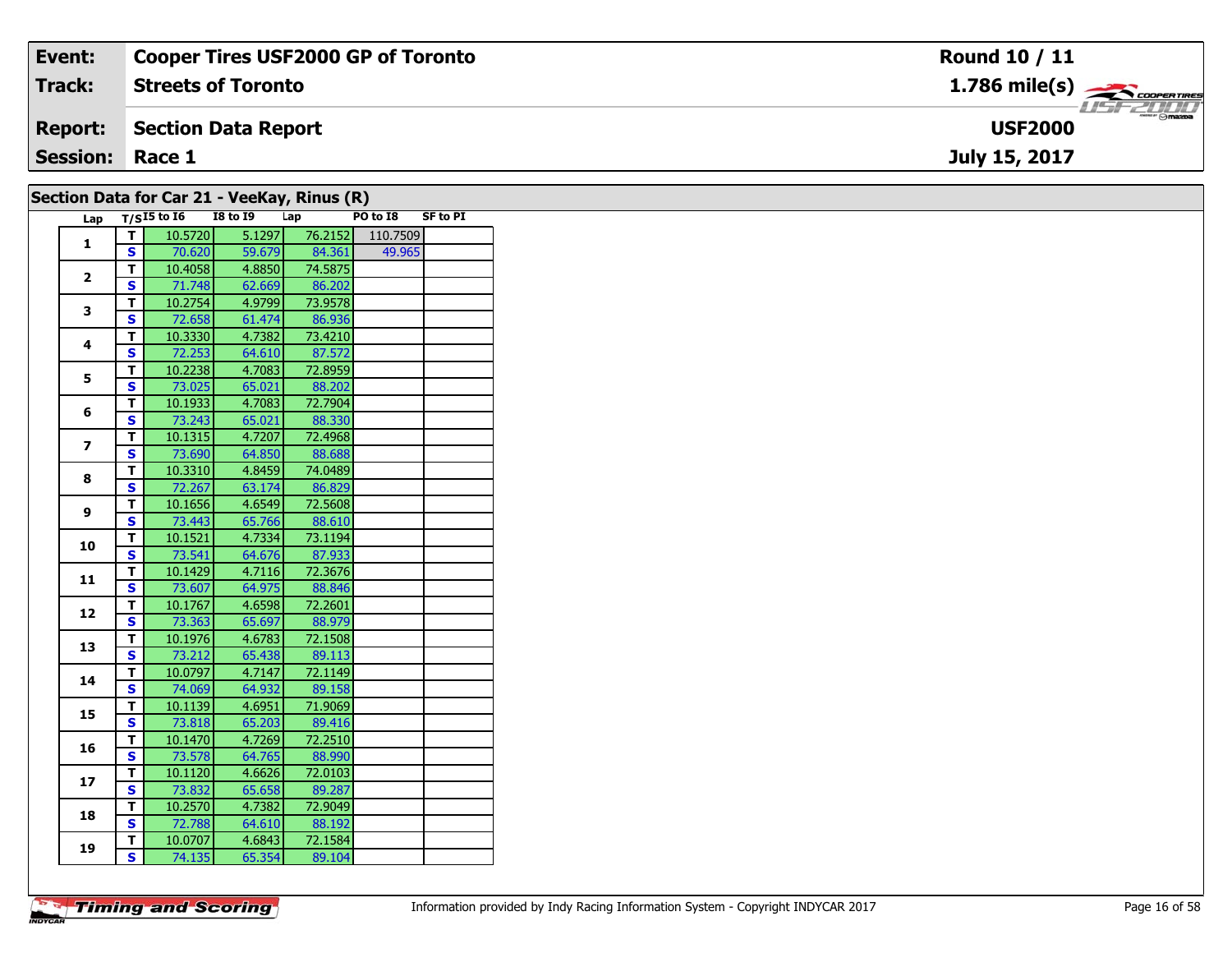| Event:         |                                                           |                                                      |                 | <b>Cooper Tires USF2000 GP of Toronto</b>   |           |                 |                 |           |                  |                 |                 |           |                  | <b>Round 10 / 11</b>            |           |                                            |
|----------------|-----------------------------------------------------------|------------------------------------------------------|-----------------|---------------------------------------------|-----------|-----------------|-----------------|-----------|------------------|-----------------|-----------------|-----------|------------------|---------------------------------|-----------|--------------------------------------------|
| Track:         |                                                           | <b>Streets of Toronto</b>                            |                 |                                             |           |                 |                 |           |                  |                 |                 |           |                  |                                 |           | $1.786$ mile(s) $\rightarrow$ COOPER TIRES |
| <b>Report:</b> |                                                           | <b>Section Data Report</b><br><b>Session: Race 1</b> |                 |                                             |           |                 |                 |           |                  |                 |                 |           |                  | <b>USF2000</b><br>July 15, 2017 |           | LIST 2000                                  |
|                |                                                           |                                                      |                 |                                             |           |                 |                 |           |                  |                 |                 |           |                  |                                 |           |                                            |
|                |                                                           |                                                      |                 | Section Data for Car 21 - VeeKay, Rinus (R) |           |                 |                 |           |                  |                 |                 |           |                  |                                 |           |                                            |
| Lap            |                                                           | T/SSF to I1                                          | <b>I1 to I2</b> | I2 to I3A                                   | I3A to I3 | <b>I3 to I4</b> | <b>I4 to I5</b> | I5 to I6A | I6A to I6        | <b>16 to 17</b> | <b>I7 to I8</b> | I8 to I9A | <b>I9A to I9</b> | <b>I9 to I10</b>                | I10 to SF | $I2$ to $I3$                               |
| 20             |                                                           | 0.7033                                               | 2.5134          | 4.4118                                      | 6.2442    | 10.0608         | 9.2155          | 5.4513    | 4.7022           | 8.7805          | 2.7802          | 2.4914    | 2.1656           | 8.0301                          | 4.5432    | 10.6560                                    |
|                | S I                                                       | 113.911                                              | 117.326         | 69.545                                      | 98.273    | 128.085         | 73.468          | 68.791    | 79.025           | 101.568         | 57.141          | 65.407    | 66.116           | 73.275                          | 104.602   | 86.379                                     |
| 21             | 4.4225<br>6.2226<br>10.0563<br>9.2292<br>2.5054<br>0.6984 |                                                      |                 |                                             |           |                 |                 |           | 5.4236<br>4.6939 | 8.8906          | 2.7867          | 2.4743    | 2.1693           | 7.9791                          | 4.5601    | 10.6451                                    |
|                |                                                           | 114.710                                              | 117.700         | 69.377                                      | 98.614    | 128.142         | 73.359          | 69.142    | 79.165           | 100.310         | 57.008          | 65.859    | 66.004           | 73.744                          | 104.214   | 86.467                                     |

2 T 0.6998 2.5024 4.4405 6.2301 10.0546 9.2068 5.4810 4.6833 8.7477 2.7175 2.4717 2.1728 7.9460 4.5542 10.6706<br>S 114.481 117.841 69.095 98.495 128.164 73.538 68.418 79.344 101.949 58.459 65.928 65.897 74.051 104.349 86.261

**<sup>T</sup>** 0.6995 2.4934 4.4089 6.2080 10.0357 9.1179 5.4138 4.7071 8.7598 2.7186 2.4440 2.2671 8.1376 4.5640 10.6169 **<sup>S</sup>** 114.530 118.267 69.591 98.846 128.405 74.255 69.267 78.943 101.808 58.436 66.675 63.156 72.307 104.125 86.697

**<sup>T</sup>** 0.7023 2.4967 4.3956 6.2209 10.0460 9.2445 5.4043 4.6784 8.7993 2.7353 2.4749 2.1699 7.9495 4.5492 10.6165 **<sup>S</sup>** 114.073 118.110 69.801 98.641 128.274 73.238 69.389 79.427 101.351 58.079 65.843 65.985 74.018 104.464 86.700

**<sup>T</sup>** 0.7011 2.4852 4.4491 6.2173 10.0380 9.1551 5.3909 4.6867 8.8521 2.7520 2.4638 2.1509 7.9716 4.5586 10.6664 **<sup>S</sup>** 114.268 118.657 68.962 98.698 128.376 73.953 69.562 79.286 100.747 57.727 66.140 66.568 73.813 104.249 86.295

**T** 0.7024 2.9202 7.8785 7.7653 12.2232 12.1141 6.8923 5.8310 12.0589 4.0106 15.6438<br>**S S** 114.057 100.982 38.944 79.023 105.425 55.889 54.409 63.727 73.955 39.611 58.838

**22**

**23**

**24**

**25**

**26**

86.467

86.697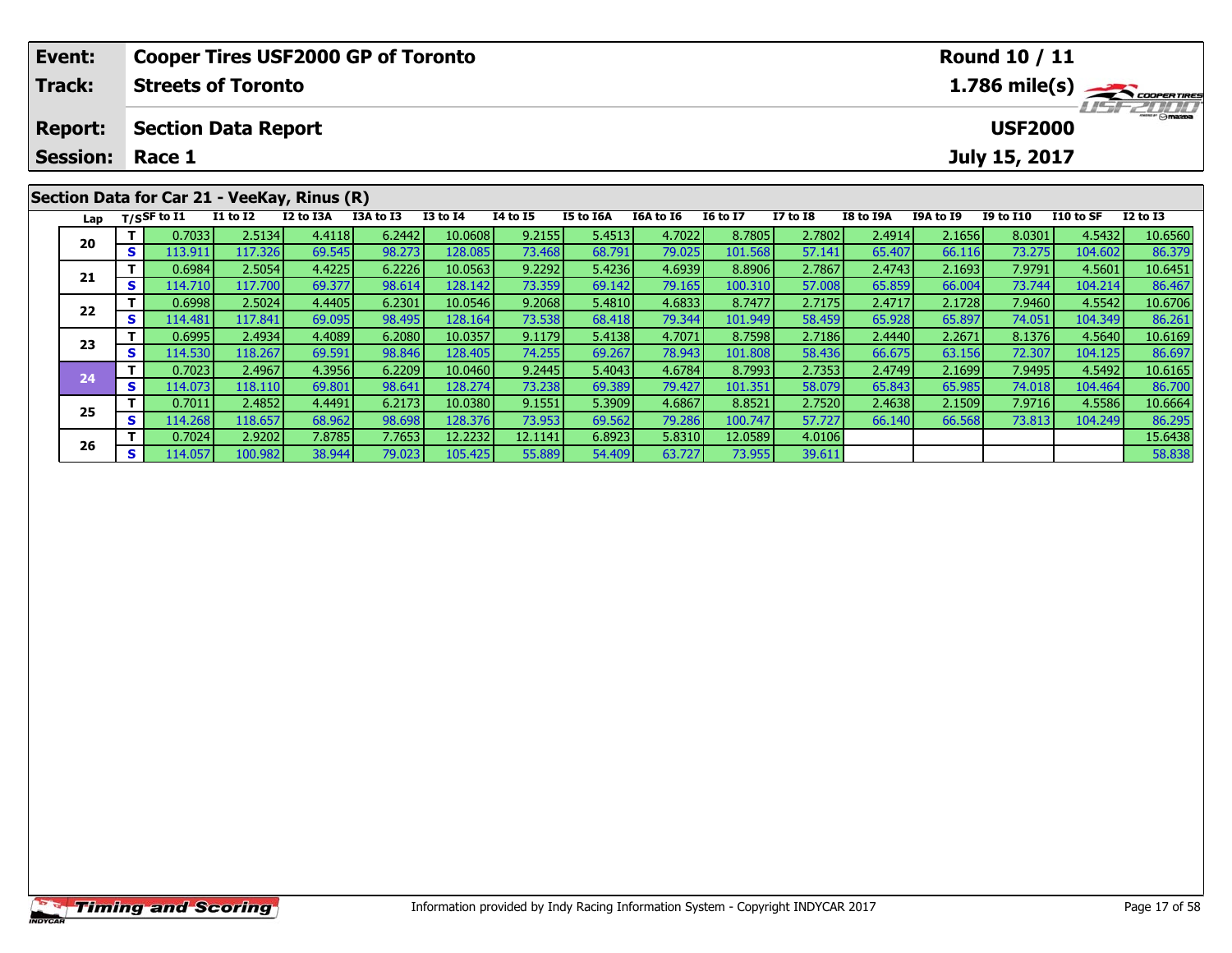| Event:                 | <b>Cooper Tires USF2000 GP of Toronto</b> | <b>Round 10 / 11</b>                                      |
|------------------------|-------------------------------------------|-----------------------------------------------------------|
| Track:                 | <b>Streets of Toronto</b>                 | $1.786$ mile(s) $\overbrace{\hspace{2.5cm}}$ coorer TIRES |
| <b>Report:</b>         | Section Data Report                       | <b>USF2000</b>                                            |
| <b>Session: Race 1</b> |                                           | July 15, 2017                                             |
|                        | $\sqrt{P}$                                |                                                           |

### **Section Data for Car 21 - VeeKay, Rinus (R)**

|    | Lap |   | $T/SI5$ to $I6$ | <b>I8 to 19</b> | Lap     | PO to I8 | <b>SF to PI</b> |
|----|-----|---|-----------------|-----------------|---------|----------|-----------------|
| 20 |     |   | 10.1535         | 4.6570          | 72.0935 |          |                 |
|    |     | S | 73.530          | 65.737          | 89.184  |          |                 |
| 21 |     | т | 10.1175         | 4.6436          | 72.1120 |          |                 |
|    |     | S | 73.792          | 65.927          | 89.161  |          |                 |
| 22 |     | т | 10.1643         | 4.6445          | 71.9084 |          |                 |
|    |     | S | 73.452          | 65.914          | 89.414  |          |                 |
| 23 |     | т | 10.1209         | 4.7111          | 71.9754 |          |                 |
|    |     | S | 73.767          | 64.982          | 89.331  |          |                 |
| 24 |     | т | 10.0827         | 4.6448          | 71.8668 |          |                 |
|    |     | S | 74.047          | 65.909          | 89.466  |          |                 |
| 25 |     | т | 10.0776         | 4.6147          | 71.8724 |          |                 |
|    |     | S | 74.084          | 66.339          | 89.459  |          |                 |
| 26 |     | т | 12.7233         |                 |         |          | 77.4403         |
|    |     | S | 58.679          |                 |         |          | 67.424          |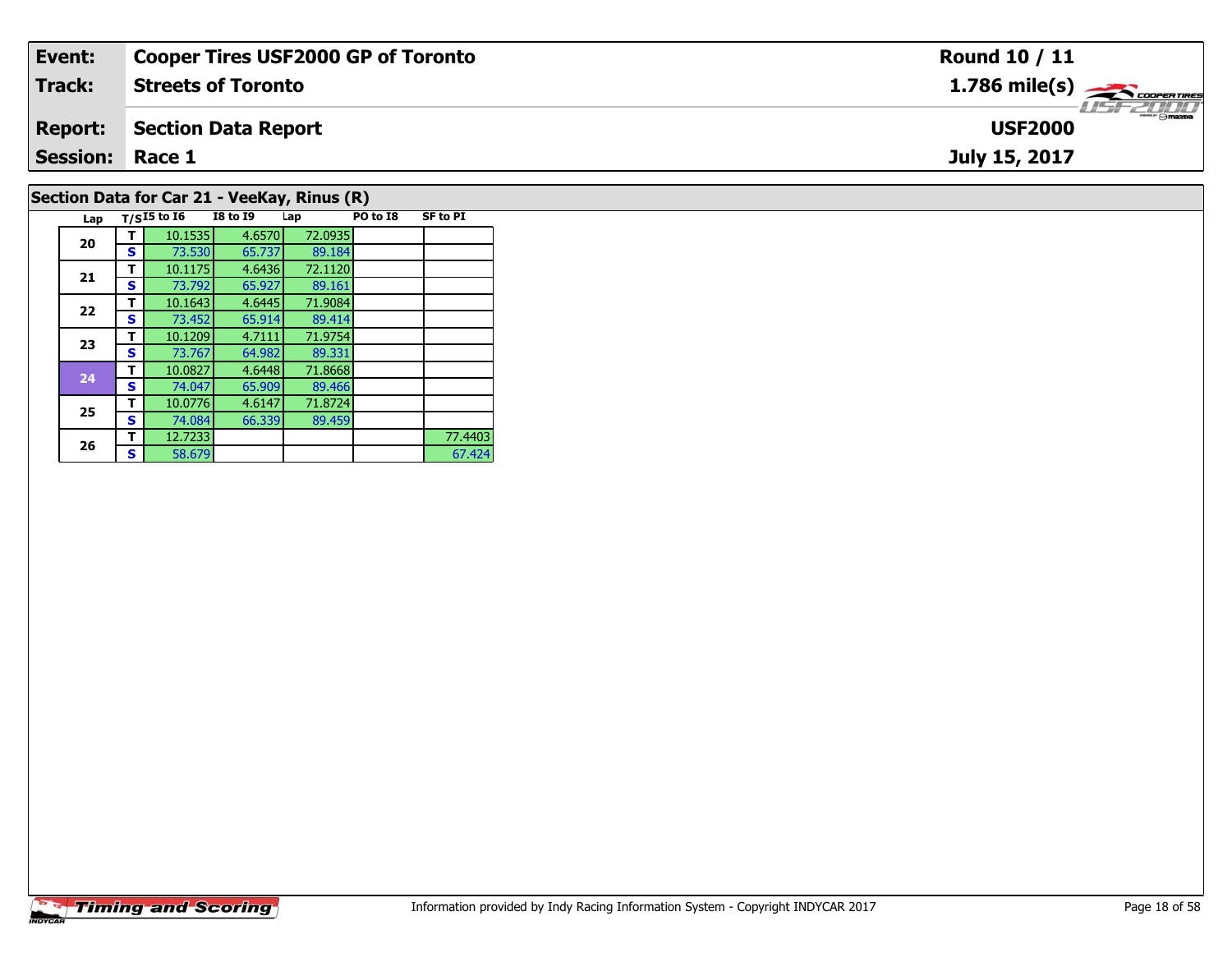| Event:         |                        |                            |                 |                                            | <b>Cooper Tires USF2000 GP of Toronto</b> |                  |          |           |           |                 |                 |           |           | <b>Round 10 / 11</b> |           |                                                            |
|----------------|------------------------|----------------------------|-----------------|--------------------------------------------|-------------------------------------------|------------------|----------|-----------|-----------|-----------------|-----------------|-----------|-----------|----------------------|-----------|------------------------------------------------------------|
| <b>Track:</b>  |                        | <b>Streets of Toronto</b>  |                 |                                            |                                           |                  |          |           |           |                 |                 |           |           |                      |           | $1.786$ mile(s) $\frac{1.786}{\sqrt{2.007677}}$<br>USFZULU |
| <b>Report:</b> |                        | <b>Section Data Report</b> |                 |                                            |                                           |                  |          |           |           |                 |                 |           |           | <b>USF2000</b>       |           |                                                            |
|                | <b>Session: Race 1</b> |                            |                 |                                            |                                           |                  |          |           |           |                 |                 |           |           | July 15, 2017        |           |                                                            |
|                |                        |                            |                 | Section Data for Car 22 - Ming, Calvin (R) |                                           |                  |          |           |           |                 |                 |           |           |                      |           |                                                            |
| Lap            |                        | T/SSF to I1                | <b>I1 to I2</b> | I2 to I3A                                  | I3A to I3                                 | <b>I3 to I4</b>  | 14 to 15 | I5 to I6A | I6A to I6 | <b>16 to 17</b> | <b>I7 to I8</b> | I8 to I9A | I9A to I9 | <b>I9 to I10</b>     | I10 to SF | <b>I2 to I3</b>                                            |
|                |                        | 0.7201                     | 2.7893          | 5.2648                                     | 6.5721                                    | 10.0825          | 10.0607  | 6.2603    | 5.1010    | 9.2594          | 3.1500          | 2.6516    | 2.5194    | 8.5614               | 4.6657    | 11.8369                                                    |
|                | <b>S</b>               | 111.253                    | 105.721         | 58.277                                     | 93.370                                    | 127.809          | 67.296   | 59.901    | 72.847    | 96.315          | 50.433          | 61.455    | 56.832    | 68.728               | 101.856   | 77.761                                                     |
|                |                        | 0.7106                     | 2.6100          | 4.7212                                     | 6.3300                                    | 9.9787           | 9.8973   | 5.9951    | 4.9616    | 9.0371          | 3.0036          | 2.5452    | 2.3092    | 8.2290               | 4.5639    | 11.0512                                                    |
|                | S                      | 112.741                    | 112.983         | 64.987                                     | 96.941                                    | 129.139          | 68.407   | 62.551    | 74.893    | 98.684          | 52.891          | 64.024    | 62.005    | 71.504               | 104.127   | 83.290                                                     |
|                |                        | 0.6970                     | 2.5584          | 4.6655                                     | 6.2851                                    | 9.9251           | 9.7494   | 5.7879    | 4.8735    | 9.0639          | 2.9892          | 2.5560    | 2.3073    | 8.2494               | 4.5731    | 10.9506                                                    |
|                | S                      | 114.941                    | 115.262         | 65.763                                     | 97.634                                    | 129.836          | 69.445   | 64.790    | 76.247    | 98.392          | 53.146          | 63.754    | 62.056    | 71.328               | 103.918   | 84.055                                                     |
|                |                        | 0.7004                     | 2.52801         | 4 66331                                    | 6.29001                                   | 10.0076 <b>L</b> | 95810    | 569641    | 4 9707    | 9.00811         | 293311          | 259501    | 23271     | 8 1127               | 4 53921   | 10 9533                                                    |

|                |    | <u>0.7201</u> | 2.7893  | 5.2648 | 6.5/21 | 10.0825 | 10.0607 | b.2b03 | 5.1010 | 9.2594  | 3.15001 | 2.6516 | 2.5194 | 8.5614 | 4.665/  | 11.8369 |
|----------------|----|---------------|---------|--------|--------|---------|---------|--------|--------|---------|---------|--------|--------|--------|---------|---------|
|                | S  | 111.253       | 105.721 | 58.277 | 93.370 | 127.809 | 67.296  | 59.901 | 72.847 | 96.315  | 50.433  | 61.455 | 56.832 | 68.728 | 101.856 | 77.761  |
| $\overline{2}$ |    | 0.7106        | 2.6100  | 4.7212 | 6.3300 | 9.9787  | 9.8973  | 5.9951 | 4.9616 | 9.0371  | 3.0036  | 2.5452 | 2.3092 | 8.2290 | 4.5639  | 11.0512 |
|                | s  | 112.741       | 112.983 | 64.987 | 96.941 | 129.139 | 68.407  | 62.551 | 74.893 | 98.684  | 52.891  | 64.024 | 62.005 | 71.504 | 104.127 | 83.290  |
| 3              |    | 0.6970        | 2.5584  | 4.6655 | 6.2851 | 9.9251  | 9.7494  | 5.7879 | 4.8735 | 9.0639  | 2.9892  | 2.5560 | 2.3073 | 8.2494 | 4.5731  | 10.9506 |
|                | s  | 114.941       | 115.262 | 65.763 | 97.634 | 129.836 | 69.445  | 64.790 | 76.247 | 98.392  | 53.146  | 63.754 | 62.056 | 71.328 | 103.918 | 84.055  |
| 4              |    | 0.7004        | 2.5280  | 4.6633 | 6.2900 | 10.0076 | 9.5810  | 5.6964 | 4.9707 | 9.0081  | 2.9331  | 2.5950 | 2.3271 | 8.1127 | 4.5392  | 10.9533 |
|                | S  | 114.383       | 116.648 | 65.794 | 97.557 | 128.766 | 70.665  | 65.831 | 74.756 | 99.002  | 54.162  | 62.796 | 61.528 | 72.529 | 104.694 | 84.034  |
| 5              |    | 0.6961        | 2.5361  | 4.7573 | 6.2321 | 9.9710  | 9.6484  | 5.6391 | 4.8336 | 8.9613  | 2.9711  | 2.5537 | 2.3139 | 8.2145 | 4.5945  | 10.9894 |
|                | S  | 115.089       | 116.276 | 64.494 | 98.464 | 129.238 | 70.172  | 66.500 | 76.877 | 99.519  | 53.470  | 63.811 | 61.879 | 71.631 | 103.434 | 83.758  |
| 6              | т  | 0.7022        | 2.5626  | 4.6640 | 6.2699 | 10.0459 | 9.4324  | 5.6139 | 4.7948 | 8.8406  | 2.9440  | 2.5493 | 2.2413 | 8.0696 | 4.5520  | 10.9339 |
|                | S  | 114.089       | 115.073 | 65.784 | 97.870 | 128.275 | 71.779  | 66.798 | 77.499 | 100.878 | 53.962  | 63.921 | 63.883 | 72.917 | 104.400 | 84.184  |
| 7              | т  | 0.6979        | 2.5123  | 4.6135 | 6.2619 | 10.0238 | 9.5140  | 5.5321 | 4.8596 | 9.0368  | 2.9010  | 2.5305 | 2.2794 | 8.1447 | 4.6152  | 10.8754 |
|                | S  | 114.792       | 117.377 | 66.504 | 97.995 | 128.558 | 71.163  | 67.786 | 76.465 | 98.687  | 54.762  | 64.396 | 62.816 | 72.244 | 102.970 | 84.636  |
| 8              | т  | 0.7008        | 2.5517  | 4.5928 | 6.2497 | 9.9991  | 9.3875  | 5.5408 | 4.7885 | 8.8767  | 2.8228  | 2.4973 | 2.2274 | 8.0932 | 4.5704  | 10.8425 |
|                | S  | 114.317       | 115.565 | 66.804 | 98.187 | 128.875 | 72.122  | 67.680 | 77.601 | 100.467 | 56.279  | 65.252 | 64.282 | 72.704 | 103.979 | 84.893  |
| 9              |    | 0.6986        | 2.5270  | 4.5827 | 6.2301 | 9.9359  | 9.3733  | 5.5111 | 4.8205 | 8.8469  | 2.8640  | 2.5003 | 2.2180 | 8.1435 | 4.5532  | 10.8128 |
|                | s  | 114.677       | 116.694 | 66.951 | 98.495 | 129.695 | 72.231  | 68.044 | 77.086 | 100.806 | 55.469  | 65.174 | 64.554 | 72.255 | 104.372 | 85.126  |
| 10             |    | 0.6977        | 2.5593  | 4.5221 | 6.2184 | 9.9332  | 9.5985  | 5.5224 | 4.7677 | 8.8186  | 2.8854  | 2.5341 | 2.2727 | 8.2905 | 4.5923  | 10.7405 |
|                | S  | 114.825       | 115.221 | 67.849 | 98.681 | 129.730 | 70.537  | 67.905 | 77.939 | 101.129 | 55.058  | 64.305 | 63.001 | 70.974 | 103.483 | 85.699  |
| 11             |    | 0.7008        | 2.5502  | 4.5913 | 6.2414 | 9.9993  | 9.3791  | 5.4465 | 4.8127 | 8.8697  | 2.8503  | 2.4991 | 2.2446 | 8.1509 | 4.5713  | 10.8327 |
|                | S  | 114.317       | 115.633 | 66.826 | 98.317 | 128.873 | 72.187  | 68.852 | 77.210 | 100.547 | 55.736  | 65.205 | 63.789 | 72.189 | 103.959 | 84.970  |
| 12             | T. | 0.6985        | 2.5207  | 4.5543 | 6.2721 | 10.0671 | 9.9684  | 5.6570 | 4.9246 | 8.9844  | 2.8617  | 2.5259 | 2.2384 | 8.3298 | 4.6012  | 10.8264 |
|                | S  | 114.694       | 116.986 | 67.369 | 97.836 | 128.005 | 67.919  | 66.290 | 75.456 | 99.263  | 55.514  | 64.513 | 63.966 | 70.639 | 103.283 | 85.019  |
| 13             |    | 0.7067        | 2.5961  | 4.6739 | 6.3251 | 10.1271 | 9.6054  | 5.6297 | 5.0743 | 11.4497 | 3.8047  |        |        |        |         | 10.9990 |
|                | S  | 113.363       | 113.588 | 65.645 | 97.016 | 127.246 | 70.486  | 66.611 | 73.230 | 77.890  | 41.755  |        |        |        |         | 83.685  |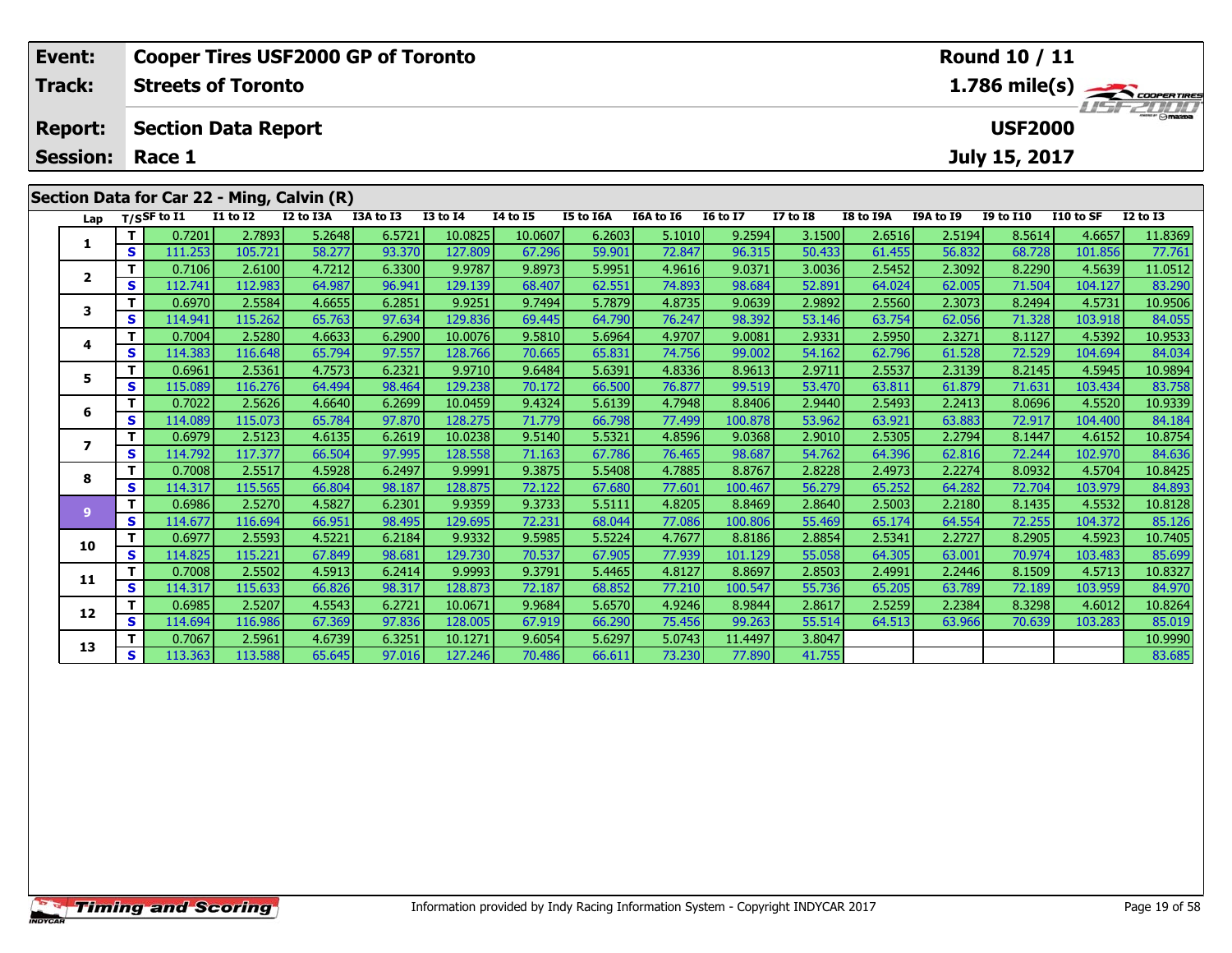| Event:                 | <b>Cooper Tires USF2000 GP of Toronto</b>                                                | Round 10 / 11                                                                                                                                                                                                                                                                                                                                                                                                                                                                                     |
|------------------------|------------------------------------------------------------------------------------------|---------------------------------------------------------------------------------------------------------------------------------------------------------------------------------------------------------------------------------------------------------------------------------------------------------------------------------------------------------------------------------------------------------------------------------------------------------------------------------------------------|
| Track:                 | <b>Streets of Toronto</b>                                                                | $1.786$ mile(s) $\rightarrow$ COOPER TIRES                                                                                                                                                                                                                                                                                                                                                                                                                                                        |
| <b>Report:</b>         | Section Data Report                                                                      | $\overline{\phantom{a}}$ $\overline{\phantom{a}}$ $\overline{\phantom{a}}$ $\overline{\phantom{a}}$ $\overline{\phantom{a}}$ $\overline{\phantom{a}}$ $\overline{\phantom{a}}$ $\overline{\phantom{a}}$ $\overline{\phantom{a}}$ $\overline{\phantom{a}}$ $\overline{\phantom{a}}$ $\overline{\phantom{a}}$ $\overline{\phantom{a}}$ $\overline{\phantom{a}}$ $\overline{\phantom{a}}$ $\overline{\phantom{a}}$ $\overline{\phantom{a}}$ $\overline{\phantom{a}}$ $\overline{\$<br><b>USF2000</b> |
| <b>Session: Race 1</b> |                                                                                          | July 15, 2017                                                                                                                                                                                                                                                                                                                                                                                                                                                                                     |
|                        | $\overline{a}$ . The state $\overline{a}$ and $\overline{a}$ is the state $\overline{a}$ |                                                                                                                                                                                                                                                                                                                                                                                                                                                                                                   |

### **Section Data for Car 22 - Ming, Calvin (R)**

| Lap                      |   | $T/SI5$ to $I6$ | <b>I8 to 19</b> | Lap     | PO to I8 | <b>SF to PI</b> |
|--------------------------|---|-----------------|-----------------|---------|----------|-----------------|
| $\mathbf{1}$             | т | 11.3613         | 5.1710          | 77.6583 | 106.5313 |                 |
|                          | S | 65.714          | 59.203          | 82.793  | 51.944   |                 |
| $\overline{2}$           | т | 10.9567         | 4.8544          | 74.8925 |          |                 |
|                          | S | 68.140          | 63.064          | 85.851  |          |                 |
| 3                        | т | 10.6614         | 4.8633          | 74.2808 |          |                 |
|                          | S | 70.027          | 62.948          | 86.558  |          |                 |
| 4                        | т | 10.6671         | 4.9221          | 73.9526 |          |                 |
|                          | S | 69.990          | 62.196          | 86.942  |          |                 |
| 5                        | т | 10.4727         | 4.8676          | 73.9227 |          |                 |
|                          | Ś | 71.289          | 62.893          | 86.977  |          |                 |
| 6                        | т | 10.4087         | 4.7906          | 73.2825 |          |                 |
|                          | S | 71.728          | 63.904          | 87.737  |          |                 |
| $\overline{\phantom{a}}$ | т | 10.3917         | 4.8099          | 73.5227 |          |                 |
|                          | S | 71.845          | 63.647          | 87.451  |          |                 |
| 8                        | т | 10.3293         | 4.7247          | 72.8987 |          |                 |
|                          | S | 72.279          | 64.795          | 88.199  |          |                 |
| 9                        | т | 10.3316         | 4.7183          | 72.8051 |          |                 |
|                          | S | 72.263          | 64.883          | 88.312  |          |                 |
| 10                       | т | 10.2901         | 4.8068          | 73.2129 |          |                 |
|                          | S | 72.554          | 63.688          | 87.821  |          |                 |
| 11                       | т | 10.2592         | 4.7437          | 72.9072 |          |                 |
|                          | S | 72.773          | 64.535          | 88.189  |          |                 |
| 12                       | т | 10.5816         | 4.7643          | 74.2041 |          |                 |
|                          | S | 70.556          | 64.256          | 86.648  |          |                 |
| 13                       | т | 10.7040         |                 |         |          | 63.5698         |
|                          | S | 69.749          |                 |         |          | 82.136          |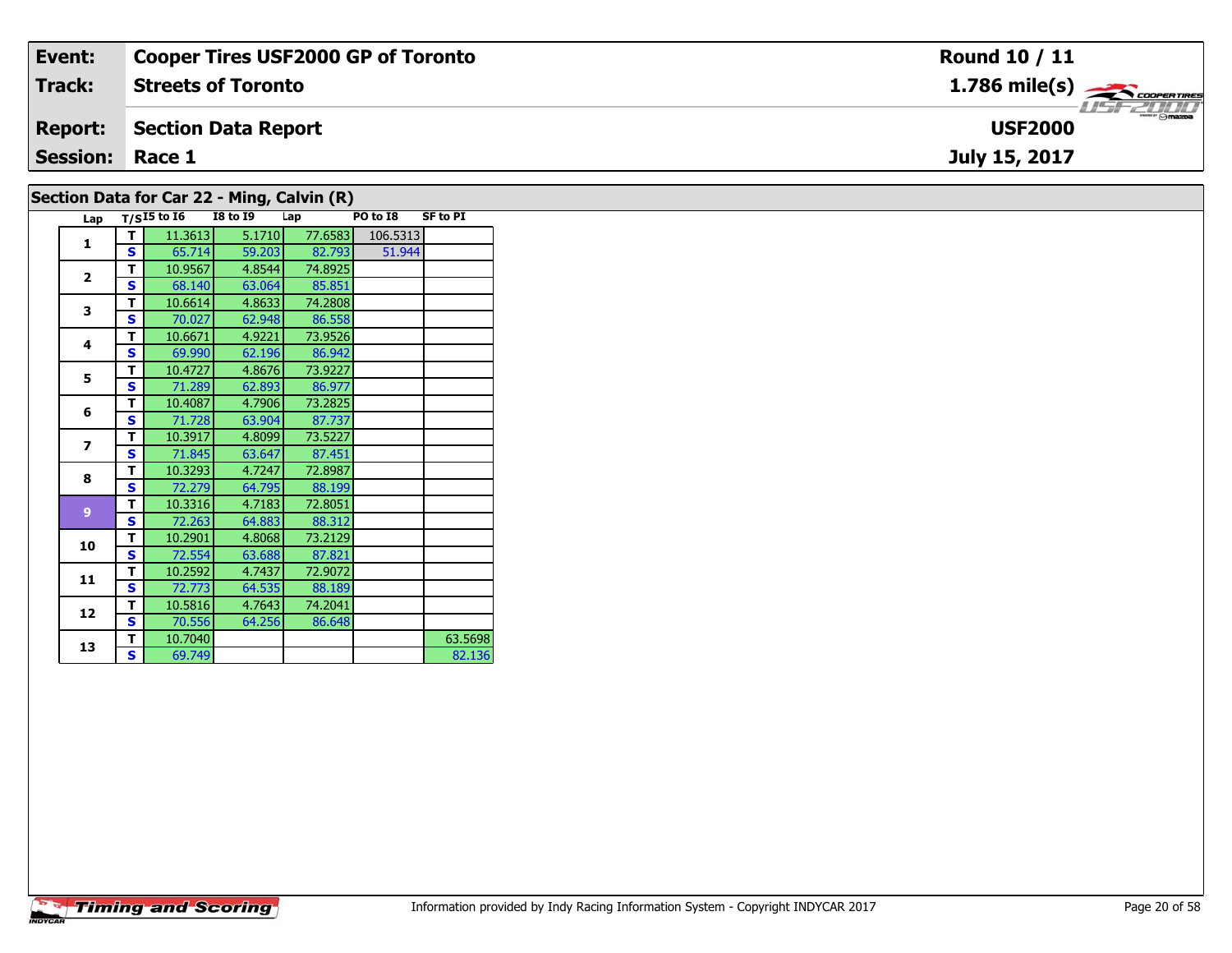|                                              | Event: |            |                |                                       | <b>Cooper Tires USF2000 GP of Toronto</b> |                       |                 |          |           |           |                 |                 |               |                  | Round 10 / 11  |            |                                                    |
|----------------------------------------------|--------|------------|----------------|---------------------------------------|-------------------------------------------|-----------------------|-----------------|----------|-----------|-----------|-----------------|-----------------|---------------|------------------|----------------|------------|----------------------------------------------------|
|                                              | Track: |            |                | <b>Streets of Toronto</b>             |                                           |                       |                 |          |           |           |                 |                 |               |                  |                |            | $1.786$ mile(s) $\rightarrow$ COOPER TIRES         |
| <b>Section Data Report</b><br><b>Report:</b> |        |            |                |                                       |                                           |                       |                 |          |           |           |                 |                 |               |                  | <b>USF2000</b> |            | <b>USFZULU</b>                                     |
| <b>Session:</b><br>Race 1                    |        |            |                |                                       |                                           |                       |                 |          |           |           |                 |                 | July 15, 2017 |                  |                |            |                                                    |
|                                              |        |            |                | Section Data for Car 23 - Kohl, Lucas |                                           |                       |                 |          |           |           |                 |                 |               |                  |                |            |                                                    |
|                                              | Lap    |            | $T/S$ SF to I1 | I1 to I2                              | I2 to I3A                                 | I3A to I3             | <b>I3 to I4</b> | 14 to 15 | I5 to I6A | I6A to I6 | <b>I6 to I7</b> | <b>I7 to I8</b> | I8 to I9A     | <b>I9A to I9</b> | I9 to I10      | I 10 to SF | <b>I2 to I3</b>                                    |
|                                              |        |            | 0.7304         | 2.8016                                | 5.4877                                    | 6.8343                | 10.1051         | 10.7340  | 6.3801    | 5.2792    | 9.4446          | 3.0729          | 2.6855        | 2.5204           | 8.3896         | 4.6252     | 12.3220                                            |
|                                              |        | S.         | 109.685        | 105.256                               | 55.910                                    | 89.788                | 127.523         | 63.075   | 58.777    | 70.388    | 94.426          | 51.698          | 60.679        | 56.809           | 70.136         | 102.747    | 74.700                                             |
|                                              |        | <u>т н</u> | n zoop L       | o rorol.                              | 17117                                     | $\epsilon$ 2102 $\pm$ | o orgal         | 0.0101   | 0.0127    | r oggal.  | التحدده         | 20022           | 2001          | 2.4101           | lo propi       | 10220      | $\left  \right $ $\left  \right $ $\left  \right $ |

| 1                       | Т                       | 0.7304  | 2.8016  | 5.4877 | 6.8343 | 10.1051 | 10.7340 | 6.3801 | 5.2792 | 9.4446  | 3.0729 | 2.6855 | 2.5204 | 8.3896 | 4.6252  | 12.3220 |
|-------------------------|-------------------------|---------|---------|--------|--------|---------|---------|--------|--------|---------|--------|--------|--------|--------|---------|---------|
|                         | $\mathbf{s}$            | 109.685 | 105.256 | 55.910 | 89.788 | 127.523 | 63.075  | 58.777 | 70.388 | 94.426  | 51.698 | 60.679 | 56.809 | 70.136 | 102.747 | 74.700  |
| $\overline{\mathbf{2}}$ | Т                       | 0.7083  | 2.5858  | 4.7417 | 6.3183 | 9.9530  | 9.9150  | 6.0127 | 5.0888 | 9.3274  | 3.0437 | 2.6613 | 2.4181 | 8.2699 | 4.6070  | 11.0600 |
|                         | S                       | 113.107 | 114.041 | 64.706 | 97.120 | 129.472 | 68.285  | 62.368 | 73.021 | 95.613  | 52.194 | 61.231 | 59.213 | 71.151 | 103.153 | 83.224  |
| 3                       | T.                      | 0.7053  | 2.5423  | 4.7495 | 6.2955 | 10.0466 | 9.7120  | 5.7324 | 4.9376 | 9.3049  | 3.0325 | 2.5448 | 2.3620 | 8.1106 | 4.5458  | 11.0450 |
|                         | S                       | 113.588 | 115.992 | 64.600 | 97.472 | 128.266 | 69.712  | 65.418 | 75.257 | 95.844  | 52.387 | 64.034 | 60.619 | 72.548 | 104.542 | 83.337  |
| 4                       | Т                       | 0.6940  | 2.6377  | 4.8066 | 6.2827 | 9.8529  | 9.8011  | 5.7040 | 4.8226 | 9.0107  | 2.8943 | 2.5575 | 2.3277 | 8.2032 | 4.5665  | 11.0893 |
|                         | S                       | 115.438 | 111.797 | 63.833 | 97.671 | 130.788 | 69.079  | 65.743 | 77.052 | 98.973  | 54.888 | 63.716 | 61.512 | 71.729 | 104.068 | 83.004  |
| 5                       | T.                      | 0.6981  | 2.5383  | 4.5516 | 6.2665 | 9.9413  | 9.5446  | 5.6487 | 4.6916 | 9.1673  | 2.9080 | 2.6065 | 2.3850 | 8.5250 | 4.5831  | 10.8181 |
|                         | S                       | 114.760 | 116.175 | 67.409 | 97.923 | 129.625 | 70.935  | 66.387 | 79.203 | 97.283  | 54.630 | 62.519 | 60.034 | 69.022 | 103.691 | 85.085  |
| 6                       | T.                      | 0.7024  | 2.5795  | 4.6031 | 6.2571 | 10.0819 | 9.5707  | 5.5585 | 4.7132 | 8.9211  | 2.8260 | 2.4841 | 2.4113 | 8.2738 | 4.6284  | 10.8602 |
|                         | $\overline{\mathbf{s}}$ | 114.057 | 114.319 | 66.655 | 98.070 | 127.817 | 70.741  | 67.464 | 78.840 | 99.967  | 56.215 | 65.599 | 59.380 | 71.117 | 102.676 | 84.755  |
| $\overline{\mathbf{z}}$ | т                       | 0.7087  | 2.5978  | 4.5847 | 6.2337 | 10.0456 | 9.5379  | 5.6376 | 4.6656 | 8.8634  | 2.8047 | 2.5428 | 2.3649 | 8.1647 | 4.6794  | 10.8184 |
|                         | S                       | 113.043 | 113.514 | 66.922 | 98.439 | 128,279 | 70.985  | 66.518 | 79.645 | 100.618 | 56.642 | 64.085 | 60.545 | 72.067 | 101.557 | 85.082  |
| 8                       | T.                      | 0.7116  | 2.5712  | 4.5610 | 6.2546 | 10.0607 | 9.5828  | 5.6419 | 4.7601 | 8.9556  | 3.0911 | 2.5987 | 2.3748 | 8.1566 | 4.5947  | 10.8156 |
|                         | $\mathbf{s}$            | 112.582 | 114.688 | 67.270 | 98.110 | 128.086 | 70.652  | 66.467 | 78.064 | 99.582  | 51.394 | 62.706 | 60.292 | 72.139 | 103.429 | 85.104  |
| 9                       | T                       | 0.7042  | 2.5629  | 4.5533 | 6.2318 | 10.0318 | 9.3935  | 5.6622 | 4.7501 | 8.8746  | 2.8260 | 2.4791 | 2.4129 | 8.2347 | 4.6046  | 10.7851 |
|                         | S                       | 113.765 | 115.060 | 67.384 | 98.469 | 128.455 | 72.076  | 66.229 | 78.228 | 100.491 | 56.215 | 65.731 | 59.340 | 71.455 | 103.207 | 85.345  |
| 10                      | T.                      | 0.7041  | 2.5320  | 4.4959 | 6.2354 | 10.0457 | 9.5780  | 5.5773 | 4.7150 | 8.7703  | 3.1317 | 2.6483 | 2.3384 | 8.0560 | 4.5888  | 10.7313 |
|                         | $\mathbf{s}$            | 113.782 | 116.464 | 68.244 | 98.412 | 128.277 | 70.688  | 67.237 | 78.810 | 101.686 | 50.728 | 61.532 | 61.231 | 73.040 | 103.562 | 85.773  |
| 11                      | T.                      | 0.7052  | 2.5563  | 4.4799 | 6.2197 | 10.0123 | 9.4258  | 5.4963 | 4.6817 | 8.9340  | 2.8435 | 2.5480 | 2.3333 | 8.0057 | 4.5797  | 10.6996 |
|                         | S                       | 113.604 | 115.357 | 68.488 | 98.660 | 128.705 | 71.829  | 68.228 | 79.371 | 99.823  | 55.869 | 63.954 | 61.365 | 73.499 | 103.768 | 86.027  |
| 12                      | T.                      | 0.7014  | 2.5547  | 4.5439 | 6.2161 | 10.0051 | 9.4972  | 5.5332 | 4.7941 | 8.9278  | 2.8193 | 2.4849 | 2.4197 | 8.1917 | 4.5729  | 10.7600 |
|                         | S                       | 114.220 | 115.429 | 67.523 | 98.717 | 128.798 | 71.289  | 67.773 | 77.510 | 99.892  | 56.349 | 65.578 | 59.173 | 71.830 | 103.923 | 85.544  |
| 13                      | T.                      | 0.6989  | 2.5373  | 4.5257 | 6.2357 | 9.9659  | 9.3651  | 5.5352 | 4.7086 | 9.0328  | 3.0575 | 2.6028 | 2.3702 | 8.2559 | 4.6670  | 10.7614 |
|                         | S                       | 114.628 | 116.221 | 67.795 | 98.407 | 129.305 | 72.295  | 67.748 | 78.917 | 98.731  | 51.959 | 62.607 | 60.409 | 71.271 | 101.827 | 85.533  |
| 14                      | T.                      | 0.7089  | 2.5744  | 4.5643 | 6.2357 | 10.0716 | 9.3689  | 5.5188 | 4.7058 | 8.9003  | 2.7953 | 2.5067 | 2.3236 | 8.1080 | 4.5871  | 10.8000 |
|                         | S                       | 113.011 | 114.546 | 67.221 | 98.407 | 127.948 | 72.265  | 67.950 | 78.964 | 100.201 | 56.832 | 65.008 | 61.621 | 72.571 | 103.601 | 85.227  |
| 15                      | T.                      | 0.7020  | 2.5371  | 4.4627 | 6.2400 | 10.0468 | 9.4173  | 5.5183 | 4.6779 | 8.9013  | 2.7849 | 2.5084 | 2.3330 | 8.0850 | 4.5730  | 10.7027 |
|                         | $\mathbf{s}$            | 114.122 | 116.230 | 68.752 | 98.339 | 128.263 | 71.894  | 67.956 | 79.435 | 100.190 | 57.045 | 64.964 | 61.372 | 72.778 | 103.920 | 86.002  |
| 16                      | T                       | 0.7003  | 2.5322  | 4.4488 | 6.2485 | 10.0841 | 9.4869  | 5.4597 | 4.6966 | 8.9112  | 2.7935 | 2.4945 | 2.3380 | 8.1024 | 4.5911  | 10.6973 |
|                         | S                       | 114.399 | 116.455 | 68.967 | 98.205 | 127.789 | 71.366  | 68.685 | 79.119 | 100.078 | 56.869 | 65.326 | 61.241 | 72.622 | 103.511 | 86.046  |
| 17                      | $\mathbf{T}$            | 0.7022  | 2.5546  | 4.5014 | 6.2733 | 10.0922 | 9.3802  | 5.5428 | 4.7169 | 8.9330  | 2.8121 | 2.4961 | 2.3960 | 8.1315 | 4.5707  | 10.7747 |
|                         | S                       | 114.089 | 115.433 | 68.161 | 97.817 | 127.686 | 72.178  | 67.655 | 78.779 | 99.834  | 56.493 | 65.284 | 59.759 | 72.362 | 103.973 | 85.427  |
| 18                      | T.                      | 0.7021  | 2.5671  | 4.5032 | 6.2276 | 10.0814 | 9.6068  | 5.5219 | 4.7590 | 8.8427  | 2.8160 | 2.5323 | 2.3817 | 8.1042 | 4.5696  | 10.7308 |
|                         | S                       | 114.106 | 114.871 | 68.133 | 98.535 | 127.823 | 70.476  | 67.911 | 78.082 | 100.854 | 56.415 | 64.350 | 60.117 | 72.605 | 103.998 | 85.777  |
| 19                      | T.                      | 0.7003  | 2.5675  | 4.5389 | 6.2811 | 10.1024 | 9.4886  | 5.5229 | 4.7060 | 8.8564  | 2.8564 | 2.6021 | 2.3666 | 8.1421 | 4.5833  | 10.8200 |
|                         | S                       | 114.399 | 114.854 | 67.597 | 97.696 | 127.557 | 71.354  | 67.899 | 78.961 | 100.698 | 55.617 | 62.624 | 60.501 | 72.267 | 103.687 | 85.070  |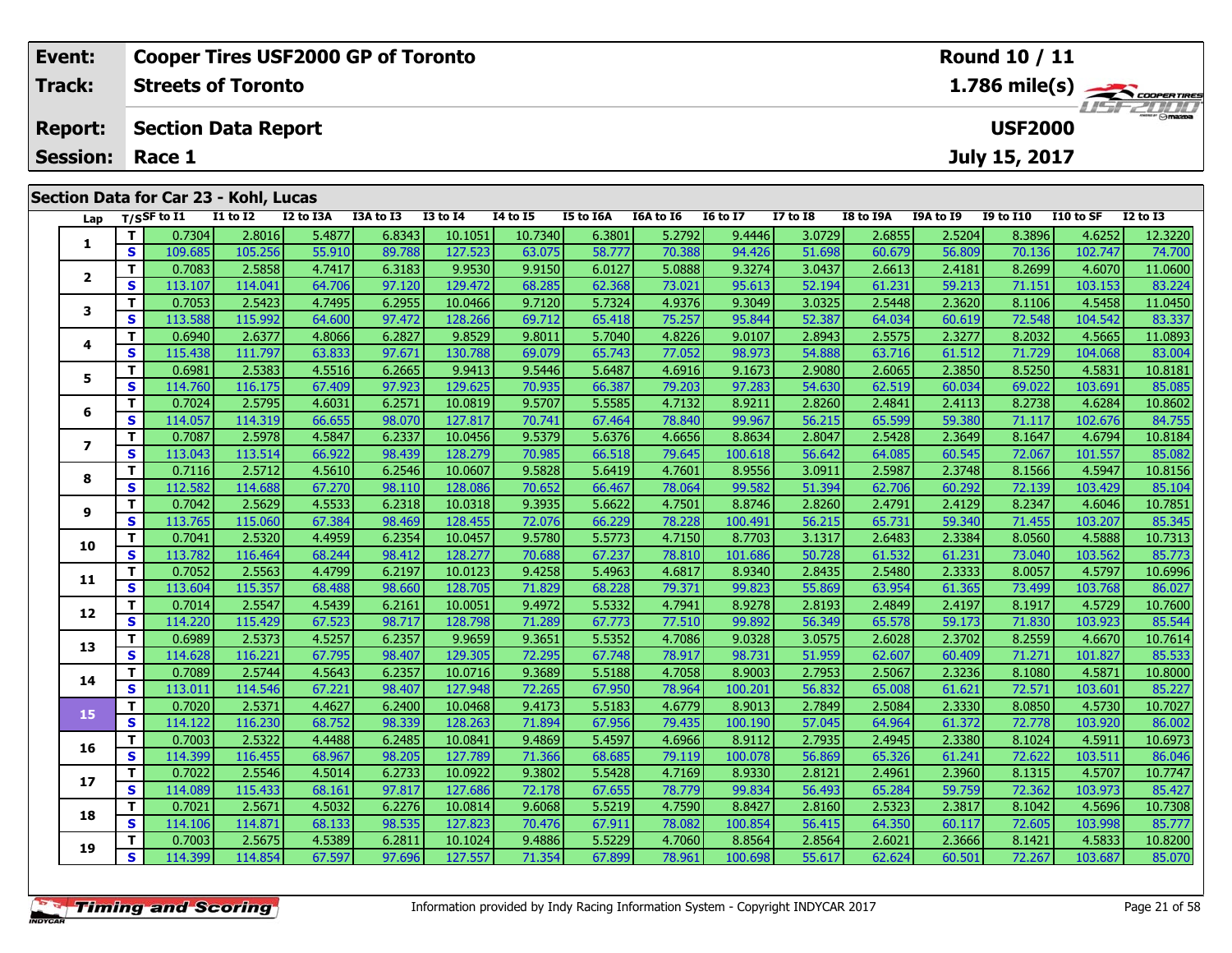| Event:                 | <b>Cooper Tires USF2000 GP of Toronto</b>             | <b>Round 10 / 11</b>                                                                                                                                                                                                                                                                                                                                                                                                                                                                              |
|------------------------|-------------------------------------------------------|---------------------------------------------------------------------------------------------------------------------------------------------------------------------------------------------------------------------------------------------------------------------------------------------------------------------------------------------------------------------------------------------------------------------------------------------------------------------------------------------------|
| <b>Track:</b>          | <b>Streets of Toronto</b>                             |                                                                                                                                                                                                                                                                                                                                                                                                                                                                                                   |
| <b>Report:</b>         | Section Data Report                                   | $\overline{\phantom{a}}$ $\overline{\phantom{a}}$ $\overline{\phantom{a}}$ $\overline{\phantom{a}}$ $\overline{\phantom{a}}$ $\overline{\phantom{a}}$ $\overline{\phantom{a}}$ $\overline{\phantom{a}}$ $\overline{\phantom{a}}$ $\overline{\phantom{a}}$ $\overline{\phantom{a}}$ $\overline{\phantom{a}}$ $\overline{\phantom{a}}$ $\overline{\phantom{a}}$ $\overline{\phantom{a}}$ $\overline{\phantom{a}}$ $\overline{\phantom{a}}$ $\overline{\phantom{a}}$ $\overline{\$<br><b>USF2000</b> |
| <b>Session: Race 1</b> |                                                       | July 15, 2017                                                                                                                                                                                                                                                                                                                                                                                                                                                                                     |
|                        | $0.11.1$ $0.11.1$ $0.11.1$ $0.11.1$ $0.11.1$ $0.11.1$ |                                                                                                                                                                                                                                                                                                                                                                                                                                                                                                   |

| Lap            |                         | $T/SI5$ to 16 | <b>I8 to 19</b> | Lap |         | PO to I8 |
|----------------|-------------------------|---------------|-----------------|-----|---------|----------|
| 1              | $\mathbf T$             | 11.6593       | 5.2059          |     | 79.0906 | 105.4003 |
|                | $\mathbf{s}$            | 64.034        | 58.806          |     | 81.294  | 52.501   |
|                | T                       | 11.1015       | 5.0794          |     | 75.6510 |          |
| $\mathbf{2}$   | S                       | 67.251        | 60.270          |     | 84.990  |          |
| 3              | $\mathbf T$             | 10.6700       | 4.9068          |     | 74.6218 |          |
|                | $\mathbf{s}$            | 69.971        | 62.390          |     | 86.162  |          |
| 4              | T                       | 10.5266       | 4.8852          |     | 74.1615 |          |
|                | $\mathbf{s}$            | 70.924        | 62.666          |     | 86.697  |          |
| 5              | T                       | 10.3403       | 4.9915          |     | 74.0556 |          |
|                | $\mathbf{s}$            | 72.202        | 61.332          |     | 86.821  |          |
| 6              | T                       | 10.2717       | 4.8954          |     | 73.6111 |          |
|                | S                       | 72.684        | 62.536          |     | 87.346  |          |
| $\overline{ }$ | T                       | 10.3032       | 4.9077          |     | 73.4315 |          |
|                | $\mathbf{s}$            | 72.462        | 62.379          |     | 87.559  |          |
| 8              | T                       | 10.4020       | 4.9735          |     | 73.9154 |          |
|                | S                       | 71.774        | 61.554          |     | 86.986  |          |
| 9              | т                       | 10.4123       | 4.8920          |     | 73.3217 |          |
|                | S                       | 71.703        | 62.579          |     | 87.690  |          |
| 10             | T.                      | 10.2923       | 4.9867          |     | 73.4169 |          |
|                | S                       | 72.539        | 61.391          |     | 87.577  |          |
| 11             | T                       | 10.1780       | 4.8813          |     | 72.8214 |          |
|                | $\overline{\mathbf{s}}$ | 73.353        | 62.716          |     | 88.293  |          |
| 12             | T                       | 10.3273       | 4.9046          |     | 73.2620 |          |
|                | $\overline{\mathbf{s}}$ | 72.293        | 62.418          |     | 87.762  |          |
| 13             | T                       | 10.2438       | 4.9730          |     | 73.5586 |          |
|                | S                       | 72.882        | 61.560          |     | 87.408  |          |
| 14             | T                       | 10.2246       | 4.8303          |     | 72.9694 |          |
|                | S                       | 73.019        | 63.378          |     | 88.114  |          |
| 15             | T.                      | 10.1962       | 4.8414          |     | 72.7877 |          |
|                | <b>S</b>                | 73.222        | 63.233          |     | 88.334  |          |
| 16             | T                       | 10.1563       | 4.8325          |     | 72.8878 |          |
|                | S                       | 73.510        | 63.349          |     | 88.212  |          |
| 17             | T                       | 10.2597       | 4.8921          |     | 73.1030 |          |
|                | S                       | 72.769        | 62.578          |     | 87.953  |          |
| 18             | T                       | 10.2809       | 4.9140          |     | 73.2156 |          |
|                | S                       | 72.619        | 62.299          |     | 87.817  |          |
| 19             | T.                      | 10.2289       | 4.9687          |     | 73.3146 |          |
|                | S                       | 72.988        | 61.613          |     | 87.699  |          |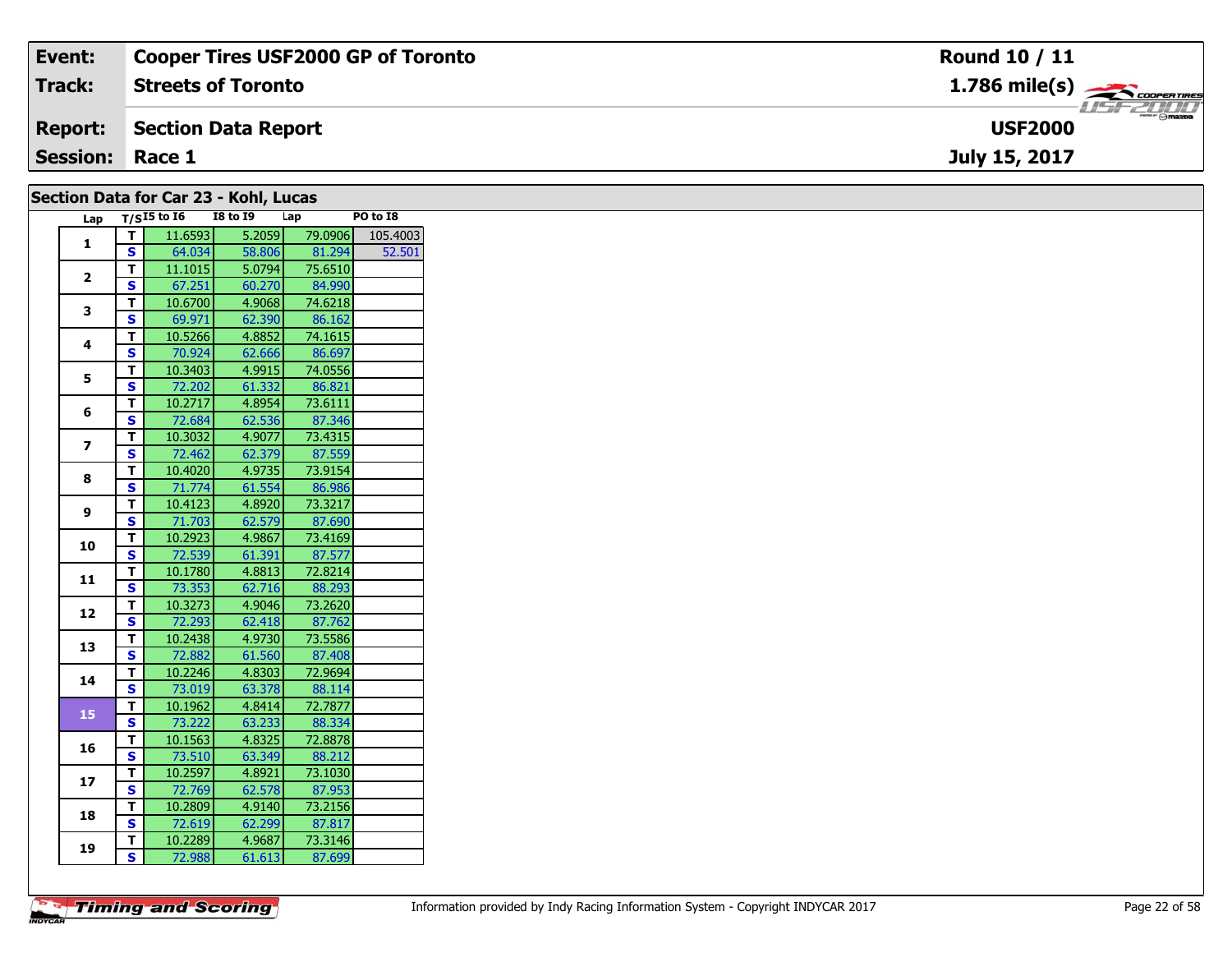| Event:          |    |                                      |                                       | <b>Cooper Tires USF2000 GP of Toronto</b> |           |                 |                 |                  |                  |                 |                 |           |           | Round 10 / 11    |           |                         |
|-----------------|----|--------------------------------------|---------------------------------------|-------------------------------------------|-----------|-----------------|-----------------|------------------|------------------|-----------------|-----------------|-----------|-----------|------------------|-----------|-------------------------|
| <b>Track:</b>   |    |                                      | <b>Streets of Toronto</b>             |                                           |           |                 |                 |                  |                  |                 |                 |           |           |                  |           | $1.786 \text{ mile(s)}$ |
| <b>Report:</b>  |    |                                      | <b>Section Data Report</b>            |                                           |           |                 |                 |                  |                  |                 |                 |           |           | <b>USF2000</b>   |           | <b>USFZULU</b>          |
| <b>Session:</b> |    | Race 1                               |                                       |                                           |           |                 |                 |                  |                  |                 |                 |           |           | July 15, 2017    |           |                         |
|                 |    |                                      | Section Data for Car 23 - Kohl, Lucas |                                           |           |                 |                 |                  |                  |                 |                 |           |           |                  |           |                         |
|                 |    | Lap $T/SSF$ to I1                    | <b>I1 to I2</b>                       | I2 to I3A                                 | I3A to I3 | <b>I3 to I4</b> | <b>I4 to I5</b> | <b>I5 to I6A</b> | <b>I6A to I6</b> | <b>16 to 17</b> | <b>I7 to I8</b> | I8 to I9A | I9A to I9 | <b>I9 to I10</b> | I10 to SF | $I2$ to $I3$            |
| 20              |    | 0.7018                               | 2.5531                                | 4.5266                                    | 6.2546    | 10.1069         | 9.4679          | 5.4872           | 4.7822           | 8.8958          | 2.8085          | 2.5157    | 2.3348    | 8.1238           | 4.5966    | 10.7812                 |
|                 | S. | 114.155                              | 115.501                               | 67.781                                    | 98.110    | 127.501         | 71.510          | 68.341           | 77.703           | 100.252         | 56.565          | 64.775    | 61.325    | 72.430           | 103.387   | 85.376                  |
|                 |    | 6.2916<br>2.5451<br>4.5019<br>0.7025 |                                       |                                           |           | 10.1220         | 9.4768          | 5.5445           | 4.7975           | 8.8460          | 2.9307          | 2.5521    | 2.3602    | 8.1043           | 4.5800    | 10.7935                 |
| 21              |    | 114.041                              | 115.864                               | 68.153                                    | 97.533    | 127.310         | 71.442          | 67.635           | 77.455           | 100.816         | 54.207          | 63.851    | 60.665    | 72.605           | 103.761   | 85.279                  |

2 T 0.7019 2.5779 4.5396 6.2647 10.1240 9.4638 5.5224 4.7655 8.9201 2.7902 2.5199 2.3745 8.1300 4.5937 10.8043<br>2 S 114.138 114.390 67.587 97.951 127.285 71.541 67.905 77.975 99.978 56.936 64.667 60.300 72.375 103.452 85.19

**<sup>T</sup>** 0.7065 2.5735 4.5849 6.2494 10.1010 9.4747 5.5379 4.7697 8.9719 2.7845 2.5185 2.3801 8.1129 4.6059 10.8343 **<sup>S</sup>** 113.395 114.586 66.919 98.191 127.575 71.458 67.715 77.907 99.401 57.053 64.703 60.158 72.528 103.178 84.957

**<sup>T</sup>** 0.7056 2.5768 4.6074 6.2724 10.1301 9.4921 5.5948 4.7654 8.8562 2.8511 2.5592 2.3539 8.0333 4.5812 10.8798 **<sup>S</sup>** 113.540 114.439 66.592 97.831 127.209 71.327 67.027 77.977 100.700 55.720 63.674 60.827 73.246 103.734 84.602

5 T 0.7052 2.6178 4.5749 6.3221 10.1287 9.5582 5.5592 4.7329 8.8090 2.8658 2.5394 2.3367 8.1814 4.6137 10.8970<br>5 S 113.604 112.647 67.066 97.062 127.226 70.834 67.456 78.512 101.239 55.434 64.170 61.275 71.920 103.004 84.4

**<sup>T</sup>** 0.7260 3.0737 5.0127 7.2174 13.7416 12.4603 7.4413 12.2301 **<sup>S</sup>** 110.349 95.939 61.208 85.022 93.776 54.336 50.394 75.261

**22**

**23**

**24**

**25**

**26**

84.957

84.469<br>12.2301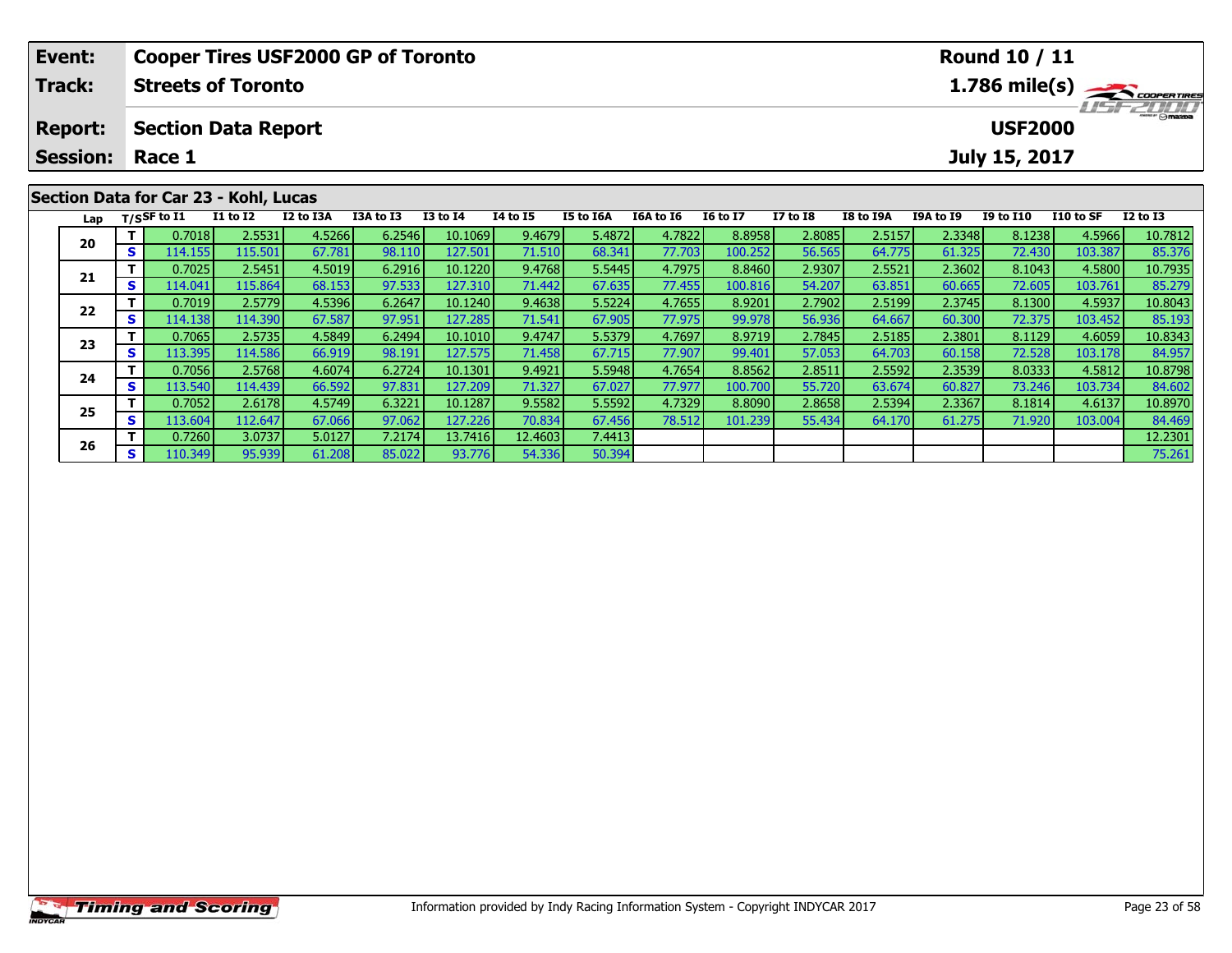| Event:                 | <b>Cooper Tires USF2000 GP of Toronto</b> | Round 10 / 11                             |
|------------------------|-------------------------------------------|-------------------------------------------|
| Track:                 | <b>Streets of Toronto</b>                 | $1.786$ mile(s) $\rightarrow$ Coorentment |
| <b>Report:</b>         | Section Data Report                       | <b>USF2000</b>                            |
| <b>Session: Race 1</b> |                                           | July 15, 2017                             |
|                        | Section Data for Car 23 - Kohl, Lucas     |                                           |

# **Timing and Scoring**

**Lap T/SI5 to I6 I8 to I9 Lap PO to I8** 

**<sup>T</sup>** 10.2694 4.8505 73.1555 **<sup>S</sup>** 72.701 63.114 87.889

87.650<br>73.2882

87.730<br>73.3714

87.631

87.621<br>73.5450

**<sup>T</sup>** 10.3420 4.9123 73.3552 **<sup>S</sup>** 72.190 62.320 87.650

**<sup>T</sup>** 10.2879 4.8944 73.2882 **<sup>S</sup>** 72.570 62.548 87.730

**<sup>T</sup>** 10.3076 4.8986 73.3714 **<sup>S</sup>** 72.431 62.495 87.631

**<sup>T</sup>** 10.3602 4.9131 73.3795 **<sup>S</sup>** 72.063 62.310 87.621

**<sup>T</sup>** 10.2921 4.8761 73.5450 **<sup>S</sup>** 72.540 62.783 87.424

**20**

**21**

**22**

**23**

**24**

**25**

26  $\frac{1}{s}$  $\mathbf{s}$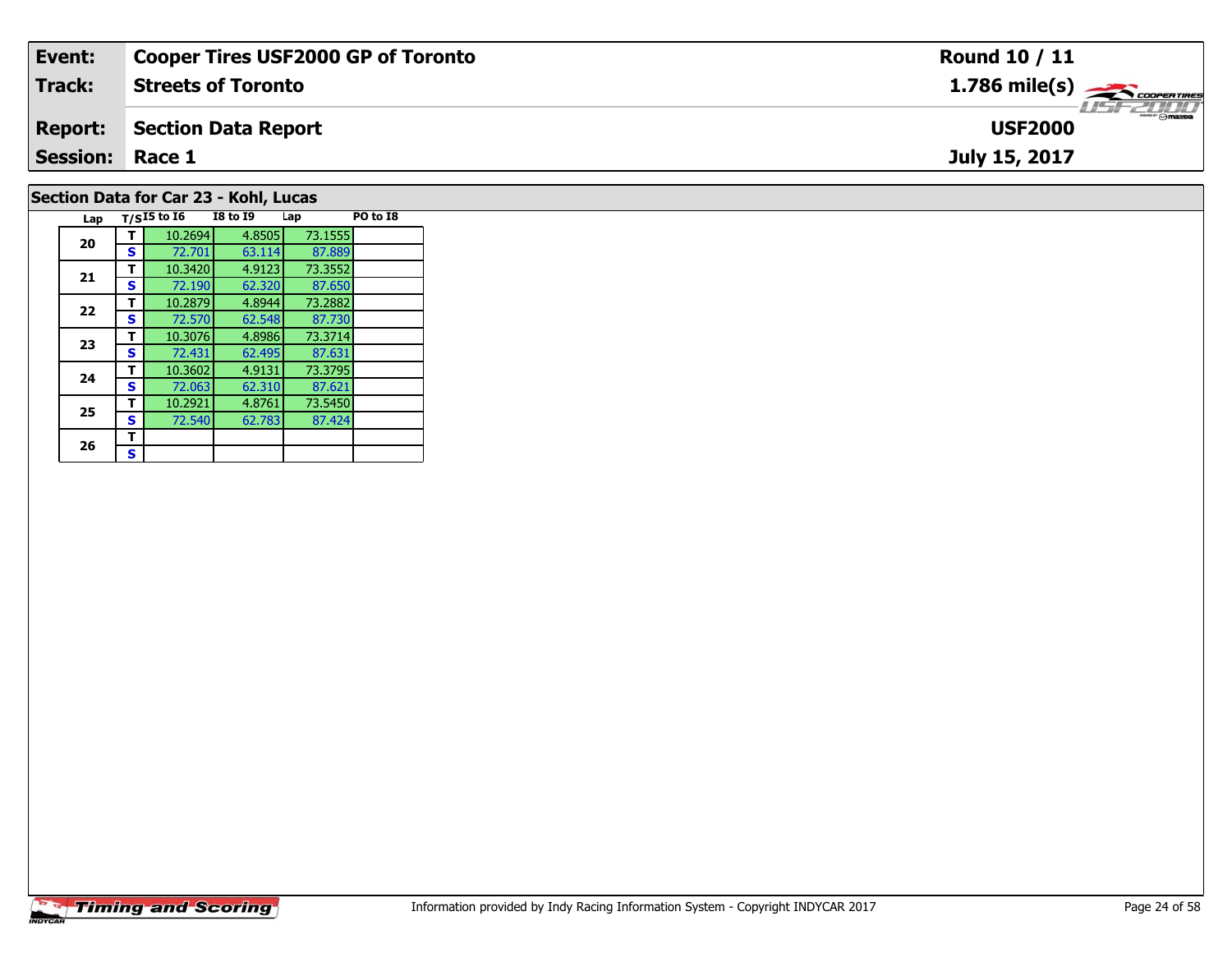|  | Event:          |          |                            |                 | <b>Cooper Tires USF2000 GP of Toronto</b>  |           |                         |                 | Round 10 / 11 |           |                 |              |                           |           |                      |           |              |  |  |  |
|--|-----------------|----------|----------------------------|-----------------|--------------------------------------------|-----------|-------------------------|-----------------|---------------|-----------|-----------------|--------------|---------------------------|-----------|----------------------|-----------|--------------|--|--|--|
|  | <b>Track:</b>   |          | <b>Streets of Toronto</b>  |                 |                                            |           | $1.786 \text{ mile(s)}$ |                 |               |           |                 |              |                           |           |                      |           |              |  |  |  |
|  | <b>Report:</b>  |          | <b>Section Data Report</b> |                 |                                            |           |                         |                 |               |           |                 |              | USFZULD<br><b>USF2000</b> |           |                      |           |              |  |  |  |
|  | <b>Session:</b> |          | Race 1                     |                 |                                            |           |                         |                 |               |           |                 |              |                           |           | <b>July 15, 2017</b> |           |              |  |  |  |
|  |                 |          |                            |                 | Section Data for Car 3 - Askew, Oliver (R) |           |                         |                 |               |           |                 |              |                           |           |                      |           |              |  |  |  |
|  | Lap             |          | T/SSF to I1                | <b>I1 to I2</b> | I2 to I3A                                  | I3A to I3 | <b>I3 to I4</b>         | <b>I4 to I5</b> | I5 to I6A     | I6A to I6 | <b>16 to 17</b> | $I7$ to $I8$ | I8 to I9A                 | I9A to I9 | <b>I9 to I10</b>     | I10 to SF | $I2$ to $I3$ |  |  |  |
|  |                 |          | 0.7207                     | 2.6964          | 4.8416                                     | 6.5096    | 10.0969                 | 9.9175          | 5.6785        | 4.9065    | 9.2831          | 3.3747       | 2.9516                    | 2.3889    | 8.4106               | 4.6436    | 11.3512      |  |  |  |
|  |                 | <b>S</b> | 111.161                    | 109.363         | 63.371                                     | 94.266    | 127.627                 | 68.268          | 66.039        | 75.734    | 96.069          | 47.075       | 55.209                    | 59.936    | 69.960               | 102.340   | 81.089       |  |  |  |
|  | 2               |          | 0.7105                     | 2.5765          | 4.5787                                     | 6.3974    | 10.0933                 | 9.5162          | 5.5927        | 4.8170    | 9.2971          | 2.9909       | 2.6418                    | 2.2813    | 8.1436               | 4.5857    | 10.9761      |  |  |  |
|  |                 | S        | 112.757                    | 114.452         | 67.010                                     | 95.920    | 127.672                 | 71.147          | 67.052        | 77.142    | 95.924          | 53.116       | 61.683                    | 62.763    | 72.254               | 103.632   | 83.860       |  |  |  |
|  | 3               |          | 0.7048                     | 2.5740          | 4.5983                                     | 6.4094    | 10.0793                 | 9.4153          | 5.5195        | 4.7648    | 9.2361          | 2.9269       | 2.6098                    | 2.2404    | 8.0797               | 4.5767    | 11.0077      |  |  |  |
|  |                 | <b>S</b> | 113.669                    | 114.563         | 66.724                                     | 95.740    | 127.850                 | 71.909          | 67.941        | 77.987    | 96.558          | 54.277       | 62.439                    | 63.909    | 72.826               | 103.836   | 83.619       |  |  |  |
|  | 4               |          | 0.7039                     | 2.5846          | 4.6088                                     | 6.3023    | 10.0600                 | 9.4453          | 5.4926        | 4.7178    | 9.1322          | 2.8381       | 2.5718                    | 2.2282    | 8.0869               | 4.5491    | 10.9111      |  |  |  |
|  |                 | S        | 113.814                    | 114.094         | 66.572                                     | 97.367    | 128.095                 | 71.681          | 68.274        | 78.764    | 97.656          | 55.975       | 63.362                    | 64.259    | 72.761               | 104.466   | 84.359       |  |  |  |

**<sup>T</sup>** 0.6990 2.5685 4.5065 6.2962 10.0227 9.3913 5.4945 4.7499 9.2506 2.8209 2.5838 2.2089 7.9983 4.5405 10.8027 **<sup>S</sup>** 114.612 114.809 68.083 97.461 128.572 72.093 68.250 78.231 96.407 56.317 63.068 64.820 73.567 104.664 85.206

6 | T | 0.6976| 2.5742| 4.4418| 6.2747| 10.0424| 9.2665| 5.4567| 4.6908| 9.0897| 2.7826| 2.5813| 2.2233| 8.0556| 4.5479| 10.7165<br>| S | 114.842| 114.555| 69.075| 97.795| 128.320| 73.064| 68.723| 79.217| 98.113| 57.092| 63.1

7 | T | 0.6982| 2.5352| 4.4253| 6.2606| 10.0317| 9.2852| 5.4171| 4.6812| 9.0572| 2.7666| 2.5631| 2.2158| 8.0216| 4.5658| 10.6859<br>7 | S | 114.743| 116.317| 69.333| 98.016| 128.456| 72.917| 69.225| 79.379| 98.465| 57.422| 63

**<sup>T</sup>** 0.6985 2.5338 4.3998 6.2488 9.9918 9.2247 5.3864 4.6986 9.1778 2.7815 2.5763 2.2372 7.9757 4.5451 10.6486 **<sup>S</sup>** 114.694 116.381 69.735 98.201 128.969 73.395 69.620 79.085 97.171 57.114 63.251 64.000 73.775 104.558 86.439

1 1 0.6995| 2.5270| 4.4255| 6.2429| 9.9878| 9.2867| 5.4159| 4.6992| 8.9998| 2.7630| 2.5502| 2.2269| 8.0244| 4.5648| 10.6684|<br>S | 114.530 116.694| 69.330| 98.293| 129.021| 72.905| 69.241| 79.075| 99.093| 57.497| 63.899| 64

0 T 0.7017 2.5384 4.4597 6.2897 10.0063 9.2561 5.3961 4.7331 9.0807 2.7678 2.5628 2.2265 8.0204 4.5560 10.7494<br>S 114.171 116.170 68.798 97.562 128.783 73.146 69.495 78.509 98.210 57.397 63.585 64.308 73.364 104.308 85.628

**<sup>T</sup>** 0.7009 2.5220 4.3914 6.2475 10.0041 9.2435 5.4017 4.6932 9.0714 2.7525 2.5771 2.1995 8.0031 4.5425 10.6389 **<sup>S</sup>** 114.301 116.926 69.868 98.221 128.811 73.246 69.423 79.176 98.311 57.716 63.232 65.097 73.523 104.618 86.518

**<sup>T</sup>** 0.6986 2.5224 4.4191 6.2559 10.0251 9.2140 5.4240 4.6855 9.0416 2.7641 2.5685 2.1793 8.0881 4.5941 10.6750 **<sup>S</sup>** 114.677 116.907 69.430 98.089 128.541 73.480 69.137 79.307 98.635 57.474 63.443 65.701 72.750 103.443 86.225

3 T 0.7035 2.5193 4.4043 6.2483 10.0197 9.1945 5.3946 4.6934 8.9622 2.7552 2.5453 2.2178 8.0463 4.5658 10.6526<br>S 113.879 117.051 69.663 98.209 128.610 73.636 69.514 79.173 99.509 57.660 64.022 64.560 73.128 104.084 86.407

4 T 0.6994 2.5138 4.3820 6.2362 10.0010 9.2378 5.3893 4.6888 8.9830 2.7300 2.5268 2.1887 7.9873 4.5297 10.6182<br>- S 114.546 117.307 70.018 98.399 128.851 73.291 69.582 79.251 99.278 58.192 64.490 65.419 73.668 104.914 86.68

5 T 0.6964 2.4953 4.3863 6.2737 9.9932 9.1883 5.3610 4.6880 8.9644 2.7333 2.5108 2.1699 8.0955 4.6445 10.6600<br>5 S 115.040 118.177 69.949 97.811 128.951 73.686 69.950 79.264 99.484 58.122 64.901 65.985 72.683 102.320 86.347

**<sup>T</sup>** 0.7058 2.5367 4.4129 6.2155 9.9841 9.2652 5.3826 4.7052 9.1126 2.7434 2.5345 2.1879 7.9970 4.5362 10.6284 **<sup>S</sup>** 113.508 116.248 69.528 98.727 129.069 73.074 69.669 78.975 97.866 57.908 64.295 65.443 73.579 104.763 86.603

7 T 0.6981 2.5110 4.4218 6.2904 10.0098 9.2296 5.3718 4.8408 9.0632 2.6993 2.5293 2.1935 8.0382 4.5365 10.7122<br>7 S 114.760 117.438 69.388 97.551 128.737 73.356 69.809 76.762 98.400 58.854 64.427 65.276 73.202 104.756 85.92

8 T 0.6975 2.4951 4.3681 6.2623 9.9991 9.1882 5.4018 4.6947 8.9414 2.7101 2.5164 2.1799 8.0322 4.5306 10.6304<br>S 114.858 118.186 70.241 97.989 128.875 73.686 69.421 79.151 99.740 58.619 64.757 65.683 73.256 104.893 86.587

10.6353 10.6353 10.6353 10.6353 1.6278| 9.2278| 5.3633| 4.6764| 8.9987| 2.6856| 2.4835| 2.1557| 8.0436| 4.5532<br>S 115.238| 117.955| 70.039| 98.110| 128.967| 73.370| 69.920| 79.461| 99.105| 59.154| 65.615| 66.420| 73.152| 1

| <b>Timing and Scoring</b> |  |
|---------------------------|--|
|                           |  |

**5**

**6**

**7**

**8**

**9**

**10**

**11**

**12**

**13**

**14**

**15**

**16**

**17**

**18**

**19**

86.137

86.279

86.225

86.407

86.686

85.926

86.587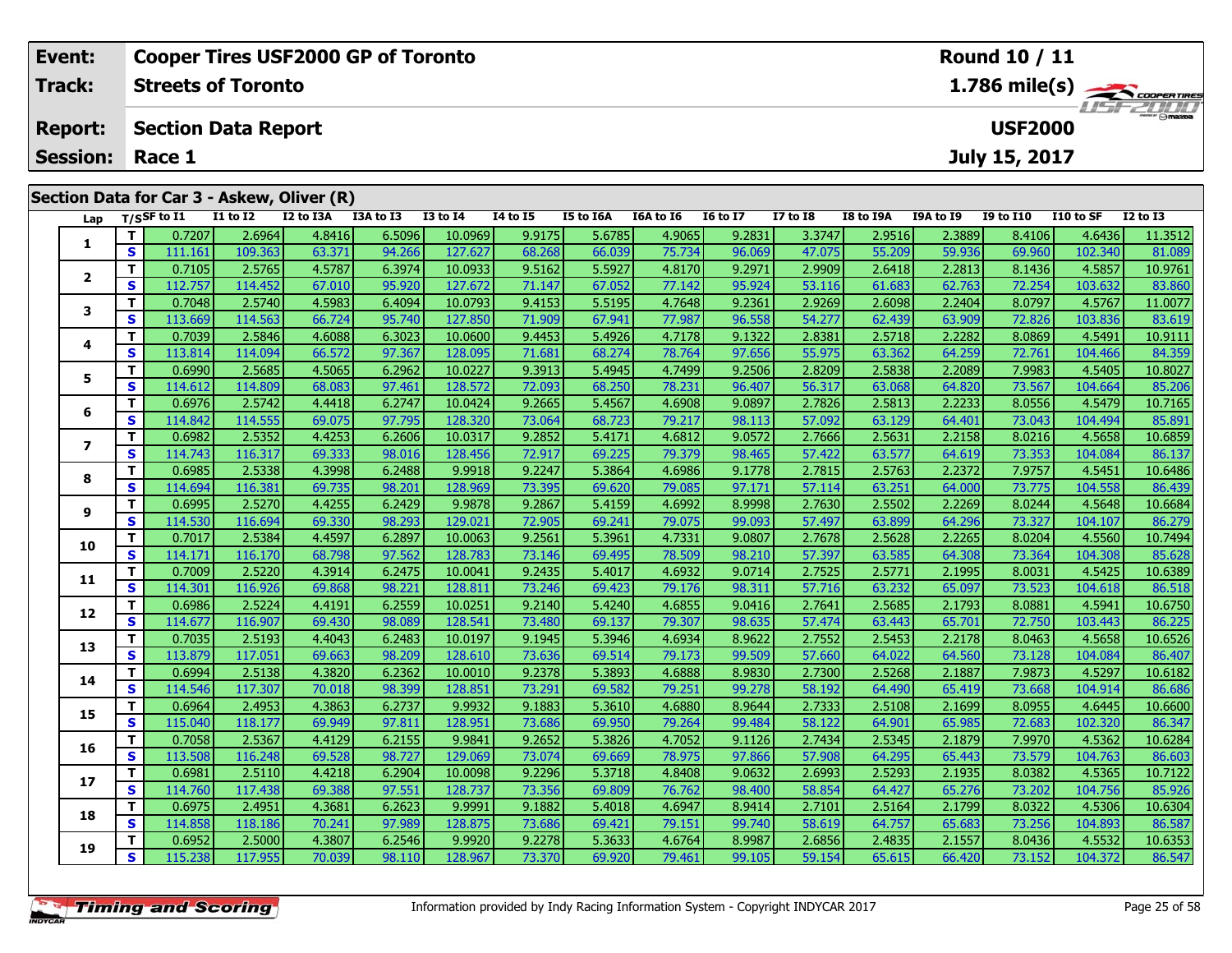| Event:                 | <b>Cooper Tires USF2000 GP of Toronto</b>  | <b>Round 10 / 11</b>                      |
|------------------------|--------------------------------------------|-------------------------------------------|
| Track:                 | <b>Streets of Toronto</b>                  | $1.786$ mile(s) $\rightarrow$ COOPERTIRES |
| <b>Report:</b>         | Section Data Report                        | <b>USF2000</b>                            |
| <b>Session: Race 1</b> |                                            | July 15, 2017                             |
|                        | Section Data for Car 3 - Askew, Oliver (R) |                                           |

|                |              | Lap $\overline{T/S15}$ to 16 | --------<br><b>I8 to I9</b> | $\cdots$ $\cdots$<br>Lap | PO to I8 |
|----------------|--------------|------------------------------|-----------------------------|--------------------------|----------|
|                |              |                              |                             |                          |          |
| 1              | Т            | 10.5850                      | 5.3405                      | 76.4202                  | 111.6431 |
|                | S            | 70.533                       | 57.324                      | 84.135                   | 49.565   |
| $\mathbf{2}$   | T            | 10.4097                      | 4.9231                      | 74.2227                  |          |
|                | S            | 71.721                       | 62.184                      | 86.626                   |          |
| 3              | Т            | 10.2843                      | 4.8502                      | 73.7350                  |          |
|                | $\mathbf{s}$ | 72.595                       | 63.118                      | 87.199                   |          |
| 4              | T            | 10.2104                      | 4.8000                      | 73.3216                  |          |
|                | S            | 73.121                       | 63.778                      | 87.690                   |          |
| 5              | T            | 10.2444                      | 4.7927                      | 73.1316                  |          |
|                | S            | 72.878                       | 63.876                      | 87.918                   |          |
| 6              | T            | 10.1475                      | 4.8046                      | 72.7251                  |          |
|                | S            | 73.574                       | 63.717                      | 88.410                   |          |
| $\overline{z}$ | Т            | 10.0983                      | 4.7789                      | 72.5246                  |          |
|                | S            | 73.932                       | 64.060                      | 88.654                   |          |
| 8              | Т            | 10.0850                      | 4.8135                      | 72.4760                  |          |
|                | S            | 74.030                       | 63.600                      | 88.714                   |          |
| 9              | T            | 10.1151                      | 4.7771                      | 72.4136                  |          |
|                | S            | 73.810                       | 64.084                      | 88.790                   |          |
| 10             | T            | 10.1292                      | 4.7893                      | 72.5953                  |          |
|                | S            | 73.707                       | 63.921                      | 88.568                   |          |
| 11             | T.           | 10.0949                      | 4.7766                      | 72.3504                  |          |
|                | S            | 73.957                       | 64.091                      | 88.868                   |          |
|                | T            | 10.1095                      | 4.7478                      | 72.4803                  |          |
| 12             | S            | 73.850                       | 64.480                      | 88.708                   |          |
|                | T            | 10.0880                      | 4.7631                      | 72.2702                  |          |
| 13             | S            | 74.008                       | 64.273                      | 88.966                   |          |
|                | T            | 10.0781                      | 4.7155                      | 72.0938                  |          |
| 14             | S            | 74.081                       | 64.921                      | 89.184                   |          |
|                | Т            | 10.0490                      | 4.6807                      | 72.2006                  |          |
| 15             | $\mathbf{s}$ | 74.295                       | 65.404                      | 89.052                   |          |
|                | T.           | 10.0878                      | 4.7224                      | 72.3196                  |          |
| 16             | S            | 74.009                       | 64.826                      | 88.905                   |          |
|                | $\mathbf{T}$ | 10.2126                      | 4.7228                      | 72.4333                  |          |
| 17             | S            | 73.105                       | 64.821                      | 88.766                   |          |
|                | T            | 10.0965                      | 4.6963                      | 72.0174                  |          |
| 18             | S            | 73.946                       | 65.187                      | 89.278                   |          |
|                | Т            | 10.0397                      | 4.6392                      | 72.0103                  |          |
| 19             | S            | 74.364                       | 65.989                      | 89.287                   |          |
|                |              |                              |                             |                          |          |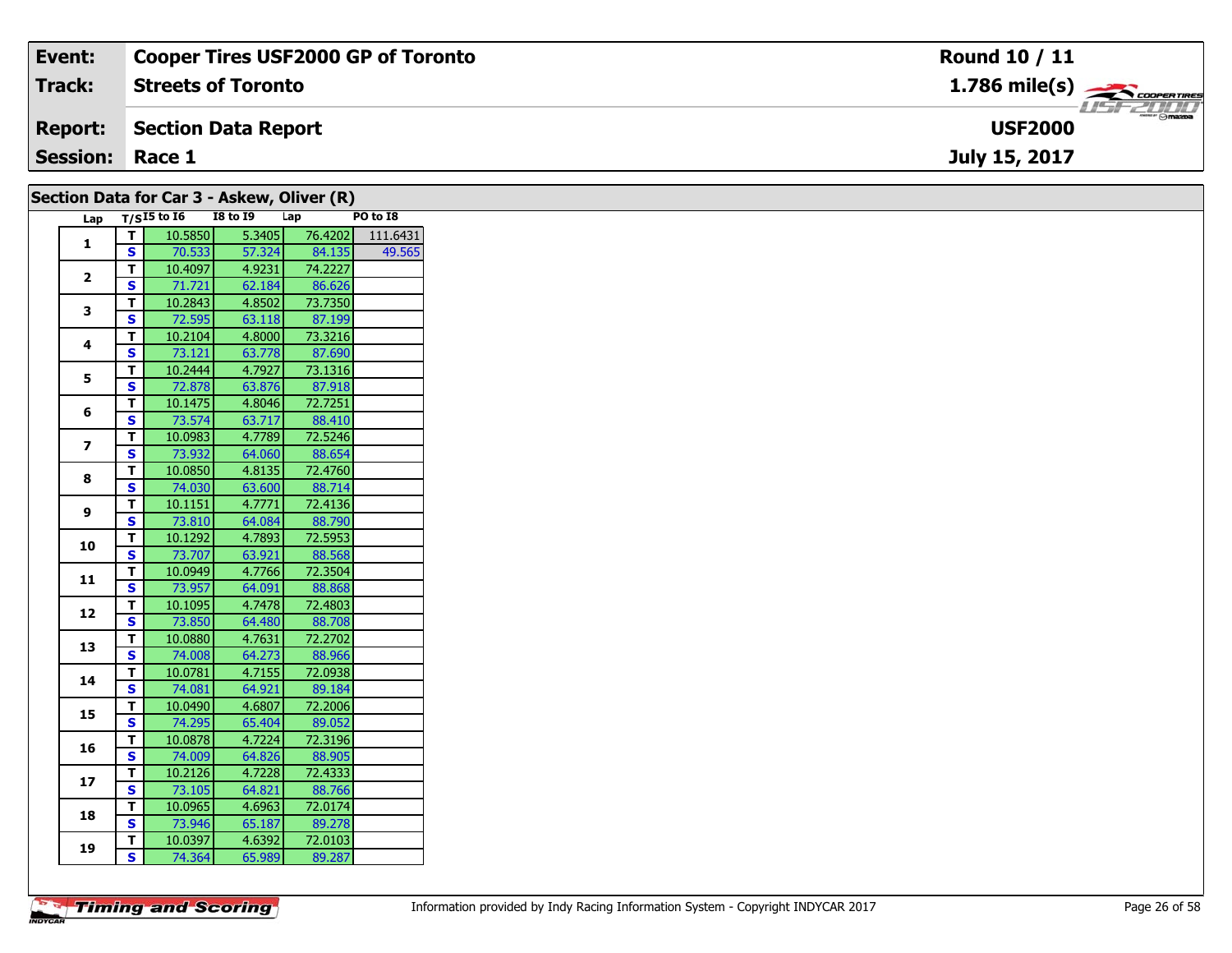| Event:          |    |                |                            | <b>Cooper Tires USF2000 GP of Toronto</b>  |                         |                 | <b>Round 10 / 11</b>                |           |           |                 |                 |           |           |                  |           |              |
|-----------------|----|----------------|----------------------------|--------------------------------------------|-------------------------|-----------------|-------------------------------------|-----------|-----------|-----------------|-----------------|-----------|-----------|------------------|-----------|--------------|
| <b>Track:</b>   |    |                | <b>Streets of Toronto</b>  |                                            | $1.786 \text{ mile(s)}$ |                 |                                     |           |           |                 |                 |           |           |                  |           |              |
| <b>Report:</b>  |    |                | <b>Section Data Report</b> |                                            |                         |                 | <b>LIST ZULLI</b><br><b>USF2000</b> |           |           |                 |                 |           |           |                  |           |              |
| <b>Session:</b> |    | Race 1         |                            |                                            |                         |                 |                                     |           |           |                 |                 |           |           | July 15, 2017    |           |              |
|                 |    |                |                            | Section Data for Car 3 - Askew, Oliver (R) |                         |                 |                                     |           |           |                 |                 |           |           |                  |           |              |
| Lap             |    | $T/S$ SF to I1 | <b>I1 to I2</b>            | I2 to I3A                                  | I3A to I3               | <b>I3 to I4</b> | 14 to 15                            | I5 to I6A | I6A to I6 | <b>16 to 17</b> | <b>I7 to I8</b> | I8 to I9A | I9A to I9 | <b>I9 to I10</b> | I10 to SF | $I2$ to $I3$ |
| 20              |    | 0.7004         | 2.4959                     | 4.3835                                     | 6.2847                  | 9.9911          | 9.1413                              | 5.4114    | 4.7220    | 8.8856          | 2.7066          | 2.5242    | 2.1769    | 8.0415           | 4.5315    | 10.6682      |
|                 | S. | 114.383        | 118.148                    | 69.994                                     | 97.640                  | 128.978         | 74.064                              | 69.298    | 78.694    | 100.367         | 58.695          | 64.557    | 65.773    | 73.172           | 104.872   | 86.280       |
|                 |    | 0.6964         | 2.4986                     | 4.4289                                     | 6.2594                  | 9.9979          | 9.1766                              | 5.3932    | 4.7047    | 9.1924          | 2.9010          | 2.5500    | 2.2248    | 8.0298           | 4.5500    | 10.6883      |
| 21              |    | 115.040        | 118.021                    | 69.276                                     | 98.034                  | 128.891         | 73.780L                             | 69.532    | 78.983    | 97.017          | 54.762          | 63.904    | 64.357    | <b>73.2781</b>   | 104.446   | 86.118       |

2 T 0.6987 2.5230 4.4218 6.2606 10.0172 9.1536 5.3835 4.7027 8.9816 2.6885 2.5319 2.1786 8.0503 4.5406 10.6824<br>S 114.661 116.879 69.388 98.016 128.642 73.965 69.657 79.017 99.294 59.090 64.361 65.722 73.092 104.662 86.166

**<sup>T</sup>** 0.6995 2.5161 4.4122 6.2318 9.9862 9.1506 5.3897 4.7342 8.9695 2.6913 2.5004 2.1942 7.9577 4.5362 10.6440 **<sup>S</sup>** 114.530 117.200 69.539 98.469 129.042 73.989 69.577 78.491 99.428 59.029 65.171 65.255 73.942 104.763 86.476

4 T 0.6998 2.5243 4.4204 6.2431 10.0032 9.2423 5.3812 4.6763 8.9538 2.7120 2.5109 2.2120 8.0270 4.5589 10.6635<br>- S 114.481 116.819 69.410 98.290 128.822 73.255 69.687 79.463 99.602 58.578 64.899 64.730 73.304 104.242 86.31

5 T 0.6994 2.5236 4.4814 6.2420 9.9910 9.3108 5.4175 4.7179 8.9575 2.7259 2.5160 2.2354 8.1753 4.6175 10.7234<br>5 S 114.546 116.851 68.465 98.308 128.980 72.716 69.220 78.762 99.561 58.279 64.767 64.052 71.974 102.919 85.836

**T** 0.7186 3.0999 19.2839 16.7159 11.2673 26.3036 26.3036 26.3036 26.3036 26.3036 26.3036 26.3036 26.3036 26.3036<br>26. S 111.486 95.128 34.993 36.824 40.503 33.282 33.282 35.282 35.282 35.282 35.282 35.282 34.993

**22**

**23**

**24**

**25**

**26**

86.476

85.836<br>26.3036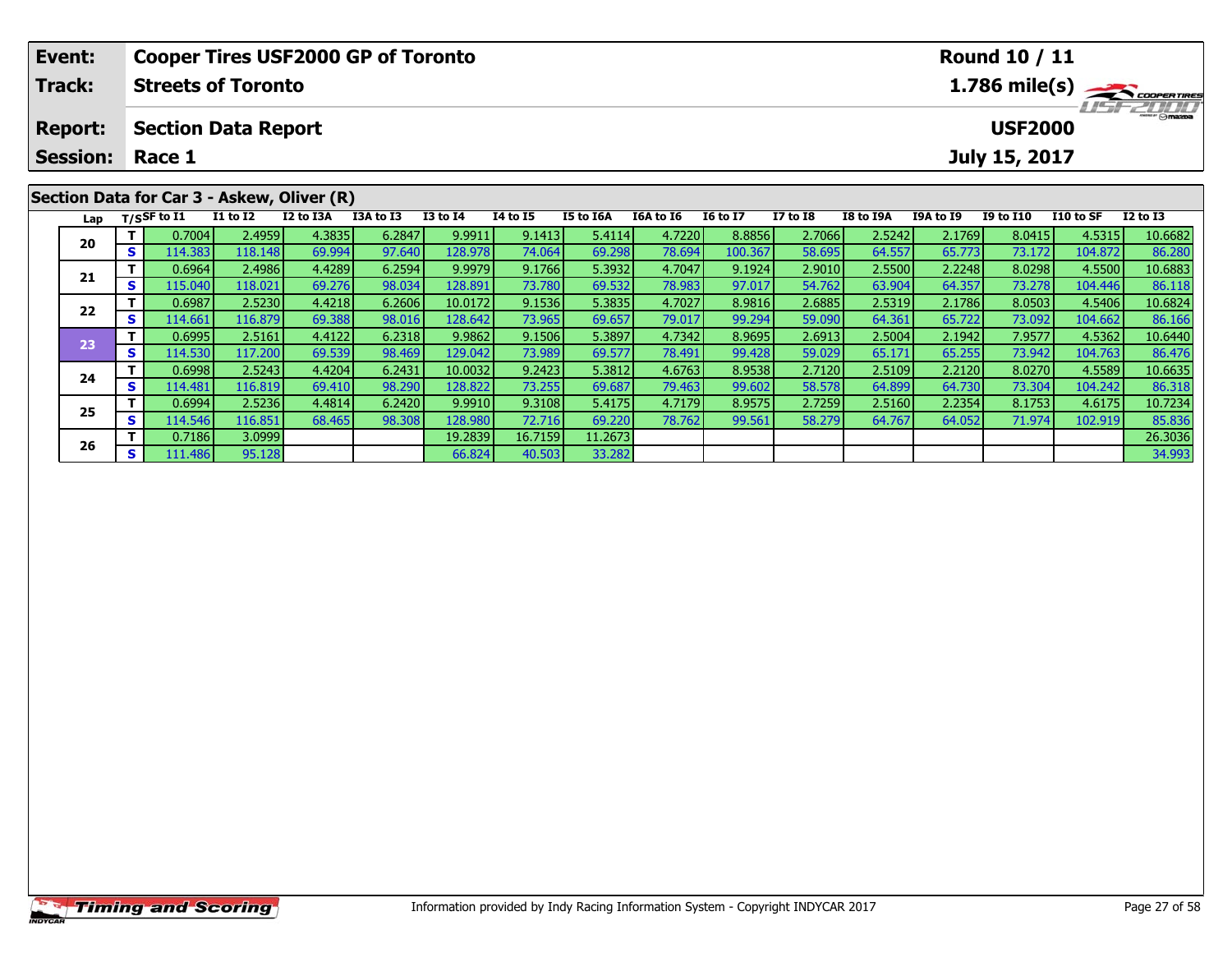| Event:                 | <b>Cooper Tires USF2000 GP of Toronto</b> | Round 10 / 11                 |
|------------------------|-------------------------------------------|-------------------------------|
| Track:                 | <b>Streets of Toronto</b>                 | $1.786$ mile(s) $\rightarrow$ |
| <b>Report:</b>         | Section Data Report                       | <b>USF2000</b>                |
| <b>Session: Race 1</b> |                                           | July 15, 2017                 |
|                        | Section Data for Car 3 - Askew Oliver (R) |                               |

### **Lap T/SI5 to I6 I8 to I9 Lap PO to I8 20 <sup>T</sup>** 10.1334 4.7011 71.9966 **<sup>S</sup>** 73.676 65.120 89.304**21 <sup>T</sup>** 10.0979 4.7748 72.6037 **<sup>S</sup>** 73.935 64.115 88.55788.557<br>72.1326 **22 <sup>T</sup>** 10.0862 4.7105 72.1326 **<sup>S</sup>** 74.021 64.990 89.13689.136<br>71.9696 **23 <sup>T</sup>** 10.1239 4.6946 71.9696 **<sup>S</sup>** 73.745 65.210 89.33889.338 **24 <sup>T</sup>** 10.0575 4.7229 72.1652 **<sup>S</sup>** 74.232 64.820 89.09689.096 **25 <sup>T</sup>** 10.1354 4.7514 72.6112 **<sup>S</sup>** 73.662 64.431 88.54826  $\frac{1}{s}$  $\mathbf{s}$ Section Data Form Car 3 - Askew, Oliver (R)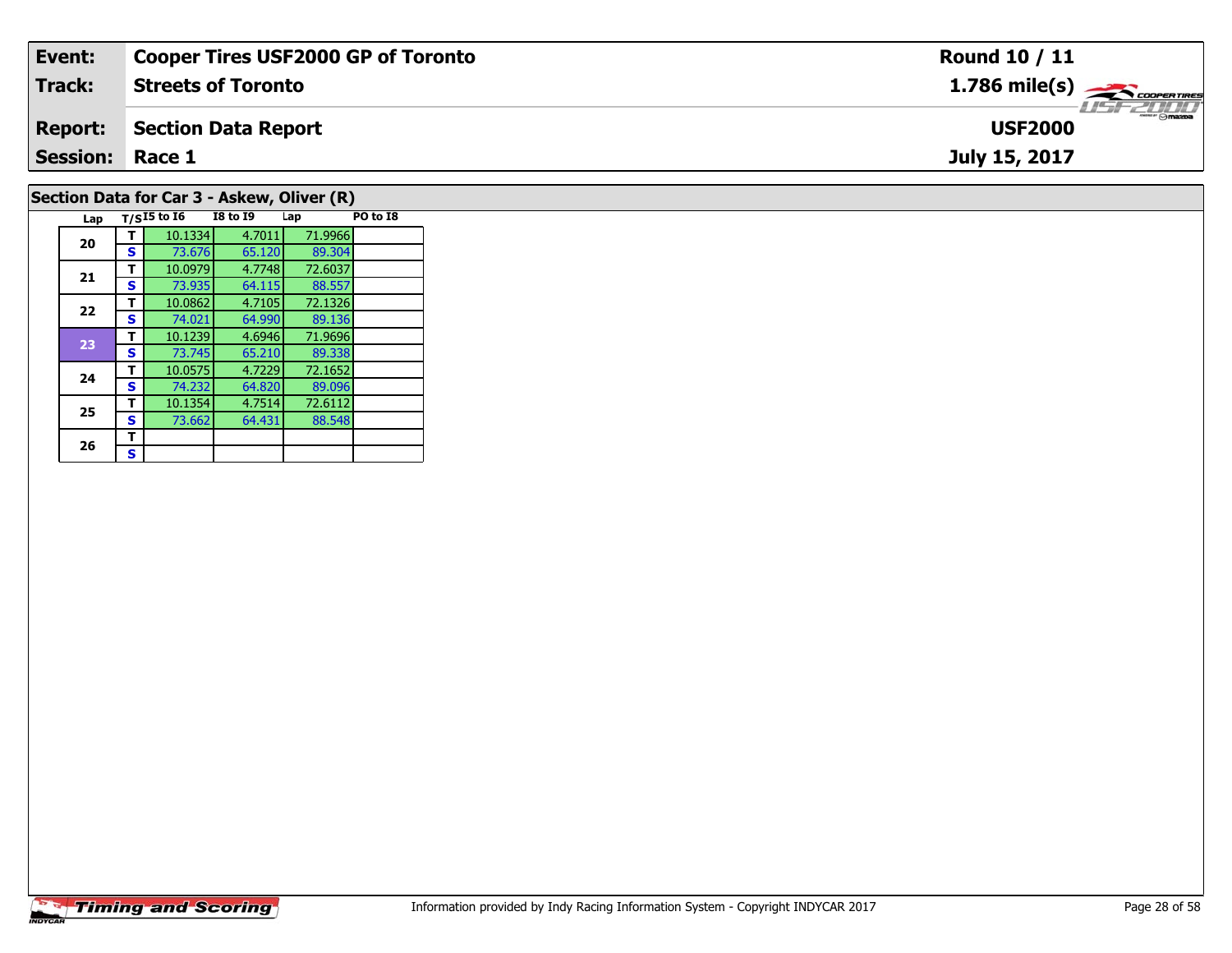| Event:                                                         |                         |                           |                 | <b>Cooper Tires USF2000 GP of Toronto</b>   |                                            |              | Round 10 / 11 |                  |           |                 |              |           |                  |           |                        |           |
|----------------------------------------------------------------|-------------------------|---------------------------|-----------------|---------------------------------------------|--------------------------------------------|--------------|---------------|------------------|-----------|-----------------|--------------|-----------|------------------|-----------|------------------------|-----------|
| <b>Track:</b>                                                  |                         | <b>Streets of Toronto</b> |                 |                                             | $1.786$ mile(s) $\rightarrow$ Coopen Tines |              |               |                  |           |                 |              |           |                  |           |                        |           |
| <b>USF2000</b><br><b>Section Data Report</b><br><b>Report:</b> |                         |                           |                 |                                             |                                            |              |               |                  |           |                 |              |           |                  |           |                        | LISF 2000 |
| <b>Session:</b>                                                | July 15, 2017<br>Race 1 |                           |                 |                                             |                                            |              |               |                  |           |                 |              |           |                  |           |                        |           |
|                                                                |                         |                           |                 | Section Data for Car 36 - Keane, Darren (R) |                                            |              |               |                  |           |                 |              |           |                  |           |                        |           |
|                                                                |                         | Lap $T/SSF$ to I1         | <b>I1 to I2</b> | I2 to I3A                                   | I3A to I3                                  | $I3$ to $I4$ | 14 to 15      | <b>I5 to I6A</b> | I6A to I6 | <b>16 to 17</b> | $I7$ to $I8$ | I8 to I9A | <b>I9A to I9</b> | I9 to I10 | I 10 to SF             | I2 to I3  |
|                                                                |                         | 0.7375                    | 2.7246          | 5.2780                                      | 6.5272                                     | 10.3580      | 10.9076       | 6.0901           | 5.3063    | 9.5246          | 3.1525       | 2.6325    | 2.4729           | 8.5905    | 4.7805                 | 11.8052   |
|                                                                | <b>S</b>                | 108.629                   | 108.231         | 58.132                                      | 94.012                                     | 124.410      | 62.071        | 61.575           | 70.028    | 93.633          | 50.393       | 61.901    | 57.900           | 68.495    | 99.410                 | 77.970    |
|                                                                |                         | 0.7213                    | 2.6479          | 4.6985                                      | 6.3293                                     | 10.0286      | 9.7918        | 5.9165           | 4.9593    | 9.5526          | 3.0299       | 2.5448    | 2.3848           | 8.4693    | 4.6536                 | 11.0278   |
|                                                                | $\epsilon$              | 111068                    | 111.366         | <b>653011</b>                               | QGQQ                                       | 128406       | 60144         | 63,382           | 74.928 L  | 03.350          | 52432        | 64.034    | <b>AN NATION</b> | 69476     | 102.120 $\blacksquare$ | 83467     |

| 1.             | T.           | 0.7375  | 2.7246  | 5.2780 | 6.5272 | 10.3580 | 10.9076 | 6.0901 | 5.3063 | 9.5246  | 3.1525 | 2.6325 | 2.4729 | 8.5905  | 4.7805  | 11.8052 |
|----------------|--------------|---------|---------|--------|--------|---------|---------|--------|--------|---------|--------|--------|--------|---------|---------|---------|
|                | $\mathbf{s}$ | 108.629 | 108.231 | 58.132 | 94.012 | 124.410 | 62.071  | 61.575 | 70.028 | 93.633  | 50.393 | 61.901 | 57.900 | 68.495  | 99.410  | 77.970  |
|                | T.           | 0.7213  | 2.6479  | 4.6985 | 6.3293 | 10.0286 | 9.7918  | 5.9165 | 4.9593 | 9.5526  | 3.0299 | 2.5448 | 2.3848 | 8.4693  | 4.6536  | 11.0278 |
| $\mathbf{2}$   | S            | 111.068 | 111.366 | 65.301 | 96.952 | 128.496 | 69.144  | 63.382 | 74.928 | 93.359  | 52.432 | 64.034 | 60.039 | 69.476  | 102.120 | 83.467  |
|                | T.           | 0.7067  | 2.5810  | 4.5827 | 6.3040 | 9.9197  | 9.9919  | 5.8466 | 4.8874 | 9.2297  | 3.1053 | 2.5691 | 2.3341 | 62.5543 | 4.8632  | 10.8867 |
| 3              | S            | 113.363 | 114.253 | 66.951 | 97.341 | 129.907 | 67.759  | 64.140 | 76.030 | 96.625  | 51.159 | 63.429 | 61.343 | 9.406   | 97.719  | 84.549  |
|                | T.           | 0.7292  | 2.6900  | 4.6930 | 6.5065 | 10.2392 | 9.7365  | 5.8346 | 4.8899 | 9.1872  | 3.0551 | 2.5645 | 2.4339 | 8.2398  | 4.6699  | 11.1995 |
| 4              | S            | 109.865 | 109.623 | 65.378 | 94.311 | 125.853 | 69.537  | 64.272 | 75.992 | 97.072  | 51.999 | 63.542 | 58.828 | 71.411  | 101.764 | 82.187  |
| 5              | T.           | 0.7147  | 2.6187  | 4.6136 | 6.3720 | 10.2003 | 9.4368  | 5.7562 | 4.7747 | 8.9831  | 3.0933 | 2.5508 | 2.4555 | 8.4304  | 4.6963  | 10.9856 |
|                | S            | 112.094 | 112.608 | 66.503 | 96.302 | 126.333 | 71.745  | 65.147 | 77.825 | 99.277  | 51.357 | 63.884 | 58.311 | 69.796  | 101.192 | 83.787  |
| 6              | T.           | 0.7176  | 2.5957  | 4.5730 | 6.3238 | 10.1884 | 9.5268  | 5.6821 | 4.8496 | 9.0471  | 3.0256 | 2.5698 | 2.3703 | 8.2667  | 4.6737  | 10.8968 |
|                | S            | 111.641 | 113.606 | 67.093 | 97.036 | 126.481 | 71.067  | 65.997 | 76.623 | 98.575  | 52.506 | 63.411 | 60.407 | 71.178  | 101.681 | 84.470  |
| $\overline{ }$ | T.           | 0.7131  | 2.6037  | 4.6023 | 6.3224 | 10.1752 | 9.4329  | 5.6465 | 4.7627 | 9.1140  | 2.9486 | 2.5612 | 2.3849 | 8.0654  | 4.6299  | 10.9247 |
|                | S            | 112.346 | 113.257 | 66.666 | 97.058 | 126.645 | 71.775  | 66.413 | 78.021 | 97.851  | 53.878 | 63.624 | 60.037 | 72.955  | 102.643 | 84.254  |
| 8              | T.           | 0.7127  | 2.5814  | 4.5378 | 7.3977 | 15.5786 | 9.8658  | 5.7412 | 4.7722 | 8.9774  | 2.9860 | 2.5423 | 2.3496 | 8.0611  | 4.6371  | 11.9355 |
|                | S            | 112.409 | 114.235 | 67.614 | 82.950 | 82.718  | 68.625  | 65.317 | 77.866 | 99.340  | 53.203 | 64.097 | 60.939 | 72.994  | 102.484 | 77.119  |
| 9              | T.           | 0.7129  | 2.6286  | 4.6354 | 6.2672 | 10.0865 | 9.4326  | 5.6122 | 4.8000 | 9.2286  | 3.1553 | 2.4976 | 2.4264 | 8.1480  | 4.6700  | 10.9026 |
|                | S            | 112.377 | 112.184 | 66.190 | 97.912 | 127.759 | 71.777  | 66.819 | 77.415 | 96.636  | 50.348 | 65.244 | 59.010 | 72.215  | 101.762 | 84.425  |
| 10             | T.           | 0.7157  | 2.5696  | 4.5461 | 6.8563 | 13.4576 | 9.8098  | 5.6491 | 4.7925 | 9.0914  | 3.0121 | 2.5074 | 2.3799 | 8.0751  | 4.6292  | 11.4024 |
|                | S            | 111.937 | 114.760 | 67.490 | 89.500 | 95.755  | 69.017  | 66.382 | 77.536 | 98.095  | 52.742 | 64.989 | 60.163 | 72.867  | 102.659 | 80.725  |
| 11             | $\mathbf{T}$ | 0.7135  | 2.6035  | 4.6362 | 6.2944 | 10.0639 | 9.4498  | 5.6640 | 4.7522 | 8.8955  | 3.1046 | 2.5739 | 2.3810 | 8.2621  | 4.6036  | 10.9306 |
|                | $\mathbf{s}$ | 112.283 | 113.265 | 66.179 | 97.489 | 128.045 | 71.647  | 66.208 | 78.193 | 100.255 | 51.170 | 63.310 | 60.135 | 71.218  | 103.229 | 84.209  |
| 12             | $\mathbf{T}$ | 0.7105  | 2.5865  | 4.5064 | 6.3129 | 10.8930 | 9.8320  | 5.6617 | 4.8284 | 8.9891  | 2.9585 | 2.5218 | 2.3587 | 8.1988  | 4.6140  | 10.8193 |
|                | S            | 112.757 | 114.010 | 68.085 | 97.204 | 118.299 | 68.861  | 66.235 | 76.959 | 99.211  | 53.697 | 64.618 | 60.704 | 71.768  | 102.997 | 85.075  |
| 13             | $\mathbf{T}$ | 0.7069  | 2.5340  | 4.6485 | 6.2948 | 10.0143 | 9.4711  | 5.5836 | 4.7881 | 8.8951  | 2.8807 | 2.4694 | 2.2910 | 8.1678  | 4.6696  | 10.9433 |
|                | S            | 113.331 | 116.372 | 66.004 | 97.483 | 128.680 | 71.485  | 67.161 | 77.607 | 100.259 | 55.148 | 65.990 | 62.498 | 72.040  | 101.770 | 84.111  |
| 14             | T.           | 0.7117  | 2.5612  | 4.4864 | 6.3267 | 11.6029 | 9.7196  | 5.5468 | 4.7466 | 9.0144  | 2.8431 | 2.4843 | 2.2917 | 8.1503  | 4.6355  | 10.8131 |
|                | $\mathbf{s}$ | 112.567 | 115.136 | 68.389 | 96.992 | 111.062 | 69.658  | 67.607 | 78.286 | 98.933  | 55.877 | 65.594 | 62.478 | 72.195  | 102.519 | 85.124  |
| 15             | $\mathbf{T}$ | 0.7114  | 2.6213  | 4.6065 | 6.2704 | 10.0564 | 9.3848  | 5.5049 | 5.0399 | 9.2911  | 2.9160 | 2.5028 | 2.2838 | 8.2515  | 4.6582  | 10.8769 |
|                | S            | 112.614 | 112.496 | 66.605 | 97.862 | 128.141 | 72.143  | 68.121 | 73.730 | 95.986  | 54.480 | 65.109 | 62.695 | 71.309  | 102.020 | 84.625  |
| 16             | T.           | 0.7133  | 2.6354  | 4.5786 | 6.2697 | 10.0826 | 9.3927  | 5.4985 | 4.7413 | 9.0062  | 2.9442 | 2.5223 | 2.3834 | 8.3661  | 4.6836  | 10.8483 |
|                | S            | 112.314 | 111.894 | 67.011 | 97.873 | 127.808 | 72.082  | 68.200 | 78.373 | 99.023  | 53.958 | 64.606 | 60.075 | 70.333  | 101.466 | 84.848  |
| 17             | T.           | 0.7127  | 2.5927  | 4.5540 | 6.2748 | 10.0963 | 9.3876  | 5.6347 | 4.7784 | 8.8708  | 2.8564 | 2.5255 | 2.3334 | 8.1623  | 4.6588  | 10.8288 |
|                | S            | 112.409 | 113.737 | 67.373 | 97.794 | 127.635 | 72.121  | 66.552 | 77.765 | 100.534 | 55.617 | 64.524 | 61.362 | 72.089  | 102.006 | 85.001  |
| 18             | T.           | 0.7165  | 2.6448  | 4.5694 | 6.3064 | 10.0933 | 9.9934  | 5.6420 | 4.8085 | 8.8979  | 3.0868 | 2.6102 | 2.3691 | 8.0995  | 4.6727  | 10.8758 |
|                | S            | 111.812 | 111.497 | 67.146 | 97.304 | 127.672 | 67.749  | 66.466 | 77.278 | 100.228 | 51.465 | 62.430 | 60.437 | 72.648  | 101.703 | 84.633  |
| 19             | T.           | 0.7127  | 2.5696  | 4.6282 | 6.2856 | 10.0917 | 9.4357  | 5.6144 | 4.8353 | 8.9636  | 2.8429 | 2.5023 | 2.3721 | 8.0719  | 4.5770  | 10.9138 |
|                | S            | 112.409 | 114.760 | 66.293 | 97.626 | 127.693 | 71.754  | 66.793 | 76.850 | 99.493  | 55.881 | 65.122 | 60.361 | 72.896  | 103.829 | 84.339  |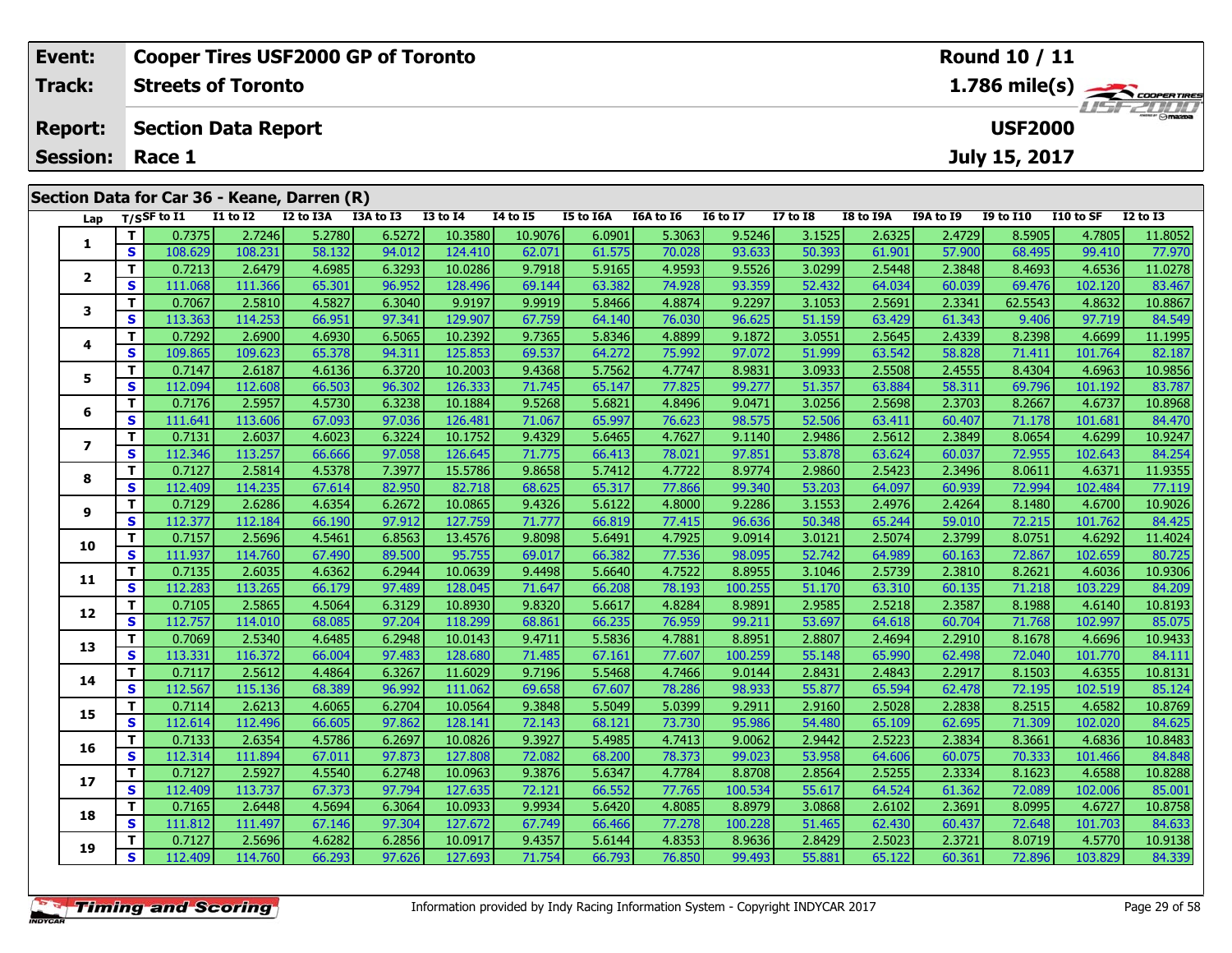| Event:                 | Cooper Tires USF2000 GP of Toronto                                | Round 10 / 11                    |
|------------------------|-------------------------------------------------------------------|----------------------------------|
| <b>Track:</b>          | <b>Streets of Toronto</b>                                         |                                  |
| <b>Report:</b>         | Section Data Report                                               | $\theta$ mazoa<br><b>USF2000</b> |
| <b>Session: Race 1</b> |                                                                   | July 15, 2017                    |
|                        | $\text{Section D}_{2}$ for Car $26 - \text{V}$ and $\text{D}_{2}$ |                                  |

| $\beta$ ecubii Data Ibi Cai 30 - Nealie, Daffeli (K) |                    |                   |                 |                   |                  |
|------------------------------------------------------|--------------------|-------------------|-----------------|-------------------|------------------|
|                                                      |                    | Lap $T/SI5$ to 16 | <b>I8 to 19</b> | Lap               | PO to I8         |
|                                                      | T                  | 11.3964           | 5.1054          |                   | 79.0828 104.3676 |
| $\mathbf{1}$                                         | S                  | 65.511            | 59.963          | 81.302            | 53.021           |
|                                                      | T                  | 10.8758           | 4.9296          | 75.7282           |                  |
| $\mathbf{2}$                                         | S                  | 68.647            | 62.102          | 84.904            |                  |
|                                                      | T                  | 10.7340           | 4.9032          | 129.4757          |                  |
| 3                                                    | S                  | 69.554            | 62.436          | 49.659            |                  |
|                                                      | T                  | 10.7245           | 4.9984          | 75.4693           |                  |
| 4                                                    | S                  | 69.615            | 61.247          | 85.195            |                  |
|                                                      | Т                  | 10.5309           | 5.0063          | 74.6964           |                  |
| 5                                                    | S                  | 70.895            | 61.150          | 86.076            |                  |
|                                                      | T                  | 10.5317           | 4.9401          | 74.4102           |                  |
| 6                                                    | S                  | 70.890            | 61.970          | 86.408            |                  |
|                                                      | T.                 | 10.4092           | 4.9461          | 73.9628           |                  |
| $\overline{\mathbf{z}}$                              | S                  | 71.724            | 61.894          | 86.930            |                  |
|                                                      | T                  | 10.5134           | 4.8919          | 80.7409           |                  |
| 8                                                    | $\mathbf{s}$       | 71.013            | 62.580          | 79.633            |                  |
|                                                      | T.                 | 10.4122           | 4.9240          | 74.3013           |                  |
| 9                                                    | S                  | 71.703            | 62.172          | 86.534            |                  |
|                                                      | T                  | 10.4416           | 4.8873          | 78.0918           |                  |
| 10                                                   | S                  | 71.502            | 62.639          | 82.334            |                  |
|                                                      | T                  | 10.4162           | 4.9549          | 73.9982           |                  |
| 11                                                   | S                  | 71.676            | 61.785          | 86.889            |                  |
|                                                      | T.                 | 10.4901           | 4.8805          | 74.9723           |                  |
| 12                                                   | S                  | 71.171            | 62.726          | 85.760            |                  |
|                                                      | T.                 | 10.3717           | 4.7604          | 73.4149           |                  |
| 13                                                   | S                  | 71.983            | 64.309          | 87.579            |                  |
|                                                      | Т                  | 10.2934           | 4.7760          | 75.1212           |                  |
| 14                                                   | S                  | 72.531            | 64.099          | 85.590            |                  |
|                                                      | T.                 | 10.5448           | 4.7866          | 74.0990           |                  |
| 15                                                   | S                  | 70.802            | 63.957          | 86.770            |                  |
|                                                      | T                  | 10.2398           | 4.9057          | 73.8179           |                  |
| 16                                                   | S                  | 72.911            | 62.404          | 87.101            |                  |
|                                                      |                    | 10.4131           | 4.8589          | 73.4384           |                  |
| 17                                                   | Т<br>S             | 71.697            | 63.005          | 87.551            |                  |
|                                                      |                    |                   |                 |                   |                  |
| 18                                                   | T.<br>$\mathbf{s}$ | 10.4505           | 4.9793          | 74.5105<br>86.291 |                  |
|                                                      |                    | 71.441            | 61.482          |                   |                  |
| 19                                                   | T.                 | 10.4497           | 4.8744          | 73.5030           |                  |
|                                                      | S                  | 71.446            | 62.805          | 87.474            |                  |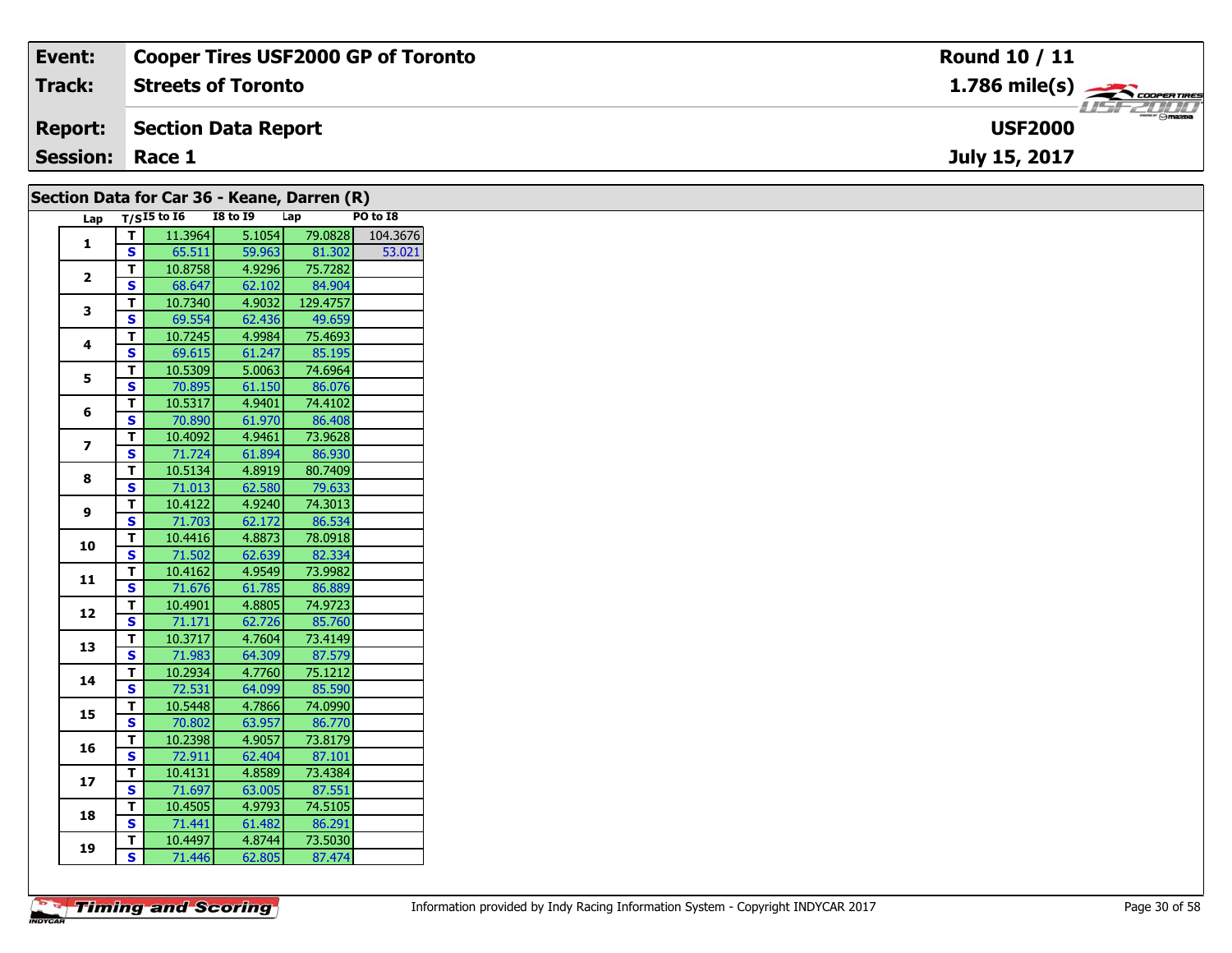|                                              | Event:          |    |                |                                             |           | <b>Cooper Tires USF2000 GP of Toronto</b> |                                                               | Round 10 / 11 |           |           |                 |                 |           |           |                  |           |                |
|----------------------------------------------|-----------------|----|----------------|---------------------------------------------|-----------|-------------------------------------------|---------------------------------------------------------------|---------------|-----------|-----------|-----------------|-----------------|-----------|-----------|------------------|-----------|----------------|
|                                              | <b>Track:</b>   |    |                | <b>Streets of Toronto</b>                   |           |                                           | $1.786$ mile(s) $\overbrace{\hspace{2.5cm}}^{3}$ coorer Times |               |           |           |                 |                 |           |           |                  |           |                |
| <b>Section Data Report</b><br><b>Report:</b> |                 |    |                |                                             |           |                                           |                                                               |               |           |           |                 |                 |           |           | <b>USF2000</b>   |           | <b>HSFZUIT</b> |
|                                              | <b>Session:</b> |    | Race 1         |                                             |           |                                           |                                                               |               |           |           |                 |                 |           |           | July 15, 2017    |           |                |
|                                              |                 |    |                |                                             |           |                                           |                                                               |               |           |           |                 |                 |           |           |                  |           |                |
|                                              |                 |    |                | Section Data for Car 36 - Keane, Darren (R) |           |                                           |                                                               |               |           |           |                 |                 |           |           |                  |           |                |
|                                              | Lap             |    | $T/S$ SF to I1 | <b>I1 to I2</b>                             | I2 to I3A | I3A to I3                                 | $I3$ to $I4$                                                  | 14 to 15      | I5 to I6A | I6A to I6 | <b>16 to 17</b> | <b>I7 to I8</b> | I8 to I9A | I9A to I9 | <b>I9 to I10</b> | I10 to SF | $I2$ to $I3$   |
|                                              | 20              |    | 0.7014         | 2.6055                                      | 4.5773    | 6.2209                                    | 10.0938                                                       | 9.3188        | 5.7614    | 4.8030    | 9.0048          | 2.8969          | 2.5278    | 2.4088    | 8.1339           | 4.6660    | 10.7982        |
|                                              |                 | S. | 114.220        | 113.178                                     | 67.030    | 98.641                                    | 127.666                                                       | 72.654        | 65.088    | 77.366    | 99.038          | 54.839          | 64.465    | 59.441    | 72.340           | 101.849   | 85.241         |
|                                              | 21              |    | 0.7126         | 2.6100                                      | 4.6529    | 6.2495                                    | 10.0565                                                       | 9.4584        | 5.6030    | 4.7900    | 8.9073          | 2.9267          | 2.5183    | 2.3116    | 8.0825           | 4.6293    | 10.9024        |
|                                              |                 | S. | 112.424        | 112.983                                     | 65.941    | 98.190                                    | 128.140                                                       | 71.581        | 66.928    | 77.576    | 100.122         | 54.281          | 64.708    | 61.941    | 72.800           | 102.656   | 84.427         |
|                                              | $- -$           |    | 0.7133         | 2.5669                                      | 4.4856    | 6.1945                                    | 10.0479                                                       | 9.5380        | 5.5734    | 4.7684    | 8.9443          | 2.9004          | 2.4963    | 2.2688    | 8.1266           | 4.6226    | 10.6801        |

2 T 0.7133 2.5669 4.4856 6.1945 10.0479 9.5380 5.5734 4.7684 8.9443 2.9004 2.4963 2.2688 8.1266 4.6226 10.6801<br>2 S 112.314 114.880 68.401 99.061 128.249 70.984 67.284 77.928 99.708 54.773 65.278 63.109 72.405 102.805 86.18

3 T 0.7093 2.5844 4.5276 6.2604 10.0239 9.4326 5.5277 4.7585 9.0056 2.8389 2.5155 2.2919 8.0877 4.5946 10.7880<br>3 S 112.947 114.102 67.766 98.019 128.556 71.777 67.840 78.090 99.029 55.960 64.780 62.473 72.754 103.432 85.32

**<sup>T</sup>** 0.7014 2.6224 4.6945 6.3978 10.0447 9.6475 5.5855 4.8427 8.8713 2.8230 2.5234 2.3891 8.1270 4.6569 11.0923 **<sup>S</sup>** 114.220 112.449 65.357 95.914 128.290 70.178 67.138 76.732 100.528 56.275 64.577 59.931 72.402 102.048 82.981

**<sup>T</sup>** 0.7127 2.7075 4.6650 6.5138 11.4019 11.9566 11.1788 **<sup>S</sup>** 112.409 108.915 65.770 94.206 113.019 56.625 82.339

**22**

**23**

**24**

**25**

10.7880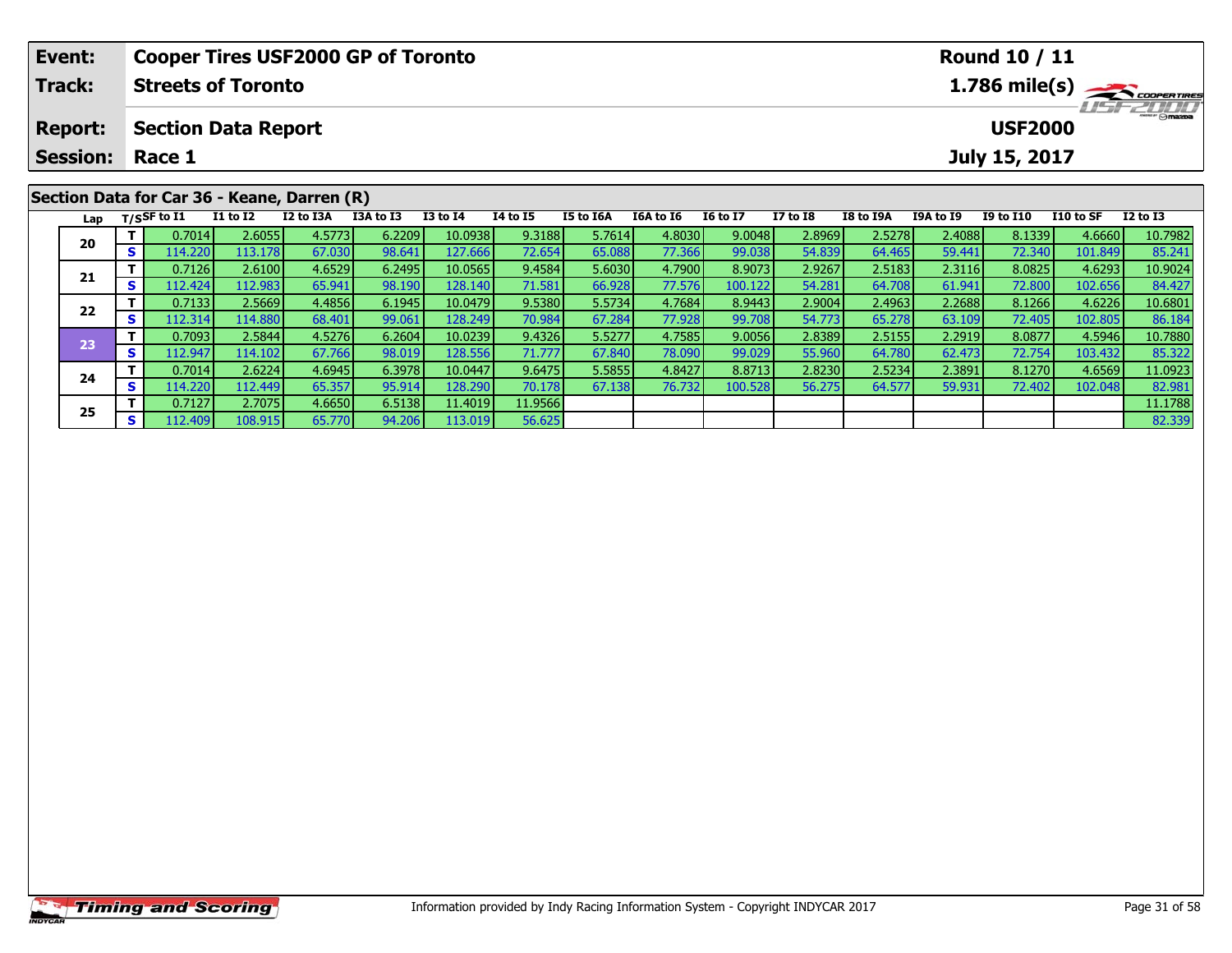| Event:                                                                       | <b>Cooper Tires USF2000 GP of Toronto</b> | <b>Round 10 / 11</b>          |  |  |  |  |  |  |  |
|------------------------------------------------------------------------------|-------------------------------------------|-------------------------------|--|--|--|--|--|--|--|
| <b>Track:</b>                                                                | <b>Streets of Toronto</b>                 | $1.786$ mile(s) $\rightarrow$ |  |  |  |  |  |  |  |
| <b>Report:</b>                                                               | Section Data Report                       | <b>USF2000</b>                |  |  |  |  |  |  |  |
| <b>Session: Race 1</b>                                                       |                                           | July 15, 2017                 |  |  |  |  |  |  |  |
| $\mathsf{C}$ oction Data for $\mathsf{C}$ ar 26 $\mathsf{V}$ oano Darron (D) |                                           |                               |  |  |  |  |  |  |  |

### **Section Data for Car 36 - Keane, Darren (R)**

| Lap |   | $T/SI5$ to $I6$ | <b>I8 to I9</b> | Lap     | PO to I8 |
|-----|---|-----------------|-----------------|---------|----------|
| 20  |   | 10.5644         | 4.9366          | 73.7203 |          |
|     | s | 70.670          | 62.014          | 87.216  |          |
| 21  | т | 10.3930         | 4.8299          | 73.5086 |          |
|     | S | 71.836          | 63.384          | 87.467  |          |
| 22  | т | 10.3418         | 4.7651          | 73.2470 |          |
|     | S | 72.192          | 64.246          | 87.780  |          |
| 23  | т | 10.2862         | 4.8074          | 73.1586 |          |
|     | s | 72.582          | 63.680          | 87.886  |          |
| 24  | т | 10.4282         | 4.9125          | 73.9272 |          |
|     | S | 71.593          | 62.318          | 86.972  |          |
| 25  | т |                 |                 |         |          |
|     | s |                 |                 |         |          |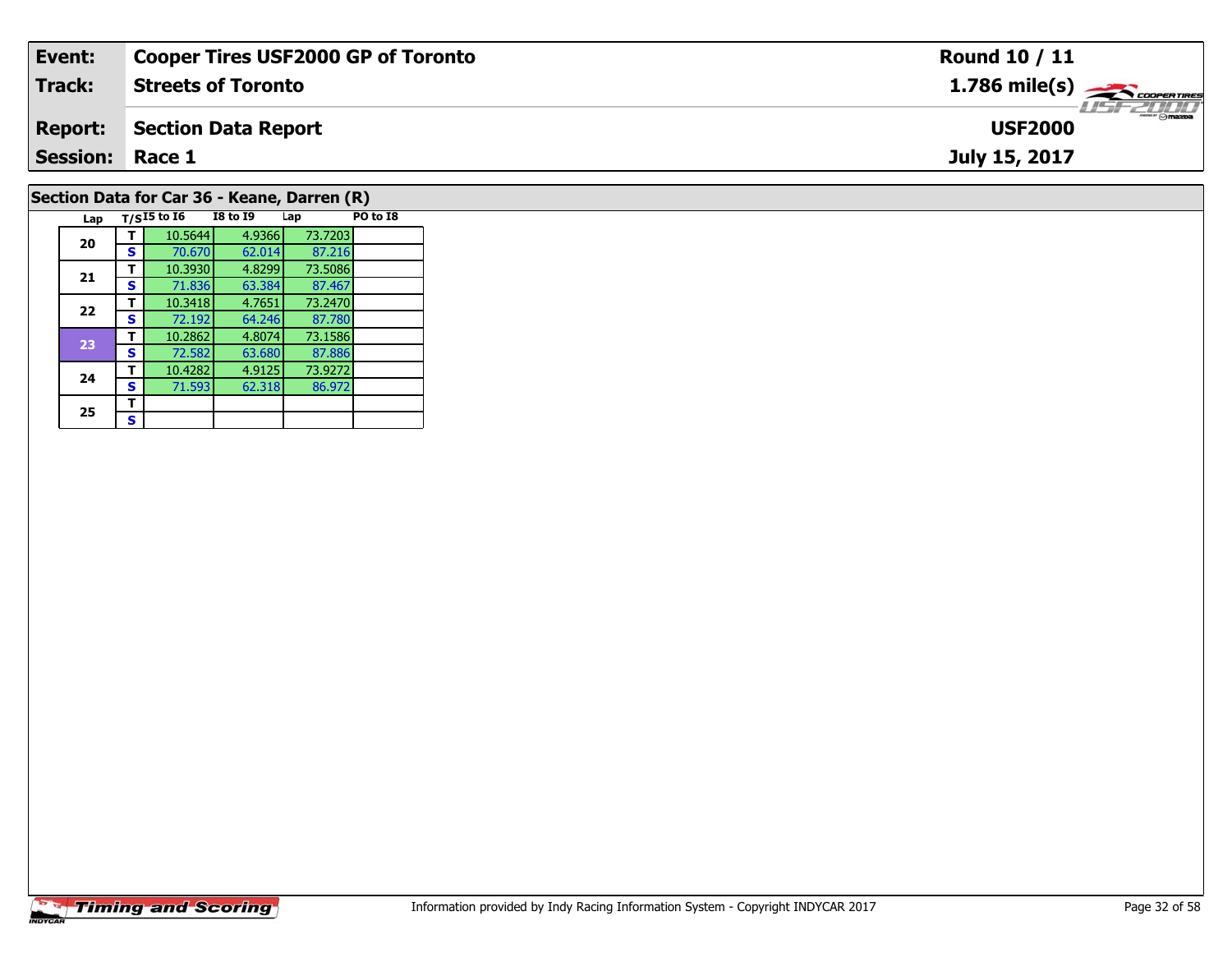| Event:          |             |           | <b>Cooper Tires USF2000 GP of Toronto</b> |               |               |                 | Round 10 / 11                                           |                  |                  |                 |                 |               |               |                |           |                 |
|-----------------|-------------|-----------|-------------------------------------------|---------------|---------------|-----------------|---------------------------------------------------------|------------------|------------------|-----------------|-----------------|---------------|---------------|----------------|-----------|-----------------|
| Track:          |             |           | <b>Streets of Toronto</b>                 |               |               |                 | $1.786$ mile(s) $\sum$ coorentines<br><b>LIST ZULLI</b> |                  |                  |                 |                 |               |               |                |           |                 |
| <b>Report:</b>  |             |           | <b>Section Data Report</b>                |               |               |                 |                                                         |                  |                  |                 |                 |               |               | <b>USF2000</b> |           |                 |
| <b>Session:</b> |             | Race 1    |                                           |               |               |                 |                                                         |                  |                  |                 |                 |               |               | July 15, 2017  |           |                 |
|                 |             |           | Section Data for Car 4 - Baron, Alex      |               |               |                 |                                                         |                  |                  |                 |                 |               |               |                |           |                 |
| Lap             | T/SSF to I1 |           | I1 to I2                                  | I2 to I3A     | I3A to I3     | <b>I3 to I4</b> | 14 to 15                                                | <b>I5 to I6A</b> | <b>I6A to I6</b> | <b>I6 to I7</b> | <b>I7 to I8</b> | I8 to I9A     | I9A to I9     | I9 to I10      | I10 to SF | <b>I2 to I3</b> |
|                 |             | 0.72731   | 2.8422                                    | 5.5665        | 6.9158        | 10.2522         | 10.3061                                                 | 5.7467           | 5.0635           | 9.4319          | 3.0539          | 2.8797        | 2.5629        | 8.4593         | 4.7088    | 12.4823         |
|                 | $\epsilon$  | 110 152 L | 103751                                    | <b>EE 110</b> | <b>22 720</b> | 125.601         | <b>GE GOAL</b>                                          | <b>AE JEEL</b>   | <b>72.396</b>    | 04552           | <b>ED 0201</b>  | <b>56 597</b> | <b>EE 967</b> | <b>GO EER</b>  | ובכם חחו  | $72.741$        |

|                          | .            |         |         |        |        |         |         |        |        |         |        |        |        |        |         |         |
|--------------------------|--------------|---------|---------|--------|--------|---------|---------|--------|--------|---------|--------|--------|--------|--------|---------|---------|
| 1                        | T.           | 0.7273  | 2.8422  | 5.5665 | 6.9158 | 10.2522 | 10.3061 | 5.7467 | 5.0635 | 9.4319  | 3.0539 | 2.8797 | 2.5629 | 8.4593 | 4.7088  | 12.4823 |
|                          | $\mathbf{s}$ | 110.152 | 103.753 | 55.119 | 88.730 | 125.694 | 65.694  | 65.255 | 73.386 | 94.553  | 52.020 | 56.587 | 55.867 | 69.558 | 100.923 | 73.741  |
| $\overline{\mathbf{2}}$  | т            | 0.7151  | 2.6597  | 4.6739 | 6.3229 | 9.9689  | 9.6801  | 6.1294 | 5.1652 | 9.1701  | 3.0371 | 2.6703 | 2.3200 | 8.2056 | 4.5734  | 10.9968 |
|                          | S            | 112.031 | 110.872 | 65.645 | 97.050 | 129.266 | 69.942  | 61.181 | 71.941 | 97.253  | 52,308 | 61.025 | 61.716 | 71.708 | 103.911 | 83.702  |
| 3                        | T            | 0.7024  | 2.6366  | 4.7641 | 6.4533 | 10.0392 | 9.6183  | 6.0247 | 4.9126 | 9.0815  | 2.8728 | 2.5556 | 2.2880 | 8.1179 | 4.5721  | 11.2174 |
|                          | S            | 114.057 | 111.843 | 64.402 | 95.089 | 128.360 | 70.391  | 62.244 | 75.640 | 98.202  | 55.299 | 63.764 | 62.579 | 72.483 | 103.941 | 82.056  |
| 4                        | т            | 0.7057  | 2.6106  | 4.5658 | 6.3123 | 10.0329 | 9.5009  | 5.5351 | 4.7777 | 8.8987  | 2.8864 | 2.5749 | 2.3133 | 8.1617 | 4.5594  | 10.8781 |
|                          | S            | 113.524 | 112.957 | 67.199 | 97.213 | 128.441 | 71.261  | 67.749 | 77.776 | 100.219 | 55.039 | 63.286 | 61.895 | 72.094 | 104.230 | 84.615  |
| 5                        | т            | 0.7009  | 2.6121  | 4.5704 | 6.2584 | 9.9363  | 9.5414  | 5.6104 | 4.8786 | 8.9188  | 2.9822 | 2.5854 | 2.2784 | 8.1832 | 4.5774  | 10.8288 |
|                          | S            | 114.301 | 112.892 | 67.132 | 98.050 | 129.690 | 70.959  | 66.840 | 76.168 | 99.993  | 53.271 | 63.029 | 62.843 | 71.905 | 103.820 | 85.001  |
| 6                        | т            | 0.7023  | 2.5798  | 4.5200 | 6.2596 | 9.8880  | 9.7106  | 5.7334 | 4.8239 | 8.8922  | 2.8244 | 2.5761 | 2.2100 | 8.0957 | 4.5479  | 10.7796 |
|                          | S            | 114.073 | 114.306 | 67.880 | 98.031 | 130.323 | 69.722  | 65.406 | 77.031 | 100.292 | 56.247 | 63.256 | 64.788 | 72.682 | 104.494 | 85.389  |
| $\overline{\phantom{a}}$ | T            | 0.6973  | 2.5609  | 4.6357 | 6.2149 | 10.0866 | 9.6556  | 5.5534 | 5.0399 | 9.0008  | 2.8624 | 2.5206 | 2.2492 | 8.1391 | 4.5952  | 10.8506 |
|                          | $\mathbf{s}$ | 114.891 | 115.150 | 66.186 | 98.736 | 127.757 | 70.119  | 67.526 | 73.730 | 99.082  | 55.500 | 64.649 | 63.659 | 72.294 | 103.418 | 84.830  |
| 8                        | Т            | 0.7020  | 2.6119  | 4.4809 | 6.2940 | 9.9420  | 9.7126  | 5.7491 | 4.8235 | 8.9360  | 2.7756 | 2.5204 | 2.1988 | 8.0459 | 4.6089  | 10.7749 |
|                          | S            | 114.122 | 112.901 | 68.472 | 97.495 | 129.615 | 69.708  | 65.228 | 77.038 | 99.801  | 57.236 | 64.654 | 65.118 | 73.132 | 103.111 | 85.426  |
| 9                        | т            | 0.7067  | 2.5893  | 4.4884 | 6.2259 | 10.0159 | 9.2918  | 5.4477 | 4.7490 | 8.8091  | 2.8429 | 2.5034 | 2.2089 | 8.0846 | 4.6070  | 10.7143 |
|                          | S            | 113.363 | 113.887 | 68.358 | 98.562 | 128.659 | 72.865  | 68.836 | 78.246 | 101.238 | 55.881 | 65.093 | 64.820 | 72.781 | 103.153 | 85.909  |
| 10                       | т            | 0.7063  | 2.5604  | 4.4131 | 6.2372 | 10.0461 | 9.3915  | 5.4559 | 4.7649 | 8.8328  | 2.7643 | 2.5272 | 2.2172 | 7.9798 | 4.5643  | 10.6503 |
|                          | $\mathbf{s}$ | 113.427 | 115.172 | 69.524 | 98.383 | 128.272 | 72.091  | 68.733 | 77.985 | 100.967 | 57.470 | 64.480 | 64.578 | 73.737 | 104.118 | 86.425  |
| 11                       | T            | 0.7059  | 2.5898  | 4.4463 | 6.2282 | 9.9896  | 9.2849  | 5.5498 | 4.7862 | 8.8503  | 2.8633 | 2.5187 | 2.2385 | 7.9967 | 4.5419  | 10.6745 |
|                          | S            | 113.491 | 113.865 | 69.005 | 98.525 | 128.998 | 72.919  | 67.570 | 77.638 | 100.767 | 55.483 | 64.698 | 63.963 | 73.581 | 104.632 | 86.229  |
| 12                       | т            | 0.6987  | 2.6034  | 4.4396 | 6.2353 | 9.9039  | 24.1188 | 5.6040 | 4.7065 | 8.8763  | 2.7614 | 2.5176 | 2.2350 | 8.0216 | 4.5609  | 10.6749 |
|                          | S            | 114.661 | 113.270 | 69.109 | 98.413 | 130.114 | 28.071  | 66.916 | 78.953 | 100.472 | 57.530 | 64.726 | 64.063 | 73.353 | 104.196 | 86.226  |
| 13                       | T            | 0.7040  | 2.5675  | 4.4207 | 6.2642 | 10.1006 | 9.4017  | 5.4108 | 4.8393 | 8.8170  | 2.7701 | 2.5048 | 2.1549 | 8.0429 | 4.5517  | 10.6849 |
|                          | $\mathbf{s}$ | 113.798 | 114.854 | 69.405 | 97.959 | 127.580 | 72.013  | 69.306 | 76.786 | 101.148 | 57.349 | 65.057 | 66.445 | 73.159 | 104.407 | 86.145  |
| 14                       | т            | 0.7036  | 2.5613  | 4.4538 | 6.2848 | 10.1186 | 9.3638  | 5.3935 | 4.6984 | 8.7948  | 2.7210 | 2.5121 | 2.2055 | 7.9093 | 4.5629  | 10.7386 |
|                          | $\mathbf{s}$ | 113.862 | 115.132 | 68.889 | 97.638 | 127.353 | 72.305  | 69.528 | 79.089 | 101.403 | 58.384 | 64.868 | 64.920 | 74.395 | 104.150 | 85.715  |
| 15                       | т            | 0.7041  | 2.5558  | 4.4035 | 6.2810 | 10.0763 | 9.3698  | 5.7480 | 4.7860 | 8.8458  | 2.7502 | 2.5229 | 2.2012 | 8.1176 | 4.6254  | 10.6845 |
|                          | S            | 113.782 | 115.379 | 69.676 | 97.697 | 127.888 | 72.258  | 65.240 | 77.641 | 100.818 | 57.764 | 64.590 | 65.047 | 72.486 | 102.743 | 86.149  |
| 16                       | т            | 0.7097  | 2.5657  | 4.4019 | 6.2176 | 10.0952 | 9.3565  | 5.4056 | 4.6985 | 8.7578  | 2.9775 | 2.5904 | 2.2480 | 8.0965 | 4.5570  | 10.6195 |
|                          | S            | 112.884 | 114.934 | 69.701 | 98.693 | 127.648 | 72.361  | 69.373 | 79.087 | 101.831 | 53.355 | 62.907 | 63.693 | 72.675 | 104.285 | 86.676  |
|                          | T            | 0.7018  | 2.5561  | 4.4104 | 6.2726 | 10.1019 | 9.2879  | 5.3918 | 4.7493 | 8.7986  | 2.7322 | 2.5182 | 2.2720 | 8.2477 | 4.5958  | 10.6830 |
| 17                       | S            | 114.155 | 115.366 | 69.567 | 97.828 | 127.564 | 72.895  | 69.550 | 78.241 | 101.359 | 58.145 | 64.711 | 63.020 | 71.342 | 103.405 | 86.161  |
| 18                       | т            | 0.7051  | 2.5434  | 4.3955 | 6.2615 | 10.0433 | 9.3200  | 5.4113 | 4.7412 | 8.7879  | 2.7611 | 2.5433 | 2.2555 | 8.0306 | 4.5527  | 10.6570 |
|                          | S            | 113.620 | 115.942 | 69.803 | 98.001 | 128.308 | 72.644  | 69.299 | 78.375 | 101.483 | 57.536 | 64.072 | 63.481 | 73.271 | 104.384 | 86.371  |
|                          | T            | 0.6981  | 2.6229  | 4.5751 | 6.2346 | 9.9789  | 9.3744  | 5.3964 | 4.7055 | 8.7105  | 2.8253 | 2.5283 | 2.2077 | 7.9366 | 4.5417  | 10.8097 |
| 19                       | $\mathbf{s}$ | 114.760 | 112.428 | 67.063 | 98.424 | 129.136 | 72.223  | 69.491 | 78.969 | 102.384 | 56.229 | 64.452 | 64.856 | 74.139 | 104.636 | 85.151  |
|                          |              |         |         |        |        |         |         |        |        |         |        |        |        |        |         |         |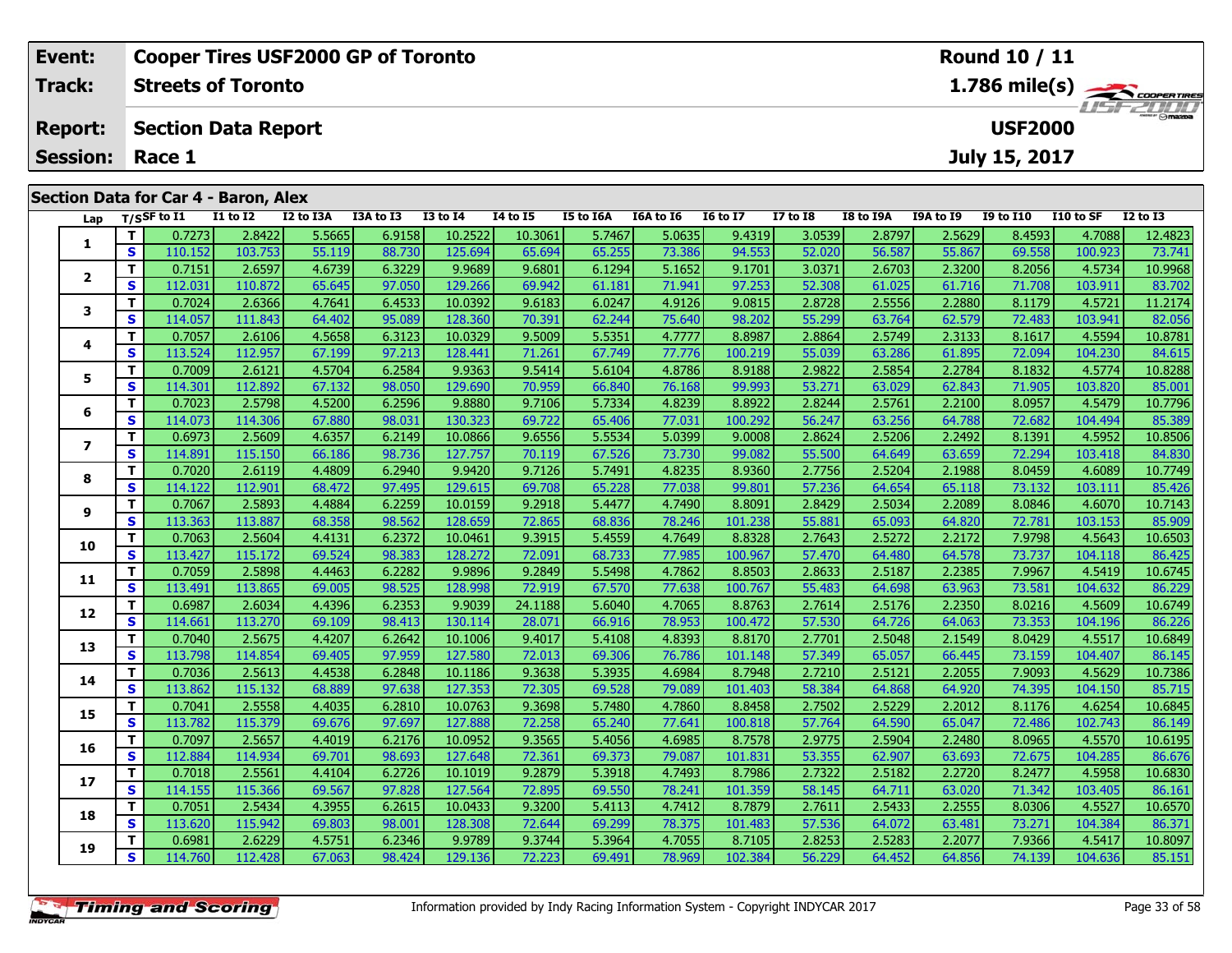| Event:                               | <b>Cooper Tires USF2000 GP of Toronto</b> | Round 10 / 11                             |  |  |  |  |  |  |  |
|--------------------------------------|-------------------------------------------|-------------------------------------------|--|--|--|--|--|--|--|
| <b>Track:</b>                        | <b>Streets of Toronto</b>                 | $1.786$ mile(s) $\rightarrow$ COOPERTIRES |  |  |  |  |  |  |  |
| <b>Report:</b>                       | Section Data Report                       | <b>USF 2000</b><br><b>USF2000</b>         |  |  |  |  |  |  |  |
| <b>Session:</b>                      | Race 1                                    | July 15, 2017                             |  |  |  |  |  |  |  |
| Section Data for Car A - Raron, Alex |                                           |                                           |  |  |  |  |  |  |  |

| Secuoli Data IVI Cal + - Daluli, Alex |              |                 |          |         |          |
|---------------------------------------|--------------|-----------------|----------|---------|----------|
| Lap                                   |              | $T/SI5$ to $I6$ | I8 to 19 | Lap     | PO to I8 |
| $\mathbf{1}$                          | Т.           | 10.8102         | 5.4426   | 78.5168 | 106.8164 |
|                                       | S            | 69.064          | 56.248   | 81.888  | 51.805   |
| $\mathbf{2}$                          | T.           | 11.2946         | 4.9903   | 75.2917 |          |
|                                       | S            | 66.102          | 61.346   | 85.396  |          |
| 3                                     | T.           | 10.9373         | 4.8436   | 74.6391 |          |
|                                       | S            | 68.261          | 63.204   | 86.143  |          |
| 4                                     | T.           | 10.3128         | 4.8882   | 73.4354 |          |
|                                       | S            | 72.395          | 62.628   | 87.555  |          |
| 5                                     | T.           | 10.4890         | 4.8638   | 73.6339 |          |
|                                       | <b>S</b>     | 71.178          | 62.942   | 87.318  |          |
| 6                                     | T.           | 10.5573         | 4.7861   | 73.3639 |          |
|                                       | S            | 70.718          | 63.964   | 87.640  |          |
| $\overline{\mathbf{z}}$               | T.           | 10.5933         | 4.7698   | 73.8116 |          |
|                                       | S            | 70.478          | 64.182   | 87.108  |          |
|                                       | T.           | 10.5726         | 4.7192   | 73.4016 |          |
| 8                                     | $\mathbf{s}$ | 70.616          | 64.870   | 87.595  |          |
|                                       | T.           | 10.1967         | 4.7123   | 72.5706 |          |
| 9                                     | S            | 73.219          | 64.965   | 88.598  |          |
|                                       | T.           | 10.2208         | 4.7444   | 72.4610 |          |
| 10                                    | S            | 73.046          | 64.526   | 88.732  |          |
|                                       | T.           | 10.3360         | 4.7572   | 72.5901 |          |
| 11                                    | S            | 72.232          | 64.352   | 88.574  |          |
|                                       | T.           | 10.3105         | 4.7526   | 87.2830 |          |
| 12                                    | S            | 72.411          | 64.415   | 73.664  |          |
|                                       | T.           | 10.2501         | 4.6597   | 72.5502 |          |
| 13                                    | S            | 72.837          | 65.699   | 88.623  |          |
|                                       | T.           | 10.0919         | 4.7176   | 72.2834 |          |
| 14                                    | S            | 73.979          | 64.892   | 88.950  |          |
|                                       | T.           | 10.5340         | 4.7241   | 72.9876 |          |
| 15                                    | S            | 70.874          | 64.803   | 88.092  |          |
|                                       | T.           | 10.1041         | 4.8384   | 72.6779 |          |
| 16                                    | S            | 73.890          | 63.272   | 88.467  |          |
|                                       | T.           | 10.1411         | 4.7902   | 72.6363 |          |
| 17                                    | S            | 73.620          | 63.909   | 88.518  |          |
|                                       | T.           | 10.1525         | 4.7988   | 72.3524 |          |
| 18                                    | S.           | 73.538          | 63.794   | 88.865  |          |
|                                       | T.           | 10.1019         | 4.7360   | 72.3360 |          |
| 19                                    | S.           | 73.906          | 64.640   | 88.885  |          |
|                                       |              |                 |          |         |          |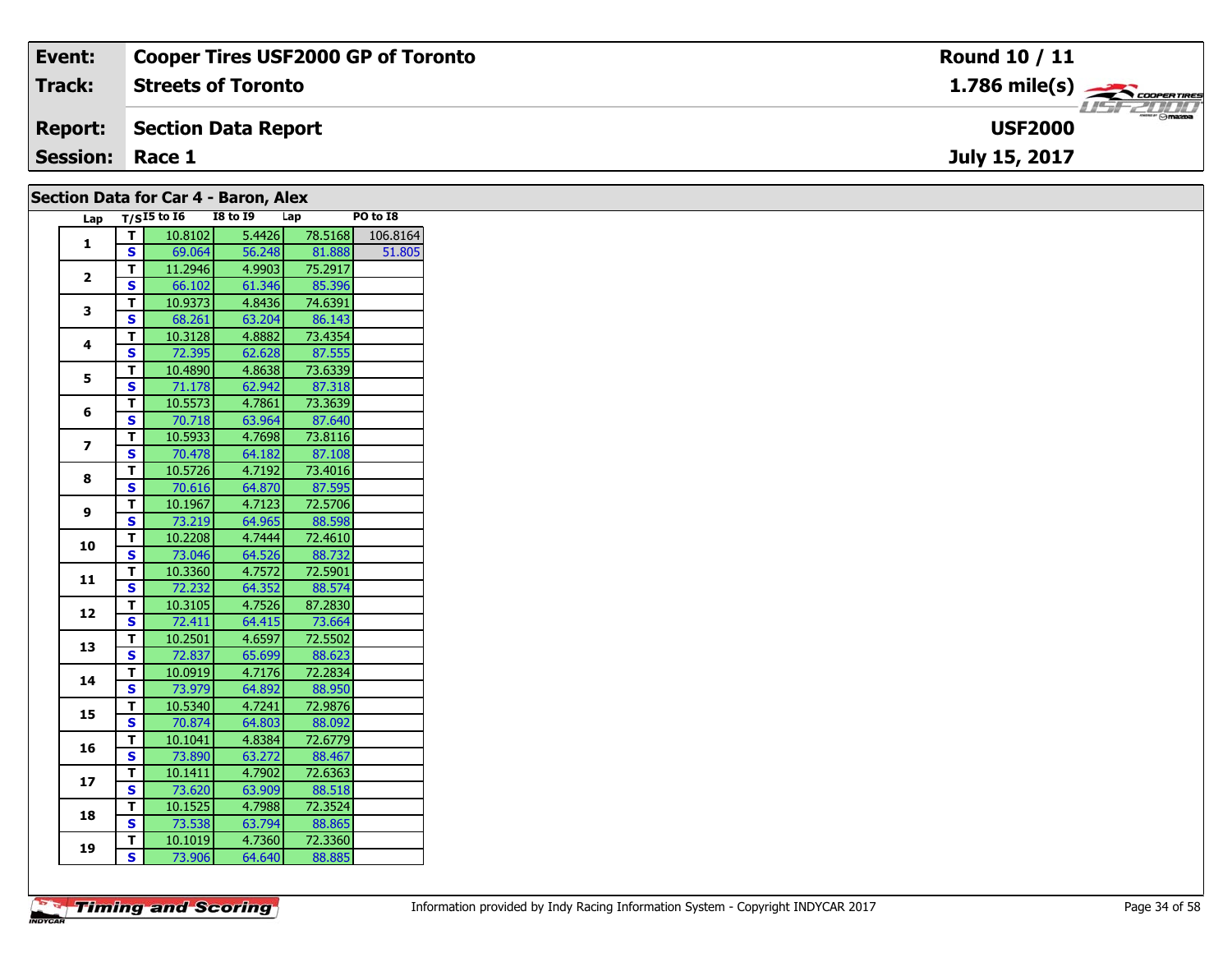| Event:         |     |                        |                                      | <b>Cooper Tires USF2000 GP of Toronto</b> |           |              |                                                              |           |           | Round 10 / 11   |                 |           |                  |                                 |           |              |
|----------------|-----|------------------------|--------------------------------------|-------------------------------------------|-----------|--------------|--------------------------------------------------------------|-----------|-----------|-----------------|-----------------|-----------|------------------|---------------------------------|-----------|--------------|
| Track:         |     |                        | <b>Streets of Toronto</b>            |                                           |           |              | $1.786$ mile(s) $\rightarrow$ COOPER TIRES<br><b>TEFZOLO</b> |           |           |                 |                 |           |                  |                                 |           |              |
| <b>Report:</b> |     | <b>Session: Race 1</b> | <b>Section Data Report</b>           |                                           |           |              |                                                              |           |           |                 |                 |           |                  | <b>USF2000</b><br>July 15, 2017 |           |              |
|                |     |                        |                                      |                                           |           |              |                                                              |           |           |                 |                 |           |                  |                                 |           |              |
|                |     |                        | Section Data for Car 4 - Baron, Alex |                                           |           |              |                                                              |           |           |                 |                 |           |                  |                                 |           |              |
| Lap            |     | T/SSF to I1            | <b>I1 to I2</b>                      | I2 to I3A                                 | I3A to I3 | $I3$ to $I4$ | <b>I4 to I5</b>                                              | I5 to I6A | I6A to I6 | <b>16 to 17</b> | <b>I7 to I8</b> | I8 to I9A | <b>I9A to I9</b> | <b>I9 to I10</b>                | I10 to SF | $I2$ to $I3$ |
| 20             |     | 0.7006                 | 2.5557                               | 4.3906                                    | 6.2224    | 10.0790      | 9.3041                                                       | 5.6114    | 4.8105    | 8.8113          | 2.7554          | 2.5346    | 2.2626           | 8.0026                          | 4.5517    | 10.6130      |
|                | s l | 114.350                | 115.384                              | 69.881                                    | 98.617    | 127.854      | 72.769                                                       | 66.828    | 77.246    | 101.213         | 57.655          | 64.292    | 63.282           | 73.527                          | 104.407   | 86.729       |
| 21             |     | 0.6944                 | 2.5680                               | 4.4987                                    | 6.3093    | 9.9650       | 9.6555                                                       | 5.7060    | 5.1062    | 9.1975          | 2.8230          | 2.5789    | 2.2930           | 8.1490                          | 4.5720    | 10.8080      |
|                |     | 115.371                | 114.831                              | 68.2021                                   | 97.259    | 129.316      | 70.120                                                       | 65.720    | 72.772    | 96.963          | 56.275          | 63.188    | 62.443           | <b>72.2061</b>                  | 103.943   | 85.164       |

2 T 0.6987 2.5642 4.4299 6.2193 10.0562 9.7021 5.4363 4.7796 8.8095 2.7115 2.5063 2.2109 8.0700 4.5512 10.6492<br>2 S 114.661 115.001 69.261 98.666 128.143 69.783 68.981 77.745 101.234 58.589 65.018 64.762 72.913 104.418 86.4

3 T 0.7038 2.5457 4.3650 6.2462 10.0343 9.2586 5.4648 4.7543 9.0066 2.7187 2.4801 2.2084 7.9833 4.6029 10.6112<br>S 113.830 115.837 70.291 98.242 128.423 73.126 68.621 78.159 99.018 58.434 65.705 64.835 73.705 103.245 86.744

**<sup>T</sup>** 0.7052 2.5424 4.3270 6.2558 10.1049 9.2887 5.4411 4.7003 8.7874 2.7034 2.5005 2.2215 7.9101 4.5673 10.5828 **<sup>S</sup>** 113.604 115.987 70.908 98.091 127.526 72.889 68.920 79.057 101.488 58.764 65.169 64.453 74.387 104.050 86.976

5 T 0.7051 2.5756 4.4009 6.2868 10.1141 9.1900 5.3463 4.7756 8.7499 2.8263 2.5486 2.2081 8.0135 4.5903 10.6877<br>5 S 113.620 114.492 69.717 97.607 127.410 73.672 70.142 77.810 101.923 56.209 63.939 64.844 73.427 103.529 86.1

**<sup>T</sup>** 0.7363 3.0104 4.8633 7.6814 13.6929 12.6336 7.2404 12.5447 **<sup>S</sup>** 108.806 97.956 63.088 79.886 94.110 53.591 51.793 73.374

**22**

**23**

**24**

**25**

**26**

85.164

86.744

86.123<br>12.5447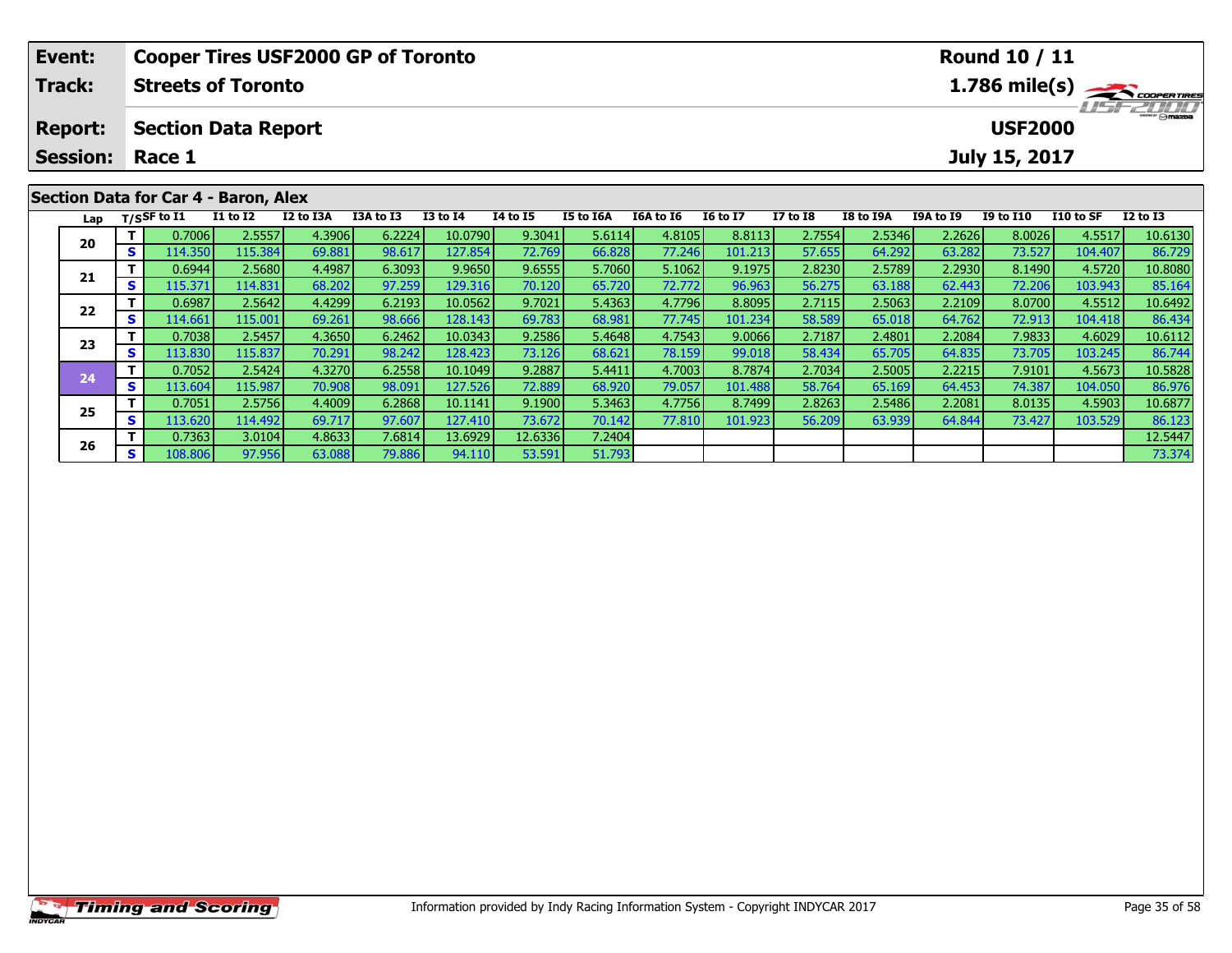| Event:                               | <b>Cooper Tires USF2000 GP of Toronto</b> | Round 10 / 11                                             |  |  |  |  |  |  |  |
|--------------------------------------|-------------------------------------------|-----------------------------------------------------------|--|--|--|--|--|--|--|
| Track:                               | <b>Streets of Toronto</b>                 | $1.786$ mile(s) $\overbrace{\hspace{2.5cm}}$ coorer TIRES |  |  |  |  |  |  |  |
| <b>Report:</b>                       | Section Data Report                       | <b>USF2000</b>                                            |  |  |  |  |  |  |  |
| <b>Session: Race 1</b>               |                                           | July 15, 2017                                             |  |  |  |  |  |  |  |
| Section Data for Car 4 - Baron, Alex |                                           |                                                           |  |  |  |  |  |  |  |

| 20 | т | 10.4219 | 4.7972 | 72.5925 |  |
|----|---|---------|--------|---------|--|
|    | S | 71.637  | 63.816 | 88.571  |  |
| 21 | т | 10.8122 | 4.8719 | 74.1165 |  |
|    | S | 69.051  | 62.837 | 86.750  |  |
| 22 | т | 10.2159 | 4.7172 | 72.7457 |  |
|    | S | 73.081  | 64.898 | 88.385  |  |
| 23 | т | 10.2191 | 4.6885 | 72.3727 |  |
|    | S | 73.058  | 65.295 | 88.840  |  |
| 24 | т | 10.1414 | 4.7220 | 72.0556 |  |
|    | S | 73.618  | 64.832 | 89.231  |  |
| 25 | т | 10.1219 | 4.7567 | 72.3311 |  |
|    | s | 73.760  | 64.359 | 88.891  |  |
| 26 | т |         |        |         |  |
|    | S |         |        |         |  |

**Lap T/SI5 to I6 I8 to I9 Lap PO to I8**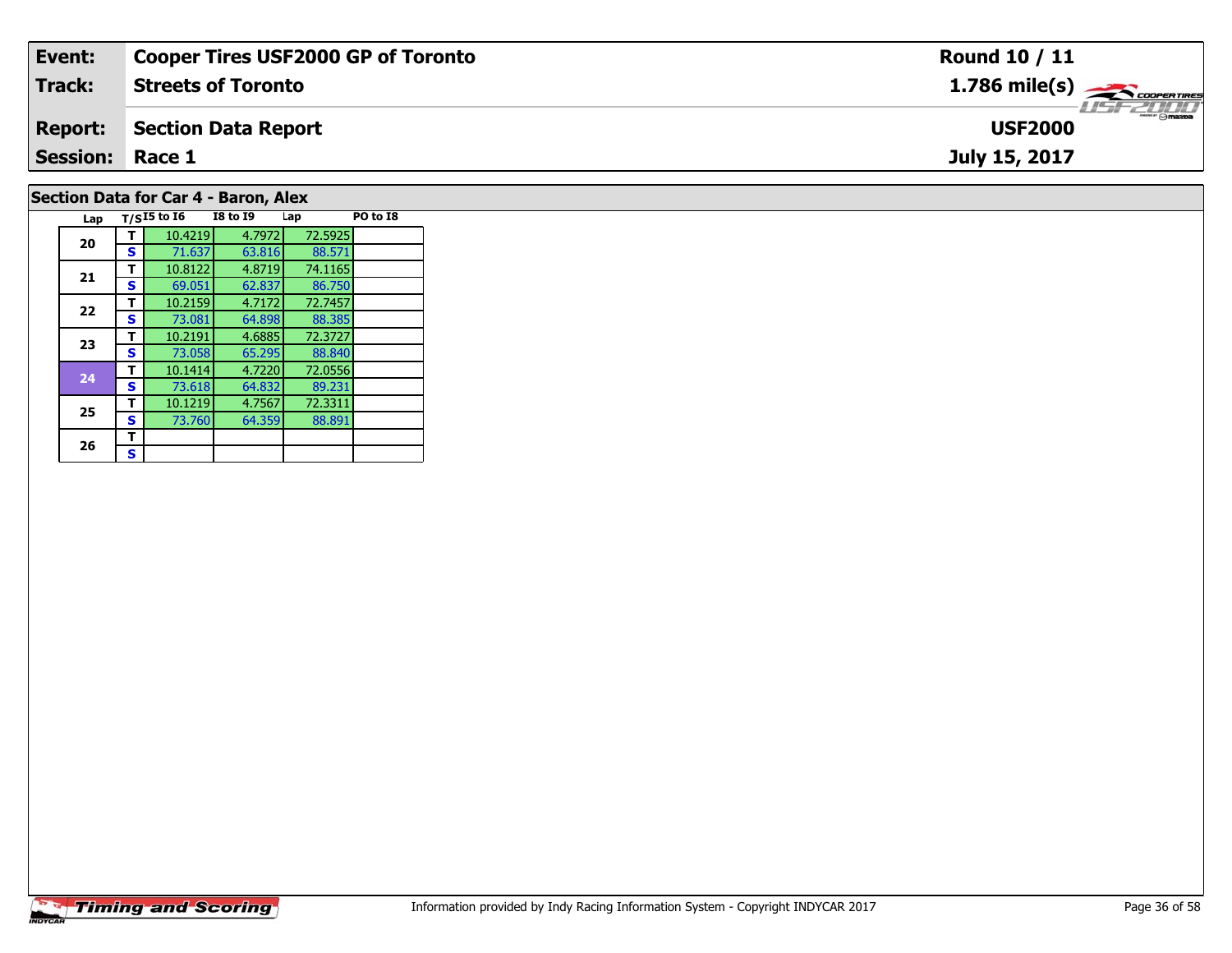|                   |                                            |                  | <b>Cooper Tires USF2000 GP of Toronto</b><br>Round 10 / 11 |              |                 |           |           |                 |                 |           |           |                 |                                            |                 |        |  |
|-------------------|--------------------------------------------|------------------|------------------------------------------------------------|--------------|-----------------|-----------|-----------|-----------------|-----------------|-----------|-----------|-----------------|--------------------------------------------|-----------------|--------|--|
|                   | 1.786 mile(s)<br><b>Streets of Toronto</b> |                  |                                                            |              |                 |           |           |                 |                 |           |           |                 |                                            |                 | Track: |  |
| $H = -H H$        | <b>USF2000</b>                             |                  |                                                            |              |                 |           |           |                 |                 |           |           |                 | <b>Section Data Report</b>                 | <b>Report:</b>  |        |  |
|                   | July 15, 2017                              |                  |                                                            |              |                 |           |           |                 |                 |           |           |                 | Race 1                                     | <b>Session:</b> |        |  |
|                   |                                            |                  |                                                            |              |                 |           |           |                 |                 |           |           |                 | Section Data for Car 7 - Wojcik, Devin (R) |                 |        |  |
| $I2$ to $I3$      | I9 to I10<br>I10 to SF                     | <b>I9A to I9</b> | I8 to I9A                                                  | $I7$ to $I8$ | <b>16 to 17</b> | I6A to I6 | I5 to I6A | <b>I4 to I5</b> | <b>I3 to I4</b> | I3A to I3 | I2 to I3A | <b>I1 to I2</b> | T/SSF to $I1$                              | Lap             |        |  |
| 12.0341<br>4.6546 | 8.4545                                     | 2.4640           | 2.6425                                                     | 3.0236       | 9.3205          | 5.0576    | 6.0902    | 10.9813         | 10.4418         | 6.8045    | 5.2296    | 2.8842          | 0.7297                                     |                 |        |  |
| 76.487<br>102.098 | 69.597                                     | 58.110           | 61.667                                                     | 52.541       | 95.684          | 73.472    | 61.574    | 61.654          | 123.411         | 90.181    | 58.670    | 102.242         | 109.790                                    | S               |        |  |
| 4.6182<br>11.1187 | 8.4178                                     | 2.3591           | 2.6007                                                     | 3.0052       | 9.8920          | 5.0978    | 6.0347    | 10.0961         | 9.9596          | 6.3447    | 4.7740    | 2.6436          | 0.7105                                     |                 |        |  |
| 82.784<br>102.903 | 69.901                                     | 60.693           | 62.658                                                     | 52.863       | 90.155          | 72.892    | 62.141    | 67.060          | 129.386         | 96.716    | 64.269    | 111.547         | 112.757                                    | S               |        |  |
| 10.9092<br>4.6573 | 8.3587                                     | 2.2609           | 2.5557                                                     | 3.0152       | 9.4090          | 4.7977    | 5.7124    | 9.9834          | 9.9377          | 6.3210    | 4.5882    | 2.6063          | 0.7088                                     |                 |        |  |
|                   |                                            |                  |                                                            |              |                 |           |           |                 |                 |           |           |                 |                                            |                 |        |  |

| 1              |                         | 0.7297  | 2.8842  | 5.2296 | 6.8045 | 10.4418 | 10.9813 | 6.0902 | 5.0576 | 9.3205 | 3.0236 | 2.6425 | 2.4640 | 8.4545 | 4.6546  | 12.0341 |
|----------------|-------------------------|---------|---------|--------|--------|---------|---------|--------|--------|--------|--------|--------|--------|--------|---------|---------|
|                | $\mathbf{s}$            | 109.790 | 102.242 | 58.670 | 90.181 | 123.411 | 61.654  | 61.574 | 73.472 | 95.684 | 52.541 | 61.667 | 58.110 | 69.597 | 102.098 | 76.487  |
|                | T.                      | 0.7105  | 2.6436  | 4.7740 | 6.3447 | 9.9596  | 10.0961 | 6.0347 | 5.0978 | 9.8920 | 3.0052 | 2.6007 | 2.3591 | 8.4178 | 4.6182  | 11.1187 |
| $\mathbf{2}$   | S                       | 112.757 | 111.547 | 64.269 | 96.716 | 129.386 | 67.060  | 62.141 | 72.892 | 90.155 | 52.863 | 62.658 | 60.693 | 69.901 | 102.903 | 82.784  |
|                | T.                      | 0.7088  | 2.6063  | 4.5882 | 6.3210 | 9.9377  | 9.9834  | 5.7124 | 4.7977 | 9.4090 | 3.0152 | 2.5557 | 2.2609 | 8.3587 | 4.6573  | 10.9092 |
| 3              | S                       | 113.027 | 113.144 | 66.871 | 97.079 | 129.671 | 67.817  | 65.647 | 77.452 | 94.784 | 52.688 | 63.761 | 63.330 | 70.395 | 102.039 | 84.374  |
|                | T                       | 0.7124  | 2.6185  | 4.6244 | 6.2795 | 10.0508 | 9.6850  | 5.7750 | 4.9320 | 9.2243 | 2.8994 | 2.5582 | 2.2379 | 8.3017 | 4.6095  | 10.9039 |
| 4              | $\mathbf{s}$            | 112.456 | 112.617 | 66.348 | 97.721 | 128.212 | 69.907  | 64.935 | 75.343 | 96.681 | 54.792 | 63.699 | 63.980 | 70.878 | 103.097 | 84.415  |
| 5              | T.                      | 0.7030  | 2.5636  | 4.5539 | 6.3335 | 10.0298 | 9.7060  | 5.5800 | 4.7371 | 9.1322 | 2.8888 | 2.5588 | 2.2178 | 8.4221 | 4.6317  | 10.8874 |
|                | S                       | 113.960 | 115.028 | 67.375 | 96.887 | 128.481 | 69.755  | 67.204 | 78.443 | 97.656 | 54.993 | 63.684 | 64.560 | 69.865 | 102.603 | 84.543  |
| 6              | T.                      | 0.7067  | 2.5549  | 4.5554 | 6.3062 | 9.9618  | 9.8991  | 5.6868 | 4.7670 | 9.0194 | 2.8580 | 2.5642 | 2.2427 | 8.3129 | 4.6102  | 10.8616 |
|                | S                       | 113.363 | 115.420 | 67.353 | 97.307 | 129.358 | 68.395  | 65.942 | 77.951 | 98.878 | 55.586 | 63.550 | 63.844 | 70.783 | 103.082 | 84.744  |
| $\overline{ }$ | T                       | 0.7067  | 2.5920  | 4.4691 | 6.3363 | 10.0274 | 9.5427  | 5.5896 | 4.7734 | 9.0371 | 2.7757 | 2.5605 | 2.2330 | 8.2509 | 4.6306  | 10.8054 |
|                | S                       | 113.363 | 113.768 | 68.653 | 96.845 | 128.512 | 70.949  | 67.089 | 77.846 | 98.684 | 57.234 | 63.642 | 64.121 | 71.315 | 102.628 | 85.185  |
| 8              | T.                      | 0.7083  | 2.5865  | 4.5769 | 6.3471 | 10.0678 | 9.4018  | 5.4934 | 4.7733 | 9.0856 | 2.8272 | 2.5522 | 2.2283 | 8.2526 | 4.6511  | 10.9240 |
|                | S                       | 113.107 | 114.010 | 67.036 | 96.680 | 127.996 | 72.012  | 68.264 | 77.848 | 98.157 | 56.191 | 63.849 | 64.256 | 71.300 | 102.175 | 84.260  |
| 9 <sup>°</sup> | T.                      | 0.7096  | 2.5747  | 4.3930 | 6.2872 | 9.9741  | 9.4292  | 5.5054 | 4.7607 | 9.0054 | 2.8498 | 2.5500 | 2.2473 | 8.2096 | 4.6147  | 10.6802 |
|                | S                       | 112.900 | 114.532 | 69.843 | 97.601 | 129.198 | 71.803  | 68.115 | 78.054 | 99.031 | 55.746 | 63.904 | 63.713 | 71.673 | 102.981 | 86.183  |
| 10             | T.                      | 0.7074  | 2.5773  | 4.5330 | 6.3258 | 9.9995  | 9.6726  | 5.5860 | 4.7505 | 9.1309 | 2.9607 | 2.5648 | 2.2306 | 8.0944 | 4.6117  | 10.8588 |
|                | S                       | 113.251 | 114.417 | 67.685 | 97.005 | 128.870 | 69.996  | 67.132 | 78.221 | 97.670 | 53.657 | 63.535 | 64.190 | 72.693 | 103.048 | 84.766  |
| 11             | T                       | 0.7099  | 2.6267  | 4.4751 | 6.2707 | 10.0104 | 9.4490  | 5.4913 | 4.7615 | 9.1524 | 2.9525 | 2.5477 | 2.2156 | 8.1370 | 4.6229  | 10.7458 |
|                | $\mathbf{s}$            | 112.852 | 112.265 | 68.561 | 97.858 | 128.730 | 71.653  | 68.290 | 78.041 | 97.441 | 53.806 | 63.961 | 64.624 | 72.313 | 102.799 | 85.657  |
| 12             | T.                      | 0.7069  | 2.5723  | 4.4613 | 6.3470 | 10.0677 | 9.6860  | 5.5281 | 4.7819 | 9.0671 | 2.7909 | 2.5130 | 2.2109 | 8.1124 | 4.5970  | 10.8083 |
|                | $\mathbf{s}$            | 113.331 | 114.639 | 68.773 | 96.681 | 127.997 | 69.899  | 67.835 | 77.708 | 98.358 | 56.922 | 64.845 | 64.762 | 72.532 | 103.378 | 85.162  |
| 13             | T.                      | 0.7012  | 2.5456  | 4.4318 | 6.3249 | 9.9977  | 9.6659  | 5.5225 | 4.7563 | 9.0715 | 2.7968 | 2.5690 | 2.1965 | 8.1049 | 4.6158  | 10.7567 |
|                | $\overline{\mathbf{s}}$ | 114.252 | 115.842 | 69.231 | 97.019 | 128.893 | 70.045  | 67.904 | 78.126 | 98.310 | 56.802 | 63.431 | 65.186 | 72.599 | 102.957 | 85.570  |
| 14             | T                       | 0.7025  | 2.5798  | 4.5137 | 6.2950 | 9.9772  | 9.4902  | 5.5436 | 4.7658 | 9.0040 | 2.8224 | 2.5513 | 2.2289 | 8.0928 | 4.5810  | 10.8087 |
|                | $\mathbf{s}$            | 114.041 | 114.306 | 67.975 | 97.480 | 129.158 | 71.342  | 67.646 | 77.970 | 99.047 | 56.287 | 63.871 | 64.239 | 72.708 | 103.739 | 85.159  |
| 15             | T.                      | 0.7017  | 2.5340  | 4.5274 | 6.2993 | 10.0147 | 9.5058  | 5.5079 | 4.8231 | 9.0559 | 2.7592 | 2.5483 | 2.2124 | 8.2144 | 4.6688  | 10.8267 |
|                | S.                      | 114.171 | 116.372 | 67.769 | 97.413 | 128.674 | 71.224  | 68.084 | 77.044 | 98.479 | 57.576 | 63.946 | 64.718 | 71.631 | 101.788 | 85.017  |
| 16             | T.                      | 0.7093  | 2.5501  | 4.4446 | 6.3021 | 10.0326 | 9.5247  | 5.5027 | 4.7976 | 9.0600 | 2.7838 | 2.5444 | 2.2072 | 8.1826 | 4.5970  | 10.7467 |
|                | S                       | 112.947 | 115.637 | 69.032 | 97.370 | 128.445 | 71.083  | 68.148 | 77.453 | 98.435 | 57.067 | 64.044 | 64.870 | 71.910 | 103.378 | 85.650  |
| 17             | T                       | 0.7036  | 2.5493  | 4.4105 | 6.2921 | 10.0356 | 9.4465  | 5.5263 | 4.7929 | 8.9636 | 2.7939 | 2.5813 | 2.2267 | 8.1626 | 4.6279  | 10.7026 |
|                | S                       | 113.862 | 115.673 | 69.565 | 97.525 | 128.407 | 71.672  | 67.857 | 77.529 | 99.493 | 56.861 | 63.129 | 64.302 | 72.086 | 102.687 | 86.003  |
| 18             | T.                      | 0.7054  | 2.5154  | 4.4135 | 6.2630 | 10.0224 | 9.5036  | 5.5059 | 4.8763 | 8.9794 | 2.8433 | 2.5579 | 2.2333 | 8.1940 | 4.5895  | 10.6765 |
|                | $\mathbf{s}$            | 113.572 | 117.232 | 69.518 | 97.978 | 128.576 | 71.241  | 68.109 | 76.203 | 99.318 | 55.873 | 63.706 | 64.112 | 71.810 | 103.547 | 86.213  |
| 19             | т                       | 0.7032  | 2.5488  | 4.3892 | 6.3455 | 10.0001 | 9.4913  | 5.5494 | 4.7931 | 8.9961 | 2.8170 | 2.5396 | 2.2189 | 8.1735 | 4.6293  | 10.7347 |
|                | S.                      | 113.927 | 115.696 | 69.903 | 96.704 | 128.862 | 71.333  | 67.575 | 77.526 | 99.134 | 56.395 | 64.165 | 64.528 | 71.990 | 102.656 | 85.746  |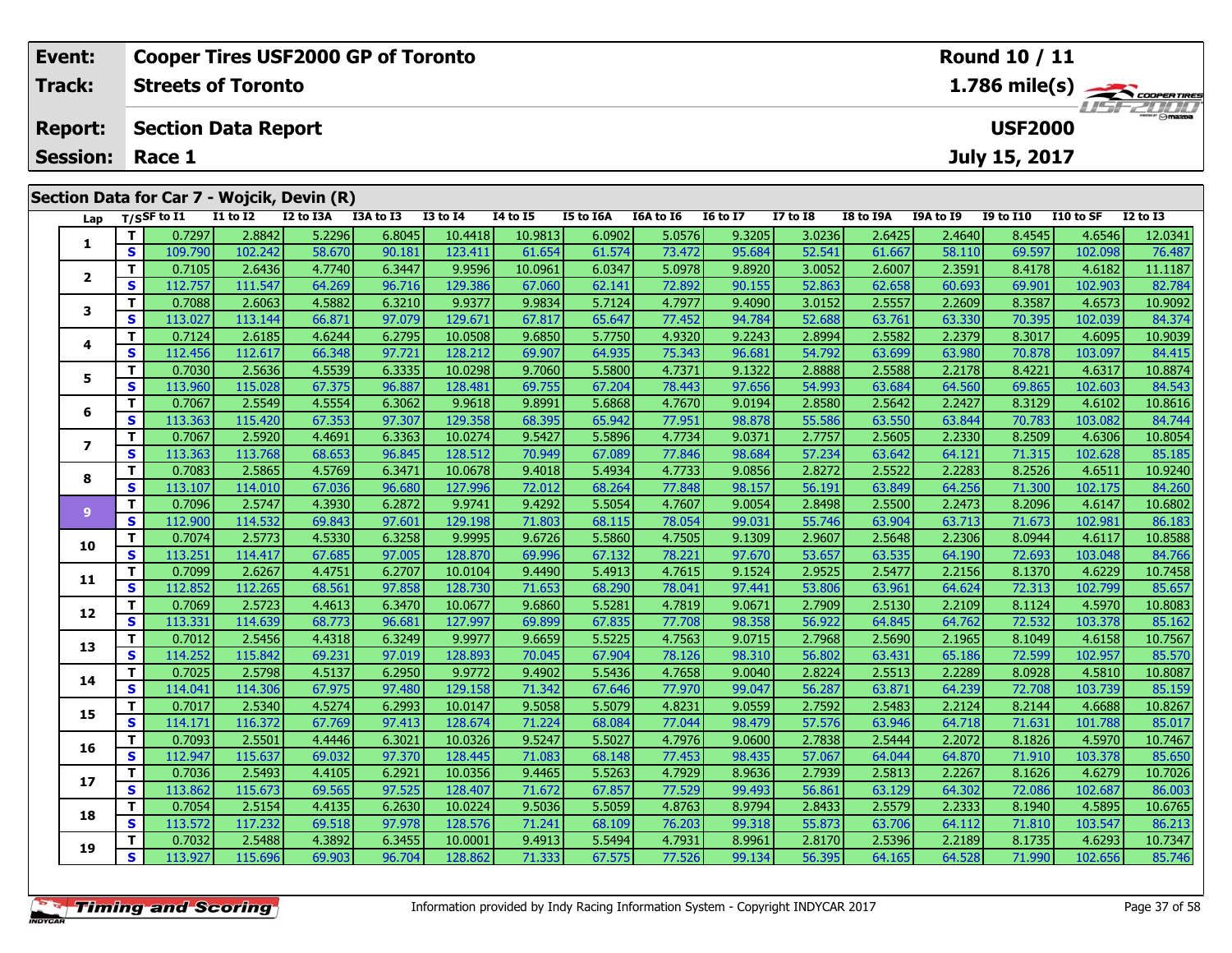| Event:                                     | <b>Cooper Tires USF2000 GP of Toronto</b> | <b>Round 10 / 11</b>                      |  |  |  |  |  |  |  |  |  |
|--------------------------------------------|-------------------------------------------|-------------------------------------------|--|--|--|--|--|--|--|--|--|
| <b>Track:</b>                              | <b>Streets of Toronto</b>                 | $1.786$ mile(s) $\rightarrow$ COOPERTIRES |  |  |  |  |  |  |  |  |  |
| <b>Report:</b>                             | Section Data Report                       | <b>LISF 2000</b><br><b>USF2000</b>        |  |  |  |  |  |  |  |  |  |
|                                            | <b>Session: Race 1</b><br>July 15, 2017   |                                           |  |  |  |  |  |  |  |  |  |
| Section Data for Car 7 - Wojcik, Devin (R) |                                           |                                           |  |  |  |  |  |  |  |  |  |

|                |              | $T/SI5$ to $I6$ | -- <i>-</i> ------<br><b>I8 to 19</b> | ----- 1.7<br>Lap | PO to I8 |
|----------------|--------------|-----------------|---------------------------------------|------------------|----------|
| Lap            |              |                 |                                       |                  |          |
| 1              | $\mathbf T$  | 11.1478         | 5.1065                                | 78.7786          | 106.2748 |
|                | $\mathbf{s}$ | 66.972          | 59.950                                | 81.616           | 52.069   |
| $\mathbf{2}$   | T            | 11.1325         | 4.9598                                | 76.5540          |          |
|                | <b>S</b>     | 67.064          | 61.724                                | 83.988           |          |
| $\mathbf{3}$   | Т            | 10.5101         | 4.8166                                | 74.9123          |          |
|                | $\mathbf{s}$ | 71.036          | 63.559                                | 85.828           |          |
| 4              | Т            | 10.7070         | 4.7961                                | 74.5086          |          |
|                | $\mathbf{s}$ | 69.729          | 63.830                                | 86.293           |          |
| 5              | $\mathbf T$  | 10.3171         | 4.7766                                | 74.0583          |          |
|                | $\mathbf{s}$ | 72.364          | 64.091                                | 86.818           |          |
| 6              | Т            | 10.4538         | 4.8069                                | 74.0453          |          |
|                | <b>S</b>     | 71.418          | 63.687                                | 86.833           |          |
| $\overline{z}$ | $\mathbf T$  | 10.3630         | 4.7935                                | 73.5250          |          |
|                | $\mathbf{s}$ | 72.044          | 63.865                                | 87.448           |          |
|                | $\mathbf T$  | 10.2667         | 4.7805                                | 73.5521          |          |
| 8              | <b>S</b>     | 72.720          | 64.039                                | 87.416           |          |
|                | $\mathbf{T}$ | 10.2661         | 4.7973                                | 73.1107          |          |
| 9              | <b>S</b>     | 72.724          | 63.814                                | 87.943           |          |
|                | T.           | 10.3365         | 4.7954                                | 73.7452          |          |
| 10             | <b>S</b>     | 72.229          | 63.840                                | 87.187           |          |
|                | $\mathbf T$  | 10.2528         | 4.7633                                | 73.4227          |          |
| 11             | $\mathbf{s}$ | 72.818          | 64.270                                | 87.570           |          |
|                | T            | 10.3100         | 4.7239                                | 73.4425          |          |
| 12             | <b>S</b>     | 72.414          | 64.806                                | 87.546           |          |
|                | $\mathbf T$  | 10.2788         | 4.7655                                | 73.3004          |          |
| 13             | <b>S</b>     | 72.634          | 64.240                                | 87.716           |          |
|                | T            | 10.3094         | 4.7802                                | 73.1482          |          |
| 14             | <b>S</b>     | 72.418          | 64.043                                | 87.898           |          |
|                | Т            | 10.3310         | 4.7607                                | 73.3729          |          |
| 15             | S            | 72.267          | 64.305                                | 87.629           |          |
|                | т            | 10.3003         | 4.7516                                | 73.2387          |          |
| 16             | <b>S</b>     | 72.482          | 64.428                                | 87.790           |          |
|                | $\mathbf{T}$ | 10.3192         | 4.8080                                | 73.1128          |          |
| 17             | S            | 72.350          | 63.672                                | 87.941           |          |
|                |              |                 |                                       |                  |          |
| 18             | T.           | 10.3822         | 4.7912                                | 73.2029          |          |
|                | $\mathbf{s}$ | 71.911          | 63.896                                | 87.833           |          |
| 19             | T            | 10.3425         | 4.7585                                | 73.1950          |          |
|                | S.           | 72.187          | 64.335                                | 87.842           |          |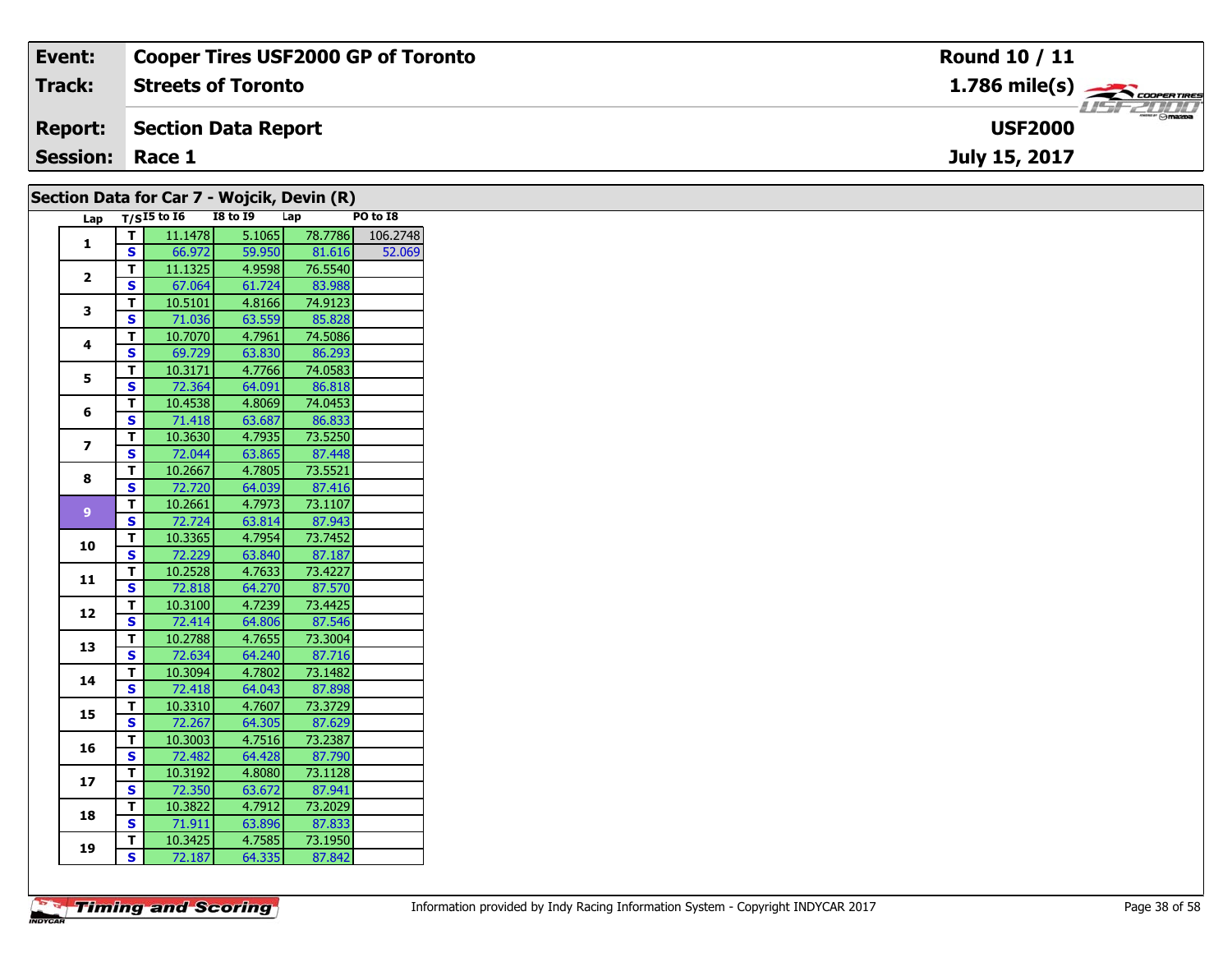| Event:                                  |    |                            |                 | <b>Cooper Tires USF2000 GP of Toronto</b>  |           |                 | <b>Round 10 / 11</b> |                  |           |                 |                 |                  |                  |                  |           |                                         |
|-----------------------------------------|----|----------------------------|-----------------|--------------------------------------------|-----------|-----------------|----------------------|------------------|-----------|-----------------|-----------------|------------------|------------------|------------------|-----------|-----------------------------------------|
| Track:                                  |    | <b>Streets of Toronto</b>  |                 |                                            |           |                 |                      |                  |           |                 |                 |                  |                  |                  |           | $1.786$ mile(s) $\rightarrow$ Coorgange |
| <b>Report:</b>                          |    | <b>Section Data Report</b> |                 |                                            |           |                 |                      |                  |           |                 |                 |                  |                  | <b>USF2000</b>   |           | <b>HSFZUID</b>                          |
| <b>Session: Race 1</b><br>July 15, 2017 |    |                            |                 |                                            |           |                 |                      |                  |           |                 |                 |                  |                  |                  |           |                                         |
|                                         |    |                            |                 | Section Data for Car 7 - Wojcik, Devin (R) |           |                 |                      |                  |           |                 |                 |                  |                  |                  |           |                                         |
| Lap                                     |    | T/SSF to I1                | <b>I1 to I2</b> | I2 to I3A                                  | I3A to I3 | <b>I3 to I4</b> | <b>I4 to I5</b>      | <b>I5 to I6A</b> | I6A to I6 | <b>I6 to I7</b> | <b>I7 to I8</b> | <b>I8 to I9A</b> | <b>I9A to I9</b> | <b>I9 to I10</b> | I10 to SF | $I2$ to $I3$                            |
| 20                                      |    | 0.7050                     | 2.5417          | 4.5103                                     | 6.4638    | 10.1851         | 9.5778               | 5.5308           | 4.7517    | 9.1967          | 2.8286          | 2.5377           | 2.1926           | 8.0786           | 4.6037    | 10.9741                                 |
|                                         | S. | 113.636                    | 116.019         | 68.026                                     | 94.934    | 126.522         | 70.689               | 67.802           | 78.202    | 96.972          | 56.163          | 64.213           | 65.302           | 72.836           | 103.227   | 83.875                                  |
|                                         |    | 0.7072                     | 2.5508          | 4.3926                                     | 6.3803    | 10.1740         | 9.7527               | 5.5982           | 4.7708    | 9.0490          | 2.7810          | 2.5575           | 2.2099           | 8.0899           | 4.6237    | 10.7729                                 |
| 21                                      |    | 113.283                    | 115.605         | 69.849                                     | 96.177    | 126.660         | 69.421               | 66.986           | 77.889    | 98.554          | 57.125          | 63.716           | 64.791           | 72.734           | 102.781   | 85.442                                  |

2 T 0.7096 2.5933 4.4679 6.4341 10.1949 9.4625 5.5109 4.7584 9.0357 2.7223 2.5187 2.2059 8.0519 4.6273 10.9020<br>2 S 112.900 113.711 68.672 95.373 126.400 71.550 68.047 78.092 98.699 58.356 64.698 64.909 73.077 102.701 84.43

**<sup>T</sup>** 0.7131 2.5596 4.4125 6.3869 10.1721 9.5508 5.5165 4.7645 9.9549 2.9459 2.6209 2.2878 8.5675 4.7197 10.7994 **<sup>S</sup>** 112.346 115.208 69.534 96.077 126.683 70.889 67.978 77.992 89.586 53.927 62.175 62.585 68.679 100.690 85.232

4 T 0.7172 2.6494 4.8364 6.5103 10.2711 9.9574 5.6186 4.8500 9.0604 2.8216 2.5956 2.1875 8.2993 4.7014 11.3467<br>S 111.703 111.303 63.439 94.256 125.462 67.994 66.743 76.617 98.430 56.303 62.781 65.455 70.899 101.082 81.121

5 T 0.7164 2.6077 4.7287 6.5231 10.2328 9.9189 5.6298 4.8351 9.0149 2.8199 2.5626 2.2737 8.5303 4.7444 11.2518<br>5 S 111.828 113.083 64.884 94.071 125.932 68.258 66.610 76.853 98.927 56.337 63.590 62.973 68.979 100.166 81.80

**<sup>T</sup>** 0.7598 3.2272 5.3217 7.8346 13.8964 13.1563 **<sup>S</sup>** 105.440 91.375 57.654 78.324 92.732 69.963

**22**

**23**

**24**

**25**

**26**

85.232

 $\frac{81.805}{13.1563}$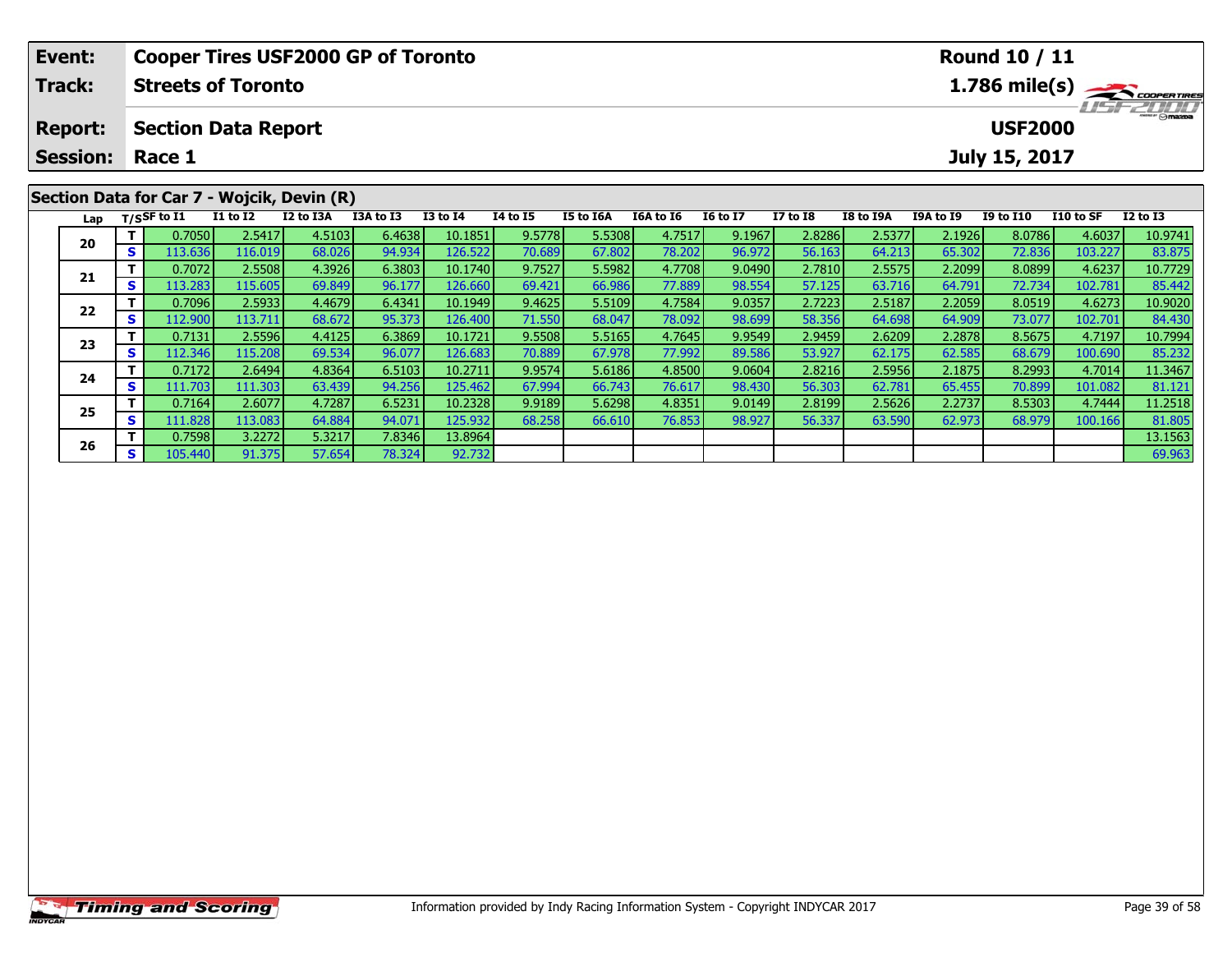| Event:                                     | <b>Cooper Tires USF2000 GP of Toronto</b> | Round 10 / 11                                           |  |  |  |  |  |  |  |
|--------------------------------------------|-------------------------------------------|---------------------------------------------------------|--|--|--|--|--|--|--|
| Track:                                     | <b>Streets of Toronto</b>                 | $1.786$ mile(s) $\overbrace{\hspace{2cm}}$ coorer TIRES |  |  |  |  |  |  |  |
| <b>Report:</b>                             | Section Data Report                       | LISFELINI<br><b>USF2000</b>                             |  |  |  |  |  |  |  |
| <b>Session: Race 1</b>                     |                                           | July 15, 2017                                           |  |  |  |  |  |  |  |
| Section Data for Car 7 - Wojcik, Devin (R) |                                           |                                                         |  |  |  |  |  |  |  |

| Lap |   | $T/SI5$ to $I6$ | <b>I8 to 19</b> | Lap     | PO to I8 |
|-----|---|-----------------|-----------------|---------|----------|
| 20  | т | 10.2825         | 4.7303          | 73.7041 |          |
|     | S | 72.608          | 64.718          | 87.235  |          |
| 21  | т | 10.3690         | 4.7674          | 73.6376 |          |
|     | s | 72.002          | 64.215          | 87.314  |          |
| 22  | т | 10.2693         | 4.7246          | 73.2934 |          |
|     | S | 72.701          | 64.796          | 87.724  |          |
| 23  | т | 10.2810         | 4.9087          | 75.1727 |          |
|     | s | 72.619          | 62.366          | 85.531  |          |
| 24  | т | 10.4686         | 4.7831          | 75.0762 |          |
|     | S | 71.317          | 64.004          | 85.641  |          |
| 25  | т | 10.4649         | 4.8363          | 75.1383 |          |
|     | S | 71.342          | 63.300          | 85.570  |          |
| 26  | т |                 |                 |         |          |
|     | S |                 |                 |         |          |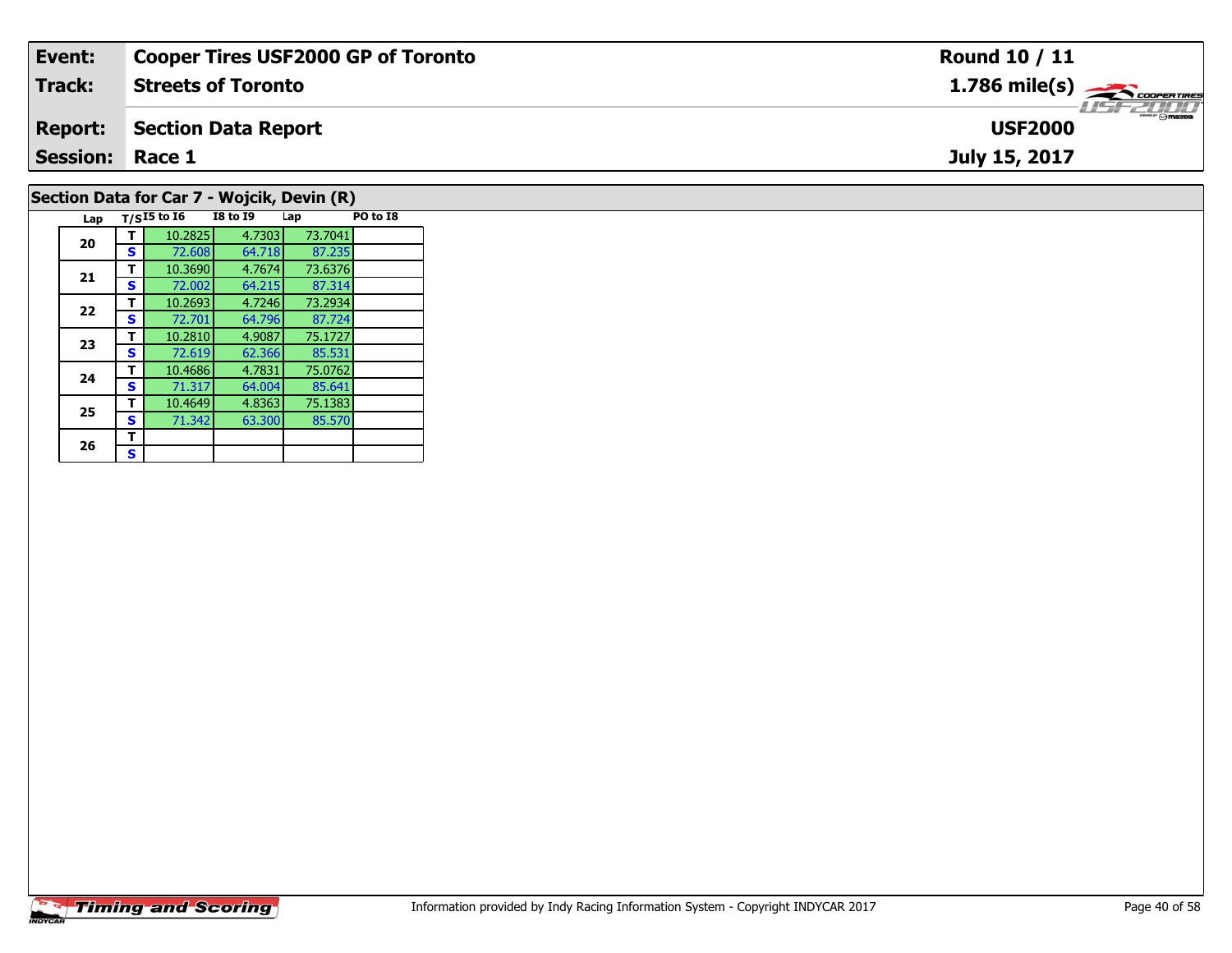| Event:          |                            | <b>Cooper Tires USF2000 GP of Toronto</b>    |          |           |           |              |                 |           | Round 10 / 11 |                 |                 |                                            |           |                  |           |                                         |  |  |
|-----------------|----------------------------|----------------------------------------------|----------|-----------|-----------|--------------|-----------------|-----------|---------------|-----------------|-----------------|--------------------------------------------|-----------|------------------|-----------|-----------------------------------------|--|--|
| <b>Track:</b>   |                            | <b>Streets of Toronto</b>                    |          |           |           |              |                 |           |               |                 |                 | $1.786$ mile(s) $\rightarrow$ COOPER TIRES |           |                  |           |                                         |  |  |
| <b>Report:</b>  | <b>Section Data Report</b> |                                              |          |           |           |              |                 |           |               |                 |                 |                                            |           |                  |           | <i><b>ISFZDDD</b></i><br><b>USF2000</b> |  |  |
| <b>Session:</b> |                            | Race 1<br>July 15, 2017                      |          |           |           |              |                 |           |               |                 |                 |                                            |           |                  |           |                                         |  |  |
|                 |                            | Section Data for Car 79 - Malukas, David (R) |          |           |           |              |                 |           |               |                 |                 |                                            |           |                  |           |                                         |  |  |
| Lap             |                            | T/SSF to $\overline{11}$                     | I1 to I2 | I2 to I3A | I3A to I3 | $I3$ to $I4$ | <b>I4 to I5</b> | I5 to I6A | I6A to I6     | <b>16 to 17</b> | <b>I7 to I8</b> | I8 to I9A                                  | I9A to I9 | <b>I9 to I10</b> | I10 to SF | $I2$ to $I3$                            |  |  |
|                 |                            | 0.7338                                       | 2.7954   | 5.3016    | 6.4745    | 9.9402       | 10.4044         | 5.9962    | 4.9422        | 9.3610          | 3.3013          | 2.8113                                     | 2.5049    | 8.3353           | 4.6112    | 11.7761                                 |  |  |
|                 | S.                         | 109.176                                      | 105.490  | 57.873    | 94.777    | 129.639      | 65.073          | 62.540    | 75.187        | 95.270          | 48.122          | 57.964                                     | 57.161    | 70.592           | 103.059   | 78.163                                  |  |  |
|                 |                            | 0.7036                                       | 2.6093   | 4.7112    | 6.2667    | 9.8451       | 10.4066         | 5.6789    | 4.7595        | 9.1957          | 2.9689          | 2.5653                                     | 2.3516    | 8.1285           | 4.5547    | 10.9779                                 |  |  |
|                 | S.                         | 113.862                                      | 113.014  | 65.125    | 97.920    | 130.891      | 65.059          | 66.034    | 78.074        | 96.982          | 53.509          | 63.523                                     | 60.887    | 72.388           | 104.338   | 83.846                                  |  |  |
|                 |                            | 0.6983                                       | 2.5172   | 4.5061    | 6.2539    | 9.8529       | 9.9896          | 5.6475    | 4.7297        | 9.0622          | 2.9197          | 2.6086                                     | 2.3358    | 8.0625           | 4.5356    | 10.7600                                 |  |  |
| 3               | S.                         | 114.727                                      | 117.149  | 68.090    | 98.121    | 130.788      | 67.775          | 66.401    | 78.565        | 98.411          | 54.411          | 62.468                                     | 61.299    | 72.981           | 104.777   | 85.544                                  |  |  |
|                 |                            | 0.7013                                       | 2.5366   | 4.5660    | 6.2980    | 10.0125      | 9.5179          | 5.5490    | 4.6926        | 8.9922          | 2.9466          | 2.5067                                     | 2.2017    | 7.9643           | 4.5094    | 10.8640                                 |  |  |

|   |    | 0.6983  | 2.5172  | 4.5061 | 6.2539 | 9.8529  | 9.9896 | 5.6475 | 4.7297 | 9.0622  | 2.9197 | 2.6086 | 2.3358 | 8.0625 | 4.5356  | 10.7600 |
|---|----|---------|---------|--------|--------|---------|--------|--------|--------|---------|--------|--------|--------|--------|---------|---------|
|   | S. | 114.727 | 117.149 | 68.090 | 98.121 | 130.788 | 67.775 | 66.401 | 78.565 | 98.411  | 54.411 | 62.468 | 61.299 | 72.981 | 104.777 | 85.544  |
|   |    | 0.7013  | 2.5366  | 4.5660 | 6.2980 | 10.0125 | 9.5179 | 5.5490 | 4.6926 | 8.9922  | 2.9466 | 2.5067 | 2.2017 | 7.9643 | 4.5094  | 10.8640 |
|   | S. | 114.236 | 116.253 | 67.196 | 97.434 | 128.703 | 71.134 | 67.580 | 79.187 | 99.177  | 53.914 | 65.008 | 65.032 | 73.881 | 105.386 | 84.725  |
| 5 |    | 0.6955  | 2.5080  | 4.5437 | 6.2632 | 9.9329  | 9.4409 | 5.5455 | 4.7124 | 8.9297  | 2.9363 | 2.4968 | 2.1815 | 7.9271 | 4.5165  | 10.8069 |
|   | S. | 115.189 | 117.578 | 67.526 | 97.975 | 129.734 | 71.714 | 67.622 | 78.854 | 99.871  | 54.103 | 65.265 | 65.635 | 74.228 | 105.220 | 85.173  |
| 6 |    | 0.6945  | 2.4840  | 4.5373 | 6.3002 | 9.9494  | 9.4505 | 5.5383 | 4.6923 | 8.9768  | 2.8601 | 2.4626 | 2.2085 | 8.0271 | 4.5265  | 10.8375 |
|   | S  | 115.354 | 118.714 | 67.621 | 97.400 | 129.519 | 71.641 | 67.710 | 79.192 | 99.347  | 55.545 | 66.172 | 64.832 | 73.303 | 104.988 | 84.932  |
|   |    | 0.6939  | 2.5244  | 4.5172 | 6.2378 | 9.9051  | 9.4395 | 5.4824 | 4.6784 | 8.9101  | 2.8405 | 2.4772 | 2.2126 | 8.0001 | 4.5179  | 10.7550 |
|   | S. | 115.454 | 116.814 | 67.922 | 98.374 | 130.098 | 71.725 | 68.401 | 79.427 | 100.091 | 55.928 | 65.782 | 64.712 | 73.550 | 105.188 | 85.584  |
| 8 |    | 0.6931  | 2.5055  | 4.4809 | 6.2165 | 9.8552  | 9.4914 | 5.5239 | 4.7664 | 9.1195  | 3.0599 | 2.5365 | 2.1993 | 8.0410 | 4.5356  | 10.6974 |
|   | S. | 115.587 | 117.696 | 68.472 | 98.711 | 130.757 | 71.333 | 67.887 | 77.960 | 97.792  | 51.918 | 64.244 | 65.103 | 73.176 | 104.777 | 86.045  |
|   |    | 0.6984  | 2.5078  | 4.4763 | 6.2296 | 9.9962  | 9.3513 | 5.4414 | 4.6584 | 8.8330  | 2.7632 | 2.4593 | 2.1988 | 7.8907 | 4.5254  | 10.7059 |
|   | s  | 114.710 | 117.588 | 68.543 | 98.503 | 128.913 | 72.401 | 68.916 | 79.768 | 100.964 | 57.493 | 66.261 | 65.118 | 74.570 | 105.013 | 85.976  |
| 0 |    | 0.6985  | 2.5312  | 4.4697 | 6.2620 | 9.9910  | 9.2002 | 5.4069 | 4.7356 | 12.5374 | 4.8630 |        |        |        |         | 10.7317 |
|   | S. | 114.694 | 116.501 | 68.644 | 97.994 | 128.980 | 73.590 | 69.356 | 78.468 | 71.133  | 32.668 |        |        |        |         | 85.770  |
|   |    |         |         |        |        |         |        |        |        |         |        |        |        |        |         |         |

**4**

**5**

**6**

**7**

**8**

**9**

**10**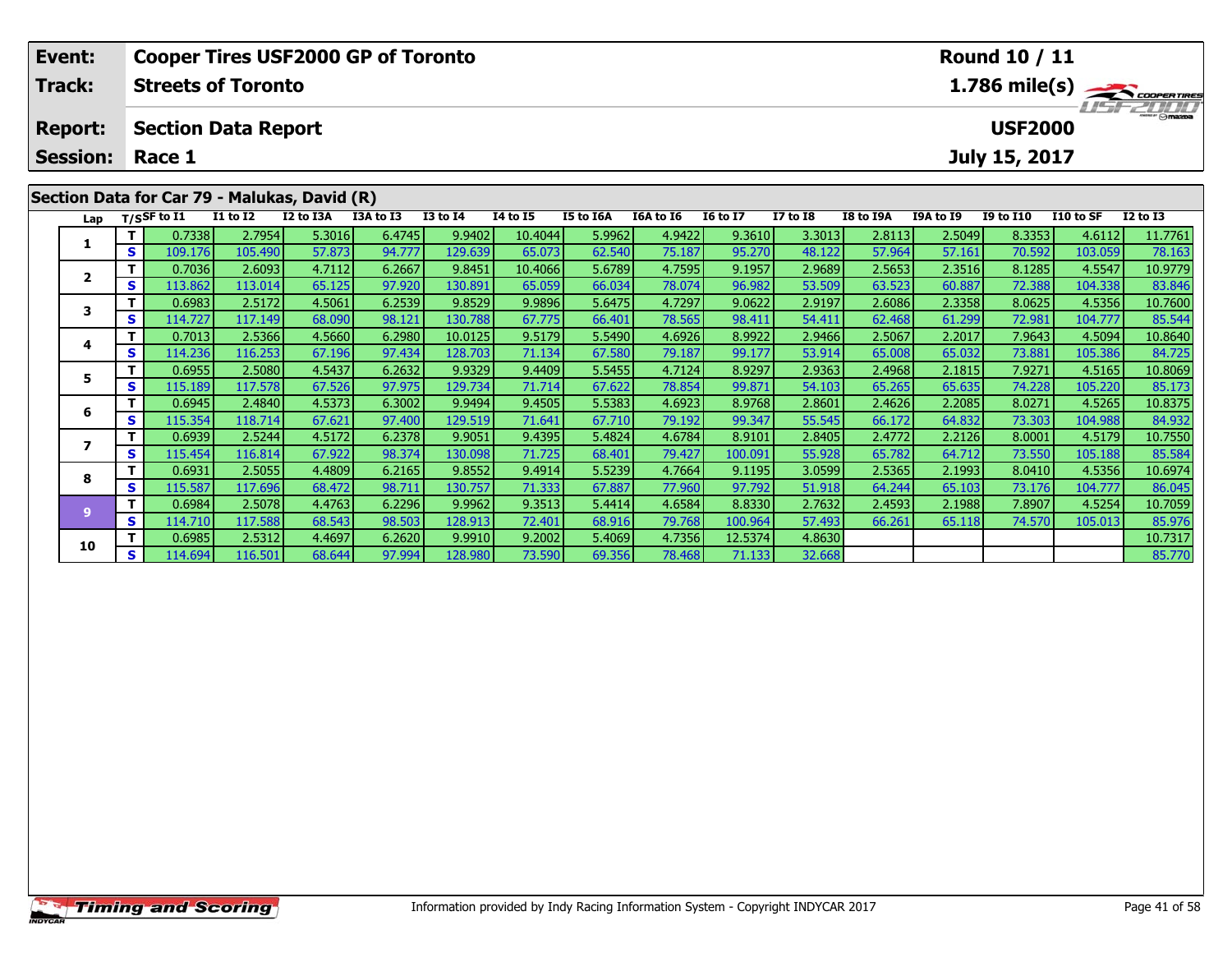| Event:                 | <b>Cooper Tires USF2000 GP of Toronto</b> | Round 10 / 11                |
|------------------------|-------------------------------------------|------------------------------|
| Track:                 | <b>Streets of Toronto</b>                 | $1.786$ mile(s) $\leftarrow$ |
| <b>Report:</b>         | Section Data Report                       | LISF 2000<br><b>USF2000</b>  |
| <b>Session: Race 1</b> |                                           | July 15, 2017                |
|                        |                                           |                              |

### **Section Data for Car 79 - Malukas, David (R)**

|  | Lap                     |   | $T/SI5$ to $I6$ | <b>I8 to 19</b> | Lap     | PO to I8 | <b>SF to PI</b> |
|--|-------------------------|---|-----------------|-----------------|---------|----------|-----------------|
|  | 1                       | т | 10.9384         | 5.3162          | 77.5133 | 109.2402 |                 |
|  |                         | S | 68.254          | 57.586          | 82.948  | 50.656   |                 |
|  | $\overline{\mathbf{2}}$ | т | 10.4384         | 4.9169          | 74.7456 |          |                 |
|  |                         | S | 71.524          | 62.262          | 86.020  |          |                 |
|  | 3                       | т | 10.3772         | 4.9444          | 73.7196 |          |                 |
|  |                         | S | 71.945          | 61.916          | 87.217  |          |                 |
|  | 4                       | т | 10.2416         | 4.7084          | 72.9948 |          |                 |
|  |                         | S | 72.898          | 65.019          | 88.083  |          |                 |
|  |                         | т | 10.2579         | 4.6783          | 72.6300 |          |                 |
|  | 5                       | S | 72.782          | 65.438          | 88.525  |          |                 |
|  | 6                       | т | 10.2306         | 4.6711          | 72.7081 |          |                 |
|  |                         | S | 72.976          | 65.538          | 88.430  |          |                 |
|  | 7                       | т | 10.1608         | 4.6898          | 72.4371 |          |                 |
|  |                         | S | 73.478          | 65.277          | 88.761  |          |                 |
|  | 8                       | т | 10.2903         | 4.7358          | 73.0247 |          |                 |
|  |                         | S | 72.553          | 64.643          | 88.047  |          |                 |
|  | $\overline{9}$<br>10    | т | 10.0998         | 4.6581          | 72.0298 |          |                 |
|  |                         | S | 73.921          | 65.721          | 89.263  |          |                 |
|  |                         | т | 10.1425         |                 |         |          | 66.5776         |
|  |                         | S | 73.610          |                 |         |          | 78.425          |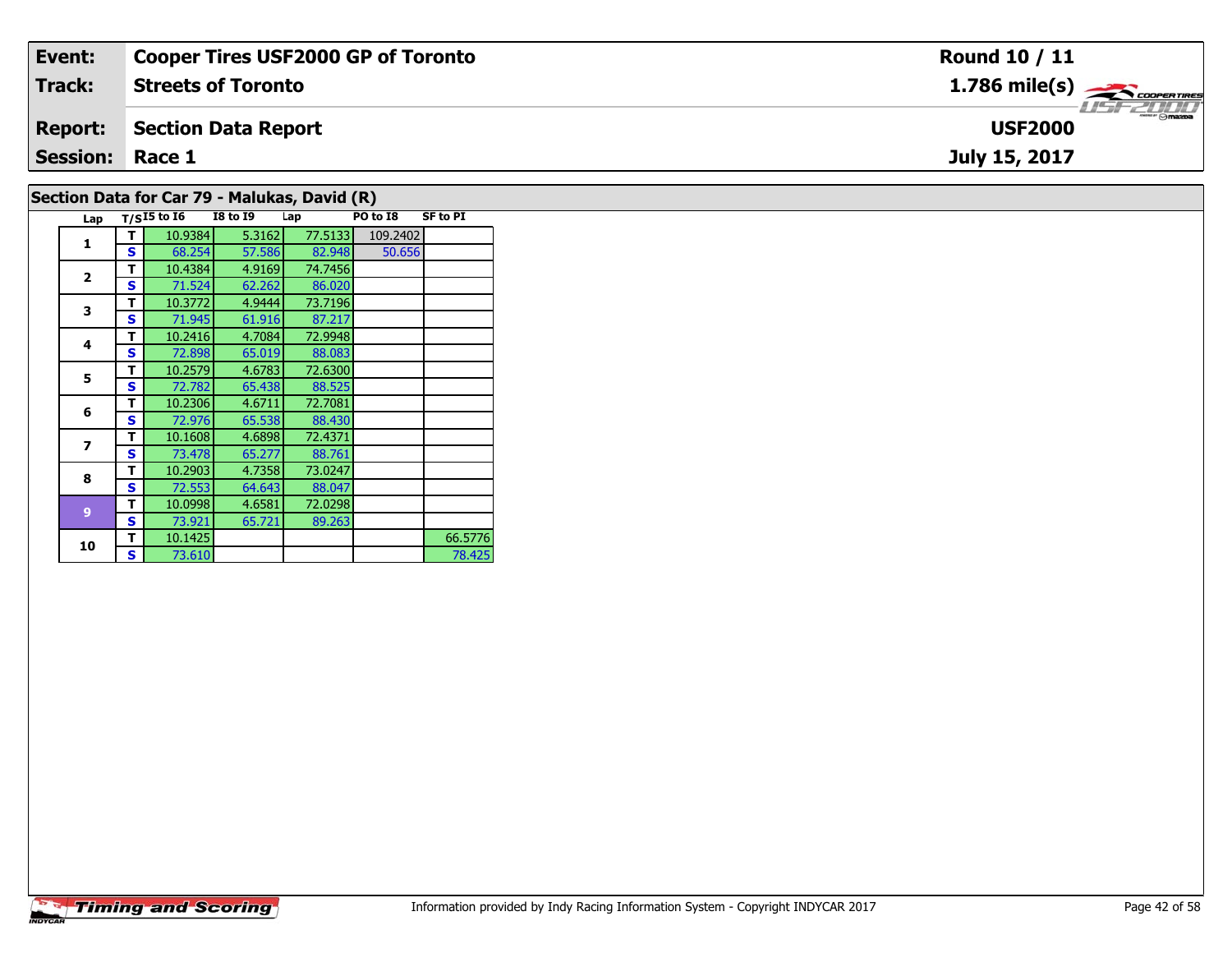|                                                                | Event:          |                                                                                            |                    | <b>Cooper Tires USF2000 GP of Toronto</b>  |                 |                                       |                 |                     | Round 10 / 11 |                         |                                                     |                    |                      |                       |               |                                                                                            |                  |
|----------------------------------------------------------------|-----------------|--------------------------------------------------------------------------------------------|--------------------|--------------------------------------------|-----------------|---------------------------------------|-----------------|---------------------|---------------|-------------------------|-----------------------------------------------------|--------------------|----------------------|-----------------------|---------------|--------------------------------------------------------------------------------------------|------------------|
|                                                                | <b>Track:</b>   | $1.786$ mile(s) $\rightarrow$ Coorentines<br><b>Streets of Toronto</b><br><b>LIST 2000</b> |                    |                                            |                 |                                       |                 |                     |               |                         |                                                     |                    |                      |                       |               |                                                                                            |                  |
| <b>USF2000</b><br><b>Section Data Report</b><br><b>Report:</b> |                 |                                                                                            |                    |                                            |                 |                                       |                 |                     |               |                         |                                                     |                    |                      |                       |               |                                                                                            |                  |
|                                                                | <b>Session:</b> |                                                                                            | Race 1             |                                            |                 |                                       |                 |                     |               |                         |                                                     |                    |                      |                       | July 15, 2017 |                                                                                            |                  |
|                                                                |                 |                                                                                            |                    | Section Data for Car 80 - Megennis, Robert |                 |                                       |                 |                     |               |                         |                                                     |                    |                      |                       |               |                                                                                            |                  |
|                                                                |                 |                                                                                            | Lap $T/S$ SF to I1 | <b>I1 to I2</b>                            | I2 to I3A       | I3A to I3                             | <b>I3 to I4</b> | <b>I4 to I5</b>     | I5 to I6A     | I6A to I6               | <b>16 to 17</b>                                     | <b>I7 to I8</b>    | I8 to I9A            | <b>I9A to I9</b>      | I9 to I10     | I10 to SF                                                                                  | <b>I2 to I3</b>  |
|                                                                |                 |                                                                                            | 0.73551            | 2.8105                                     | 5.5041<br>----- | 7.0203<br>$\sim$ $\sim$ $\sim$ $\sim$ | 10.4146         | 9.9864<br>$- - - -$ | 5.8025        | 5.0366<br>$\sim$ $\sim$ | 9.4484<br>$\sim$ $\sim$ $\sim$ $\sim$ $\sim$ $\sim$ | 3.1586<br>$-0.001$ | 2.7446<br>$-2 - - -$ | 2.5634<br>$- - - - -$ | 8.4112        | 4.7031<br>$\begin{array}{c} \n\bullet \bullet \bullet \bullet \bullet \bullet \end{array}$ | 12.5244<br>$-22$ |

|                | T. | 0.7355  | 2.8105  | 5.5041 | 7.0203 | 10.4146 | 9.9864 | 5.8025 | 5.0366 | 9.4484  | 3.1586 | 2.7446 | 2.5634 | 8.4112 | 4.7031  | 12.5244 |
|----------------|----|---------|---------|--------|--------|---------|--------|--------|--------|---------|--------|--------|--------|--------|---------|---------|
| 1              | S  | 108.924 | 104.923 | 55.744 | 87.409 | 123.734 | 67.797 | 64.627 | 73.778 | 94.388  | 50.296 | 59.373 | 55.856 | 69.955 | 101.046 | 73.493  |
| $\overline{2}$ | T. | 0.7155  | 2.6462  | 4.6430 | 6.3296 | 10.0245 | 9.8549 | 6.2402 | 4.9589 | 9.1799  | 2.9987 | 2.6514 | 2.3308 | 8.2147 | 4.6471  | 10.9726 |
|                | S  | 111.969 | 111.438 | 66.082 | 96.947 | 128.549 | 68.701 | 60.094 | 74.934 | 97.149  | 52,978 | 61.460 | 61.430 | 71.629 | 102.263 | 83.887  |
| 3              | T. | 0.7099  | 2.6158  | 4.6219 | 6.3186 | 10.0810 | 9.5513 | 5.5643 | 4.8163 | 9.1171  | 2.8438 | 2.6817 | 2.3727 | 8.2120 | 4.6672  | 10.9405 |
|                | S  | 112.852 | 112.733 | 66.384 | 97.116 | 127.828 | 70.885 | 67.394 | 77.153 | 97.818  | 55.863 | 60.765 | 60.346 | 71.652 | 101.823 | 84.133  |
| 4              | T. | 0.7122  | 2.6183  | 4.5951 | 6.3183 | 10.1065 | 9.4341 | 5.5170 | 4.7943 | 9.1003  | 2.8596 | 2.6162 | 2.3615 | 8.0778 | 4.5960  | 10.9134 |
|                | S  | 112.488 | 112.625 | 66.771 | 97.120 | 127.506 | 71.766 | 67.972 | 77.507 | 97.999  | 55.554 | 62.287 | 60.632 | 72.843 | 103.400 | 84.342  |
| 5              | T. | 0.7029  | 2.5875  | 4.5453 | 6.2661 | 10.0046 | 9.5766 | 5.6819 | 4.7807 | 8.9770  | 2.8467 | 2.5654 | 2.3186 | 8.1857 | 4.6163  | 10.8114 |
|                | S  | 113.976 | 113.966 | 67.502 | 97.930 | 128.804 | 70.698 | 65.999 | 77.727 | 99.345  | 55.806 | 63.520 | 61.754 | 71.883 | 102.945 | 85.137  |
| 6              | T. | 0.7025  | 2.6091  | 4.5904 | 6.3343 | 10.0376 | 9.6080 | 5.5709 | 4.7549 | 8.9354  | 2.7814 | 2.5552 | 2.2479 | 8.1359 | 4.6097  | 10.9247 |
|                | S  | 114.041 | 113.022 | 66.839 | 96.875 | 128.381 | 70.467 | 67.314 | 78.149 | 99.807  | 57.116 | 63.774 | 63.696 | 72.323 | 103.093 | 84.254  |
| $\overline{ }$ | T. | 0.7034  | 2.5903  | 4.5424 | 6.3852 | 10.1452 | 9.5504 | 5.5408 | 4.9902 | 9.0731  | 2.8169 | 2.5456 | 2.2700 | 8.0398 | 4.6096  | 10.9276 |
|                | S  | 113.895 | 113.843 | 67.545 | 96.103 | 127.019 | 70.892 | 67.680 | 74.464 | 98.293  | 56.397 | 64.014 | 63.076 | 73.187 | 103.095 | 84.232  |
| 8              | T. | 0.7009  | 2.5589  | 4.5791 | 6.3004 | 10.0675 | 9.9356 | 5.8414 | 4.8838 | 9.0745  | 2.7928 | 2.5616 | 2.2334 | 7.9823 | 4.5746  | 10.8795 |
|                | S  | 114.301 | 115.240 | 67.004 | 97.396 | 128.000 | 68.143 | 64.197 | 76.086 | 98.277  | 56.883 | 63.614 | 64.109 | 73.714 | 103.884 | 84.604  |
| 9              | T. | 0.6992  | 2.5379  | 4.5740 | 6.2914 | 9.9658  | 9.4802 | 5.4978 | 4.7517 | 8.9600  | 2.7668 | 2.5356 | 2.2262 | 8.0316 | 4.5828  | 10.8654 |
|                | S  | 114.579 | 116.193 | 67.079 | 97.536 | 129.306 | 71.417 | 68.209 | 78.202 | 99.533  | 57.418 | 64.267 | 64.317 | 73.262 | 103.698 | 84.714  |
| 10             | T. | 0.7016  | 2.5141  | 4.4422 | 6.3041 | 10.0353 | 9.4054 | 5.4563 | 4.7930 | 8.9732  | 2.7379 | 2.5563 | 2.2438 | 7.9788 | 4.5708  | 10.7463 |
|                | S  | 114.187 | 117.293 | 69.069 | 97.339 | 128.410 | 71.985 | 68.728 | 77.528 | 99.387  | 58.024 | 63.746 | 63.812 | 73.747 | 103.970 | 85.653  |
| 11             | T. | 0.7029  | 2.5647  | 4.5738 | 6.2935 | 10.0750 | 9.3507 | 5.4961 | 4.7463 | 8.9988  | 2.7393 | 2.5447 | 2.2107 | 8.3604 | 4.8445  | 10.8673 |
|                | S  | 113.976 | 114.979 | 67.082 | 97.503 | 127.904 | 72.406 | 68.230 | 78.291 | 99.104  | 57.994 | 64.037 | 64.768 | 70.380 | 98.096  | 84.699  |
| 12             | T. | 0.7245  | 2.6149  | 4.5717 | 6.2705 | 10.0822 | 9.5039 | 5.4684 | 4.7348 | 8.9156  | 2.7706 | 2.5463 | 2.2028 | 8.0237 | 4.5708  | 10.8422 |
|                | S  | 110.578 | 112.772 | 67.112 | 97.861 | 127.813 | 71.239 | 68.576 | 78.481 | 100.029 | 57.339 | 63.997 | 65.000 | 73.334 | 103.970 | 84.896  |
| 13             | T. | 0.7002  | 2.5713  | 4.6166 | 6.3050 | 10.0200 | 9.4240 | 5.4765 | 4.8323 | 9.1264  | 2.7751 | 2.5095 | 2.2371 | 8.0634 | 4.5981  | 10.9216 |
|                | S  | 114.415 | 114.684 | 66.460 | 97.325 | 128.606 | 71.843 | 68.474 | 76.897 | 97.719  | 57.246 | 64.935 | 64.003 | 72.973 | 103.353 | 84.278  |
| 14             | T. | 0.7058  | 2.5877  | 4.4796 | 6.3119 | 10.1319 | 9.2970 | 5.4175 | 4.7410 | 8.9237  | 2.7434 | 2.5562 | 2.2415 | 8.0293 | 4.6065  | 10.7915 |
|                | S  | 113.508 | 113.957 | 68.492 | 97.219 | 127.186 | 72.824 | 69.220 | 78.378 | 99.938  | 57.908 | 63.749 | 63.878 | 73.283 | 103.165 | 85.294  |
| 15             | T. | 0.7064  | 2.5171  | 4.4524 | 6.2892 | 10.1048 | 9.2271 | 5.5322 | 4.7288 | 8.9449  | 2.8075 | 2.5719 | 2.2443 | 7.9784 | 4.6225  | 10.7416 |
|                | S  | 113.411 | 117.153 | 68.911 | 97.570 | 127.527 | 73.376 | 67.785 | 78.580 | 99.701  | 56.585 | 63.360 | 63.798 | 73.750 | 102.807 | 85.691  |
| 16             | T. | 0.7065  | 2.5255  | 4.4449 | 6.2463 | 10.1062 | 9.1791 | 5.4542 | 4.8295 | 8.9994  | 2.7541 | 2.5384 | 2.2411 | 8.0131 | 4.6101  | 10.6912 |
|                | S  | 113.395 | 116.764 | 69.027 | 98.240 | 127.509 | 73.759 | 68.754 | 76.942 | 99.098  | 57.683 | 64.196 | 63.889 | 73.431 | 103.084 | 86.095  |
| 17             | T. | 0.7041  | 2.5715  | 4.4764 | 6.2195 | 10.1061 | 9.3368 | 5.3597 | 4.6978 | 8.8453  | 2.7105 | 2.5471 | 2.2397 | 7.9559 | 4.5679  | 10.6959 |
|                | S  | 113.782 | 114.675 | 68.541 | 98.663 | 127.511 | 72.514 | 69.967 | 79.099 | 100.824 | 58.610 | 63.977 | 63.929 | 73.959 | 104.036 | 86.057  |
| 18             | T. | 0.7007  | 2.5307  | 4.3990 | 6.2648 | 10.0860 | 9.2197 | 5.3695 | 4.7011 | 8.9124  | 2.6815 | 2.5681 | 2.2590 | 8.0588 | 4.6344  | 10.6638 |
|                | S  | 114.334 | 116.524 | 69.747 | 97.950 | 127.765 | 73.435 | 69.839 | 79.043 | 100.065 | 59.244 | 63.453 | 63.383 | 73.014 | 102.543 | 86.316  |
| 19             | T. | 0.7058  | 2.5754  | 4.4607 | 6.2904 | 10.1134 | 9.2013 | 5.3751 | 4.6852 | 11.1559 | 4.1814 |        |        |        |         | 10.7511 |
|                | S. | 113.508 | 114.501 | 68.783 | 97.551 | 127.419 | 73.581 | 69.766 | 79.312 | 79.941  | 37.993 |        |        |        |         | 85.615  |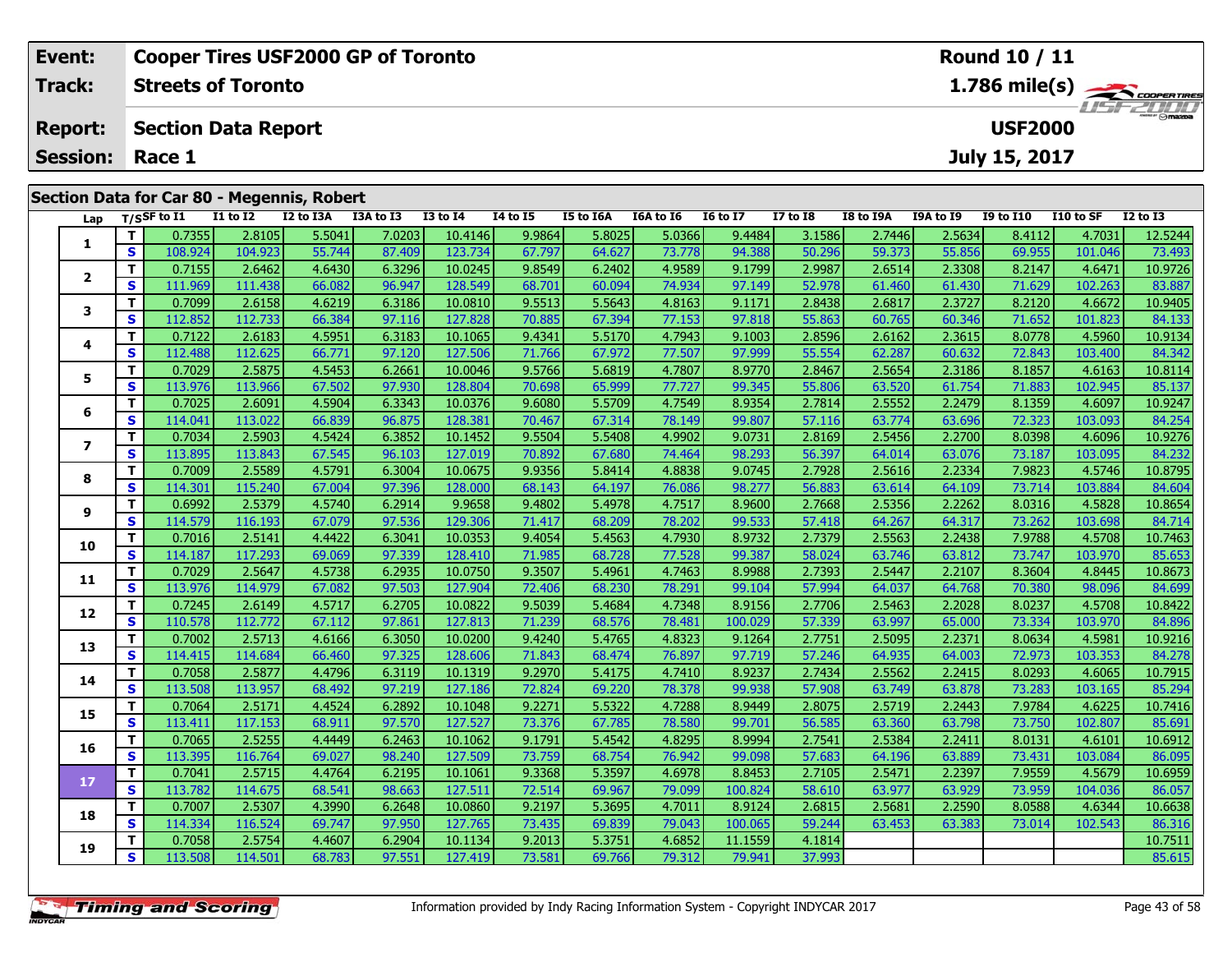| Event:          | <b>Cooper Tires USF2000 GP of Toronto</b> | <b>Round 10 / 11</b>                                                                                                                                                                                                                                                                                                                                                                                                                                                                              |
|-----------------|-------------------------------------------|---------------------------------------------------------------------------------------------------------------------------------------------------------------------------------------------------------------------------------------------------------------------------------------------------------------------------------------------------------------------------------------------------------------------------------------------------------------------------------------------------|
| Track:          | <b>Streets of Toronto</b>                 | $1.786$ mile(s) $\rightarrow$ COOPERTIRES                                                                                                                                                                                                                                                                                                                                                                                                                                                         |
| <b>Report:</b>  | Section Data Report                       | $\overline{\phantom{a}}$ $\overline{\phantom{a}}$ $\overline{\phantom{a}}$ $\overline{\phantom{a}}$ $\overline{\phantom{a}}$ $\overline{\phantom{a}}$ $\overline{\phantom{a}}$ $\overline{\phantom{a}}$ $\overline{\phantom{a}}$ $\overline{\phantom{a}}$ $\overline{\phantom{a}}$ $\overline{\phantom{a}}$ $\overline{\phantom{a}}$ $\overline{\phantom{a}}$ $\overline{\phantom{a}}$ $\overline{\phantom{a}}$ $\overline{\phantom{a}}$ $\overline{\phantom{a}}$ $\overline{\$<br><b>USF2000</b> |
| <b>Session:</b> | Race 1                                    | July 15, 2017                                                                                                                                                                                                                                                                                                                                                                                                                                                                                     |
|                 |                                           |                                                                                                                                                                                                                                                                                                                                                                                                                                                                                                   |

| Section Data for Car 80 - Megennis, Robert |  |  |  |  |
|--------------------------------------------|--|--|--|--|
|--------------------------------------------|--|--|--|--|

| Lap                     |                         | $T/SI5$ to $I6$ | - - <del>-</del> - - - -<br>I8 to 19 | Lap     | PO to I8 | <b>SF to PI</b> |
|-------------------------|-------------------------|-----------------|--------------------------------------|---------|----------|-----------------|
|                         | Т                       | 10.8391         | 5.3080                               | 78.3398 | 108.2757 |                 |
| $\mathbf{1}$            | S                       | 68.879          | 57.675                               | 82.073  | 51.107   |                 |
|                         | т                       | 11.1991         | 4.9822                               | 75.4354 |          |                 |
| $\mathbf{2}$            | S                       | 66.665          | 61.446                               | 85.233  |          |                 |
|                         | T                       | 10.3806         | 5.0544                               | 74.1736 |          |                 |
| 3                       | S                       | 71.922          | 60.568                               | 86.683  |          |                 |
| $\overline{\mathbf{4}}$ | T                       | 10.3113         | 4.9777                               | 73.7072 |          |                 |
|                         | S                       | 72.405          | 61.502                               | 87.232  |          |                 |
| 5                       | T                       | 10.4626         | 4.8840                               | 73.6553 |          |                 |
|                         | $\overline{\mathbf{s}}$ | 71.358          | 62.681                               | 87.293  |          |                 |
| 6                       | T                       | 10.3258         | 4.8031                               | 73.4732 |          |                 |
|                         | S                       | 72.303          | 63.737                               | 87.509  |          |                 |
| $\overline{ }$          | Т                       | 10.5310         | 4.8156                               | 73.8029 |          |                 |
|                         | S                       | 70.895          | 63.572                               | 87.119  |          |                 |
| 8                       | T                       | 10.7252         | 4.7950                               | 74.0868 |          |                 |
|                         | S                       | 69.611          | 63.845                               | 86.785  |          |                 |
| 9                       | T                       | 10.2495         | 4.7618                               | 72.9010 |          |                 |
|                         | S                       | 72.842          | 64.290                               | 88.196  |          |                 |
| 10                      | T                       | 10.2493         | 4.8001                               | 72.7128 |          |                 |
|                         | $\overline{\mathbf{s}}$ | 72.843          | 63.777                               | 88.425  |          |                 |
| 11                      | T                       | 10.2424         | 4.7554                               | 73.5014 |          |                 |
|                         | S                       | 72.892          | 64.377                               | 87.476  |          |                 |
| 12                      | T                       | 10.2032         | 4.7491                               | 73.0007 |          |                 |
|                         | S                       | 73.172          | 64.462                               | 88.076  |          |                 |
| 13                      | т                       | 10.3088         | 4.7466                               | 73.2555 |          |                 |
|                         | S                       | 72.423          | 64.496                               | 87.770  |          |                 |
| 14                      | T                       | 10.1585         | 4.7977                               | 72.7730 |          |                 |
|                         | S                       | 73.494          | 63.809                               | 88.351  |          |                 |
| 15                      | T                       | 10.2610         | 4.8162                               | 72.7275 |          |                 |
|                         | $\overline{\mathbf{s}}$ | 72.760          | 63.564                               | 88.407  |          |                 |
| 16                      | T                       | 10.2837         | 4.7795                               | 72.6484 |          |                 |
|                         | S                       | 72.599          | 64.052                               | 88.503  |          |                 |
| 17                      | T                       | 10.0575         | 4.7868                               | 72.3383 |          |                 |
|                         | S                       | 74.232          | 63.954                               | 88.882  |          |                 |
|                         | T                       | 10.0706         | 4.8271                               | 72.3857 |          |                 |
| 18                      | S                       | 74.136          | 63.420                               | 88.824  |          |                 |
| 19                      | T                       | 10.0603         |                                      |         |          | 63.2233         |
|                         | $\overline{\mathbf{s}}$ | 74.212          |                                      |         |          | 82.586          |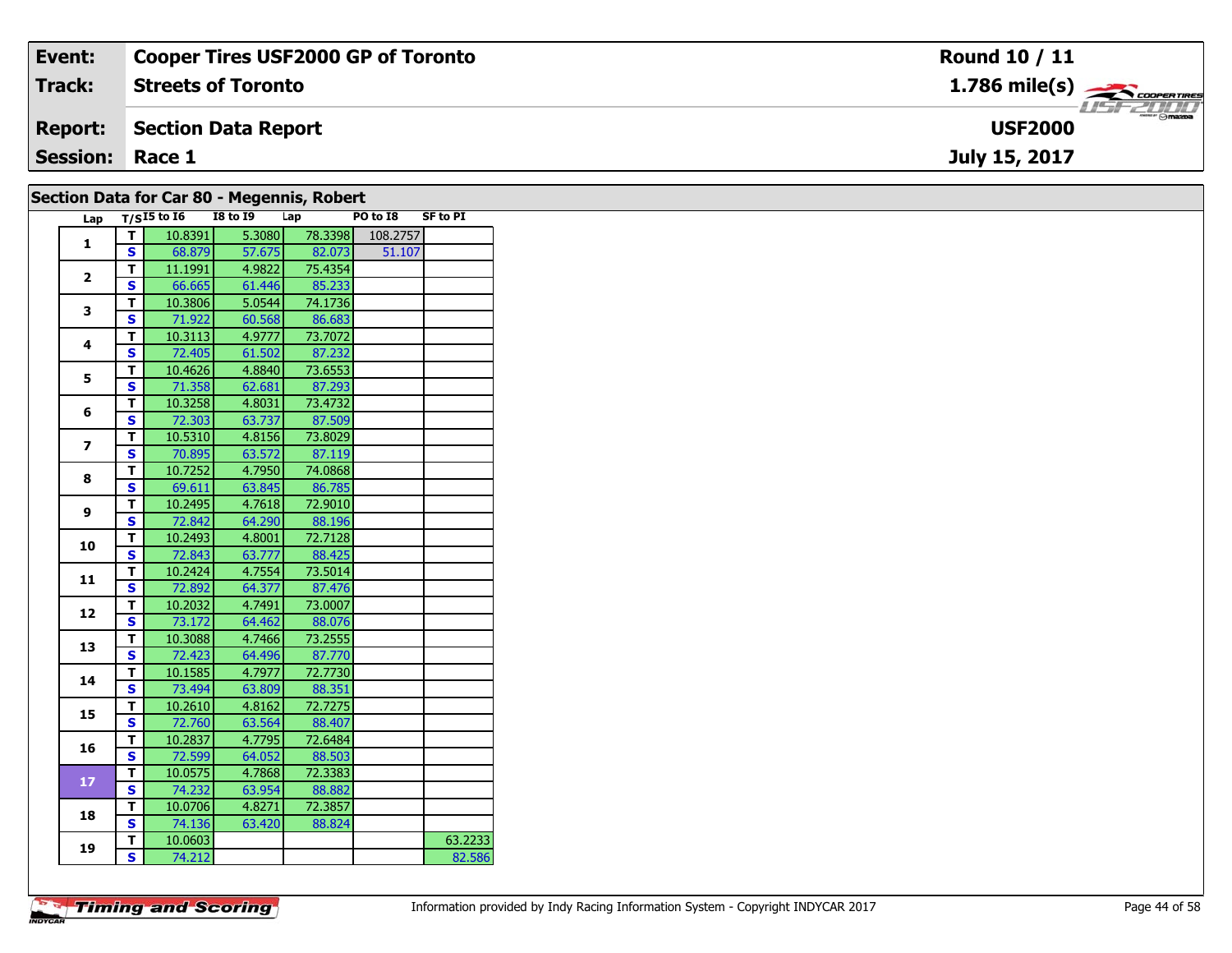| Event:                 | <b>Cooper Tires USF2000 GP of Toronto</b>       |           |           |          |          |           |           |                 |                 |           |                  | <b>Round 10 / 11</b> |            |                                                       |
|------------------------|-------------------------------------------------|-----------|-----------|----------|----------|-----------|-----------|-----------------|-----------------|-----------|------------------|----------------------|------------|-------------------------------------------------------|
| Track:                 | <b>Streets of Toronto</b>                       |           |           |          |          |           |           |                 |                 |           |                  |                      |            | $1.786$ mile(s) $\overbrace{\hspace{2cm}}$ coorgained |
| <b>Report:</b>         | <b>Section Data Report</b>                      |           |           |          |          |           |           | <b>USF2000</b>  |                 |           |                  |                      |            |                                                       |
| <b>Session: Race 1</b> |                                                 |           |           |          |          |           |           |                 |                 |           |                  | July 15, 2017        |            |                                                       |
|                        | Section Data for Car 81 - Frederick, Kaylen (R) |           |           |          |          |           |           |                 |                 |           |                  |                      |            |                                                       |
| Lap                    | I1 to I2<br>$_{\rm T/SSF}$ to I1                | I2 to I3A | I3A to I3 | I3 to I4 | 14 to 15 | I5 to I6A | I6A to I6 | <b>I6 to I7</b> | <b>I7 to I8</b> | I8 to I9A | <b>I9A to I9</b> | I9 to I10            | I 10 to SF | I2 to I3                                              |

| --- | . |         |         |        |          |          |                  |         |                 |        |        |         |        |               |         |         |
|-----|---|---------|---------|--------|----------|----------|------------------|---------|-----------------|--------|--------|---------|--------|---------------|---------|---------|
|     |   | 0.73421 | 2.67261 | 5.2267 | 6.46141  | 10.0010  | 10.3889 <b> </b> | 5.8754V | 5.0283          | 9.3208 | 3.4061 | 2.7523V | .5011  | 8.2820        | 4.6699  | 11.6881 |
|     |   | 109.11  | 110.337 | 58.702 | 94.97(   | 128.851  | 65.170           | 63.825  | 73.900 <b>I</b> | 95.680 | 46.641 | 59.207  | 57.248 | 71.047        | 101.764 | 78.751  |
|     |   | 0.7136  | 2.5957  | 4.6673 | 6.3711   | 10.0978  | 9.8378           | 5.5344  | 4.8036          | 9.2250 | 2.9097 | 2.5705  | 2.3181 | 8.2728        | 4.6165  | 11.0384 |
|     |   |         | .13.606 |        | 96.316 I | 127.616  | 68.821           | 67.758  | 77.357 <b>I</b> | 96.674 | 54.598 | 63.394  | 61.767 | <b>71.126</b> | 102.941 | 83.387  |
|     |   | 0.7073  | 2.5656  | 4.5568 | 6.3360   | 10.0568  | 9.6470           | 5.5464  | 4.7949          | 9.1193 | 3.1422 |         |        |               |         | 10.8928 |
|     |   |         | 14.9391 | 67.332 | 96.849   | 128.1361 | 70.182           | 67.611  | 77.497 <b>I</b> | 97.795 | 50.558 |         |        |               |         | 84.501  |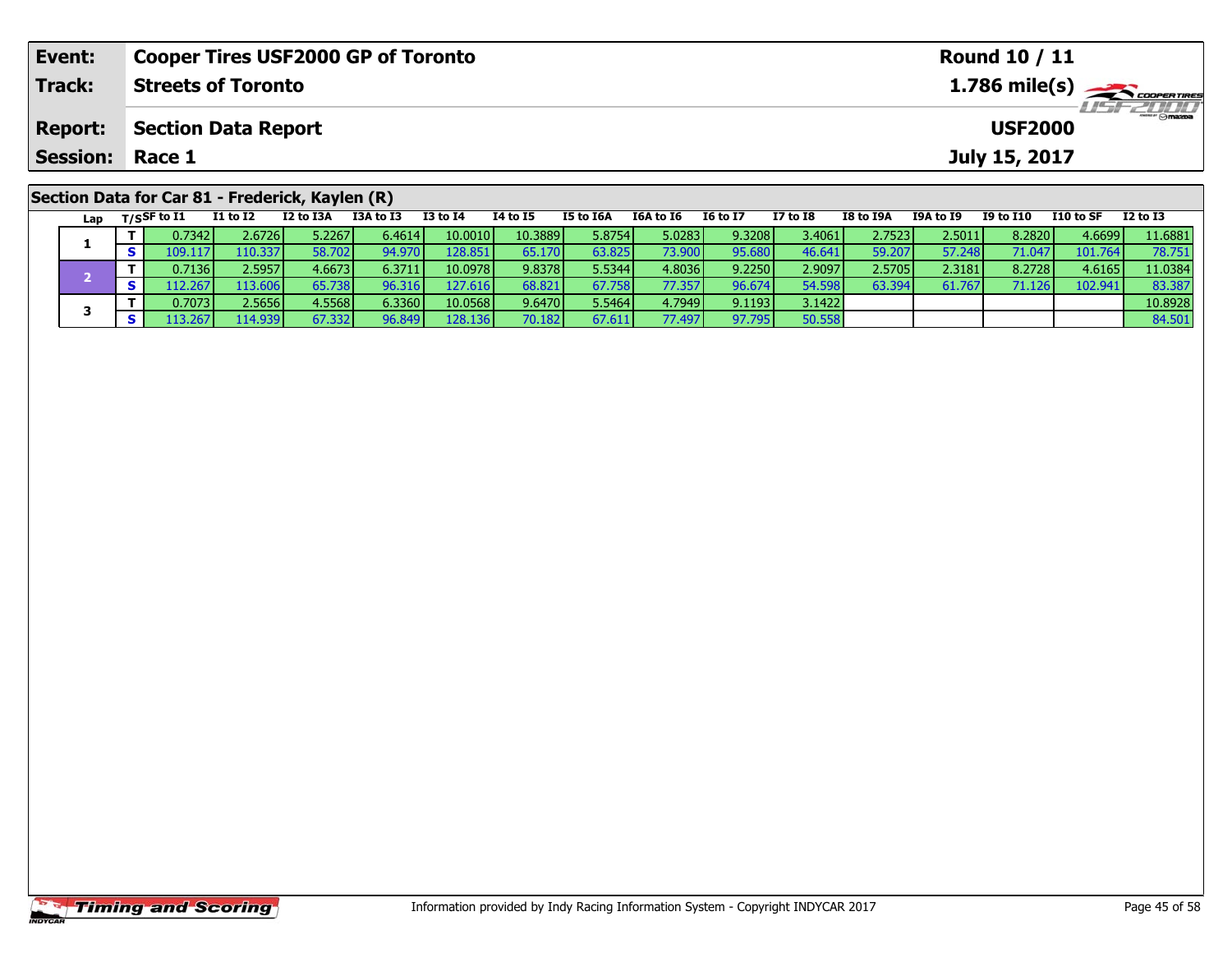| Event:                 | <b>Cooper Tires USF2000 GP of Toronto</b>       | <b>Round 10 / 11</b>                                   |
|------------------------|-------------------------------------------------|--------------------------------------------------------|
| <b>Track:</b>          | <b>Streets of Toronto</b>                       | $1.786$ mile(s) $\overbrace{\hspace{2cm}}$ COOPERTIRES |
| <b>Report:</b>         | Section Data Report                             | <b>USF2000</b>                                         |
| <b>Session: Race 1</b> |                                                 | July 15, 2017                                          |
|                        | Section Data for Car 81 - Frederick, Kavlen (R) |                                                        |

### **Section Data for Car 81 - Frederick, Kaylen (R)**

| Lap |   | $T/SI5$ to $I6$ | <b>I8 to I9</b> | Lap     | PO to I8 | <b>SF to PI</b> |
|-----|---|-----------------|-----------------|---------|----------|-----------------|
|     |   | 10.9037         | 5.2534          | 77.3207 | 109.8482 |                 |
|     | s | 68.471          | 58.274          | 83.155  | 50.375   |                 |
| 2   |   | 10.3380         | 4.8886          | 74.5339 |          |                 |
|     | S | 72.218          | 62.623          | 86.264  |          |                 |
| 3   |   | 10.3413         |                 |         |          | 61.3860         |
|     | S | 72.195          |                 |         |          | 85.058          |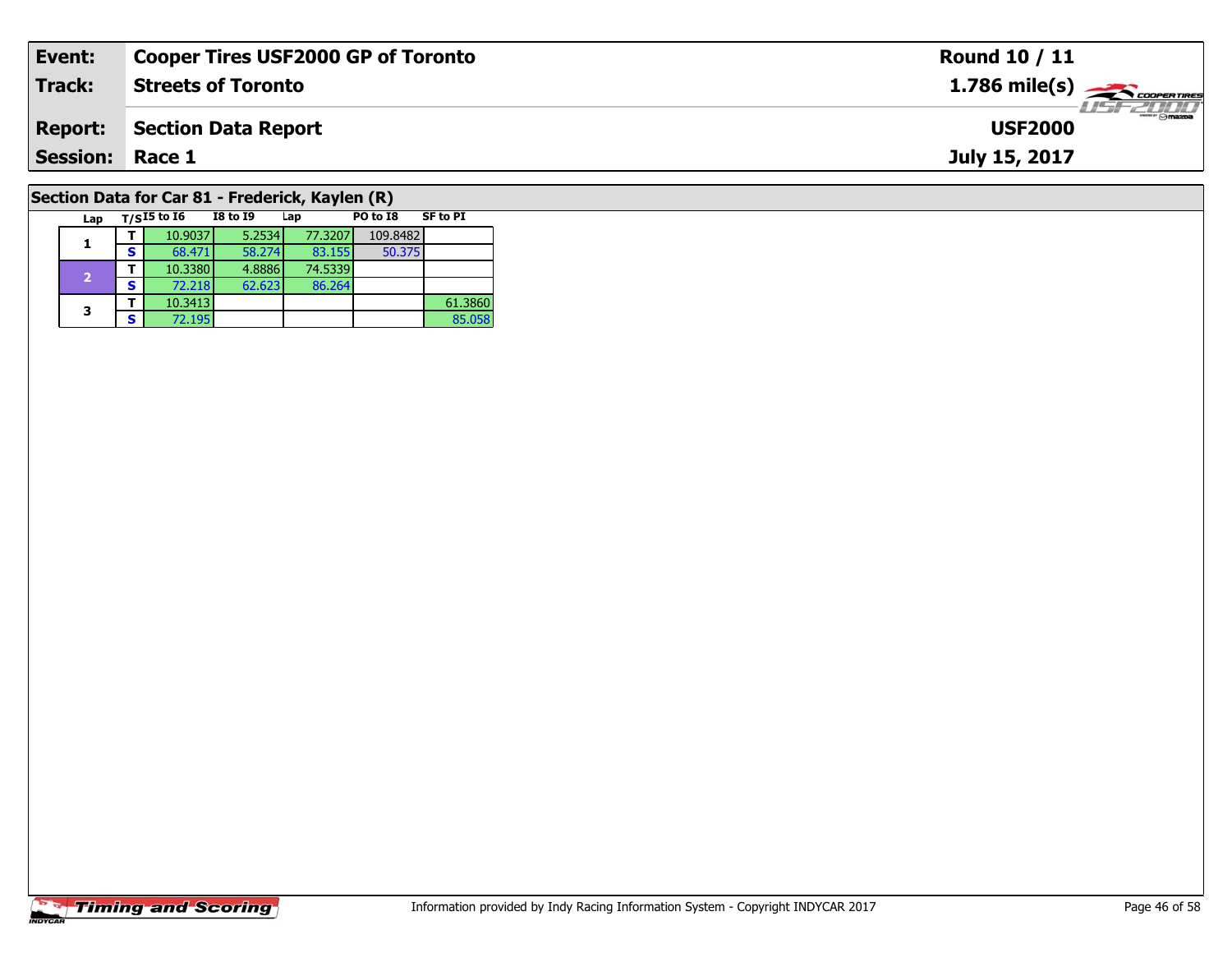| Event:          |                                            | <b>Cooper Tires USF2000 GP of Toronto</b> |                                    |           |              |          |           |                  |                 |                 |           |                  | <b>Round 10 / 11</b> |                   |                                                         |
|-----------------|--------------------------------------------|-------------------------------------------|------------------------------------|-----------|--------------|----------|-----------|------------------|-----------------|-----------------|-----------|------------------|----------------------|-------------------|---------------------------------------------------------|
| <b>Track:</b>   |                                            | <b>Streets of Toronto</b>                 |                                    |           |              |          |           |                  |                 |                 |           |                  |                      |                   | $1.786$ mile(s) $\rightarrow$ Coorenames<br>$H = -2010$ |
| <b>Report:</b>  |                                            | <b>Section Data Report</b>                |                                    |           |              |          |           |                  |                 |                 |           |                  | <b>USF2000</b>       |                   |                                                         |
| <b>Session:</b> | Race 1                                     |                                           |                                    |           |              |          |           |                  |                 |                 |           |                  | July 15, 2017        |                   |                                                         |
|                 | Section Data for Car 90 - Thompson, Parker |                                           |                                    |           |              |          |           |                  |                 |                 |           |                  |                      |                   |                                                         |
|                 |                                            |                                           |                                    |           |              |          |           |                  |                 |                 |           |                  |                      |                   |                                                         |
|                 | Lap $T/S$ SF to I1                         | I1 to I2                                  | I2 to I3A                          | I3A to I3 | $I3$ to $I4$ | 14 to 15 | I5 to I6A | <b>I6A to I6</b> | <b>16 to 17</b> | <b>I7 to I8</b> | I8 to I9A | <b>I9A to I9</b> | I9 to I10            | I10 to SF         | I2 to I3                                                |
|                 | тL<br>ו בככל ח                             | 25.50                                     | $\overline{A}$ 2100 $\overline{A}$ | 6.4732    | 10.2271      | 0.7572   | 56510     | <b>A 2212L</b>   | 0.1170          | ാ റററി          | ່າ ເລຊາ I | ່າ 2022 L        | logos a              | $\triangle$ 67621 | 11.2022                                                 |

| Lap          |              | 1/5 <sup>3</sup> wii | 17 M TT | 12 W 13A | <b>TOW TO TO</b> | +ו טו כז | 14 M 13 | <b>13 M TOW</b> | TOW TO TO | 10 M T  | <b>TV 10 TO</b> | 10 IU 19A | 19A W 19 | <b>12 TO TTO</b> | 110 to 3F | TY 10 T2 |
|--------------|--------------|----------------------|---------|----------|------------------|----------|---------|-----------------|-----------|---------|-----------------|-----------|----------|------------------|-----------|----------|
|              | T            | 0.7235               | 2.6480  | 4.8190   | 6.4733           | 10.2371  | 9.7573  | 5.6519          | 4.8818    | 9.1170  | 3.0002          | 2.6383    | 2.3233   | 8.3989           | 4.6763    | 11.2923  |
| 1            | S            | 110.731              | 111.362 | 63.668   | 94.795           | 125.879  | 69.389  | 66.349          | 76.118    | 97.819  | 52.951          | 61.765    | 61.629   | 70.058           | 101.625   | 81.512   |
|              | T            | 0.7166               | 2.5981  | 4.6314   | 6.4491           | 10.1700  | 9.4336  | 5.6478          | 4.8421    | 9.0932  | 2.9554          | 2.5800    | 2.3177   | 8.1917           | 4.6142    | 11.0805  |
| $\mathbf{2}$ | $\mathbf{s}$ | 111.797              | 113.501 | 66.247   | 95.151           | 126.710  | 71.770  | 66.398          | 76.742    | 98.075  | 53.754          | 63.161    | 61.778   | 71.830           | 102.992   | 83.070   |
| 3            | T            | 0.7070               | 2.5688  | 4.6165   | 6.3392           | 10.1232  | 9.4645  | 5.6145          | 4.8400    | 8.9967  | 2.9181          | 2.5463    | 2.2390   | 8.0880           | 4.6318    | 10.9557  |
|              | S            | 113.315              | 114.795 | 66.461   | 96.800           | 127.295  | 71.535  | 66.791          | 76.775    | 99.127  | 54.441          | 63.997    | 63.949   | 72.751           | 102.601   | 84.016   |
|              | T            | 0.7082               | 2.5678  | 4.5438   | 6.3011           | 10.1025  | 9.4048  | 5.5420          | 4.8046    | 8.9626  | 2.9567          | 2.5395    | 2.2468   | 8.0304           | 4.6546    | 10.8449  |
| 4            | S            | 113.123              | 114.840 | 67.525   | 97.386           | 127.556  | 71.989  | 67.665          | 77.341    | 99.504  | 53.730          | 64.168    | 63.727   | 73.273           | 102.098   | 84.874   |
| 5            | T            | 0.7082               | 2.5526  | 4.4762   | 6.2850           | 10.0646  | 9.3601  | 5.5312          | 4.8348    | 8.9663  | 2.8455          | 2.5186    | 2.1763   | 8.0258           | 4.6077    | 10.7612  |
|              | S            | 113.123              | 115.524 | 68.544   | 97.635           | 128.037  | 72.333  | 67.797          | 76.858    | 99.463  | 55.830          | 64.700    | 65.791   | 73.315           | 103.138   | 85.535   |
| 6            | T            | 0.7037               | 2.5236  | 4.4436   | 6.2646           | 10.0630  | 9.2874  | 5.5242          | 4.7356    | 8.9453  | 2.8032          | 2.5280    | 2.2518   | 8.1951           | 4.6738    | 10.7082  |
|              | $\mathbf{s}$ | 113.846              | 116.851 | 69.047   | 97.953           | 128.057  | 72.899  | 67.883          | 78.468    | 99.697  | 56.672          | 64.460    | 63.585   | 71.800           | 101.679   | 85.958   |
| 7            | T            | 0.7101               | 2.5423  | 4.4287   | 6.2777           | 10.0721  | 9.2710  | 5.5283          | 4.7820    | 8.8933  | 2.7523          | 2.5090    | 2.2308   | 7.9554           | 4.5880    | 10.7064  |
|              | $\mathbf{s}$ | 112.820              | 115.992 | 69.280   | 97.749           | 127.941  | 73.028  | 67.833          | 77.706    | 100.280 | 57.720          | 64.948    | 64.184   | 73.963           | 103.580   | 85.972   |
| 8            | T            | 0.7035               | 2.5166  | 4.4524   | 6.3143           | 10.0434  | 9.2023  | 5.4667          | 4.7648    | 8.8904  | 2.7596          | 2.5018    | 2.2115   | 7.9453           | 4.5623    | 10.7667  |
|              | S            | 113.879              | 117.176 | 68.911   | 97.182           | 128.307  | 73.574  | 68.597          | 77.987    | 100.312 | 57.568          | 65.135    | 64.744   | 74.058           | 104.164   | 85.491   |
| 9            | T            | 0.7012               | 2.5176  | 4.4519   | 6.3556           | 10.0685  | 9.4142  | 5.5140          | 4.7611    | 8.9437  | 2.8213          | 2.5274    | 2.1906   | 7.8637           | 4.5656    | 10.8075  |
|              | S            | 114.252              | 117.130 | 68.918   | 96.551           | 127.987  | 71.917  | 68.009          | 78.047    | 99.715  | 56.309          | 64.475    | 65.362   | 74.826           | 104.089   | 85.168   |
| 10           | T            | 0.7009               | 2.5405  | 4.4435   | 6.2895           | 10.0485  | 9.2615  | 5.4280          | 4.7418    | 8.9042  | 2.7767          | 2.5063    | 2.1529   | 7.8520           | 4.5682    | 10.7330  |
|              | S            | 114.301              | 116.074 | 69.049   | 97.565           | 128.242  | 73.103  | 69.086          | 78.365    | 100.157 | 57.213          | 65.018    | 66.506   | 74.937           | 104.029   | 85.759   |
| 11           | T            | 0.7033               | 2.5044  | 4.4185   | 6.2845           | 10.0455  | 9.2636  | 5.4510          | 4.7356    | 8.9514  | 2.7405          | 2.4753    | 2.1912   | 7.8914           | 4.5613    | 10.7030  |
|              | S            | 113.911              | 117.747 | 69.439   | 97.643           | 128.280  | 73.087  | 68.795          | 78.468    | 99.629  | 57.969          | 65.832    | 65.344   | 74.563           | 104.187   | 86.000   |
| 12           | T            | 0.7021               | 2.5375  | 4.4379   | 6.2737           | 10.0677  | 9.4182  | 5.3862          | 4.7324    | 8.9301  | 2.7436          | 2.5021    | 2.1560   | 7.8659           | 4.5539    | 10.7116  |
|              | S            | 114.106              | 116.211 | 69.136   | 97.811           | 127.997  | 71.887  | 69.622          | 78.521    | 99.867  | 57.903          | 65.127    | 66.411   | 74.805           | 104.356   | 85.931   |
| 13           | T            | 0.7006               | 2.4846  | 4.3973   | 6.2681           | 10.0426  | 9.3527  | 5.4155          | 4.7321    | 8.9618  | 2.7977          | 2.5100    | 2.2035   | 7.8726           | 4.5654    | 10.6654  |
|              | S            | 114.350              | 118.686 | 69.774   | 97.898           | 128.317  | 72.390  | 69.246          | 78.526    | 99.513  | 56.784          | 64.922    | 64.979   | 74.741           | 104.093   | 86.303   |
| 14           | T            | 0.7001               | 2.5331  | 4.3645   | 6.2698           | 10.0409  | 9.4191  | 5.4148          | 4.7606    | 8.9018  | 2.7633          | 2.4865    | 2.1481   | 7.9158           | 4.5841    | 10.6343  |
|              | S            | 114.432              | 116.413 | 70.299   | 97.872           | 128.339  | 71.880  | 69.255          | 78.055    | 100.184 | 57.491          | 65.536    | 66.655   | 74.333           | 103.669   | 86.555   |
| 15           | т            | 0.7031               | 2.5012  | 4.4202   | 6.2724           | 10.0238  | 9.3945  | 5.3931          | 4.7542    | 8.8940  | 2.7531          | 2.4909    | 2.2422   | 7.8774           | 4.5548    | 10.6926  |
|              | $\mathbf{s}$ | 113.943              | 117.898 | 69.413   | 97.831           | 128.558  | 72.068  | 69.533          | 78.161    | 100.272 | 57.704          | 65.420    | 63.858   | 74.696           | 104.335   | 86.083   |
| 16           | T            | 0.7025               | 2.5284  | 4.4173   | 6.3049           | 10.0417  | 9.3299  | 5.3838          | 4.7778    | 8.8815  | 2.7831          | 2.4868    | 2.1694   | 7.9546           | 4.5684    | 10.7222  |
|              | S            | 114.041              | 116.630 | 69.458   | 97.327           | 128.329  | 72.567  | 69.653          | 77.774    | 100.413 | 57.082          | 65.528    | 66.001   | 73.971           | 104.025   | 85.846   |
| 17           | т            | 0.7012               | 2.5228  | 4.4153   | 6.2764           | 10.0436  | 9.3682  | 5.4153          | 4.7435    | 8.9268  | 2.8011          | 2.4953    | 2.1685   | 7.9400           | 4.5859    | 10.6917  |
|              | S            | 114.252              | 116.889 | 69.490   | 97.769           | 128.304  | 72.271  | 69.248          | 78.337    | 99.903  | 56.715          | 65.305    | 66.028   | 74.107           | 103.628   | 86.091   |
| 18           | T            | 0.7032               | 2.5181  | 4.4256   | 6.2987           | 10.0463  | 9.3390  | 5.4311          | 4.7713    | 8.8875  | 2.7417          | 2.4704    | 2.2027   | 7.9655           | 4.5676    | 10.7243  |
|              | $\mathbf{s}$ | 113.927              | 117.107 | 69.328   | 97.423           | 128.270  | 72.497  | 69.047          | 77.880    | 100.345 | 57.943          | 65.963    | 65.003   | 73.870           | 104.043   | 85.829   |
| 19           | т            | 0.6990               | 2.4928  | 4.4299   | 6.3114           | 10.0629  | 9.2389  | 5.3572          | 4.7244    | 8.8722  | 2.7183          | 2.4924    | 2.1797   | 7.8409           | 4.5533    | 10.7413  |
|              | S            | 114.612              | 118.295 | 69.261   | 97.227           | 128.058  | 73.282  | 69.999          | 78.654    | 100.518 | 58.442          | 65.381    | 65.689   | 75.044           | 104.370   | 85.693   |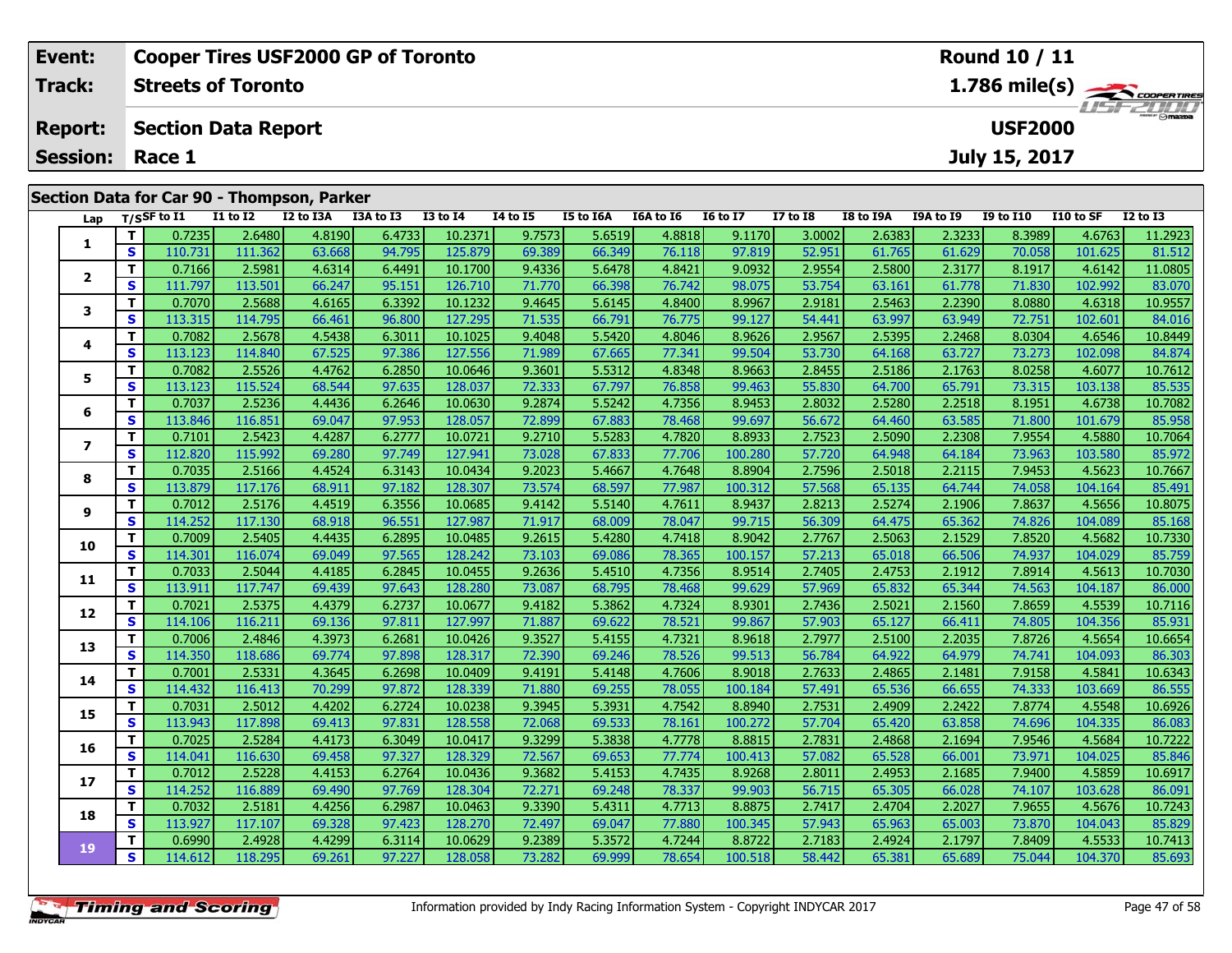| Event:                 | <b>Cooper Tires USF2000 GP of Toronto</b> | <b>Round 10 / 11</b>                                   |
|------------------------|-------------------------------------------|--------------------------------------------------------|
| <b>Track:</b>          | <b>Streets of Toronto</b>                 | $1.786$ mile(s) $\overbrace{\hspace{2cm}}$ COOPERTIRES |
| <b>Report:</b>         | Section Data Report                       | $ \odot$ mazpa<br><b>USF2000</b>                       |
| <b>Session: Race 1</b> |                                           | July 15, 2017                                          |
|                        |                                           |                                                        |

|                         |                         |                   | Section Data for Car 90 - Thompson, Parker |         |          |
|-------------------------|-------------------------|-------------------|--------------------------------------------|---------|----------|
|                         |                         | Lap $T/SI5$ to 16 | <b>I8 to 19</b>                            | Lap     | PO to I8 |
| 1                       | T                       | 10.5337           | 4.9616                                     | 75.3459 | 112.6663 |
|                         | S                       | 70.876            | 61.701                                     | 85.334  | 49.115   |
| $\overline{2}$          | T                       | 10.4899           | 4.8977                                     | 74.2409 |          |
|                         | S                       | 71.172            | 62.506                                     | 86.605  |          |
| 3                       | T.                      | 10.4545           | 4.7853                                     | 73.6936 |          |
|                         | S                       | 71.413            | 63.974                                     | 87.248  |          |
| 4                       | T.                      | 10.3466           | 4.7863                                     | 73.3654 |          |
|                         | S                       | 72.158            | 63.961                                     | 87.638  |          |
| 5                       | T.                      | 10.3660           | 4.6949                                     | 72.9529 |          |
|                         | S                       | 72.023            | 65.206                                     | 88.134  |          |
| 6                       | T.                      | 10.2598           | 4.7798                                     | 72.9429 |          |
|                         | S                       | 72.769            | 64.048                                     | 88.146  |          |
| $\overline{\mathbf{z}}$ | T.                      | 10.3103           | 4.7398                                     | 72.5410 |          |
|                         | S                       | 72.412            | 64.588                                     | 88.634  |          |
| 8                       | T                       | 10.2315           | 4.7133                                     | 72.3349 |          |
|                         | S                       | 72.970            | 64.952                                     | 88.887  |          |
| 9                       | T.                      | 10.2751           | 4.7180                                     | 72.6964 |          |
|                         | <b>S</b>                | 72.660            | 64.887                                     | 88.445  |          |
| 10                      | T.                      | 10.1698           | 4.6592                                     | 72.2145 |          |
|                         | $\overline{\mathbf{s}}$ | 73.413            | 65.706                                     | 89.035  |          |
| 11                      | T.                      | 10.1866           | 4.6665                                     | 72.2175 |          |
|                         | $\mathbf{s}$            | 73.291            | 65.603                                     | 89.031  |          |
| 12                      | T                       | 10.1186           | 4.6581                                     | 72.3073 |          |
|                         | S                       | 73.784            | 65.721                                     | 88.920  |          |
| 13                      | $\mathbf{T}$            | 10.1476           | 4.7135                                     | 72.3045 |          |
|                         | S                       | 73.573            | 64.949                                     | 88.924  |          |
| 14                      | T.                      | 10.1754           | 4.6346                                     | 72.3025 |          |
|                         | S                       | 73.372            | 66.055                                     | 88.926  |          |
| 15                      | $\mathbf{T}$            | 10.1473           | 4.7331                                     | 72.2749 |          |
|                         | $\overline{\mathbf{s}}$ | 73.575            | 64.680                                     | 88.960  |          |
| 16                      | T.                      | 10.1616           | 4.6562                                     | 72.3301 |          |
|                         | S                       | 73.472            | 65.748                                     | 88.892  |          |
| 17                      | T.                      | 10.1588           | 4.6638                                     | 72.4039 |          |
|                         | <b>S</b>                | 73.492            | 65.641                                     | 88.802  |          |
| 18                      | T.                      | 10.2024           | 4.6731                                     | 72.3687 |          |
|                         | $\mathbf{s}$            | 73.178            | 65.510                                     | 88.845  |          |
| 19                      | $\mathbf{T}$            | 10.0816           | 4.6721                                     | 71.9733 |          |
|                         | S                       | 74.055            | 65.524                                     | 89.333  |          |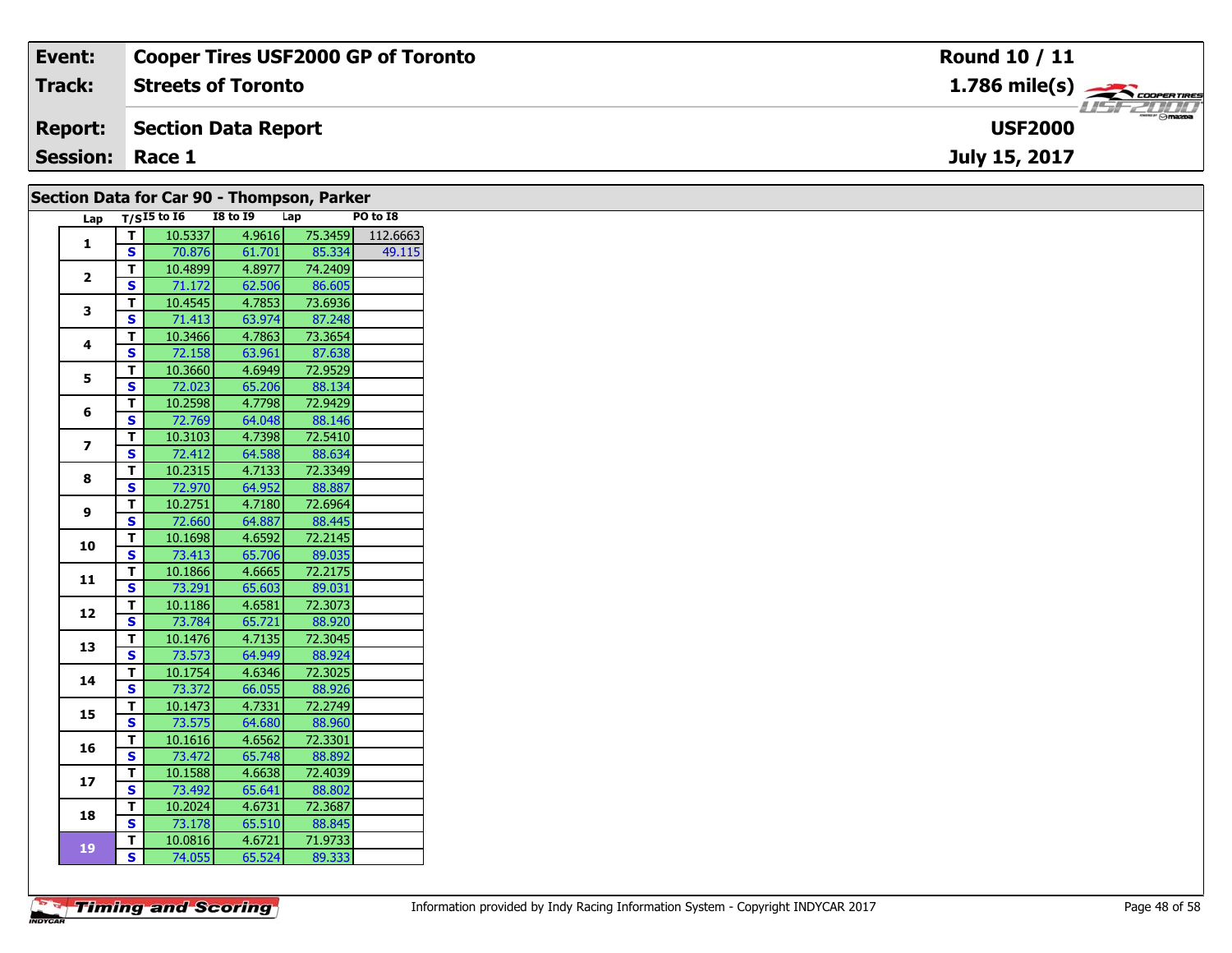| Event:                            |                          |                                      |                 | <b>Cooper Tires USF2000 GP of Toronto</b>  |           |                 |                 |                  |           |                 |                 |                  |                  | <b>Round 10 / 11</b>            |           |                                         |
|-----------------------------------|--------------------------|--------------------------------------|-----------------|--------------------------------------------|-----------|-----------------|-----------------|------------------|-----------|-----------------|-----------------|------------------|------------------|---------------------------------|-----------|-----------------------------------------|
| Track:                            |                          | <b>Streets of Toronto</b>            |                 |                                            |           |                 |                 |                  |           |                 |                 |                  |                  |                                 |           | $1.786$ mile(s) $\rightarrow$ Coorgange |
| <b>Report:</b><br><b>Session:</b> |                          | <b>Section Data Report</b><br>Race 1 |                 |                                            |           |                 |                 |                  |           |                 |                 |                  |                  | <b>USF2000</b><br>July 15, 2017 |           | <b>HSFZUID</b>                          |
|                                   |                          |                                      |                 | Section Data for Car 90 - Thompson, Parker |           |                 |                 |                  |           |                 |                 |                  |                  |                                 |           |                                         |
| Lap                               |                          | $T/S$ SF to I1                       | <b>I1 to I2</b> | I2 to I3A                                  | I3A to I3 | <b>I3 to I4</b> | <b>I4 to I5</b> | <b>I5 to I6A</b> | I6A to I6 | <b>I6 to I7</b> | <b>I7 to I8</b> | <b>I8 to I9A</b> | <b>I9A to I9</b> | <b>I9 to I10</b>                | I10 to SF | $I2$ to $I3$                            |
| 20                                |                          | 0.6998                               | 2.5206          | 4.3911                                     | 6.2700    | 10.0392         | 9.3229          | 5.3655           | 4.7240    | 8.8601          | 2.7632          | 2.5104           | 2.1304           | 7.8797                          | 4.5878    | 10.6611                                 |
|                                   | S.<br>114.481<br>116.991 |                                      | 69.873          | 97.869                                     | 128.360   | 72.622          | 69.891          | 78.660           | 100.656   | 57.493          | 64.912          | 67.209           | 74.674           | 103.585                         | 86.338    |                                         |
| 0.7015<br>21                      |                          |                                      | 2.5188          | 4.4167                                     | 6.2985    | 10.0602         | 9.2595          | 5.3718           | 4.7280    | 8.9382          | 2.7564          | 2.4490           | 2.1477           | 7.8699                          | 4.5811    | 10.7152                                 |
|                                   |                          | 114.203                              | 117.074         | 69.468                                     | 97.426    | 128.093         | <b>73.1191</b>  | 69.809           | 78.594    | 99.776          | 57.634          | 66.539           | 66.668           | 74.767                          | 103.736   | 85.902                                  |

2 T 0.7018 2.4964 4.4136 6.2909 10.0589 9.2917 5.4096 4.7367 8.8874 2.7190 2.4913 2.1463 7.8968 4.5645 10.7045<br>2 S 114.155 118.125 69.517 97.543 128.109 72.866 69.321 78.449 100.346 58.427 65.409 66.711 74.512 104.114 85.9

3 T 0.7004 2.5350 4.4242 6.2499 10.0287 9.3629 5.4262 4.7285 8.9070 2.7263 2.4519 2.1789 7.8625 4.5710 10.6741<br>S 114.383 116.326 69.350 98.183 128.495 72.312 69.109 78.585 100.126 58.271 66.461 65.713 74.837 103.966 86.233

4 T 0.7044 2.5266 4.4424 6.2819 10.0553 9.2016 5.5349 4.8349 8.8488 2.7980 2.4974 2.2315 7.9205 4.5779 10.7243<br>- S 113.733 116.713 69.066 97.683 128.155 73.579 67.752 76.856 100.784 56.778 65.250 64.164 74.289 103.809 85.8

**<sup>T</sup>** 0.7024 2.5220 4.4656 6.2904 10.0450 9.2819 5.5143 4.8149 9.0010 2.7928 2.4769 2.2022 8.1999 4.6480 10.7560 **<sup>S</sup>** 114.057 116.926 68.707 97.551 128.286 72.943 68.005 77.175 99.080 56.883 65.790 65.018 71.758 102.243 85.576

**6 T** 0.7099 2.8027 2.8027 26.0285 26.0285 26.0285 27.4641 27.4641 33.515<br>**S** 112.852 105.215 33.515 49.509 33.515 33.515

**22**

**23**

**24**

**25**

**26**

85.902

86.233

85.576<br>27.4641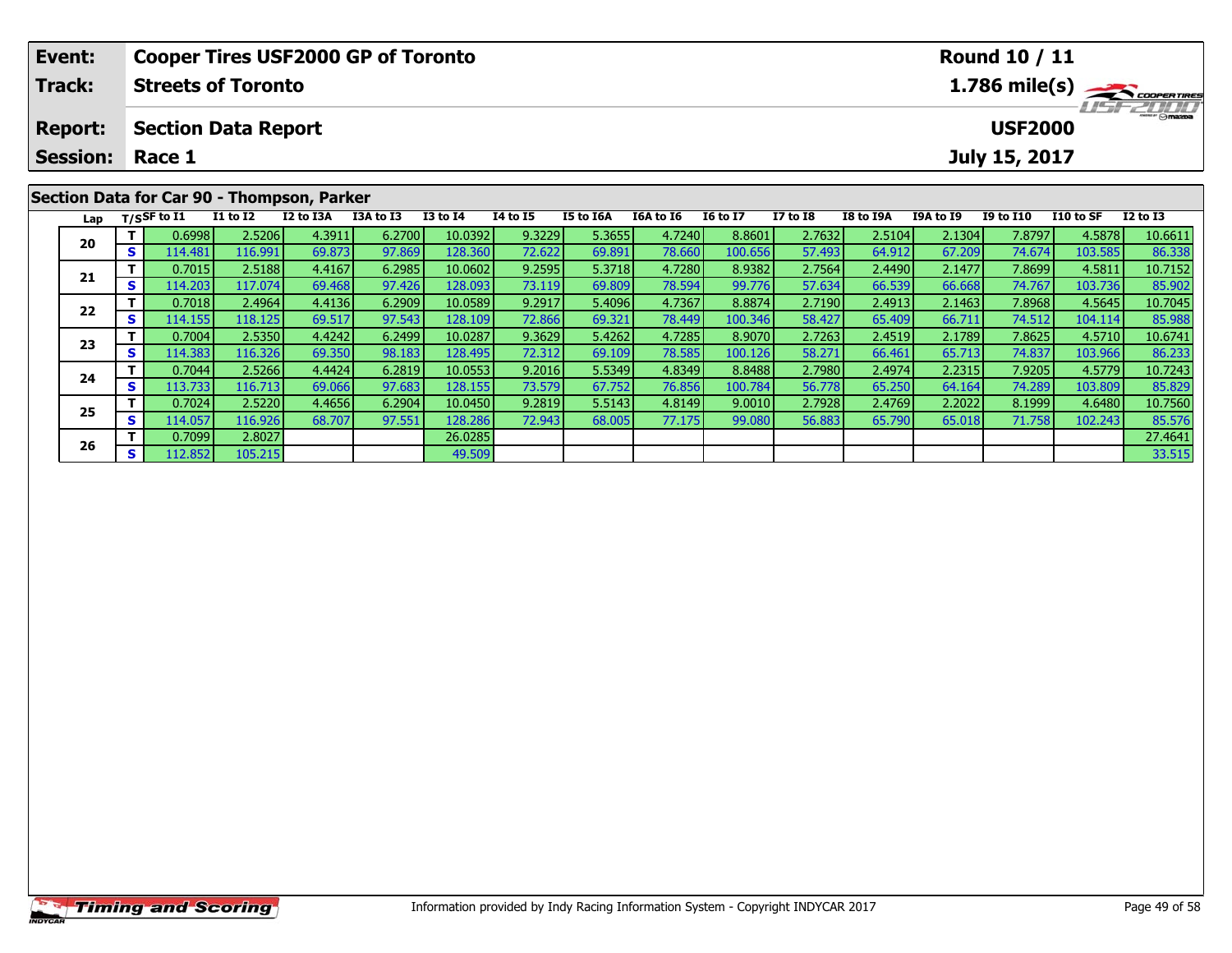| Event:                 | <b>Cooper Tires USF2000 GP of Toronto</b>  | <b>Round 10 / 11</b>                                  |
|------------------------|--------------------------------------------|-------------------------------------------------------|
| Track:                 | <b>Streets of Toronto</b>                  | $1.786$ mile(s) $\overbrace{\hspace{2cm}}$ coorerings |
| <b>Report:</b>         | Section Data Report                        | <b>USF2000</b>                                        |
| <b>Session: Race 1</b> |                                            | July 15, 2017                                         |
|                        | Section Data for Car 90 - Thompson, Parker |                                                       |

## **Timing and Scoring**

**Lap T/SI5 to I6 I8 to I9 Lap PO to I8** 

89.179

89.170<br>72.1534

89.110

88.738

**<sup>T</sup>** 10.0895 4.6408 72.0647 **<sup>S</sup>** 73.997 65.966 89.220

**<sup>T</sup>** 10.0998 4.5967 72.0973 **<sup>S</sup>** 73.921 66.599 89.179

**T** 10.1463 4.6376 72.1049<br>**S** 73.583 66.012 89.170

**<sup>T</sup>** 10.1547 4.6308 72.1534 **<sup>S</sup>** 73.522 66.109 89.110

**<sup>T</sup>** 10.3698 4.7289 72.4561 **<sup>S</sup>** 71.997 64.737 88.738

**<sup>T</sup>** 10.3292 4.6791 72.9573 **<sup>S</sup>** 72.280 65.426 88.128

**20**

**21**

**22**

**23**

**24**

**25**

26  $\frac{1}{s}$  $\mathbf{s}$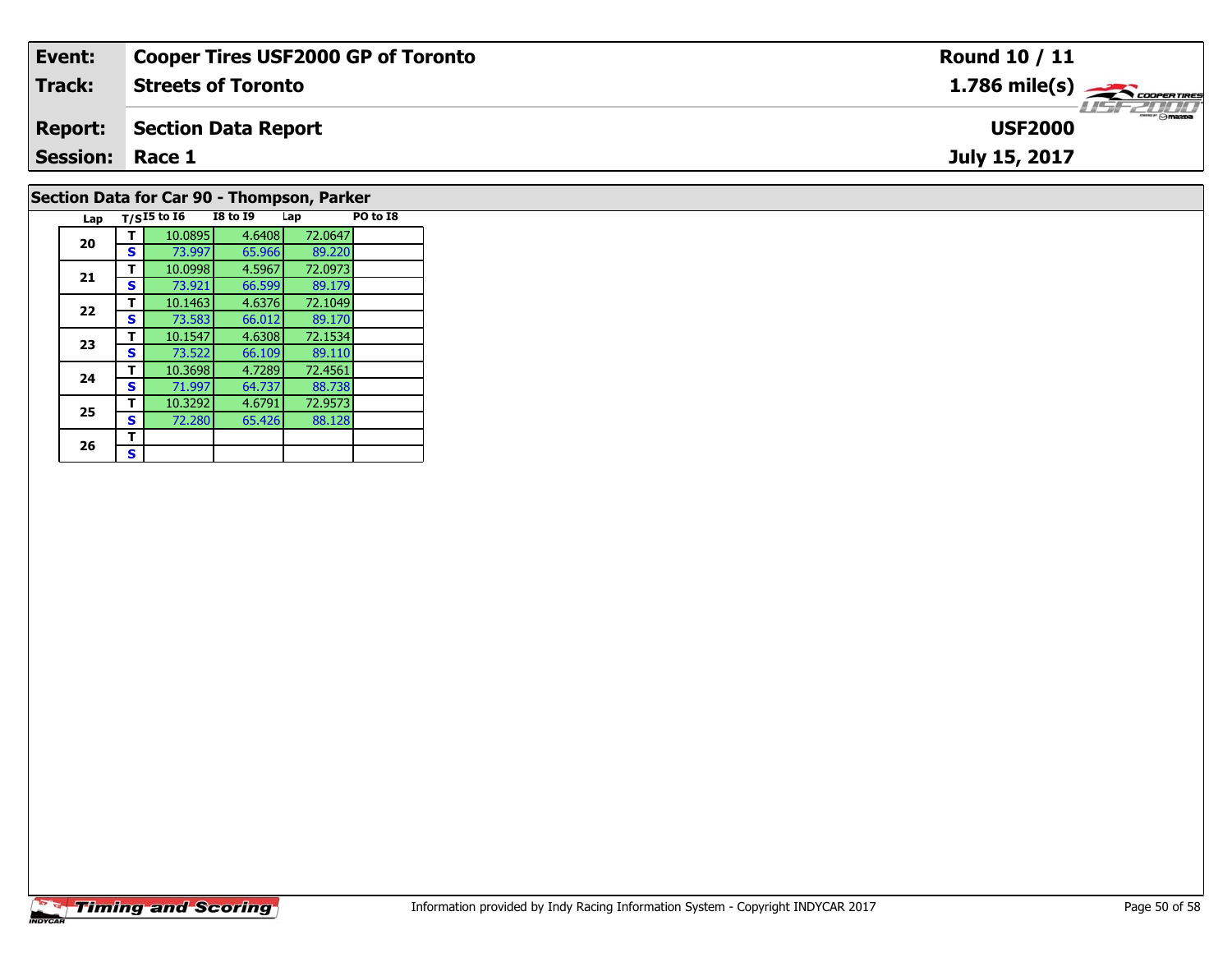| Event:<br>Track:                  |    |                             | <b>Streets of Toronto</b>               | <b>Cooper Tires USF2000 GP of Toronto</b> |                  |                    |                   |                  |                  |                  |                  |                  |                  | Round 10 / 11    |                  | 1.786 mile(s)     |
|-----------------------------------|----|-----------------------------|-----------------------------------------|-------------------------------------------|------------------|--------------------|-------------------|------------------|------------------|------------------|------------------|------------------|------------------|------------------|------------------|-------------------|
| <b>Report:</b><br><b>Session:</b> |    |                             | <b>Section Data Report</b>              |                                           |                  |                    |                   |                  |                  |                  |                  |                  |                  | <b>USF2000</b>   |                  |                   |
|                                   |    | Race 1                      | Section Data for Car 92 - Gore, Dev (R) |                                           |                  |                    |                   |                  |                  |                  |                  |                  |                  | July 15, 2017    |                  |                   |
| Lap                               |    | $T/S$ SF to $\overline{11}$ | $I1$ to $I2$                            | I2 to I3A                                 | I3A to I3        | <b>I3 to I4</b>    | <b>I4 to I5</b>   | I5 to I6A        | I6A to I6        | <b>16 to 17</b>  | I7 to I8         | I8 to I9A        | I9A to I9        | <b>I9 to I10</b> | I10 to SF        | <b>I2 to I3</b>   |
|                                   | S  | 0.7353<br>108.954           | 2.8426<br>103.738                       | 5.5275<br>55.508                          | 6.8589<br>89.466 | 10.1794<br>126.593 | 10.7312<br>63.091 | 6.1924<br>60.558 | 5.4497<br>68.186 | 9.7515<br>91.454 | 3.1627<br>50.230 | 2.6425<br>61.667 | 2.5022<br>57.222 | 8.6232<br>68.236 | 4.8296<br>98.399 | 12.3864<br>74.312 |
|                                   |    | 0.7277                      | 2.7009                                  | 4.8902                                    | 6.4547           | 10.1339            | 9.7753            | 5.7647           | 4.9969           | 9.4321           | 3.0607           | 2.6377           | 2.4795           | 8.4328           | 4.7126           | 11.3449           |
| $\overline{\mathbf{2}}$           | S  | 110.092                     | 109.181                                 | 62.741                                    | 95.068           | 127.161            | 69.261            | 65.051           | 74.364           | 94.551           | 51.904           | 61.779           | 57.746           | 69.776           | 100.842          | 81.134            |
|                                   |    | 0.7164                      | 2.6286                                  | 4.7337                                    | 6.3019           | 10.0719            | 9.6840            | 5.6459           | 4.9406           | 9.3205           | 3.0236           | 2.6215           | 2.4367           | 9.8026           | 4.7112           | 11.0356           |
| 3                                 | S  | 111.828                     | 112.184                                 | 64.816                                    | 97.373           | 127.944            | 69.914            | 66.420           | 75.212           | 95.684           | 52.541           | 62.161           | 58.761           | 60.026           | 100.872          | 83.408            |
| 4                                 |    | 0.7184                      | 2.7383                                  | 4.9259                                    | 6.3524           | 10.0284            | 9.9638            | 5.6405           | 4.9813           | 9.2779           | 2.9500           | 2.5942           | 2.3749           | 8.3623           | 4.7260           | 11.2783           |
|                                   | S  | 111.517                     | 107.690                                 | 62.287                                    | 96.599           | 128.499            | 67.951            | 66.483           | 74.597           | 96.123           | 53.852           | 62.815           | 60.290           | 70.365           | 100.556          | 81.613            |
| 5                                 |    | 0.7165                      | 2.5890                                  | 4.5870                                    | 6.3205           | 10.1135            | 9.6830            | 5.5771           | 4.8988           | 9.2211           | 2.9614           | 2.5304           | 2.3545           | 8.6751           | 4.7559           | 10.9075           |
|                                   | S  | 111.812                     | 113.900                                 | 66.889                                    | 97.087           | 127.417            | 69.921            | 67.239           | 75.853           | 96.715           | 53.645           | 64.399           | 60.812           | 67.827           | 99.924           | 84.387            |
| 6                                 | т  | 0.7179                      | 2.5929                                  | 4.6649                                    | 6.2702           | 10.1249            | 9.6179            | 5.5689           | 4.9053           | 9.2012           | 2.9143           | 2.5536           | 2.3357           | 8.4398           | 4.7301           | 10.9351           |
|                                   | S. | 111.594                     | 113.728                                 | 65.772                                    | 97.866           | 127.274            | 70.394            | 67.338           | 75.753           | 96.924           | 54.512           | 63.814           | 61.301           | 69.718           | 100.469          | 84.174            |

7 | T | 0.7160| 2.5981| 4.6157| 6.3104| 10.1297| 9.6136| 5.5210| 4.9223| 9.1085| 3.0134| 2.5748| 2.3219| 8.2515| 4.6946| 10.9261<br>7 | S | 111.891 113.501 | 66.473 | 97.242 127.214 | 70.426 | 67.922 | 75.491 | 97.911 | 52.71

**<sup>T</sup>** 0.7153 2.6487 4.6078 6.3699 10.1423 9.5521 5.5510 4.9350 9.1513 2.9552 2.4751 2.3434 8.2778 4.7123 10.9777 **<sup>S</sup>** 112.000 111.332 66.587 96.334 127.056 70.879 67.555 75.297 97.453 53.757 65.838 61.100 71.083 100.848 83.848

10.9974 | 11 | 111,937 | 2.6081 | 12.3081 | 16.1217 | 16.5971 | 16.6323 | 16.81 | 16.948 | 16.81 | 2.53331 | 2<br>[111,937 | 113,066 | 66.277 | 96.361 | 127.314 | 70.547 | 66.580 | 75.915 | 97.274 | 56.074 | 64.506 | 60.688

0 T 0.7176| 2.5645| 4.5519| 6.3478| 10.1190| 9.5508| 5.5446| 4.9201| 9.0738| 3.8261| 2.6588| 2.3653| 8.4273| 4.7046| 10.8997<br>| S 111.641| 114.988| 67.404| 96.669| 127.348| 70.889| 67.633| 75.525| 98.285| 41.521| 61.289| 60

**<sup>T</sup>** 0.7169 2.6461 4.6357 6.3394 10.1160 9.6838 5.5915 4.9333 9.1142 2.9726 2.5320 2.2934 8.2679 4.6914 10.9751 **<sup>S</sup>** 111.750 111.442 66.186 96.797 127.386 69.915 67.066 75.323 97.849 53.443 64.358 62.432 71.168 101.298 83.868

2 T 0.7141 2.6192 4.7021 6.3594 10.2022 9.7171 5.6135 5.0233 9.2295 2.9993 2.5135 2.3596 8.2370 4.7477 11.0615<br>2 S 112.188 112.586 65.251 96.493 126.310 69.676 66.803 73.973 96.627 52.967 64.832 60.681 71.435 100.096 83.21

3 T 0.7209 2.6264 4.6150 6.3347 10.1144 9.4962 5.5500 4.9189 9.0771 2.8664 2.4794 2.3294 8.1924 4.7237 10.9497<br>S 111.130 112.278 66.483 96.869 127.406 71.296 67.568 75.543 98.249 55.423 65.723 61.467 71.824 100.605 84.062

**<sup>T</sup>** 0.7155 2.6184 4.5993 6.3098 10.0984 9.4682 5.4962 4.9474 9.0290 3.0643 2.5422 2.3002 8.3097 4.7223 10.9091 **<sup>S</sup>** 111.969 112.621 66.710 97.251 127.608 71.507 68.229 75.108 98.773 51.843 64.100 62.248 70.810 100.635 84.375

5 T 0.7162 2.5720 4.5623 6.3072 10.1399 9.6902 5.5851 5.0661 9.2139 2.8714 2.5114 2.3289 8.1488 4.6756 10.8695<br>5 S 111.859 114.653 67.251 97.291 127.086 69.869 67.143 73.349 96.791 55.326 64.886 61.480 72.208 101.640 84.68

**<sup>T</sup>** 0.7145 2.5747 4.6174 6.4350 10.1613 10.2584 5.9516 5.0833 9.1965 2.9427 2.5692 2.3571 8.1535 4.6869 11.0524 **<sup>S</sup>** 112.125 114.532 66.448 95.359 126.818 65.999 63.008 73.100 96.974 53.986 63.426 60.745 72.166 101.395 83.281

7 T 0.7137 2.5494 4.8913 6.3596 10.1307 9.6748 5.5578 4.9519 9.2327 2.8674 2.4861 2.3114 8.3051 4.7031 11.2509<br>7 S 112.251 115.669 62.727 96.490 127.201 69.980 67.473 75.040 96.593 55.403 65.546 61.946 70.849 101.046 81.81

**<sup>T</sup>** 0.7172 2.5841 4.6112 6.3581 10.1884 9.6450 5.5378 4.9342 9.0472 2.9052 2.5097 2.3201 8.1955 4.7054 10.9693 **<sup>S</sup>** 111.703 114.116 66.538 96.513 126.481 70.197 67.716 75.309 98.574 54.683 64.930 61.714 71.797 100.996 83.912

**<sup>T</sup>** 0.7162 2.6216 4.6401 6.3475 10.1525 9.5115 5.4763 4.9580 9.0373 2.9615 2.5501 2.2951 8.2711 4.7453 10.9876 **<sup>S</sup>** 111.859 112.483 66.123 96.674 126.928 71.182 68.477 74.948 98.682 53.643 63.901 62.386 71.140 100.147 83.772

**7**

**8**

**9**

**10**

**11**

**12**

**13**

**14**

**15**

**16**

**17**

**18**

**19**

84.244

83.697

84.062

84.375

81.812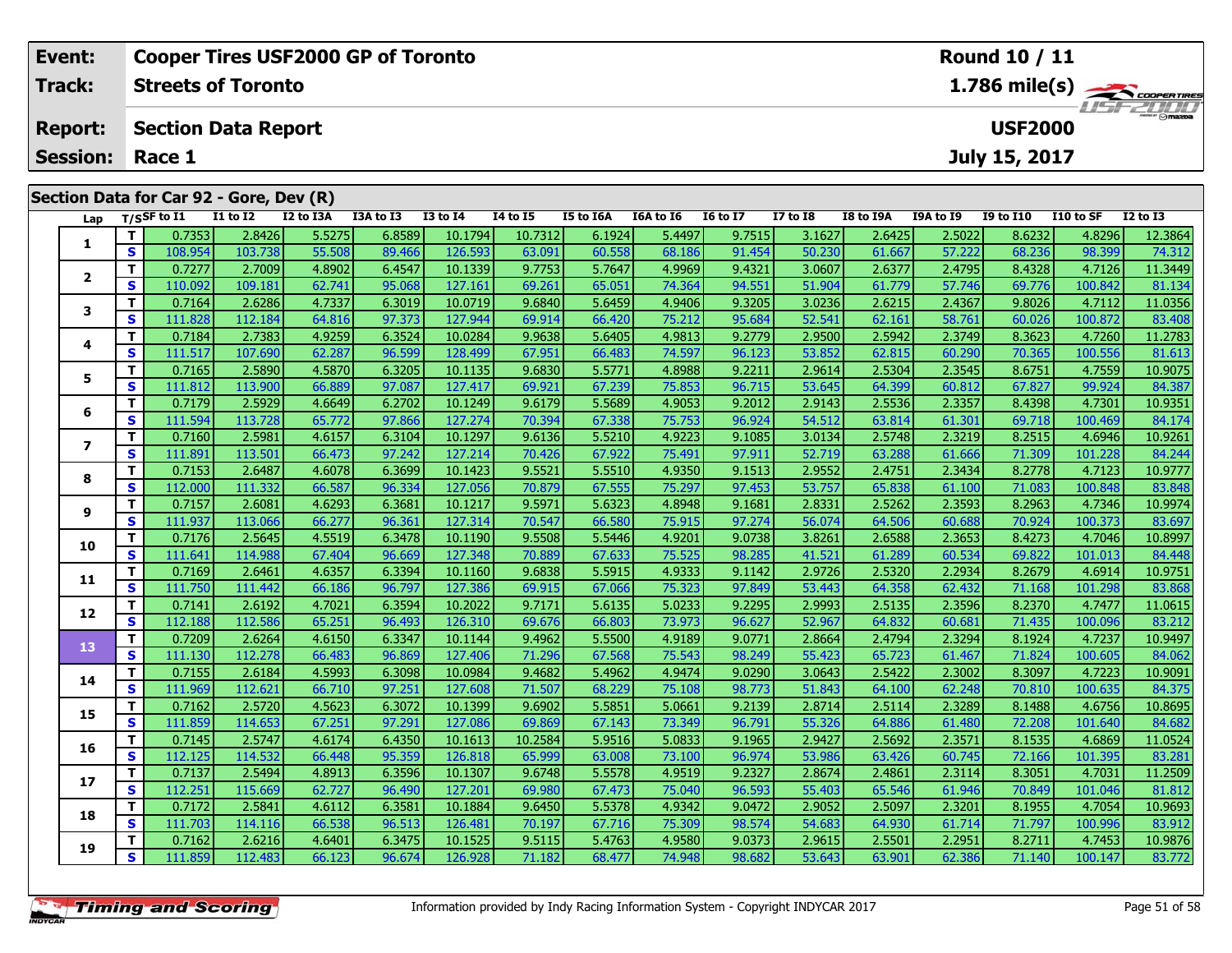| Event:                                  | Cooper Tires USF2000 GP of Toronto | <b>Round 10 / 11</b>                      |  |  |  |  |  |  |
|-----------------------------------------|------------------------------------|-------------------------------------------|--|--|--|--|--|--|
| <b>Track:</b>                           | <b>Streets of Toronto</b>          | $1.786$ mile(s) $\rightarrow$ COOPERTIRES |  |  |  |  |  |  |
| <b>Report:</b>                          | Section Data Report                | <b>LISF 2000</b><br><b>USF2000</b>        |  |  |  |  |  |  |
| <b>Session: Race 1</b>                  |                                    | July 15, 2017                             |  |  |  |  |  |  |
| Section Data for Car 92 - Gore, Dev (R) |                                    |                                           |  |  |  |  |  |  |

| Lap                     |                         | CCCON DUCU IVI CUI JE<br>$T/SI5$ to $I6$ | $\overline{u}$<br><b>I8 to 19</b> | Lap     | PO to I8 | <b>SF to PI</b> |
|-------------------------|-------------------------|------------------------------------------|-----------------------------------|---------|----------|-----------------|
|                         | т                       | 11.6421                                  | 5.1447                            | 80.0287 | 102.6069 |                 |
| $\mathbf{1}$            | S                       | 64.129                                   | 59.505                            | 80.341  | 53.930   |                 |
|                         | т                       | 10.7616                                  | 5.1172                            | 76.1997 |          |                 |
| $\overline{2}$          | S                       | 69.375                                   | 59.825                            | 84.378  |          |                 |
|                         | T                       | 10.5865                                  | 5.0582                            | 76.6391 |          |                 |
| 3                       | $\overline{\mathbf{s}}$ | 70.523                                   | 60.523                            | 83.895  |          |                 |
|                         | T                       | 10.6218                                  | 4.9691                            | 75.6343 |          |                 |
| $\overline{\mathbf{4}}$ | $\overline{\mathbf{s}}$ | 70.289                                   | 61.608                            | 85.009  |          |                 |
|                         | T                       | 10.4759                                  | 4.8849                            | 74.9838 |          |                 |
| 5                       | S                       | 71.267                                   | 62.670                            | 85.747  |          |                 |
|                         | T                       | 10.4742                                  | 4.8893                            | 74.6376 |          |                 |
| 6                       | S                       | 71.279                                   | 62.614                            | 86.144  |          |                 |
|                         | T                       | 10.4433                                  | 4.8967                            | 74.3915 |          |                 |
| $\overline{ }$          | $\overline{\mathbf{s}}$ | 71.490                                   | 62.519                            | 86.429  |          |                 |
|                         | T                       | 10.4860                                  | 4.8185                            | 74.4372 |          |                 |
| 8                       | $\overline{\mathbf{s}}$ | 71.199                                   | 63.534                            | 86.376  |          |                 |
|                         | T                       | 10.5271                                  | 4.8855                            | 74.4847 |          |                 |
| $\mathbf{9}$            | S                       | 70.921                                   | 62.662                            | 86.321  |          |                 |
|                         | T                       | 10.4647                                  | 5.0241                            | 75.3722 |          |                 |
| 10                      | $\overline{\mathbf{s}}$ | 71.344                                   | 60.934                            | 85.305  |          |                 |
|                         | T                       | 10.5248                                  | 4.8254                            | 74.5342 |          |                 |
| 11                      | S                       | 70.936                                   | 63.443                            | 86.264  |          |                 |
|                         | T                       | 10.6368                                  | 4.8731                            | 75.0375 |          |                 |
| 12                      | $\overline{\mathbf{s}}$ | 70.189                                   | 62.822                            | 85.685  |          |                 |
|                         | T                       | 10.4689                                  | 4.8088                            | 74.0449 |          |                 |
| 13                      | $\overline{\mathbf{s}}$ | 71.315                                   | 63.662                            | 86.834  |          |                 |
|                         | T                       | 10.4436                                  | 4.8424                            | 74.2209 |          |                 |
| 14                      | S                       | 71.488                                   | 63.220                            | 86.628  |          |                 |
|                         | T                       | 10.6512                                  | 4.8403                            | 74.3890 |          |                 |
| 15                      | $\overline{\mathbf{s}}$ | 70.095                                   | 63.247                            | 86.432  |          |                 |
|                         | T                       | 11.0349                                  | 4.9263                            | 75.7021 |          |                 |
| 16                      | S                       | 67.657                                   | 62.143                            | 84.933  |          |                 |
|                         | T                       | 10.5097                                  | 4.7975                            | 74.7350 |          |                 |
| 17                      | S                       | 71.038                                   | 63.812                            | 86.032  |          |                 |
|                         | T                       | 10.4720                                  | 4.8298                            | 74.2591 |          |                 |
| 18                      | S                       | 71.294                                   | 63.385                            | 86.583  |          |                 |
|                         | T                       | 10.4343                                  | 4.8452                            | 74.2841 |          |                 |
| 19                      | $\overline{\mathbf{s}}$ | 71.552                                   | 63.183                            | 86.554  |          |                 |
|                         |                         |                                          |                                   |         |          |                 |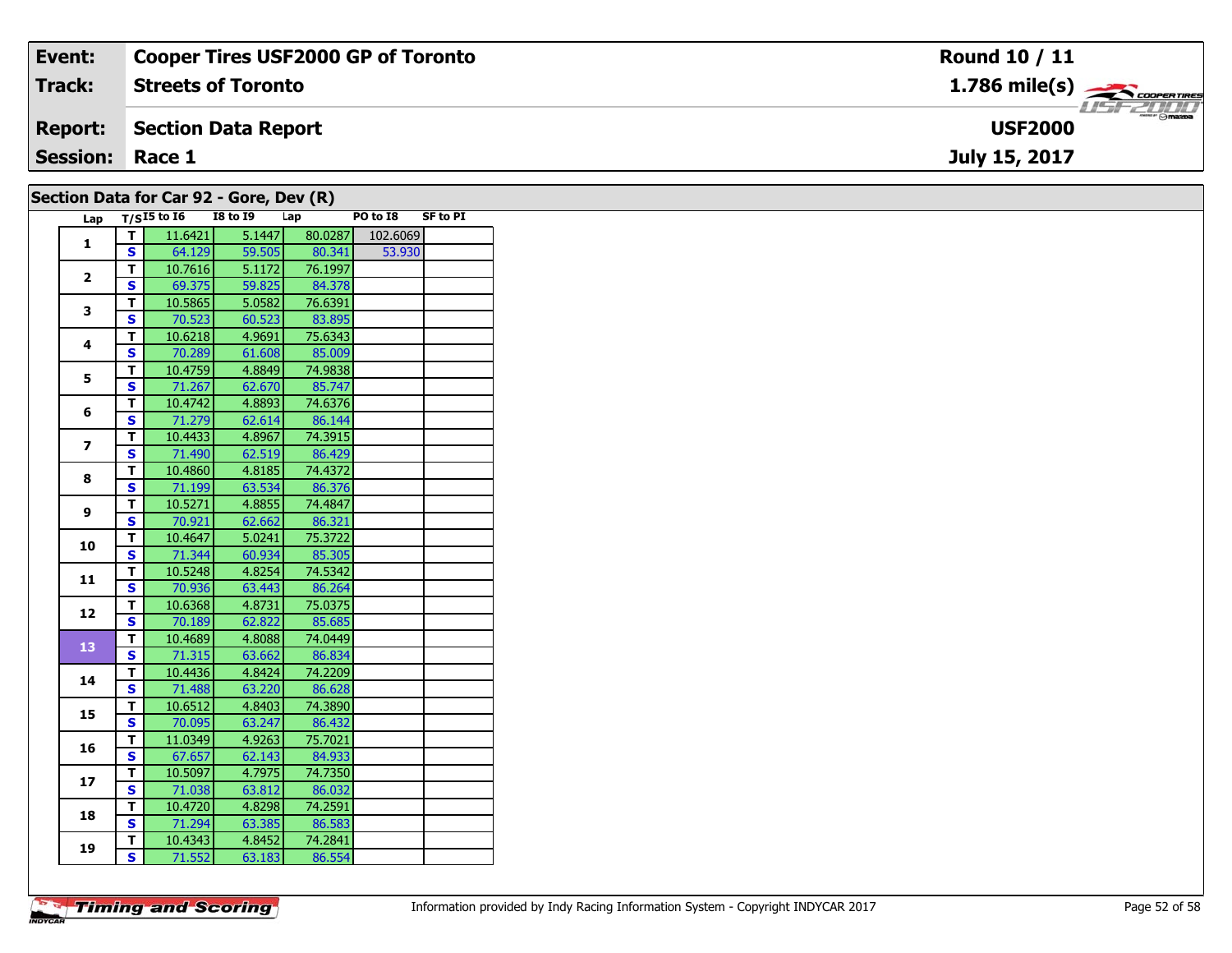| Event:        |                                              |                           |                                              | <b>Cooper Tires USF2000 GP of Toronto</b> |           |                 |                 |                  |           |                 |                 |           |           | <b>Round 10 / 11</b> |           |                                                  |
|---------------|----------------------------------------------|---------------------------|----------------------------------------------|-------------------------------------------|-----------|-----------------|-----------------|------------------|-----------|-----------------|-----------------|-----------|-----------|----------------------|-----------|--------------------------------------------------|
| <b>Track:</b> |                                              | <b>Streets of Toronto</b> |                                              |                                           |           |                 |                 |                  |           |                 |                 |           |           |                      |           | $1.786$ mile(s) $\leftarrow$<br><b>LISF 2000</b> |
|               | <b>Report:</b>                               |                           | <b>USF2000</b><br><b>Section Data Report</b> |                                           |           |                 |                 |                  |           |                 |                 |           |           |                      |           |                                                  |
|               | <b>Session:</b>                              | Race 1                    |                                              |                                           |           |                 |                 |                  |           |                 |                 |           |           | July 15, 2017        |           |                                                  |
|               | Section Data for Car 93 - Clunie, Jayson (R) |                           |                                              |                                           |           |                 |                 |                  |           |                 |                 |           |           |                      |           |                                                  |
|               |                                              | Lap $T/S$ SF to I1        | I1 to I2                                     | I2 to I3A                                 | I3A to I3 | <b>I3 to I4</b> | <b>I4 to I5</b> | <b>I5 to I6A</b> | I6A to I6 | <b>I6 to I7</b> | <b>I7 to I8</b> | I8 to I9A | I9A to I9 | <b>I9 to I10</b>     | I10 to SF | <b>I2 to I3</b>                                  |

| Lap                      |              | T/SSF to $I1$ | I1 to I2        | I2 to I3A | I3A to I3 | <b>I3 to I4</b> | 14 to 15 | I5 to I6A        | <b>I6A to I6</b> | <b>I6 to I7</b> | I7 to I8        | I8 to I9A | <b>I9A to I9</b> | <b>I9 to I10</b> | <b>I10 to SF</b> | <b>I2 to I3</b> |
|--------------------------|--------------|---------------|-----------------|-----------|-----------|-----------------|----------|------------------|------------------|-----------------|-----------------|-----------|------------------|------------------|------------------|-----------------|
| 20                       | T.           | 0.7199        | 2.6154          | 4.6603    | 6.3975    | 10.1787         | 9.5917   | 6.9714           | 7.0065           | 20.8879         | 5.1211          |           |                  |                  |                  | 11.0578         |
|                          | S            | 111.284       | 112.750         | 65.837    | 95.918    | 126.601         | 70.587   | 53.791           | 53.035           | 42.695          | 31.021          |           |                  |                  |                  | 83.240          |
| Lap                      |              | T/SSF to I1   | <b>I1 to I2</b> | I2 to I3A | I3A to I3 | <b>I3 to I4</b> | 14 to 15 | <b>I5 to I6A</b> | I6A to I6        | <b>16 to 17</b> | <b>I7 to I8</b> | I8 to I9A | I9A to I9        | <b>I9 to I10</b> | I10 to SF        | <b>I2 to I3</b> |
| 1                        | T.           | 0.7427        | 3.0223          | 5.4365    | 6.7389    | 10.3139         | 10.6267  | 6.2463           | 5.1627           | 9.5410          | 3.0946          | 2.6667    | 2.5087           | 8.4234           | 4.7685           | 12.1754         |
|                          | S            | 107.868       | 97.570          | 56.437    | 91.059    | 124.942         | 63.712   | 60.036           | 71.976           | 93.472          | 51.336          | 61.107    | 57.074           | 69.854           | 99.660           | 75.600          |
| $\mathbf{2}$             | T.           | 0.7205        | 2.7677          | 4.6956    | 6.3725    | 10.0988         | 9.8110   | 5.8278           | 4.9814           | 9.5286          | 3.0534          | 2.5715    | 2.3942           | 8.3211           | 4.7242           | 11.0681         |
|                          | S            | 111.192       | 106.546         | 65.342    | 96.294    | 127.603         | 69.009   | 64.347           | 74.596           | 93.594          | 52.028          | 63.369    | 59.804           | 70.713           | 100.594          | 83.163          |
| 3                        | T.           | 0.7182        | 2.7070          | 4.7704    | 6.3593    | 10.1313         | 9.8003   | 5.6612           | 4.9375           | 9.2246          | 3.1818          | 2.5827    | 2.3477           | 10.2023          | 4.7668           | 11.1297         |
|                          | $\mathbf{s}$ | 111.548       | 108.935         | 64.317    | 96.494    | 127.194         | 69.084   | 66.240           | 75.259           | 96.678          | 49.929          | 63.095    | 60.988           | 57.674           | 99.695           | 82.703          |
| 4                        | T.           | 0.7273        | 2.8097          | 4.8775    | 6.4511    | 10.2643         | 10.2739  | 5.9128           | 5.0205           | 9.3306          | 2.9938          | 2.6243    | 2.3914           | 8.4117           | 4.7336           | 11.3286         |
|                          | <b>S</b>     | 110.152       | 104.953         | 62.905    | 95.121    | 125.545         | 65.900   | 63.422           | 74.015           | 95.580          | 53.064          | 62.094    | 59.874           | 69.951           | 100.394          | 81.251          |
| 5                        | T.           | 0.7151        | 2.7430          | 4.7097    | 6.3089    | 10.1001         | 9.7290   | 5.6222           | 4.9033           | 9.2040          | 2.9993          | 2.5656    | 2.4263           | 8.7513           | 4.7021           | 11.0186         |
|                          | S            | 112.031       | 107.505         | 65.146    | 97.265    | 127.586         | 69.590   | 66.700           | 75.784           | 96.895          | 52.967          | 63.515    | 59.012           | 67.237           | 101.067          | 83.536          |
| 6                        | T.           | 0.7162        | 2.7085          | 4.6236    | 6.3009    | 10.1401         | 9.7207   | 5.5771           | 4.8731           | 9.1673          | 3.0898          | 2.6017    | 2.3420           | 8.2432           | 4.7052           | 10.9245         |
|                          | S            | 111.859       | 108.874         | 66.359    | 97.389    | 127.083         | 69.650   | 67.239           | 76.253           | 97.283          | 51.416          | 62.634    | 61.137           | 71.381           | 101.000          | 84.256          |
| $\overline{\phantom{a}}$ | T.           | 0.7154        | 2.7923          | 4.8373    | 6.2955    | 10.1972         | 9.6601   | 5.5793           | 4.9282           | 9.2024          | 3.2413          | 2.6065    | 2.4143           | 8.1317           | 4.7520           | 11.1328         |
|                          | $\mathbf{s}$ | 111.984       | 105.607         | 63.428    | 97.472    | 126.372         | 70.087   | 67.213           | 75.401           | 96.911          | 49.012          | 62.519    | 59.306           | 72.360           | 100.006          | 82.680          |
| 8                        | т            | 0.7212        | 2.6880          | 4.6299    | 6.3422    | 10.1388         | 9.7513   | 5.5535           | 4.9469           | 9.1184          | 3.0294          | 2.6703    | 2.3866           | 8.1544           | 4.6876           | 10.9721         |
|                          | S            | 111.084       | 109.705         | 66.269    | 96.754    | 127.099         | 69.431   | 67.525           | 75.116           | 97.804          | 52.441          | 61.025    | 59.994           | 72.158           | 101.380          | 83.890          |
| 9                        | T.           | 0.7154        | 2.7280          | 4.6744    | 6.2916    | 10.1163         | 9.6325   | 5.6175           | 4.9540           | 9.1376          | 2.9575          | 2.6563    | 2.4298           | 8.1171           | 4.6919           | 10.9660         |
|                          | S            | 111.984       | 108.096         | 65.638    | 97.533    | 127.382         | 70.288   | 66.756           | 75.008           | 97.599          | 53.716          | 61.346    | 58.927           | 72.490           | 101.287          | 83.937          |
| 10                       | T.           | 0.7151        | 2.6699          | 4.8724    | 6.3341    | 10.1160         | 10.1811  | 5.6863           | 4.8847           | 9.1326          | 2.8964          | 2.6701    | 2.4405           | 8.1969           | 4.7604           | 11.2065         |
|                          | S            | 112.031       | 110.448         | 62.971    | 96.878    | 127.386         | 66.500   | 65.948           | 76.072           | 97.652          | 54.849          | 61.029    | 58.669           | 71.784           | 99.829           | 82.136          |
| 11                       | T.           | 0.7215        | 2.7767          | 4.8489    | 6.3558    | 10.1415         | 9.7288   | 5.5999           | 4.9201           | 9.1811          | 3.0120          | 2.7232    | 2.3936           | 8.1588           | 4.6735           | 11.2047         |
|                          | S            | 111.038       | 106.200         | 63.276    | 96.547    | 127.066         | 69.592   | 66.965           | 75.525           | 97.136          | 52.744          | 59.839    | 59.819           | 72.120           | 101.686          | 82.149          |
| 12                       | т            | 0.7139        | 2.7445          | 4.7898    | 6.3186    | 10.1430         | 9.9145   | 5.7091           | 4.9111           | 9.2463          | 2.9597          | 2.6278    | 2.4073           | 8.1721           | 4.7241           | 11.1084         |
|                          | S            | 112.220       | 107.446         | 64.057    | 97.116    | 127.047         | 68.288   | 65.685           | 75.663           | 96.451          | 53.676          | 62.012    | 59.478           | 72.002           | 100.596          | 82.861          |
| 13                       | T.           | 0.7177        | 2.7068          | 4.7261    | 6.2916    | 10.1292         | 9.5068   | 5.6284           | 4.8642           | 9.1289          | 2.8915          | 2.6069    | 2.4851           | 8.6658           | 4.8695           | 11.0177         |
|                          | S            | 111.626       | 108.943         | 64.920    | 97.533    | 127.220         | 71.217   | 66.626           | 76.393           | 97.692          | 54.942          | 62.509    | 57.616           | 67.900           | 97.593           | 83.543          |
| 14                       | T.           | 0.7254        | 2.7488          | 4.7171    | 6.3108    | 10.1364         | 9.6094   | 5.7276           | 4.8869           | 9.1667          | 2.9718          | 2.6770    | 2.4173           | 8.2281           | 4.7105           | 11.0279         |
|                          | $\mathbf{s}$ | 110.441       | 107.278         | 65.044    | 97.236    | 127.130         | 70.457   | 65.472           | 76.038           | 97.289          | 53.457          | 60.872    | 59.232           | 71.512           | 100.887          | 83.466          |
| 15                       | T.           | 0.7189        | 2.7039          | 4.8453    | 6.2854    | 10.1497         | 9.7738   | 5.6304           | 4.8396           | 9.1907          | 3.0752          | 2.6833    | 2.3580           | 8.6432           | 4.7001           | 11.1307         |
|                          | S            | 111.439       | 109.060         | 63.323    | 97.629    | 126.963         | 69.271   | 66.603           | 76.781           | 97.035          | 51.660          | 60.729    | 60.722           | 68.078           | 101.110          | 82.695          |
| 16                       | T.           | 0.7175        | 2.6779          | 4.8182    | 6.3579    | 10.1825         | 9.8864   | 5.6383           | 5.0165           | 9.2853          | 2.8710          | 2.6337    | 2.3986           | 8.3497           | 4.7801           | 11.1761         |
|                          | S            | 111.657       | 110.119         | 63.679    | 96.516    | 126.554         | 68.483   | 66.509           | 74.074           | 96.046          | 55.334          | 61.873    | 59.694           | 70.471           | 99.418           | 82.359          |
| 17                       | T.           | 0.7203        | 2.8295          | 4.7945    | 6.3020    | 10.1470         | 9.7169   | 5.6425           | 4.9501           | 9.2640          | 3.0532          | 2.6457    | 2.3966           | 8.2013           | 4.7344           | 11.0965         |
|                          | S            | 111.223       | 104.219         | 63.994    | 97.372    | 126.997         | 69.677   | 66.460           | 75.067           | 96.267          | 52.032          | 61.592    | 59.744           | 71.746           | 100.378          | 82.950          |
| 18                       | T.           | 0.7202        | 2.7027          | 4.7122    | 6.2812    | 10.1882         | 9.6663   | 5.5351           | 4.8206           | 9.1620          | 2.9302          | 2.6323    | 2.4295           | 8.1485           | 4.7089           | 10.9934         |
|                          | S.           | 111.238       | 109.108         | 65.111    | 97.694    | 126.483         | 70.042   | 67.749           | 77.084           | 97.339          | 54.216          | 61.906    | 58.935           | 72.211           | 100.921          | 83.728          |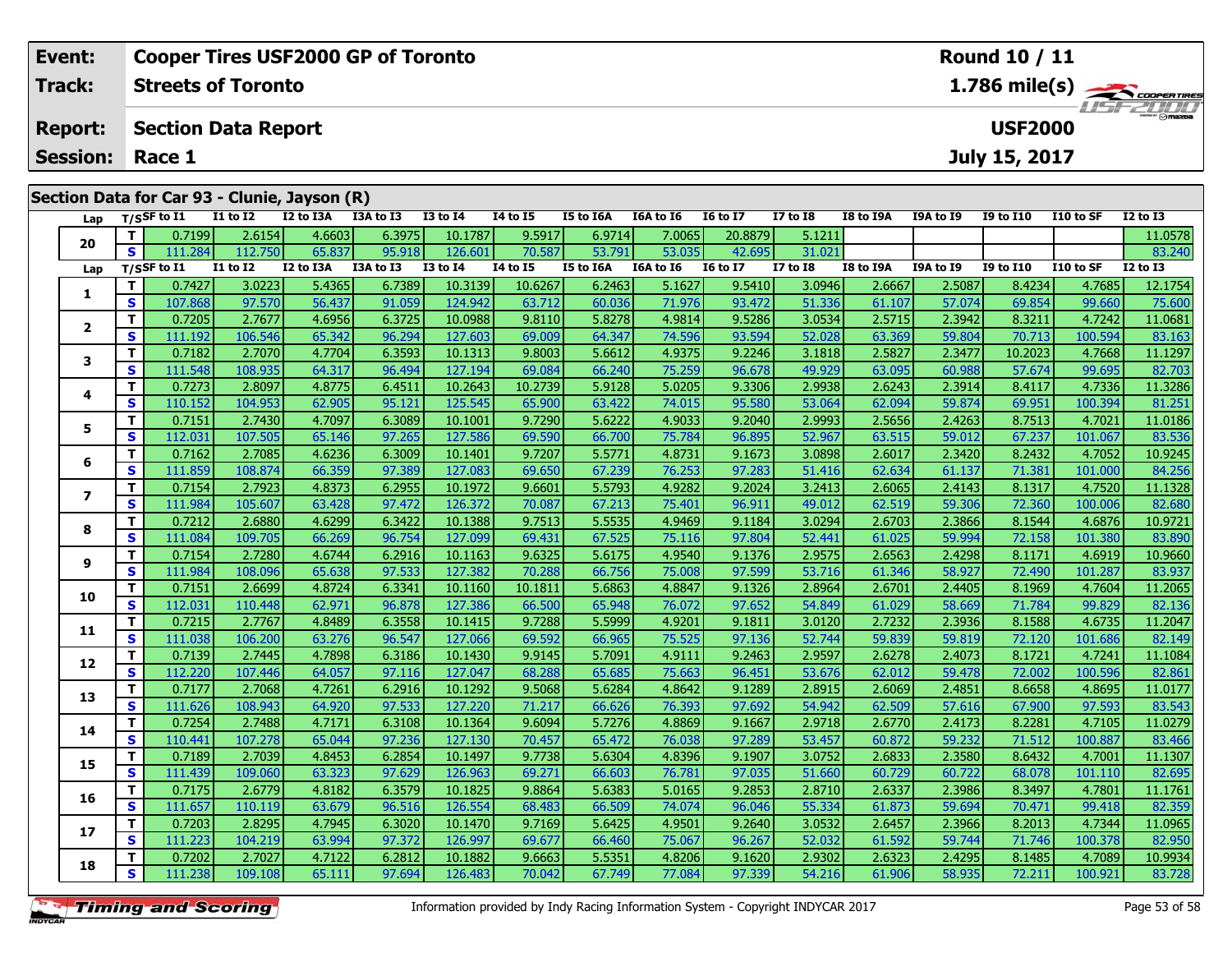| Event:                                       | <b>Cooper Tires USF2000 GP of Toronto</b> | Round 10 / 11                             |  |  |  |  |  |  |  |
|----------------------------------------------|-------------------------------------------|-------------------------------------------|--|--|--|--|--|--|--|
| Track:                                       | <b>Streets of Toronto</b>                 | $1.786$ mile(s) $\rightarrow$ Coorentines |  |  |  |  |  |  |  |
| <b>Report:</b>                               | Section Data Report                       | <b>USF2000</b>                            |  |  |  |  |  |  |  |
| <b>Session: Race 1</b>                       |                                           | July 15, 2017                             |  |  |  |  |  |  |  |
| Section Data for Car 93 - Clunie, Jayson (R) |                                           |                                           |  |  |  |  |  |  |  |

| Lap<br>13.9779<br>79.8502<br>T.<br>20<br>S.<br>53.412<br>65.389<br>$T/S$ I5 to I6<br><b>I8 to 19</b><br>PO to I8<br>Lap<br>Lap<br>5.1754<br>T.<br>11.4090<br>79.2929<br>103.3344<br>1<br>S<br>65.439<br>59.152<br>81.087<br>53.551<br>$\overline{\mathsf{r}}$<br>10.8092<br>4.9657<br>75.8683<br>$\overline{\mathbf{2}}$<br>$\overline{\mathbf{s}}$<br>84.747<br>69.070<br>61.650<br>T<br>10.5987<br>4.9304<br>77.3911<br>3<br>S<br>70.442<br>83.079<br>62.092<br>т<br>10.9333<br>5.0157<br>76.8225<br>4<br>$\overline{\mathbf{s}}$<br>68.286<br>61.036<br>83.694<br>T<br>10.5255<br>4.9919<br>75.4799<br>5<br>$\mathbf{s}$<br>70.932<br>61.327<br>85.183<br>T<br>10.4502<br>4.9437<br>74.8094<br>6<br>$\mathbf s$<br>71.443<br>61.925<br>85.946<br>T<br>10.5075<br>5.0208<br>75.3535<br>7<br>S<br>71.053<br>60.974<br>85.326<br>T<br>10.5004<br>5.0569<br>74.8185<br>8<br>S<br>71.101<br>60.538<br>85.936<br>$\overline{\mathsf{r}}$<br>10.5715<br>5.0861<br>74.7199<br>9<br>$\overline{\mathbf{s}}$<br>70.623<br>60.191<br>86.049<br>T<br>10.5710<br>5.1106<br>75.5565<br>10<br>$\overline{\mathbf{s}}$<br>70.626<br>59.902<br>85.097<br>T<br>10.5200<br>5.1168<br>75.2354<br>11<br>$\overline{\mathbf{s}}$<br>70.969<br>59.830<br>85.460<br>$\overline{\mathsf{r}}$<br>10.6202<br>5.0351<br>75.3818<br>12<br>$\overline{\mathbf{s}}$<br>70.299<br>60.800<br>85.294<br>T<br>10.4926<br>5.0920<br>75.2185<br>13<br>$\overline{\mathbf{s}}$<br>71.154<br>60.121<br>85.479<br>т<br>10.6145<br>5.0943<br>75.0338<br>14<br>$\overline{\mathbf{s}}$<br>70.337<br>60.094<br>85.689<br>T<br>10.4700<br>75.5975<br>5.0413<br>15<br>$\mathbf{s}$<br>71.308<br>60.726<br>85.050<br>Ŧ<br>10.6548<br>5.0323<br>75.6136<br>16<br>$\overline{\mathbf{s}}$<br>70.071<br>60.834<br>85.032<br>T<br>10.5926<br>5.0423<br>75.3980<br>17<br>S<br>70.482<br>60.714<br>85.275<br>T<br>10.3557<br>5.0618<br>74.6379<br>18<br>72.095<br>86.144 |                         | יט וטו ש<br>. .<br>$T/SI5$ to $I6$ | <b>I8 to I9</b> | $\cdots$ , outpoints,<br>Lap | PO to I8 | <b>SF to PI</b> |
|-------------------------------------------------------------------------------------------------------------------------------------------------------------------------------------------------------------------------------------------------------------------------------------------------------------------------------------------------------------------------------------------------------------------------------------------------------------------------------------------------------------------------------------------------------------------------------------------------------------------------------------------------------------------------------------------------------------------------------------------------------------------------------------------------------------------------------------------------------------------------------------------------------------------------------------------------------------------------------------------------------------------------------------------------------------------------------------------------------------------------------------------------------------------------------------------------------------------------------------------------------------------------------------------------------------------------------------------------------------------------------------------------------------------------------------------------------------------------------------------------------------------------------------------------------------------------------------------------------------------------------------------------------------------------------------------------------------------------------------------------------------------------------------------------------------------------------------------------------------------------------------------------------------------------|-------------------------|------------------------------------|-----------------|------------------------------|----------|-----------------|
|                                                                                                                                                                                                                                                                                                                                                                                                                                                                                                                                                                                                                                                                                                                                                                                                                                                                                                                                                                                                                                                                                                                                                                                                                                                                                                                                                                                                                                                                                                                                                                                                                                                                                                                                                                                                                                                                                                                         |                         |                                    |                 |                              |          |                 |
|                                                                                                                                                                                                                                                                                                                                                                                                                                                                                                                                                                                                                                                                                                                                                                                                                                                                                                                                                                                                                                                                                                                                                                                                                                                                                                                                                                                                                                                                                                                                                                                                                                                                                                                                                                                                                                                                                                                         |                         |                                    |                 |                              |          |                 |
|                                                                                                                                                                                                                                                                                                                                                                                                                                                                                                                                                                                                                                                                                                                                                                                                                                                                                                                                                                                                                                                                                                                                                                                                                                                                                                                                                                                                                                                                                                                                                                                                                                                                                                                                                                                                                                                                                                                         |                         |                                    |                 |                              |          |                 |
|                                                                                                                                                                                                                                                                                                                                                                                                                                                                                                                                                                                                                                                                                                                                                                                                                                                                                                                                                                                                                                                                                                                                                                                                                                                                                                                                                                                                                                                                                                                                                                                                                                                                                                                                                                                                                                                                                                                         |                         |                                    |                 |                              |          |                 |
|                                                                                                                                                                                                                                                                                                                                                                                                                                                                                                                                                                                                                                                                                                                                                                                                                                                                                                                                                                                                                                                                                                                                                                                                                                                                                                                                                                                                                                                                                                                                                                                                                                                                                                                                                                                                                                                                                                                         |                         |                                    |                 |                              |          |                 |
|                                                                                                                                                                                                                                                                                                                                                                                                                                                                                                                                                                                                                                                                                                                                                                                                                                                                                                                                                                                                                                                                                                                                                                                                                                                                                                                                                                                                                                                                                                                                                                                                                                                                                                                                                                                                                                                                                                                         |                         |                                    |                 |                              |          |                 |
|                                                                                                                                                                                                                                                                                                                                                                                                                                                                                                                                                                                                                                                                                                                                                                                                                                                                                                                                                                                                                                                                                                                                                                                                                                                                                                                                                                                                                                                                                                                                                                                                                                                                                                                                                                                                                                                                                                                         |                         |                                    |                 |                              |          |                 |
|                                                                                                                                                                                                                                                                                                                                                                                                                                                                                                                                                                                                                                                                                                                                                                                                                                                                                                                                                                                                                                                                                                                                                                                                                                                                                                                                                                                                                                                                                                                                                                                                                                                                                                                                                                                                                                                                                                                         |                         |                                    |                 |                              |          |                 |
|                                                                                                                                                                                                                                                                                                                                                                                                                                                                                                                                                                                                                                                                                                                                                                                                                                                                                                                                                                                                                                                                                                                                                                                                                                                                                                                                                                                                                                                                                                                                                                                                                                                                                                                                                                                                                                                                                                                         |                         |                                    |                 |                              |          |                 |
|                                                                                                                                                                                                                                                                                                                                                                                                                                                                                                                                                                                                                                                                                                                                                                                                                                                                                                                                                                                                                                                                                                                                                                                                                                                                                                                                                                                                                                                                                                                                                                                                                                                                                                                                                                                                                                                                                                                         |                         |                                    |                 |                              |          |                 |
|                                                                                                                                                                                                                                                                                                                                                                                                                                                                                                                                                                                                                                                                                                                                                                                                                                                                                                                                                                                                                                                                                                                                                                                                                                                                                                                                                                                                                                                                                                                                                                                                                                                                                                                                                                                                                                                                                                                         |                         |                                    |                 |                              |          |                 |
|                                                                                                                                                                                                                                                                                                                                                                                                                                                                                                                                                                                                                                                                                                                                                                                                                                                                                                                                                                                                                                                                                                                                                                                                                                                                                                                                                                                                                                                                                                                                                                                                                                                                                                                                                                                                                                                                                                                         |                         |                                    |                 |                              |          |                 |
|                                                                                                                                                                                                                                                                                                                                                                                                                                                                                                                                                                                                                                                                                                                                                                                                                                                                                                                                                                                                                                                                                                                                                                                                                                                                                                                                                                                                                                                                                                                                                                                                                                                                                                                                                                                                                                                                                                                         |                         |                                    |                 |                              |          |                 |
|                                                                                                                                                                                                                                                                                                                                                                                                                                                                                                                                                                                                                                                                                                                                                                                                                                                                                                                                                                                                                                                                                                                                                                                                                                                                                                                                                                                                                                                                                                                                                                                                                                                                                                                                                                                                                                                                                                                         |                         |                                    |                 |                              |          |                 |
|                                                                                                                                                                                                                                                                                                                                                                                                                                                                                                                                                                                                                                                                                                                                                                                                                                                                                                                                                                                                                                                                                                                                                                                                                                                                                                                                                                                                                                                                                                                                                                                                                                                                                                                                                                                                                                                                                                                         |                         |                                    |                 |                              |          |                 |
|                                                                                                                                                                                                                                                                                                                                                                                                                                                                                                                                                                                                                                                                                                                                                                                                                                                                                                                                                                                                                                                                                                                                                                                                                                                                                                                                                                                                                                                                                                                                                                                                                                                                                                                                                                                                                                                                                                                         |                         |                                    |                 |                              |          |                 |
|                                                                                                                                                                                                                                                                                                                                                                                                                                                                                                                                                                                                                                                                                                                                                                                                                                                                                                                                                                                                                                                                                                                                                                                                                                                                                                                                                                                                                                                                                                                                                                                                                                                                                                                                                                                                                                                                                                                         |                         |                                    |                 |                              |          |                 |
|                                                                                                                                                                                                                                                                                                                                                                                                                                                                                                                                                                                                                                                                                                                                                                                                                                                                                                                                                                                                                                                                                                                                                                                                                                                                                                                                                                                                                                                                                                                                                                                                                                                                                                                                                                                                                                                                                                                         |                         |                                    |                 |                              |          |                 |
|                                                                                                                                                                                                                                                                                                                                                                                                                                                                                                                                                                                                                                                                                                                                                                                                                                                                                                                                                                                                                                                                                                                                                                                                                                                                                                                                                                                                                                                                                                                                                                                                                                                                                                                                                                                                                                                                                                                         |                         |                                    |                 |                              |          |                 |
|                                                                                                                                                                                                                                                                                                                                                                                                                                                                                                                                                                                                                                                                                                                                                                                                                                                                                                                                                                                                                                                                                                                                                                                                                                                                                                                                                                                                                                                                                                                                                                                                                                                                                                                                                                                                                                                                                                                         |                         |                                    |                 |                              |          |                 |
|                                                                                                                                                                                                                                                                                                                                                                                                                                                                                                                                                                                                                                                                                                                                                                                                                                                                                                                                                                                                                                                                                                                                                                                                                                                                                                                                                                                                                                                                                                                                                                                                                                                                                                                                                                                                                                                                                                                         |                         |                                    |                 |                              |          |                 |
|                                                                                                                                                                                                                                                                                                                                                                                                                                                                                                                                                                                                                                                                                                                                                                                                                                                                                                                                                                                                                                                                                                                                                                                                                                                                                                                                                                                                                                                                                                                                                                                                                                                                                                                                                                                                                                                                                                                         |                         |                                    |                 |                              |          |                 |
|                                                                                                                                                                                                                                                                                                                                                                                                                                                                                                                                                                                                                                                                                                                                                                                                                                                                                                                                                                                                                                                                                                                                                                                                                                                                                                                                                                                                                                                                                                                                                                                                                                                                                                                                                                                                                                                                                                                         |                         |                                    |                 |                              |          |                 |
|                                                                                                                                                                                                                                                                                                                                                                                                                                                                                                                                                                                                                                                                                                                                                                                                                                                                                                                                                                                                                                                                                                                                                                                                                                                                                                                                                                                                                                                                                                                                                                                                                                                                                                                                                                                                                                                                                                                         |                         |                                    |                 |                              |          |                 |
|                                                                                                                                                                                                                                                                                                                                                                                                                                                                                                                                                                                                                                                                                                                                                                                                                                                                                                                                                                                                                                                                                                                                                                                                                                                                                                                                                                                                                                                                                                                                                                                                                                                                                                                                                                                                                                                                                                                         |                         |                                    |                 |                              |          |                 |
|                                                                                                                                                                                                                                                                                                                                                                                                                                                                                                                                                                                                                                                                                                                                                                                                                                                                                                                                                                                                                                                                                                                                                                                                                                                                                                                                                                                                                                                                                                                                                                                                                                                                                                                                                                                                                                                                                                                         |                         |                                    |                 |                              |          |                 |
|                                                                                                                                                                                                                                                                                                                                                                                                                                                                                                                                                                                                                                                                                                                                                                                                                                                                                                                                                                                                                                                                                                                                                                                                                                                                                                                                                                                                                                                                                                                                                                                                                                                                                                                                                                                                                                                                                                                         |                         |                                    |                 |                              |          |                 |
|                                                                                                                                                                                                                                                                                                                                                                                                                                                                                                                                                                                                                                                                                                                                                                                                                                                                                                                                                                                                                                                                                                                                                                                                                                                                                                                                                                                                                                                                                                                                                                                                                                                                                                                                                                                                                                                                                                                         |                         |                                    |                 |                              |          |                 |
|                                                                                                                                                                                                                                                                                                                                                                                                                                                                                                                                                                                                                                                                                                                                                                                                                                                                                                                                                                                                                                                                                                                                                                                                                                                                                                                                                                                                                                                                                                                                                                                                                                                                                                                                                                                                                                                                                                                         |                         |                                    |                 |                              |          |                 |
|                                                                                                                                                                                                                                                                                                                                                                                                                                                                                                                                                                                                                                                                                                                                                                                                                                                                                                                                                                                                                                                                                                                                                                                                                                                                                                                                                                                                                                                                                                                                                                                                                                                                                                                                                                                                                                                                                                                         |                         |                                    |                 |                              |          |                 |
|                                                                                                                                                                                                                                                                                                                                                                                                                                                                                                                                                                                                                                                                                                                                                                                                                                                                                                                                                                                                                                                                                                                                                                                                                                                                                                                                                                                                                                                                                                                                                                                                                                                                                                                                                                                                                                                                                                                         |                         |                                    |                 |                              |          |                 |
|                                                                                                                                                                                                                                                                                                                                                                                                                                                                                                                                                                                                                                                                                                                                                                                                                                                                                                                                                                                                                                                                                                                                                                                                                                                                                                                                                                                                                                                                                                                                                                                                                                                                                                                                                                                                                                                                                                                         |                         |                                    |                 |                              |          |                 |
|                                                                                                                                                                                                                                                                                                                                                                                                                                                                                                                                                                                                                                                                                                                                                                                                                                                                                                                                                                                                                                                                                                                                                                                                                                                                                                                                                                                                                                                                                                                                                                                                                                                                                                                                                                                                                                                                                                                         |                         |                                    |                 |                              |          |                 |
|                                                                                                                                                                                                                                                                                                                                                                                                                                                                                                                                                                                                                                                                                                                                                                                                                                                                                                                                                                                                                                                                                                                                                                                                                                                                                                                                                                                                                                                                                                                                                                                                                                                                                                                                                                                                                                                                                                                         |                         |                                    |                 |                              |          |                 |
|                                                                                                                                                                                                                                                                                                                                                                                                                                                                                                                                                                                                                                                                                                                                                                                                                                                                                                                                                                                                                                                                                                                                                                                                                                                                                                                                                                                                                                                                                                                                                                                                                                                                                                                                                                                                                                                                                                                         |                         |                                    |                 |                              |          |                 |
|                                                                                                                                                                                                                                                                                                                                                                                                                                                                                                                                                                                                                                                                                                                                                                                                                                                                                                                                                                                                                                                                                                                                                                                                                                                                                                                                                                                                                                                                                                                                                                                                                                                                                                                                                                                                                                                                                                                         |                         |                                    |                 |                              |          |                 |
|                                                                                                                                                                                                                                                                                                                                                                                                                                                                                                                                                                                                                                                                                                                                                                                                                                                                                                                                                                                                                                                                                                                                                                                                                                                                                                                                                                                                                                                                                                                                                                                                                                                                                                                                                                                                                                                                                                                         |                         |                                    |                 |                              |          |                 |
|                                                                                                                                                                                                                                                                                                                                                                                                                                                                                                                                                                                                                                                                                                                                                                                                                                                                                                                                                                                                                                                                                                                                                                                                                                                                                                                                                                                                                                                                                                                                                                                                                                                                                                                                                                                                                                                                                                                         | $\overline{\mathbf{s}}$ |                                    | 60.480          |                              |          |                 |

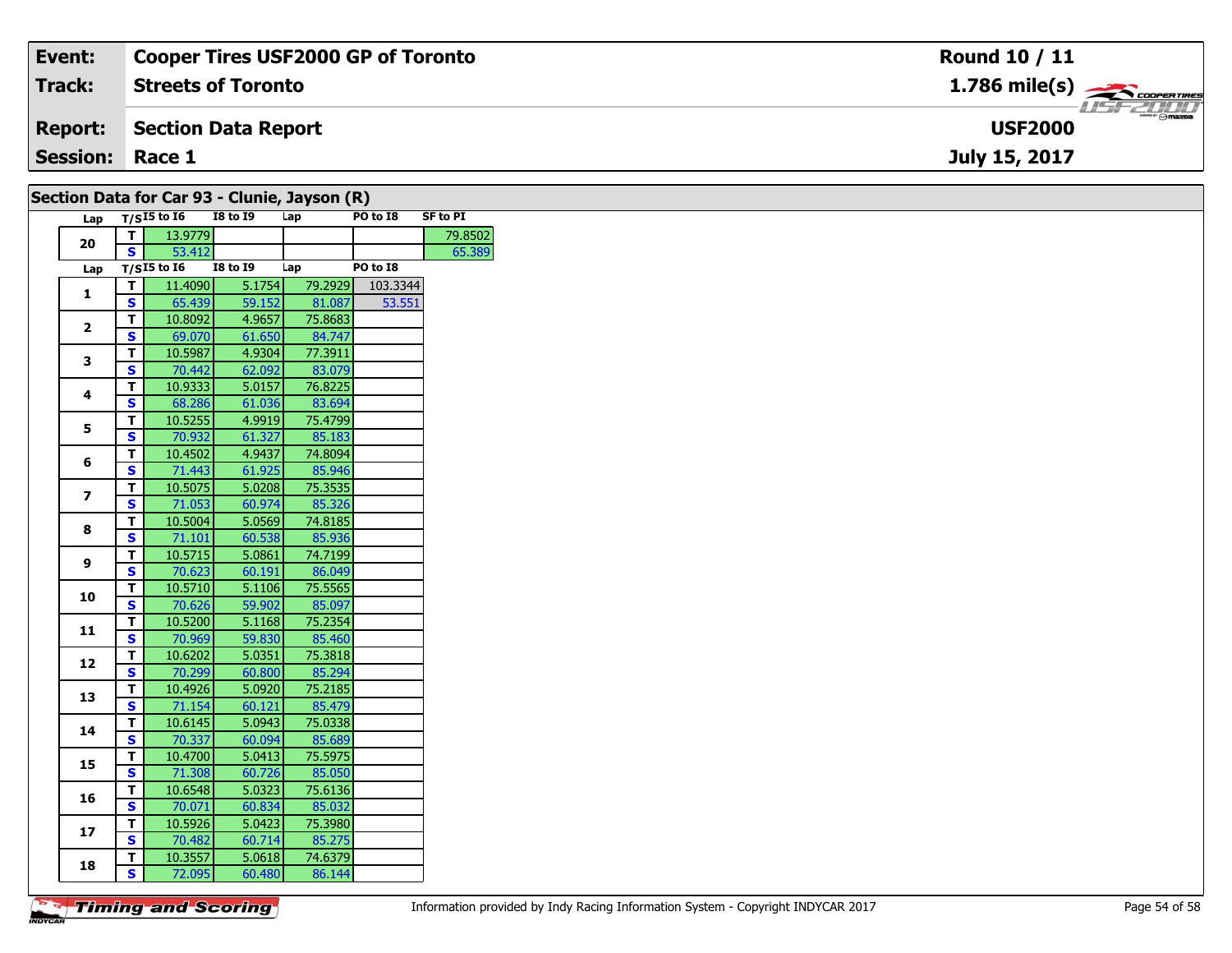| Event:                                       |                                                                                      | <b>Cooper Tires USF2000 GP of Toronto</b><br>Round 10 / 11       |                 |           |           |                 |                 |           |           |                 |                 |           |                  |                  |           |                 |
|----------------------------------------------|--------------------------------------------------------------------------------------|------------------------------------------------------------------|-----------------|-----------|-----------|-----------------|-----------------|-----------|-----------|-----------------|-----------------|-----------|------------------|------------------|-----------|-----------------|
| <b>Track:</b>                                | $1.786$ mile(s) $\overbrace{\hspace{2.5cm}}$ coorgaines<br><b>Streets of Toronto</b> |                                                                  |                 |           |           |                 |                 |           |           |                 |                 |           |                  |                  |           |                 |
| <b>Report:</b>                               |                                                                                      | <b>LISTZDI D</b><br><b>USF2000</b><br><b>Section Data Report</b> |                 |           |           |                 |                 |           |           |                 |                 |           |                  |                  |           |                 |
| <b>Session:</b>                              | Race 1<br>July 15, 2017                                                              |                                                                  |                 |           |           |                 |                 |           |           |                 |                 |           |                  |                  |           |                 |
| Section Data for Car 93 - Clunie, Jayson (R) |                                                                                      |                                                                  |                 |           |           |                 |                 |           |           |                 |                 |           |                  |                  |           |                 |
| Lap                                          |                                                                                      | T/SSF to $\mathbf{I1}$                                           | <b>I1 to I2</b> | I2 to I3A | I3A to I3 | <b>I3 to I4</b> | <b>I4 to I5</b> | I5 to I6A | I6A to I6 | <b>16 to 17</b> | <b>I7 to I8</b> | I8 to I9A | <b>I9A to I9</b> | <b>I9 to I10</b> | I10 to SF | <b>I2 to I3</b> |
| 19                                           |                                                                                      | 0.7181                                                           | 2.6191          | 4.8708    | 6.4066    | 10.1775         | 9.7546          | 5.7550    | 4.9041    | 9.1102          | 2.9005          | 2.5832    | 2.4658           | 8.2579           | 4.7286    | 11.2774         |
|                                              | S.                                                                                   | 111.563                                                          | 112.591         | 62.991    | 95.782    | 126.616         | 69.408          | 65.161    | 75.771    | 97.892          | 54.771          | 63.082    | 58.067           | 71.254           | 100.501   | 81.619          |

0 | **T** | 0.7183| 2.6862| 4.7013| 6.2920| 10.1361| 9.5130| 5.6507| 4.9038| 10.2113| 2.9144| 2.5855| 2.3426| 8.2807| 4.7354| 10.9933<br>| S | 111.532| 109.778| 65.262| 97.526| 127.133| 71.171| 66.363| 75.776| 87.336| 54.510| 6

**<sup>T</sup>** 0.7211 2.6775 4.6419 6.2956 10.2133 9.4552 5.6579 4.7547 9.1095 2.9485 2.6527 2.3931 8.1113 4.7015 10.9375 **<sup>S</sup>** 111.099 110.135 66.098 97.471 126.172 71.606 66.279 78.152 97.900 53.879 61.430 59.831 72.542 101.080 84.156

**<sup>T</sup>** 0.7153 2.5729 4.5969 6.2643 10.1516 9.7340 5.4908 4.9376 9.2113 2.9342 2.6576 2.3647 8.2403 4.7137 10.8612 **<sup>S</sup>** 112.000 114.612 66.745 97.958 126.939 69.555 68.296 75.257 96.818 54.142 61.316 60.550 71.406 100.818 84.747

3 T 0.7221 2.6217 4.6949 6.2516 10.1853 9.7021 5.9122 4.8127 9.2353 2.8398 2.5709 2.3710 8.2952 4.7832 10.9465<br>S 110.945 112.479 65.351 98.157 126.519 69.783 63.428 77.210 96.566 55.942 63.384 60.389 70.934 99.353 84.087

**<sup>T</sup>** 0.7257 2.6212 4.7178 6.4411 10.2342 9.6473 5.5967 4.8592 9.1819 2.8475 2.6862 2.3605 8.3215 4.7645 11.1589 **<sup>S</sup>** 110.395 112.501 65.034 95.269 125.915 70.180 67.004 76.472 97.128 55.791 60.664 60.657 70.709 99.743 82.486

**<sup>T</sup>** 0.7256 2.6116 4.6477 6.3631 10.1970 9.7094 5.6467 4.8848 9.3152 2.9400 2.6420 2.3587 8.3935 4.7862 11.0108 **<sup>S</sup>** 110.410 112.914 66.015 96.437 126.374 69.731 66.410 76.071 95.738 54.035 61.678 60.704 70.103 99.291 83.596

**20**

**21**

**22**

**23**

**24**

**25**

**26**

**<sup>T</sup>** 0.7239 2.6769 **<sup>S</sup>** 110.669 110.160

83.729

84.156

84.747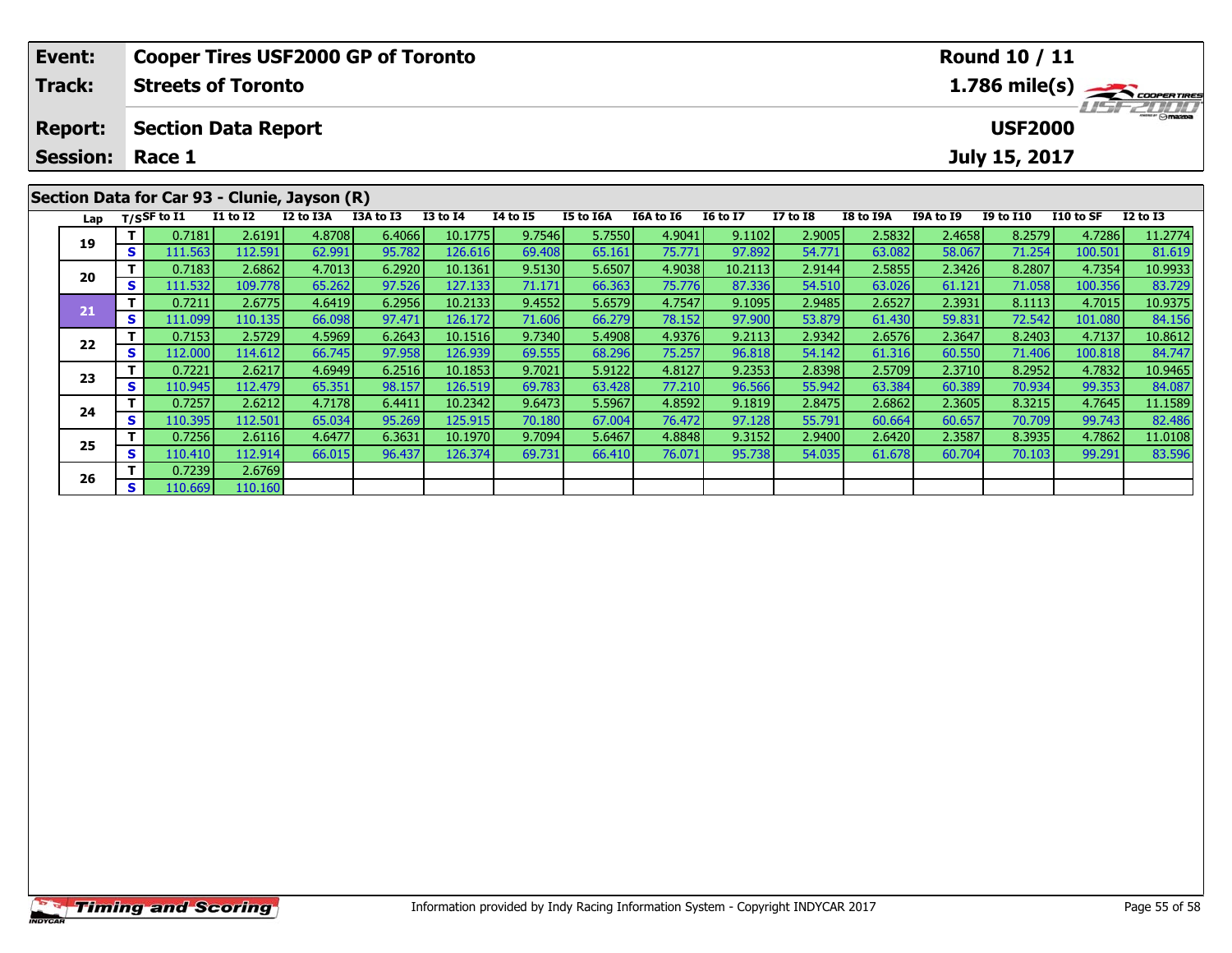| Event:                 | <b>Cooper Tires USF2000 GP of Toronto</b> | <b>Round 10 / 11</b>                    |
|------------------------|-------------------------------------------|-----------------------------------------|
| <b>Track:</b>          | <b>Streets of Toronto</b>                 | $1.786$ mile(s) $\leftarrow$ coorgaring |
| <b>Report:</b>         | Section Data Report                       | <b>USF2000</b>                          |
| <b>Session: Race 1</b> |                                           | July 15, 2017                           |
|                        | _ _ _ _ _ _ _ _ _ _ _<br>$\sqrt{2}$       |                                         |

## **Section Data for Car 93 - Clunie, Jayson (R)**

| Lap |   | $T/SI5$ to $I6$ | <b>I8 to 19</b> | Lap     | PO to I8 |
|-----|---|-----------------|-----------------|---------|----------|
| 19  | т | 10.6591         | 5.0490          | 75.2520 |          |
|     | S | 70.043          | 60.633          | 85.441  |          |
| 20  | т | 10.5545         | 4.9281          | 75.6713 |          |
|     | S | 70.737          | 62.121          | 84.967  |          |
| 21  | т | 10.4126         | 5.0458          | 74.3338 |          |
|     | S | 71.701          | 60.672          | 86.496  |          |
| 22  | т | 10.4284         | 5.0223          | 74.5852 |          |
|     | S | 71.592          | 60.955          | 86.205  |          |
| 23  | т | 10.7249         | 4.9419          | 74.9980 |          |
|     | S | 69.613          | 61.947          | 85.730  |          |
| 24  | т | 10.4559         | 5.0467          | 75.0053 |          |
|     | S | 71.404          | 60.661          | 85.722  |          |
| 25  | т | 10.5315         | 5.0007          | 75.2215 |          |
|     | S | 70.891          | 61.219          | 85.476  |          |
| 26  | т |                 |                 |         |          |
|     | S |                 |                 |         |          |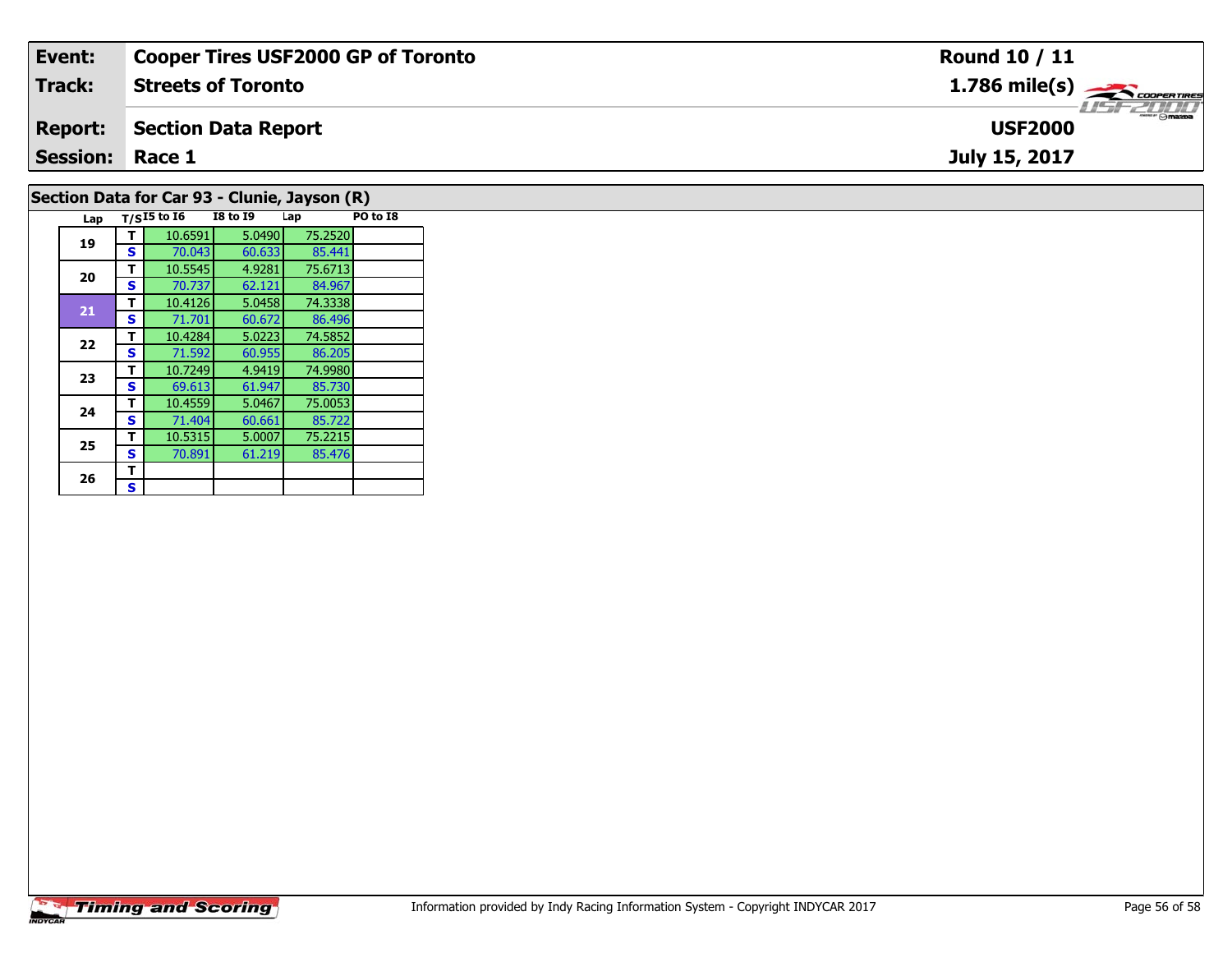| Event:                                                           |                            | <b>Cooper Tires USF2000 GP of Toronto</b> | Round 10 / 11                                  |  |  |  |  |  |  |  |  |
|------------------------------------------------------------------|----------------------------|-------------------------------------------|------------------------------------------------|--|--|--|--|--|--|--|--|
| <b>Track:</b>                                                    | <b>Streets of Toronto</b>  |                                           | $1.786$ mile(s)                                |  |  |  |  |  |  |  |  |
| <b>Report:</b>                                                   | <b>Section Data Report</b> |                                           | <b>USF2000</b>                                 |  |  |  |  |  |  |  |  |
| <b>Session:</b>                                                  | Race 1                     |                                           | July 15, 2017                                  |  |  |  |  |  |  |  |  |
|                                                                  |                            |                                           |                                                |  |  |  |  |  |  |  |  |
| <b>Section Data for Car</b><br><b>Report Support Information</b> |                            |                                           |                                                |  |  |  |  |  |  |  |  |
|                                                                  |                            |                                           |                                                |  |  |  |  |  |  |  |  |
|                                                                  | <b>Section Legend</b>      | <b>Color Legend</b>                       | <b>Track Map</b>                               |  |  |  |  |  |  |  |  |
| <b>Name</b>                                                      | Length                     | Fastest Lap                               |                                                |  |  |  |  |  |  |  |  |
| SF to I1                                                         | 0.022254 miles             |                                           |                                                |  |  |  |  |  |  |  |  |
| I1 to I2                                                         | 0.081913 miles             | <b>Section Under Caution</b>              |                                                |  |  |  |  |  |  |  |  |
| I2 to I3A                                                        | 0.085227 miles             |                                           |                                                |  |  |  |  |  |  |  |  |
| I3A to I3                                                        | 0.170455 miles             | Section Under Green                       |                                                |  |  |  |  |  |  |  |  |
| I3 to I4                                                         | 0.357955 miles             |                                           | $\overline{17}$                                |  |  |  |  |  |  |  |  |
| I4 to I5                                                         | 0.188068 miles             | $\mathbf{T}$<br>Section Time Data         |                                                |  |  |  |  |  |  |  |  |
| I5 to I6A                                                        | 0.104167 miles             | $\mathbf{s}$<br><b>Section Speed Data</b> | T <sub>9</sub>                                 |  |  |  |  |  |  |  |  |
| I6A to I6                                                        | 0.103220 miles             |                                           | T <sub>5</sub><br><b>T10</b><br>T <sub>6</sub> |  |  |  |  |  |  |  |  |
| I6 to I7                                                         | 0.247727 miles             |                                           |                                                |  |  |  |  |  |  |  |  |
| I7 to I8                                                         | 0.044129 miles             |                                           |                                                |  |  |  |  |  |  |  |  |
| I8 to I9A                                                        | 0.045265 miles             |                                           | <b>T11</b><br><b>Blend</b>                     |  |  |  |  |  |  |  |  |
| I9A to I9                                                        | 0.039773 miles             |                                           |                                                |  |  |  |  |  |  |  |  |
| I9 to I10                                                        | 0.163447 miles             |                                           |                                                |  |  |  |  |  |  |  |  |
| I10 to SF                                                        | 0.132008 miles             |                                           | T3<br>T2                                       |  |  |  |  |  |  |  |  |
| I2 to I3                                                         | 0.255682 miles             |                                           |                                                |  |  |  |  |  |  |  |  |
| I5 to I6                                                         | 0.207386 miles             |                                           |                                                |  |  |  |  |  |  |  |  |
| I8 to I9                                                         | 0.085038 miles             |                                           |                                                |  |  |  |  |  |  |  |  |
| Lap                                                              | 1.786000 miles             |                                           |                                                |  |  |  |  |  |  |  |  |
| PI to PO                                                         | 0.192614 miles             |                                           |                                                |  |  |  |  |  |  |  |  |
| PO to I8                                                         | 1.537121 miles             |                                           |                                                |  |  |  |  |  |  |  |  |
| SF to PI                                                         | 1.450379 miles             |                                           |                                                |  |  |  |  |  |  |  |  |
| PO to SF                                                         | 0.132008 miles             |                                           |                                                |  |  |  |  |  |  |  |  |
| I7 to PI                                                         | 0.089394 miles             |                                           |                                                |  |  |  |  |  |  |  |  |